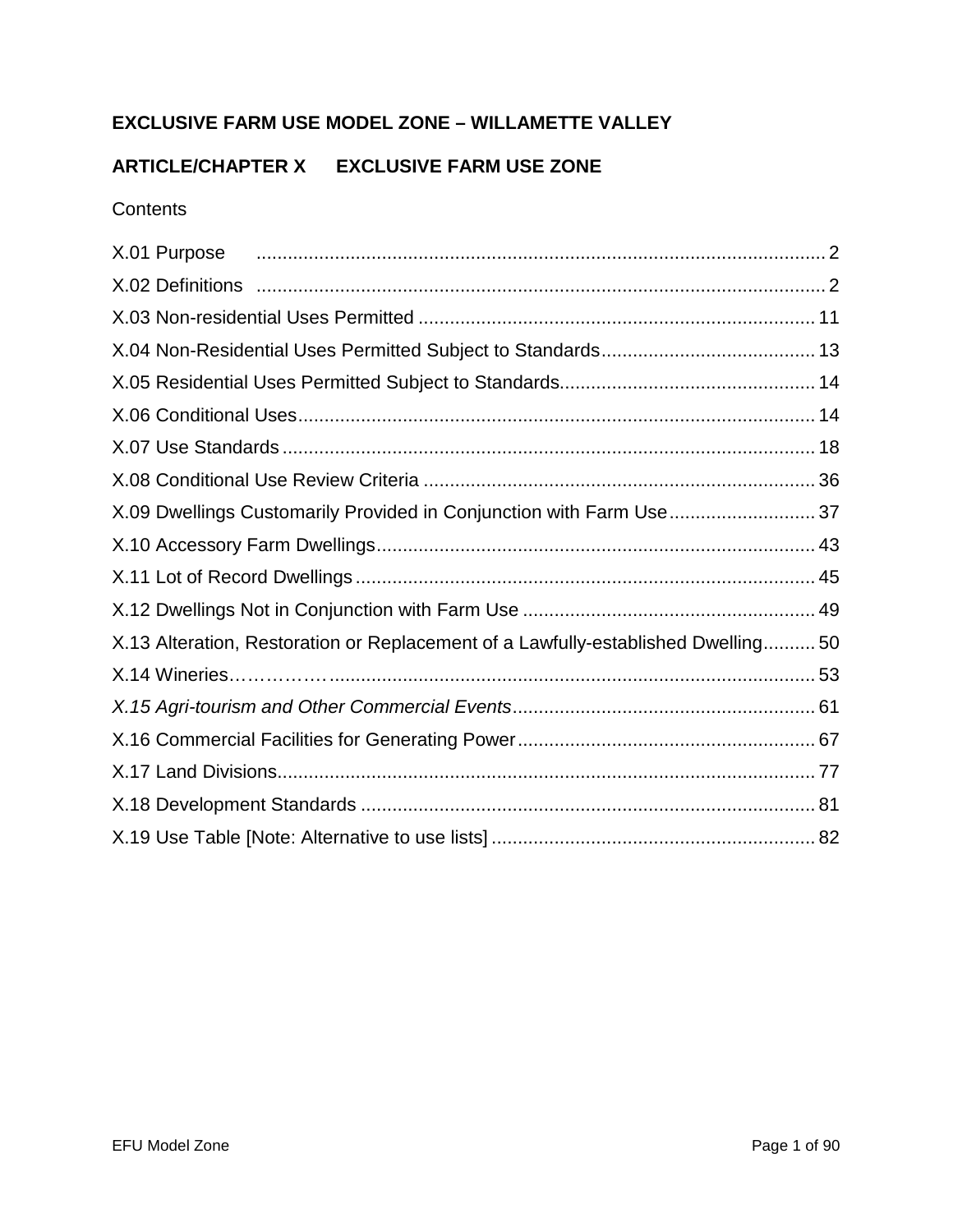# <span id="page-1-0"></span>**X.01 Purpose**

*In most cases, the purpose statements for resource zones echo the statewide planning goals: Goal 3 language (preserve and maintain agricultural lands) and Goal 4 (conserve forest lands). In addition to reflecting the state-articulated objectives for EFU and forest lands and applicable comprehensive plan designations or policies, zone purpose statements can be tailored to a jurisdiction's individual resource zone, especially where there is more than one EFU or forest zone in the code or where a mixed farm/forest zone is designated. Local resource zone purpose statements can reflect communityspecific values and highlight the jurisdiction's commitment to protecting land features and economies specific to that zone. Purpose statements are not generally applicable as an approval criterion for discretionary reviews. However, there have been challenges to county decisions where it was argued that consistency with the purpose statement was a requirement.* 

*The purpose of the Exclusive Farm Use (EFU) Zone is to protect and maintain agricultural lands for farm use, consistent with existing and future needs for agricultural products. The EFU zone is also intended to allow other uses that are compatible with agricultural activities, to protect forests, scenic resources and fish and wildlife habitat, and to maintain and improve the quality of air, water and land resources of the county. It is also the purpose of the EFU zone to qualify farms for farm use valuation under the provisions of ORS Chapter 308.*

*The EFU zone has been applied to lands designated as Agriculture in the Comprehensive Plan, which primarily include [local reference here].The provisions of the EFU zone reflect the agricultural policies of the Comprehensive Plan as well as the requirements of ORS Chapter 215 and OAR 660-033. The minimum parcel size and other standards established by this zone are intended to promote commercial agricultural operations.*

*The purpose statement in brackets above (ERL Zone) is intended as an alternative for lands designated as a mix EFU and Forest.*

## <span id="page-1-1"></span>**X.02 Definitions**

*Notes: The following definitions are specific to an EFU zone. Definitions may be provided in a subsection in the EFU zoning chapter, as shown here, or may be incorporated into the existing definitions Section of the county zoning ordinance. When including a definition in a general definitions Section, care should be taken to ensure that the definition is accurate for every occurrence of that term in the adopted ordinance.* 

*Words used in the present tense include the future; the singular number includes the plural; and the word "shall" is mandatory and not directory. Whenever the term "this*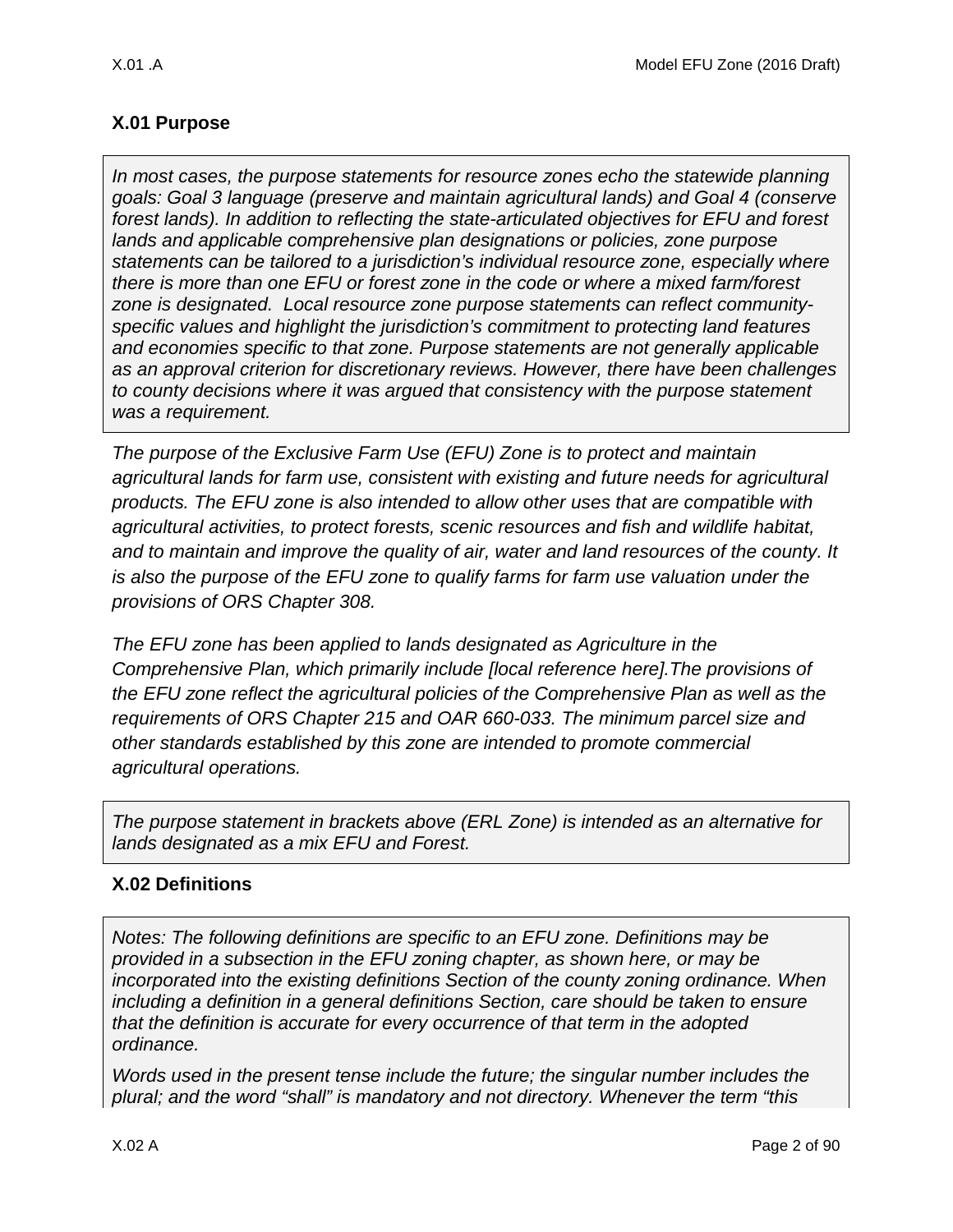*ordinance" is used herewith, it shall be deemed to include all amendments thereto as may hereafter from time to time be adopted.*

For the purpose of this article, unless otherwise specifically provided, certain words, terms, and phrases are defined as follows:

- A. Accepted Farming Practice: A mode of operation that is common to farms of a similar nature, necessary for the operation of such farms to obtain a profit in money, and customarily utilized in conjunction with farm use. *As applied to composting operations on high-value farmland, "accepted farming practice" includes composting operations that either 1) compost only materials produced on the subject tract, or 2) compost materials brought from off-site and processed alone or in conjunction with materials generated on the subject tract, and use all on-site generated compost for on-farm production in conjunction with, and auxiliary to, the farm use on the subject tract.*
- B. *Accessory Structure: A detached structure, the use of which is customarily incidental to that of the primary structure or the primary use of the land and which is located on the same lot or parcel as the primary structure or use, and for which the owner files a restrictive covenant in the deed records of the county agreeing that the accessory structure will not be used as a residence or rental unit.*
- C. *Agricultural building: Any structure that is considered to be an "agricultural building" as defined in ORS 455.315 on a lot or parcel that is enrolled in a farm or forest deferral program with the County Assessor and for which the owner 1) submits a signed floor plan showing that only farm- or forest-related uses will occupy the building space and 2) files a restrictive covenant in the deed records of the county agreeing that the agricultural building will not be used as a residence or rental unit.*
- D. *Agri-tourism: A common, farm-dependent activity that promotes agriculture, any income from which is incidental and subordinate to a working farm. Such uses may include hay rides, corn mazes and other similar uses that are directly related to on-site agriculture. Any assembly of persons shall be for the purpose of taking part in agriculturally-based activities such as animal or crop care, tasting farm products or learning about farm or ranch operations. Agri-tourism may include*  farm-to-plate meals. Except for small, farm-themed parties, regularly occurring *celebratory gatherings, weddings, parties or similar uses are not Agri-tourism.*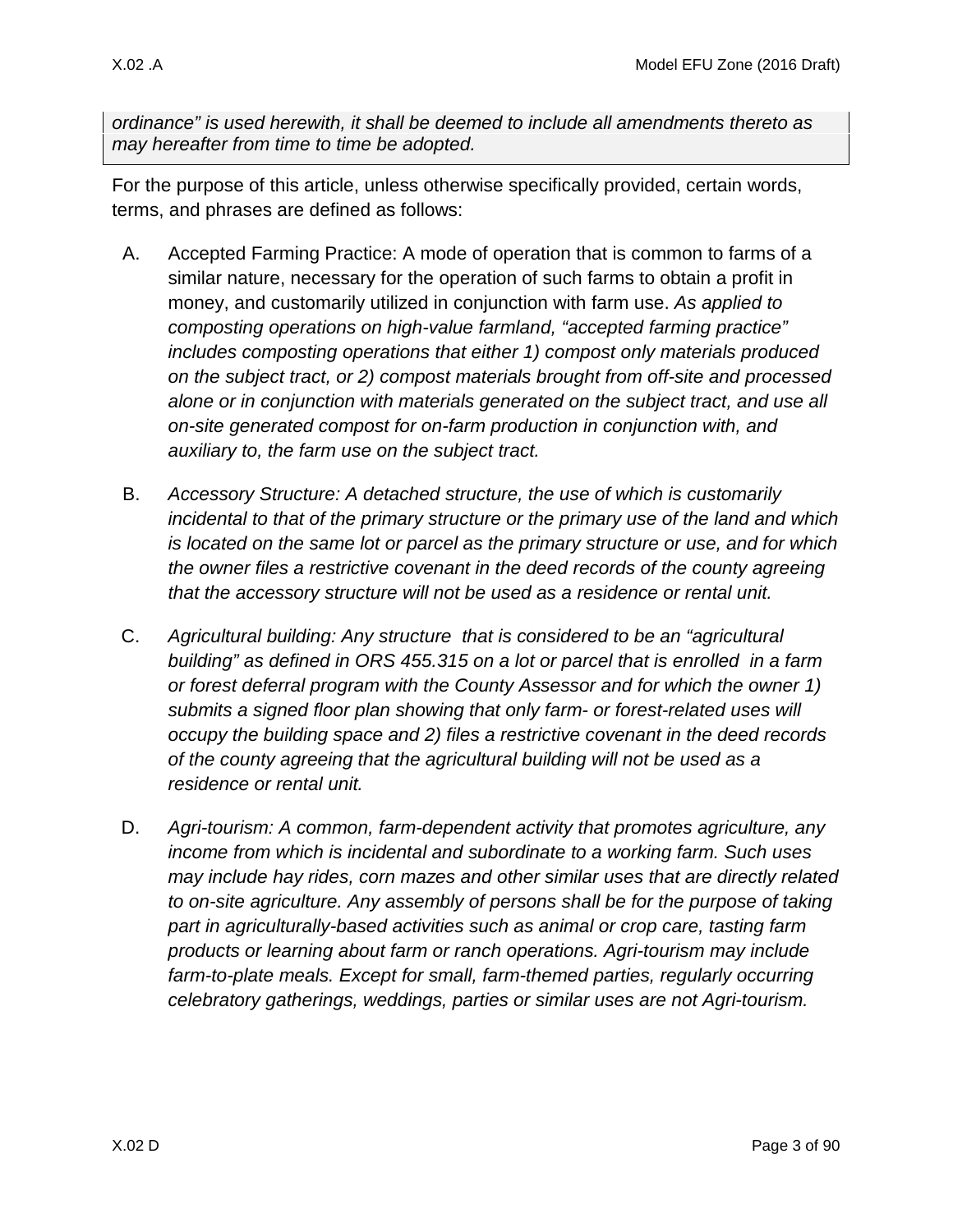- E. Associated Transmission Lines: Transmission lines constructed to connect an energy facility to the first point of junction with either a power distribution system or an interconnected primary transmission system or both or to the Northwest Power Grid.
- F. *Bed and Breakfast facility: An accessory use in a single-family dwelling in which lodging and a morning meal for guests only are offered for compensation, having no more than five (5) sleeping rooms for this purpose. A bed and breakfast*  facility must be within the residence of the operator and be compliant with the *requirements of ORS 333-170-0000(1) A bed and breakfast facility may be reviewed as either a home occupation or as a room and board operation.*
- G. Campground: An area devoted to overnight temporary use for vacation, recreational or emergency purposes, but not for residential purposes and is established on a site or is contiguous to lands with a park or other outdoor natural amenity that is accessible for recreational use by the occupants of the campground.
- H. *Commercial activity in conjunction with farm use: The processing, packaging, treatment and wholesale distribution, and storage of a product primarily derived from farm activities in the local agricultural community. Also, retail sales of products, supplies and services to the agricultural community that support the production and harvesting of agricultural products.*
- I. Commercial Dairy Farm: A commercial dairy farm is a dairy operation that owns a sufficient number of producing diary animals capable of earning the gross annual income required by this Article/Chapter from the sale of fluid milk.
- J. *Commercial power generating facility: A facility for the production of energy and its related or supporting facilities that:* 
	- (1) *Generates energy using means listed in ORS or OAR such as solar power, wind power, fuel cells, hydroelectric power, thermal power, geothermal power, landfill gas, digester gas, waste, dedicated energy crops available on a renewable basis or low-emission, nontoxic biomass based on solid organic fuels from wood, forest or field residues but not including the production of biofuel as authorized by ORS 215.203(2)(b)(K) in all zones that allow "Farm Use" and 215.283(1)(r) and 215.283(2)(a) in the EFU zone;*
	- (2) *Is intended to provide energy for sale; and*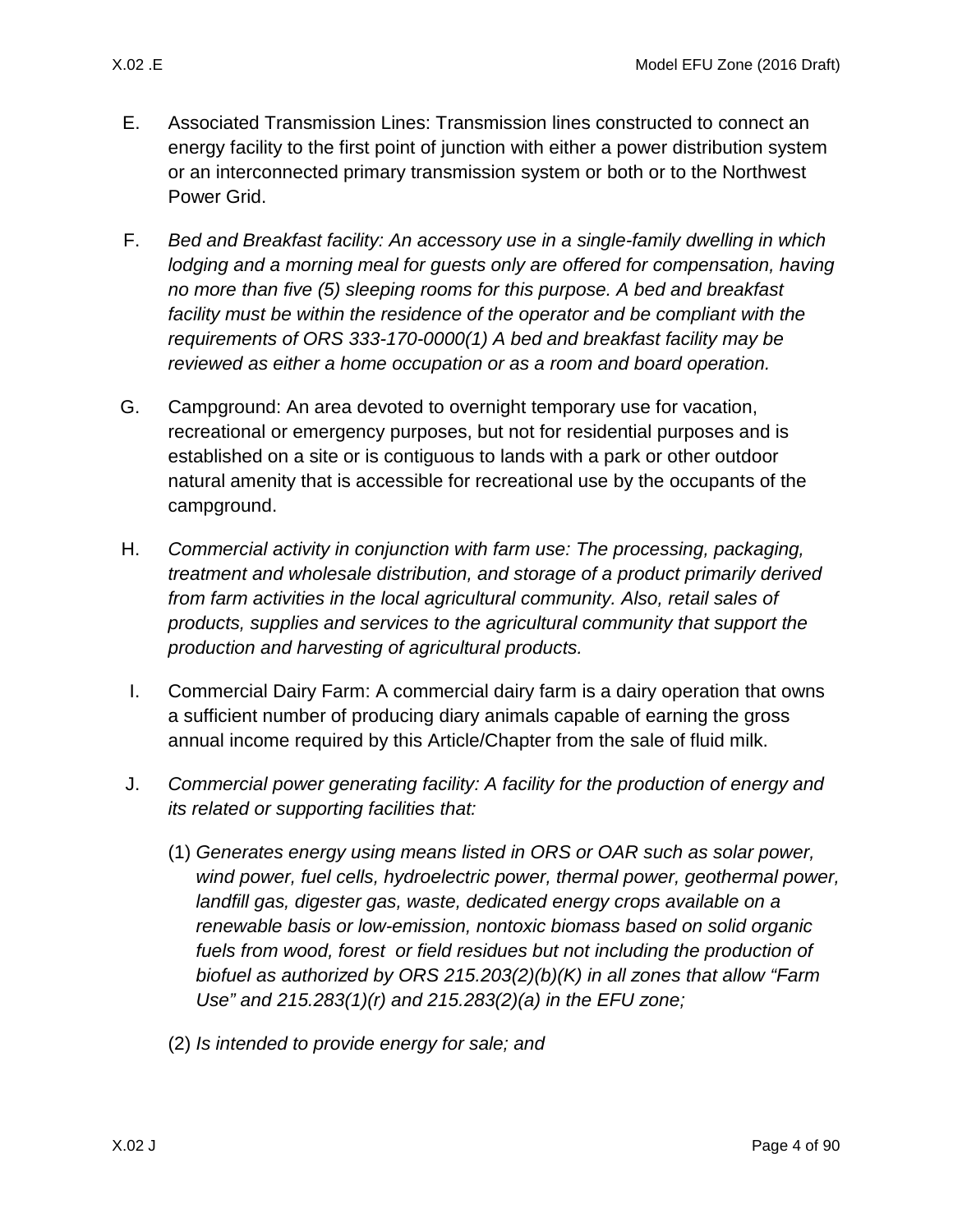(3) *Does not include a net metering project established consistent with ORS 757.300 and OAR chapter 860, division 39 or a Feed-in-Tariff project established consistent with ORS 757.365 and OAR chapter 860, division 84.*

*Counties may define outdoor mass gatherings to include smaller gatherings, or gatherings of shorter duration, than what is provided in ORS 433.735 so that health and safety standards can be applied. Counties should review existing health and safety requirements to ensure that there are adequate measures to mitigate noise, odors or other nuisances and ensure public safety (access/egress, sanitary, fire, etc.).* 

- K. Contiguous: Connected in such a manner as to form a single block of land.
- L. Date of Creation and Existence: When a lot, parcel or tract is reconfigured pursuant to applicable law after November 4, 1993, the effect of which is to qualify a lot, parcel or tract for the siting of a dwelling, the date of the reconfiguration is the date of creation or existence. Reconfigured means any change in the boundary of the lot, parcel or tract.
- M. *Event, Temporary: A temporary event is one that is held primarily on or is using public property that has an expected attendance of more than [50], but no more than [500] people, that will not continue for more than [72] hours in any three month period, and that will be located in a rural or resource area. Temporary Events are permitted through a [ministerial/Type I] process and are not considered "outdoor mass gatherings" as defined by ORS 433.735 or Agritourism events as provided for by ORS 215.283(4).*
- N. Farmworker housing: Housing limited to occupancy by farmworkers and their immediate families, no dwelling unit of which is occupied by a relative of the owner or operator of the farmworker housing.
- O. Farm Operator: A person who operates a farm, doing the work and making the day-to-day decisions about such things as planting, harvesting, feeding and marketing.
- P. Farm or Ranch Operation: All lots or parcels of land in the same ownership that are used by the farm or ranch operator for farm use as defined in ORS 215.203.
- Q. *Farm Stand Structure: A structure that is designed and used for the sale of farm crops and livestock as provided in X.07.F. A food stand is considered to be a farm stand structure.*
- R. Farm Use: As used in the definition of "farm use" in ORS 215.203: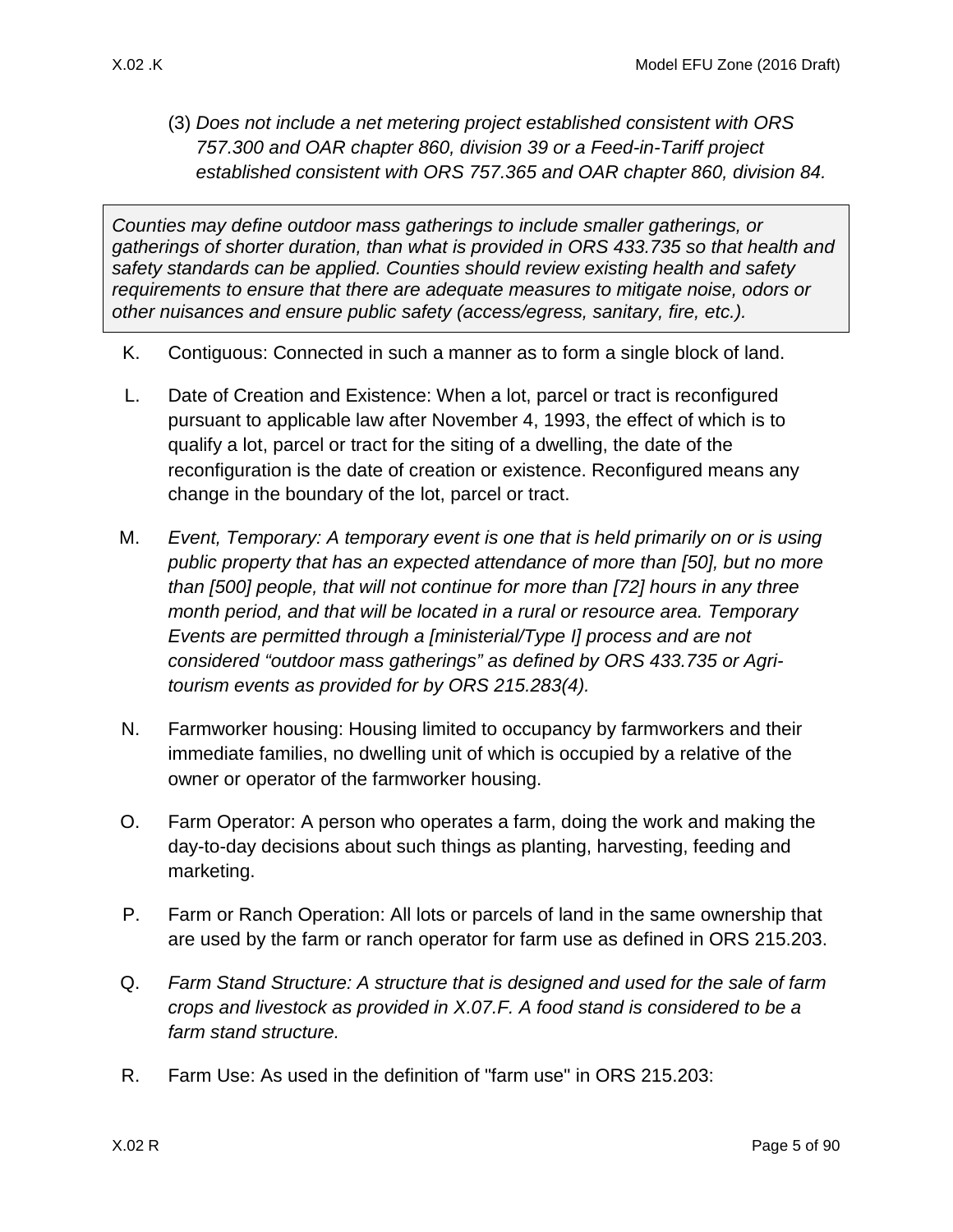- (1) "Preparation" of products or by-products includes but is not limited to the cleaning, treatment, sorting, or packaging of the products or by-products; and
- (2) "Products or by-products raised on such land" means that those products or by-products are raised on the farm operation where the preparation occurs or on other farm land provided the preparation is occurring only on land being used for the primary purpose of obtaining a profit in money from the farm use of the land.
- S. *Fee-based activity to promote the sale of farm crops or livestock (as applied to farm stands): An agri-tourism activity as defined herein that is directly related to the sale of farm crops or livestock sold at the farm stand, and that meets the standards of [X.07 F.](#page-19-0)*
- T. Golf course: An area of land with highly maintained natural turf laid out for the game of golf with a series of nine or more holes, each including a tee, a fairway, a putting green, and often one or more natural or artificial hazards. A "golf course" for purposes of this ordinance means a nine or 18 hole regulation golf course or a combination nine and 18 hole regulation golf course consistent with the following:
	- (1) A regulation 18 hole golf course is generally characterized by a site of about 120 to 150 acres of land, has a playable distance of 5,000 to 7,200 yards, and a par of 64 to 73 strokes;
	- (2) A regulation nine hole golf course is generally characterized by a site of about 65 to 90 acres of land, has a playable distance of 2,500 to 3,600 yards, and a par of 32 to 36 strokes;
	- (3) Non-regulation golf courses are not allowed. "Non-regulation golf course" means a golf course or golf course-like development that does not meet the definition of golf course in this Subsection, including but not limited to executive golf courses, Par three golf courses, pitch and putt golf courses, miniature golf courses and driving ranges.
- <span id="page-5-0"></span>U. High Value Farmland, described as:
	- (1) Land in a tract composed predominantly of soils that are:
		- (a) Irrigated and classified prime, unique, Class I or II; or
		- (b) Not irrigated and classified prime, unique, Class I or II.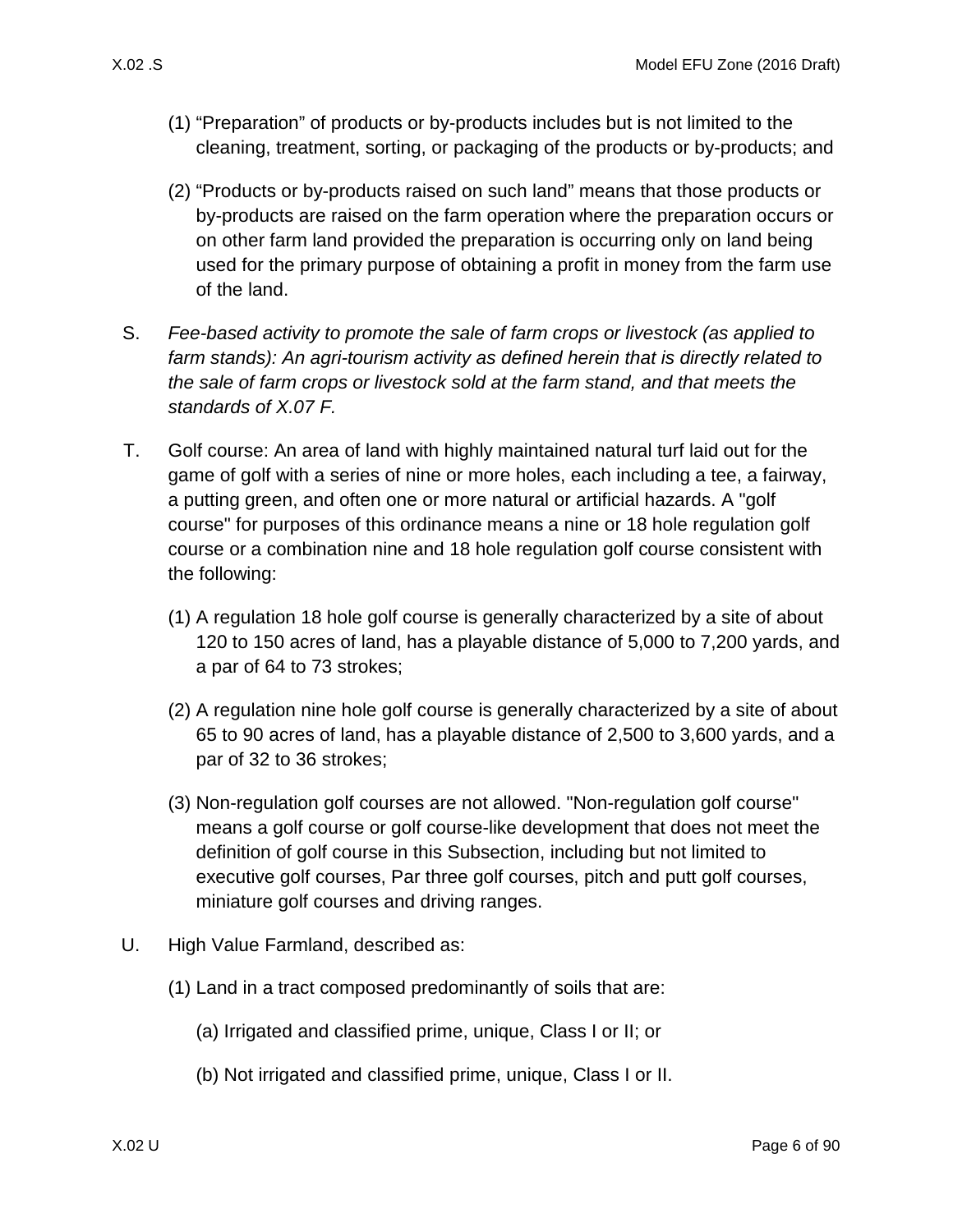- (2) In addition to that land described in Subsection [X.02 U\(1\),](#page-5-0) high-value farmland, if in the Willamette Valley, includes tracts composed predominantly of the following soils in Class III or IV or composed predominantly of a combination of the soils described in Subsection [X.02 U\(1\)](#page-5-0) and the following soils:
	- (a) Subclassification IIIe, specifically, Bellpine, Bornstedt, Burlington, Briedwell, Carlton, Cascade, Chehalem, Cornelius Variant, Cornelius and Kinton, Helvetia, Hillsboro, Hult, Jory, Kinton, Latourell, Laurelwood, Melbourne, Multnomah, Nekia, Powell, Price, Quatama, Salkum, Santiam, Saum, Sawtell, Silverton, Veneta, Willakenzie, Woodburn and Yamhill;
	- (b) Subclassification IIIw, specifically, Concord, Conser, Cornelius Variant, Dayton (thick surface) and Sifton (occasionally flooded);
	- (c) Subclassification IVe, specifically, Bellpine Silty Clay Loam, Carlton, Cornelius, Jory, Kinton, Latourell, Laurelwood, Powell, Quatama, Springwater, Willakenzie and Yamhill; and
	- (d) Subclassification IVw, specifically, Awbrig, Bashaw, Courtney, Dayton, Natroy, Noti and Whiteson.
- (3) Lands designated as "marginal lands" according to the marginal lands provisions adopted before January 1, 1993, and according to the criteria in former ORS 215.247 (1991), are excepted from this definition of "high-value farmlands."
- V. *Home Occupation: A limited business activity that is accessory to a residential use. Home occupations are conducted primarily within a residence or a building normally associated with uses permitted in the zone in which the property is located and are operated by a resident or employee of a resident of the property on which the business is located.*
- W. Irrigated: Watered by an artificial or controlled means, such as sprinklers, furrows, ditches, or spreader dikes. An area or tract is "irrigated" if it is currently watered, or has established rights to use water for irrigation, including such tracts that receive water for irrigation from a water or irrigation district or other provider. For the purposes of this ordinance, an area or tract within a water or irrigation district that was once irrigated shall continue to be considered "irrigated" even if the irrigation water was removed or transferred to another tract.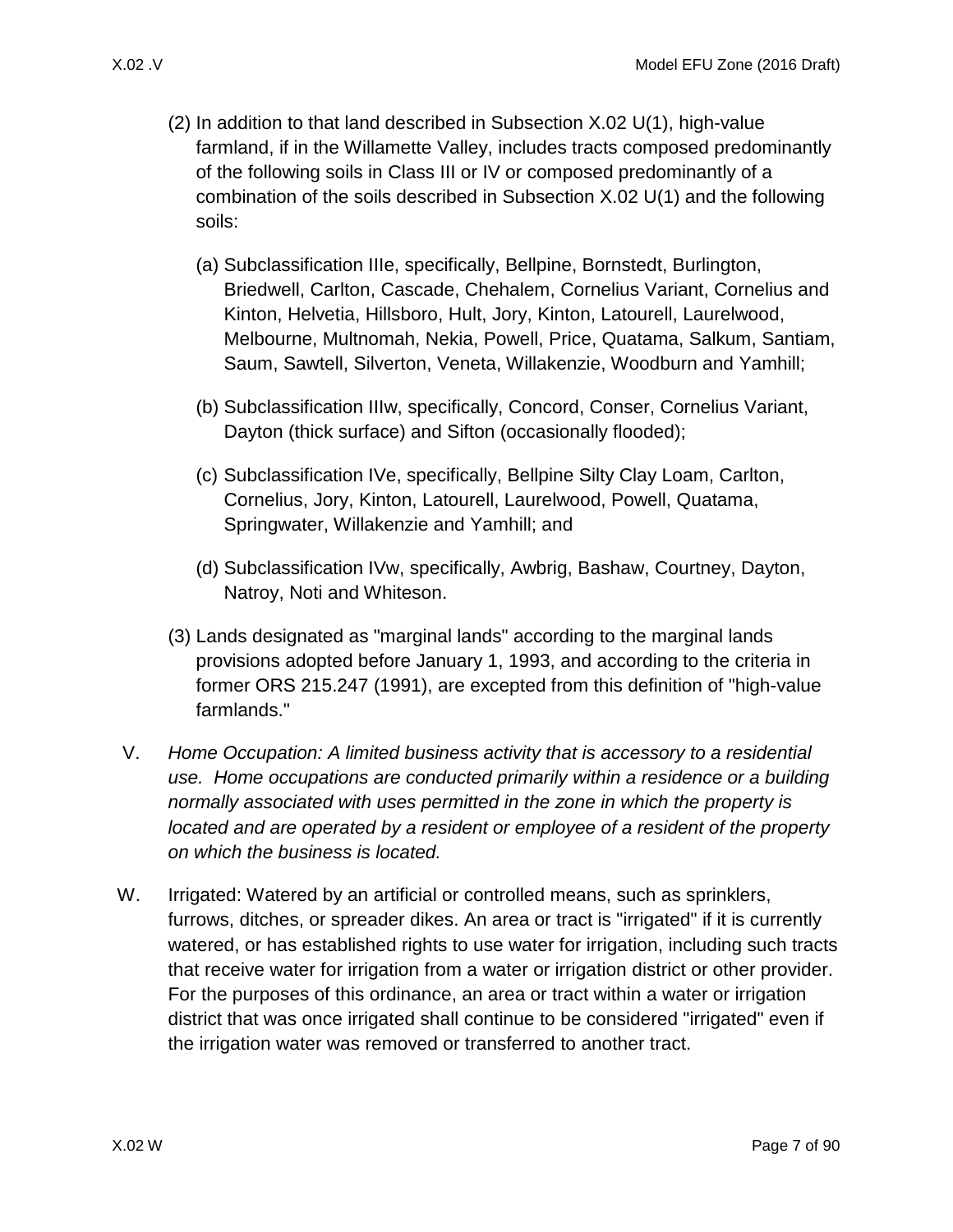- X. Living History Museum: A facility designed to depict and interpret everyday life and culture of some specific historic period using authentic buildings, tools, equipment and people to simulate past activities and events.
- Y. Lot: A single unit of land that is created by a subdivision of land as provided in ORS 92.010.
- Z. *Medical Hardship: "Medical hardship" means a temporary circumstance caused by serious illness or infirmity, authorized by a licensed medical practitioner (Medical Doctor, Physicians Assistant or Nurse Practitioner).*
- AA. Mining, Aggregate: This use includes all or any part of the process of mining by the removal of overburden and the extraction of natural mineral deposits thereby exposed by any method including open-pit mining operations, auger mining operations, processing, surface impacts of underground mining, production of surface mining refuse and the construction of adjacent or off-site borrow pits except those constructed for use as access roads. "Mining" does not include excavations of sand, gravel, clay, rock or other similar materials conducted by a landowner or tenant on the landowner or tenant's property for the primary purpose of reconstruction or maintenance of access roads and excavation or grading operations conducted in the process of farming or cemetery operations, on-site road construction or other on-site construction or nonsurface impacts of underground mines.
- BB. *Net Metering Power Facility: A facility for the production of energy that:*
	- (1) *Generates energy using means listed in ORS or OAR such as solar power, wind power, fuel cells, hydroelectric power, landfill gas, digester gas, waste, dedicated energy crops available on a renewable basis or low-emission, nontoxic biomass based on solid organic fuels from wood, forest or field residues but not including the production of biofuel as authorized by ORS 215.203(2)(b)(K) in all zones which allow "Farm Use" and 215.283(1)(r) in the Exclusive Farm Use zone;*
	- (2) *Is intended to offset part of the customer-generator's requirements for energy;*
	- (3) *Will operate in parallel with a utility's existing transmission and distribution facilities;*
	- (4) *Is consistent with generating capacity as specified in ORS 757.300 and/or OAR 860-039-0010 as well as any other applicable regulations;*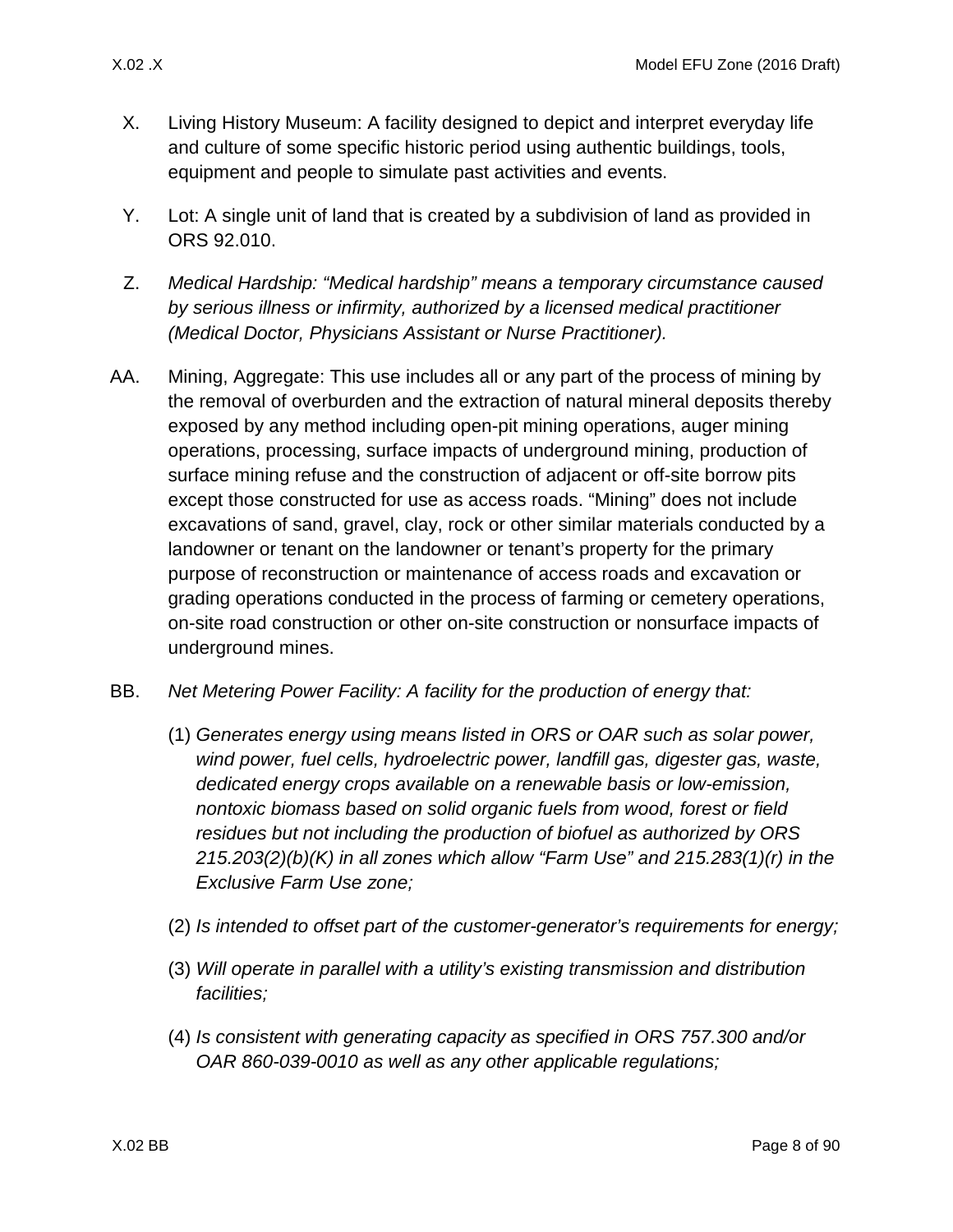- (5) *Is located on the same tract as the use(s) to which it is accessory and the power generating facility, tract, and use(s) are all under common ownership and management.*
- CC. *Non-Commercial/Stand Alone Power Generating Facility: A facility for the production of energy that:*
	- (1) *Generates energy using means listed in ORS or OAR such as solar power, wind power, fuel cells, hydroelectric power, landfill gas, digester gas, waste, dedicated energy crops available on a renewable basis or low-emission, nontoxic biomass based on solid organic fuels from wood, forest or field residues but not including the production of biofuel as authorized by ORS 215.203(2)(b)(K) in all zones which allow "Farm Use" and 215.283(1)(r) in the Exclusive Farm Use zone;*
	- (2) *Is intended to provide all of the generator's requirements for energy for the tract or the specific lawful accessory use that it is connected to;*
	- (3) *Operates as a standalone power generator not connected to a utility grid; and*
	- (4) *Is located on the same tract as the use(s) to which it is accessory and the power generating facility, tract, and use(s) are all under common ownership and management.*
- DD. NRCS Web Soil Survey: Official source of certified soils data available online that identifies agricultural land capability classes, developed and maintained by the Natural Resources Conservation Service as of January 1, 2016, for agricultural soils that are not high-value, and as of December 6, 2007, for high-value agricultural soils.
- EE. Open play field: A large, grassy area with no structural improvements intended for outdoor games and activities by park visitors. The term does not include developed ballfields, golf courses or courts for racquet sports.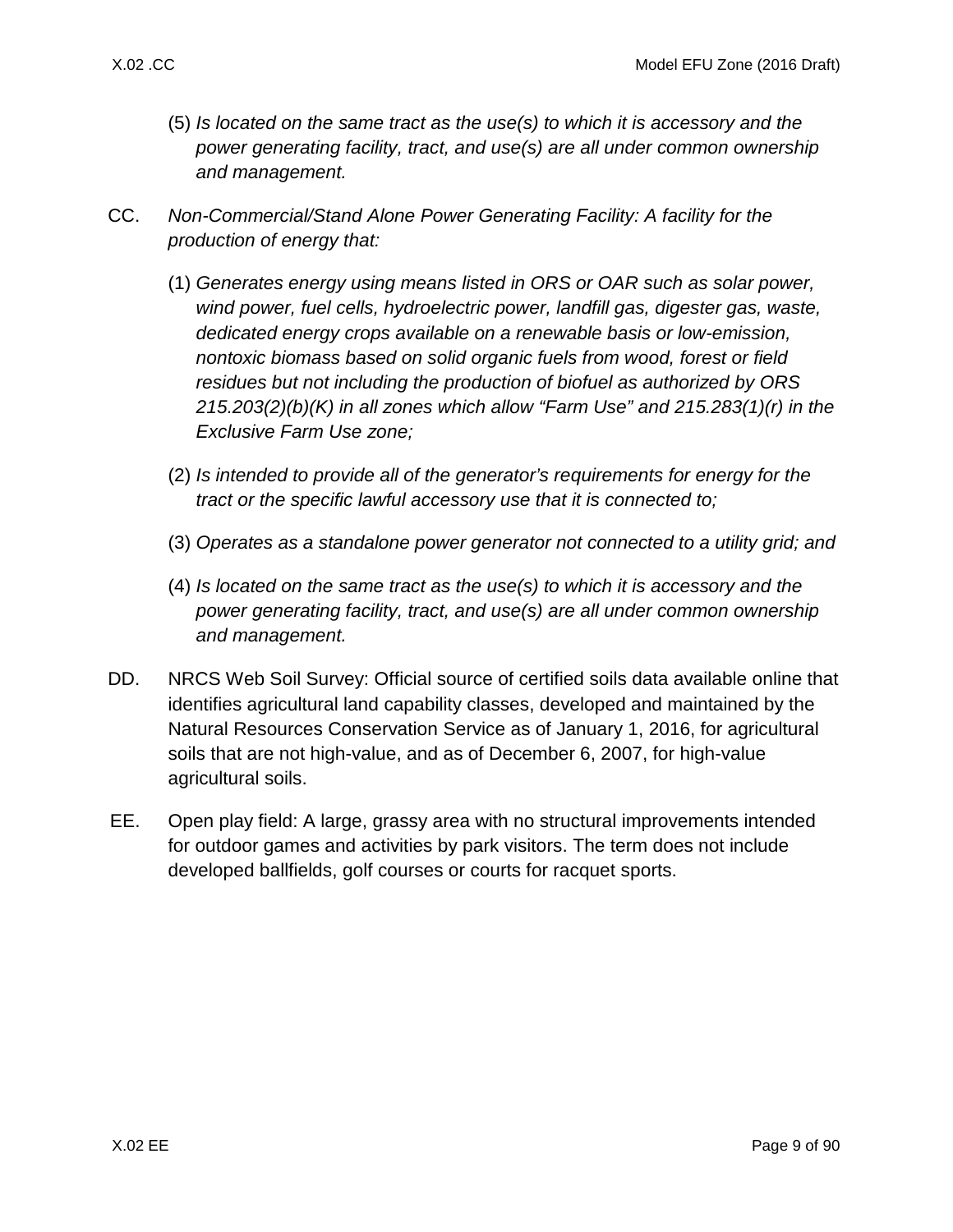- FF. Outdoor Mass Gathering: A gathering, as defined by ORS 433.735, that is an actual or reasonably anticipated assembly of more than 3,000 [*more than 500*] persons which continues or can reasonably be expected to continue for more than 24 consecutive hours but less than 120 hours within any three-month period and which is held primarily in open spaces and not in any permanent structure. Any decision for a permit to hold an outdoor mass gathering as defined by statute is not a land use decision and is appealable to circuit court. Outdoor mass gatherings do not include agri-tourism events and activities as provided for by ORS 215.283(4).
- GG. Parcel: A single unit of land that is created by a partition of land as provided in ORS 215.010(1).
- HH. Preparation: See "farm use" definition.
	- II. Personal use airport: An airstrip restricted, except for aircraft emergencies, to use by the owner, and, on an infrequent and occasional basis, by invited guests, and by commercial aviation activities in connection with agricultural operations.
- JJ. *Principally Engaged In Farm Use: As it refers to primary farm dwellings and accessory farm dwellings, a person is principally engaged in the farm use of the*  land when the amount of time that an occupant of the dwelling is engaged in farm *use of the property is similar to the average number of hours that is typically required for a full- time employee of the relevant type of farm use, whether that person is employed off the farm or not. Only one resident of a household need meet the "principally engaged" test, or the test may be met collectively by more than one household member.*
- KK. *Private Park: Land that is used for low impact casual recreational uses such as picnicking, boating, fishing, swimming, camping, and hiking or nature-oriented recreational uses such as viewing and studying nature and wildlife habitat, and may include play areas and accessory facilities that support the activities listed above, but does not include tracks for motorized vehicles or areas for target practice or the discharge of firearms.*
- LL. *Processed: As it applies to farm stands, processed crops and livestock means farm products that have been converted into other products through canning, drying, baking, freezing, pressing, butchering or other similar means of adding value to the farm product, including the addition of incidental ingredients, but not including the conversion of farm products into food items that are prepared onsite or intended for on-site consumption.*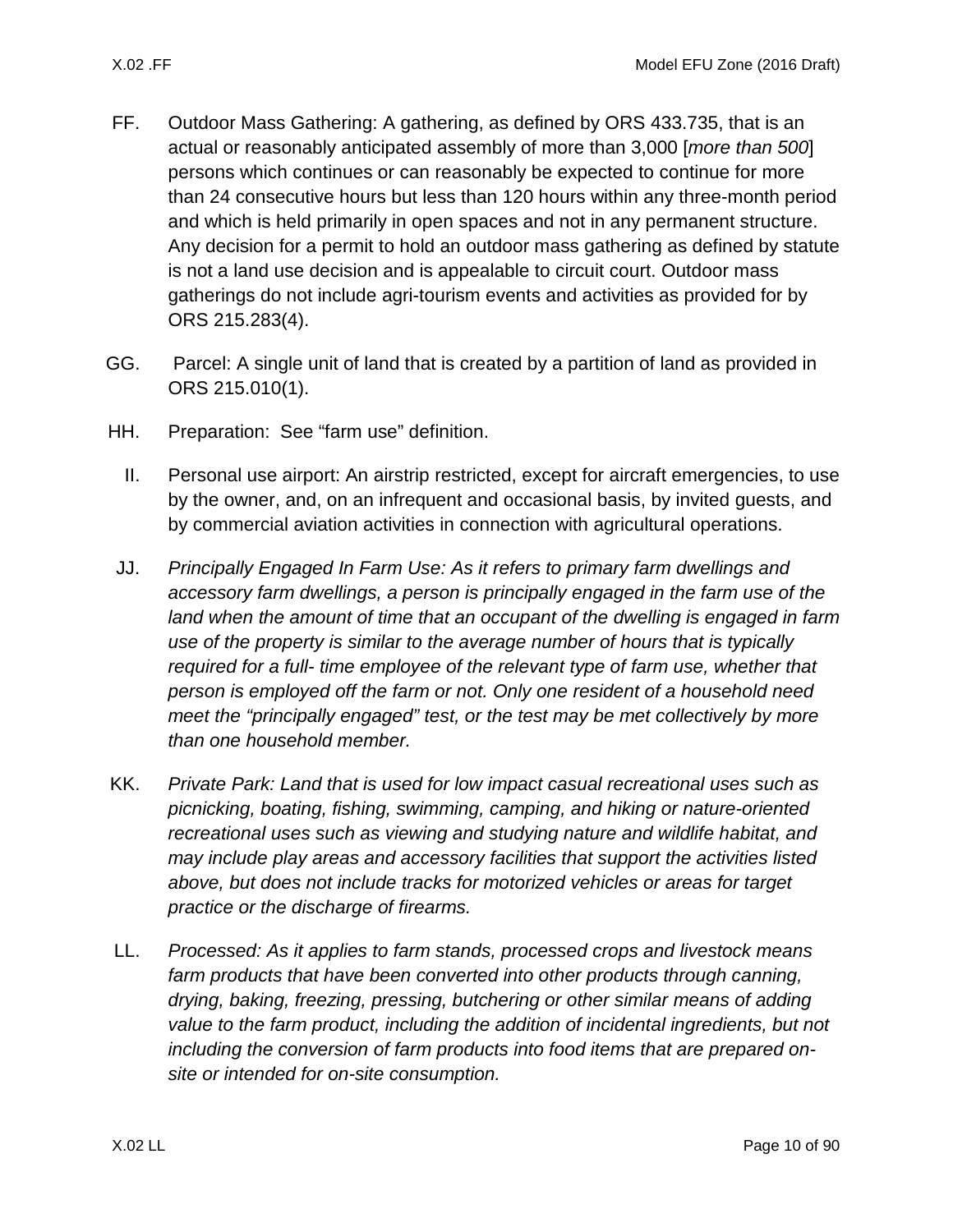- MM. *Public Park: A public area intended for open space and outdoor recreation use that is owned and managed by a city, county, regional government, state or federal agency, or park district and that may be designated as a public park in the applicable comprehensive plan and zoning ordinance.*
- NN. Relative: A child, parent, stepparent, grandchild, grandparent, stepgrandparent, sibling, stepsibling, niece, nephew or first cousin of the farm operator or the farm operator's spouse.

*Note: Applies to relative farm help dwellings, but could also apply to temporary hardship dwellings.* 

- OO. *Structure: Anything constructed, erected or air-inflated, permanent or temporary, which requires location on the ground. Among other things, structure includes buildings, walls, fences, billboards, poster panels, food stands and parking lots. Retaining walls less than four (4) feet in height are not considered structures for the sake of general property line setbacks.*
- PP. *Temporary Structure or Use: A non-permanent structure, or one used for a limited time, or a use or activity that is of a limited duration.*
- QQ. Tract: one or more contiguous lots or parcels under the same ownership as provided in ORS 215.010(2).
- RR. *Utility Facilities Necessary for Public Service: Unless otherwise specified [in this Article/Chapter], any facility owned or operated by a public, private or cooperative company for the transmission, distribution or processing of its products or for the disposal of cooling water, waste or by-products, and including, major trunk pipelines, water towers , sewage lagoons, cell towers, electrical transmission facilities (except transmission towers over 200' in height) including substations not associated with a commercial power generating facilities and other similar facilities.*
- SS. Yurt: A round, domed shelter of cloth or canvas on a collapsible frame with no plumbing, sewage disposal hook-up or internal cooking appliance.

### <span id="page-10-0"></span>**X.03 Non-residential Uses Permitted**

In the EFU zone, the following uses and activities and their accessory buildings and uses are permitted subject to the general provisions set forth by this ordinance:

A. Farm use.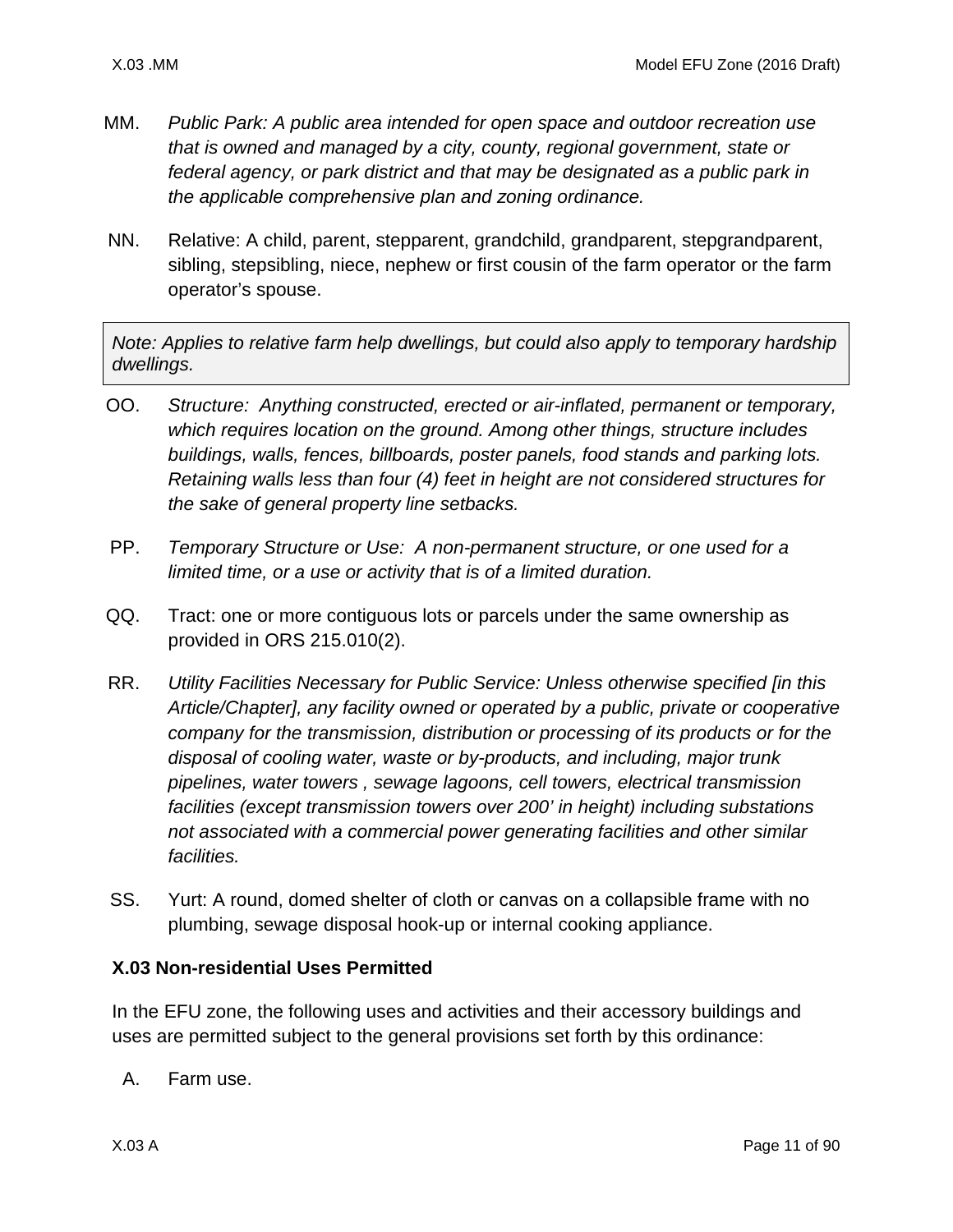- B. Propagation or harvesting of a forest product.
- C. Agricultural buildings customarily provided in conjunction with farm use.
- D. Creation of, restoration of, or enhancement of wetlands.
- E. Operations for the exploration for and production of geothermal resources as defined by ORS 522.005 and oil and gas as defined by ORS 520.005, including the placement and operation of compressors, separators and other customary production equipment for an individual well adjacent to the wellhead.
- F. Operations for the exploration for minerals as defined by ORS 517.750.
- G. Climbing and passing lanes within the right of way existing as of July 1, 1987.
- H. Reconstruction or modification of public roads and highways, including the placement of utility facilities overhead and in the subsurface of public roads and highways along the public right of way, but not including the addition of travel lanes, where no removal or displacement of buildings would occur, or no new land parcels result.
- I. Temporary public road and highway detours that will be abandoned and restored to original condition or use at such time as no longer needed.
- J. Minor betterment of existing public road and highway related facilities such as maintenance yards, weigh stations and rest areas, within right of way existing as of July 1, 1987, and contiguous public-owned property utilized to support the operation and maintenance of public roads and highways.
- K. Irrigation reservoirs, canals, delivery lines and those structures and accessory operational facilities, not including parks or other recreational structures and facilities, associated with a district as defined in ORS 540.505.
- L. Fire service facilities providing rural fire protection services.
- M. Onsite filming and activities accessory to onsite filming for 45 days or less as provided for in ORS 215.306.
- N. Firearms training facility in existence on September 9, 1995.
- O. An outdoor mass gathering of more than 3,000 persons that is expected to continue for more than 24 hours but less than 120 hours in any three-month period, as provided in ORS 433.735.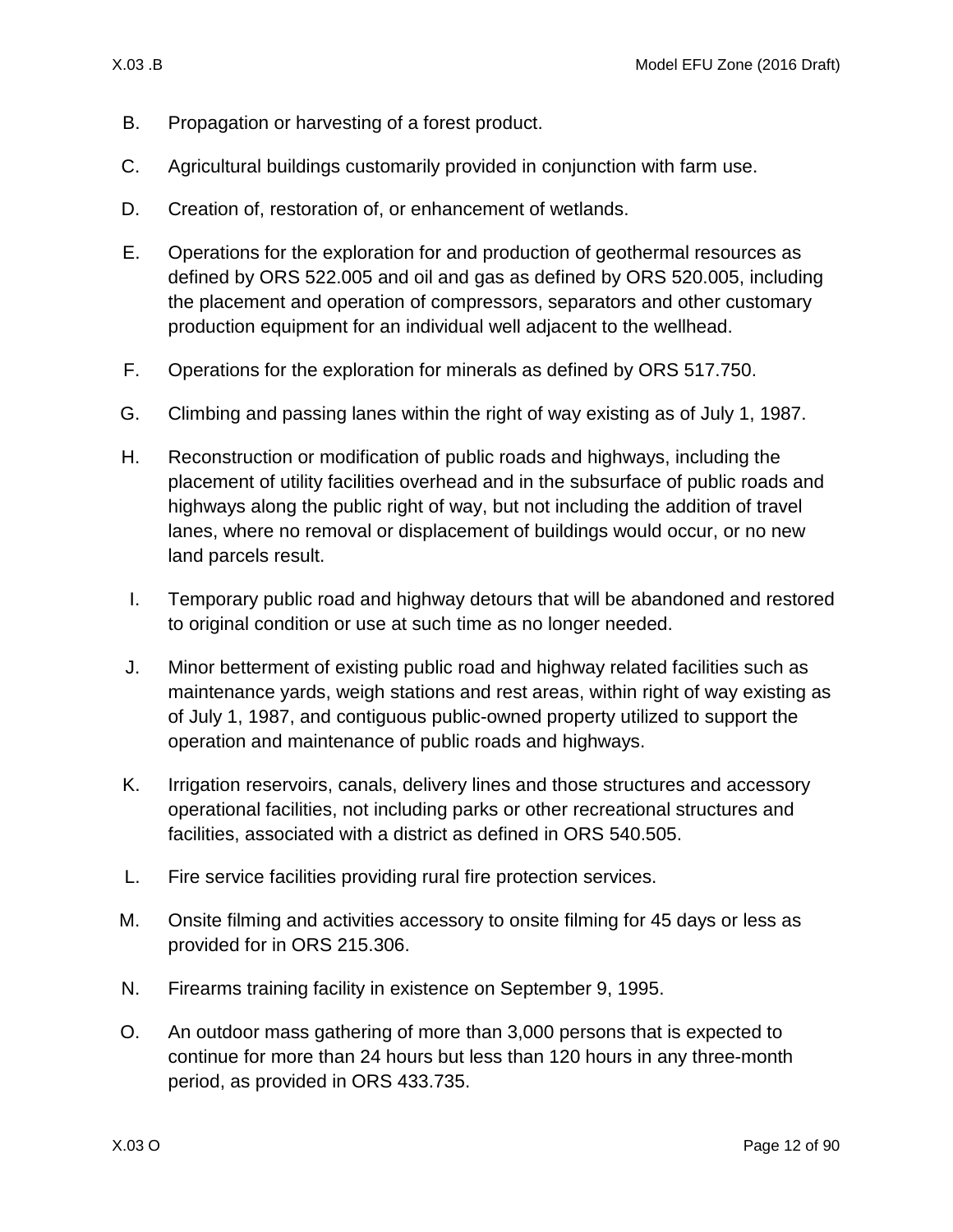*Note: This use is subject to a variety of health and safety standards. Counties may define outdoor mass gatherings to include smaller gatherings or gatherings of short duration, if they wish.*

#### <span id="page-12-0"></span>**X.04 Non-Residential Uses Permitted Subject to Standards**

In the EFU zone, the following uses and their accessory buildings and uses are permitted subject to county review and the specific standards for the use set forth in Section [X.07 ,](#page-17-0) as well as the general standards for the zone *[and any other applicable siting and design standards and review process in the zoning ordinance]:*

- <span id="page-12-2"></span>A. A facility for the processing of farm crops, biofuel or poultry subject to Subsection [X.07 A.](#page-17-1)
- <span id="page-12-1"></span>B. Dog training classes or testing trials subject to Subsection [X.07 E.](#page-19-1)
- C. Farm stands subject to Subsection [X.07 F.](#page-19-0)
- D. A winery subject to Section X.14.
- E. *Agri-tourism and other commercial events or activities subject to Section [X.15 .](#page-60-0)*
- F. *Destination resort subject to Subsection [X.07 G.](#page-21-0)*
- G. Land application of reclaimed water, agricultural or industrial process water or biosolids subject to Subsection [X.07 M.](#page-25-0)
- H. Utility facility service lines subject to Subsection [X.07 N.](#page-26-0)
- I. Utility facilities necessary for public service, including associated transmission lines as defined in Section [X.02 a](#page-1-1)nd wetland waste treatment systems, but not including commercial facilities for the purpose of generating electrical power for public use by sale or transmission towers over 200 feet in height as provided in Subsection [X.07 O.](#page-26-1)
- J. A site for the takeoff and landing of model aircraft subject to Subsection [X.07 R.](#page-31-0)
- K. Churches, and cemeteries in conjunction with churches, subject to Subsection [X.07 Y.](#page-34-0) This use is not permitted on high value farmland except that existing churches on high value farmland may be expanded subject to Subsection [X.07](#page-35-1)  [AA.](#page-35-1)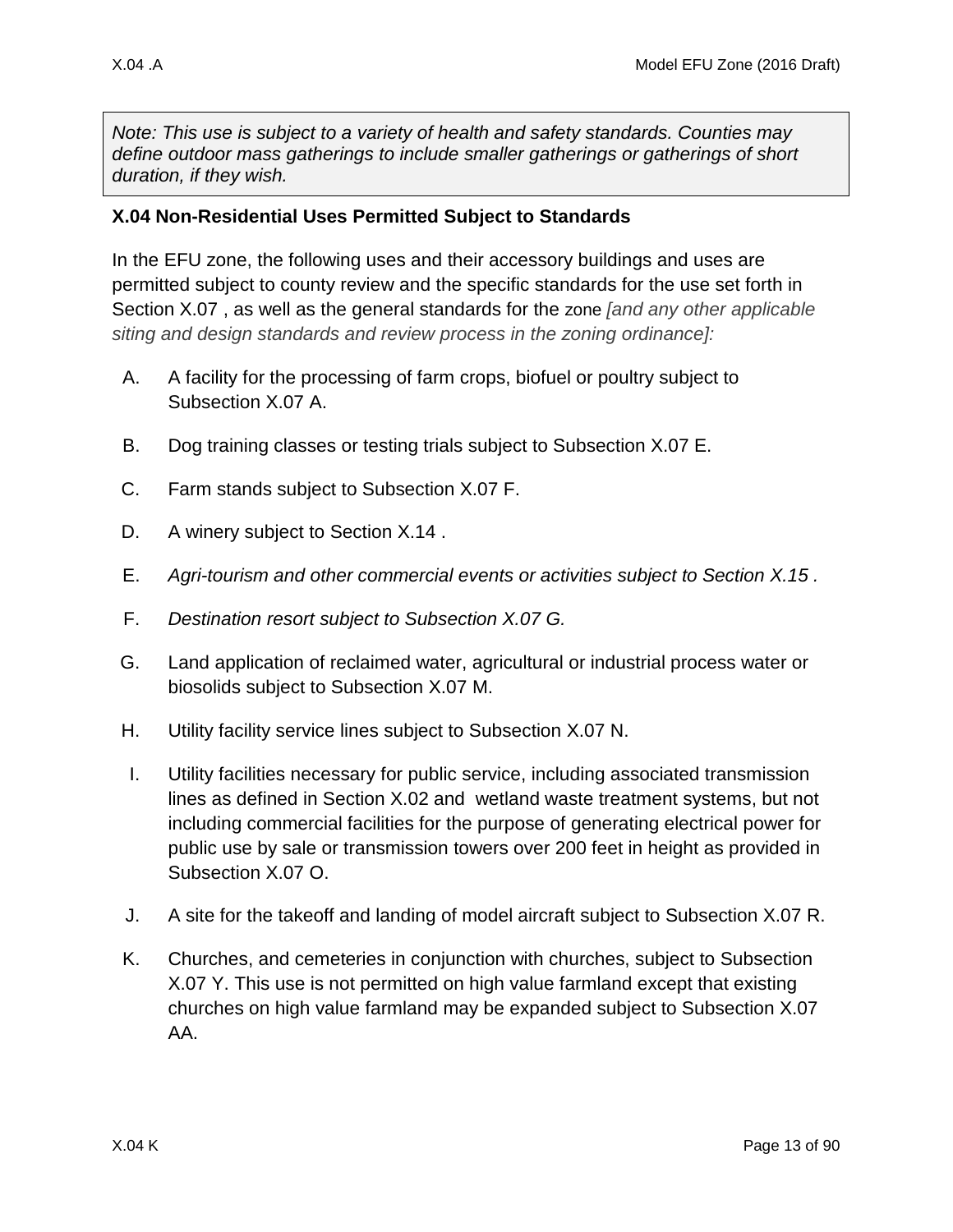L. Any outdoor gathering of more than 3,000 persons that is anticipated to continue for more than 120 hours in any three-month period is subject to review by a county planning commission under ORS 433.763.

## <span id="page-13-0"></span>**X.05 Residential Uses Permitted Subject to Standards**

The following uses are permitted subject to county review and the specific standards for the use set forth in Section [X.07 ,](#page-17-0) as well as the general standards for the zone *[and any other applicable siting and design standards and review process in the zoning ordinance]*.

- A. Dwelling customarily provided in conjunction with farm use subject to Subsection [X.07 Z](#page-35-2) and Section [X.09 .](#page-36-0)
- B. A dwelling on property used for farm use located on the same lot or parcel as the dwelling of the farm operator, and occupied by a relative of the farm operator or farm operator's spouse if the farm operator does, or will, require the assistance of the relative in the management of the farm use subject to Subsections [X.07 C,](#page-18-0) and [X.07 Z.](#page-35-2)
- C. Accessory farm dwellings for year-round and seasonal farm workers subject to Subsection [X.07 Z.](#page-35-2) and Section [X.10 .](#page-42-0)
- D. One single-family dwelling on a lawfully created lot or parcel subject to Subsection [X.07 Z](#page-35-2) and Section [X.11 .](#page-44-0) *[A "lot of record" dwelling]*
- E. Single-family residential dwelling, not provided in conjunction with farm use subject to Subsection [X.07 Z](#page-35-2) and Section [X.12 .](#page-48-0)
- F. Replacement dwelling to be used in conjunction with farm use if the existing dwelling has been listed in a county inventory as historic property as defined in ORS 358.480 and listed on the National Register of Historic Places subject to Subsection [X.07 Z.](#page-35-2)
- <span id="page-13-2"></span>G. Alteration, restoration, or replacement of a lawfully established dwelling subject to Subsection [X.07 Z](#page-35-2) and Section [X.13 .](#page-49-0)

## <span id="page-13-1"></span>**X.06 Conditional Uses**

The following uses are permitted subject to county review, any specific standards for the use set forth in Section [X.07 ,](#page-17-0) the conditional use review criteria in Section [X.08 ,](#page-35-0) and the general standards for the zone *[and any other applicable standards and review process in the zoning ordinance]*: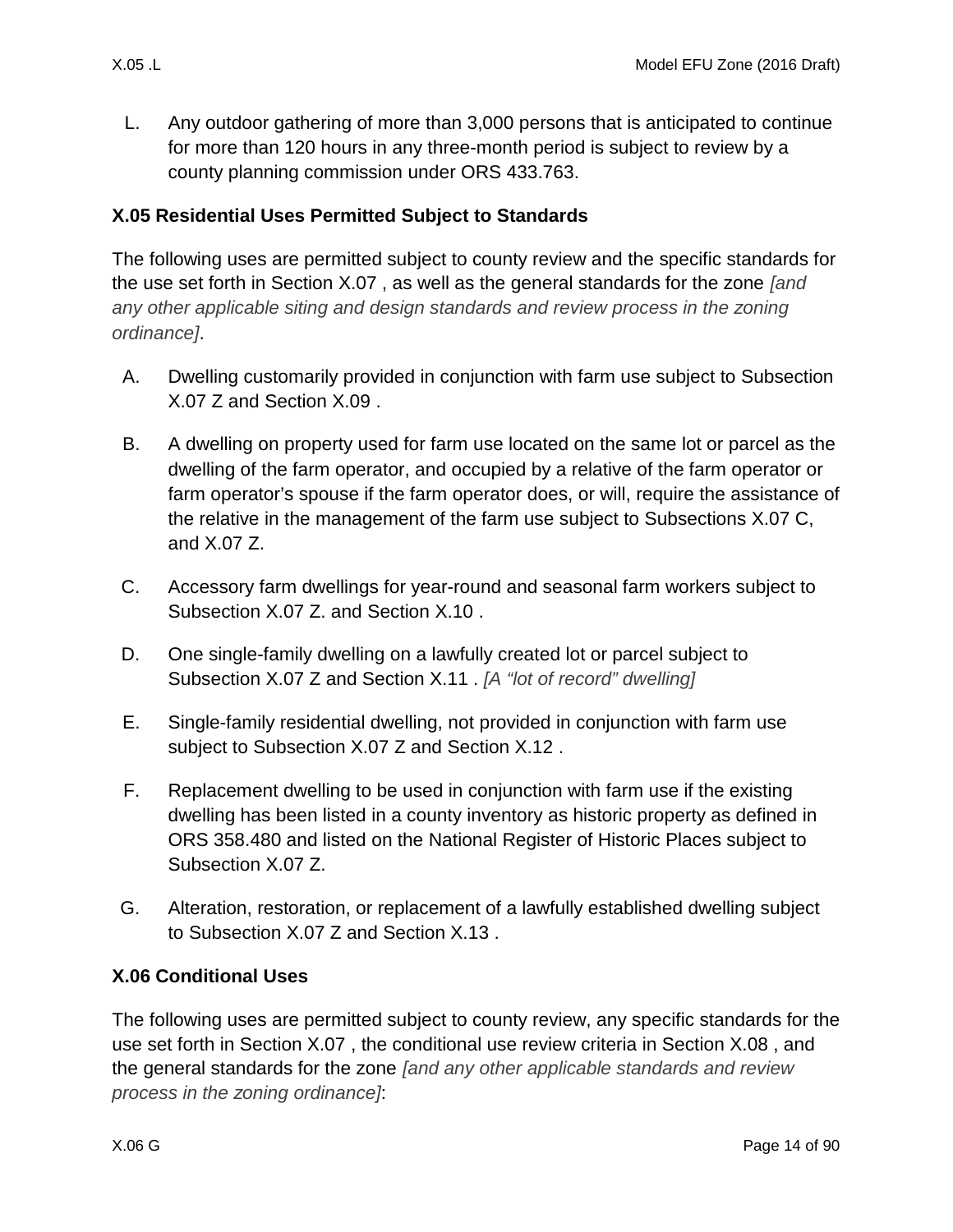- A. *A facility for the primary processing of forest products subject to Subsection [X.07](#page-17-2)  [B.](#page-17-2)*
- B. *The propagation, cultivation, maintenance and harvesting of aquatic species that are not under the jurisdiction of the State Fish and Wildlife Commission or insect species.*
- C. *Temporary hardship dwelling subject to Subsection [X.07 D.](#page-18-1)*
- D. *Residential home as defined in ORS 197.660, in existing dwellings, subject to Subsection [X.07 Z.](#page-35-2)*
- E. *Room and board arrangements for a maximum of five unrelated persons in existing residences subject to Subsection [X.07 Z.](#page-35-2)*
- F. Parking of up to seven log trucks.
- G. *Home occupations as provided in Subsection [X.07 H.](#page-21-1)*
- H. *Commercial dog boarding kennels or dog training classes or testing trials that cannot be established under Subsection [X.04 B.](#page-12-1)*
- I. *An aerial fireworks display business that has been in continuous operation at its current location since December 31, 1986, and possesses a wholesaler's permit to sell or provide fireworks. [This use should only be listed for counties that have such a use.]*
- J. *A landscape contracting business, as defined in ORS 671.520, or a business providing landscape architecture services, as described in ORS 671.318, if the business is pursued in conjunction with the growing and marketing of nursery stock on the land that constitutes farm use.*
- K. *Commercial activities in conjunction with farm use, including the processing of farm crops into biofuel not permitted under Subsection [X.04 A,](#page-12-2) but excluding activities in conjunction with a marijuana crop, and subject to [X.07 I.](#page-24-0)*

*Case law: Multiple court rulings have found under different circumstances that the use must: 1) be either exclusively or primarily a customer or supplier of farm products, 2) provide products or services essential to the practice of agriculture; and/or 3) significantly enhance the farming enterprises of the local agricultural community. Case law establishes that associated events or activities must be incidental to the commercial activity.*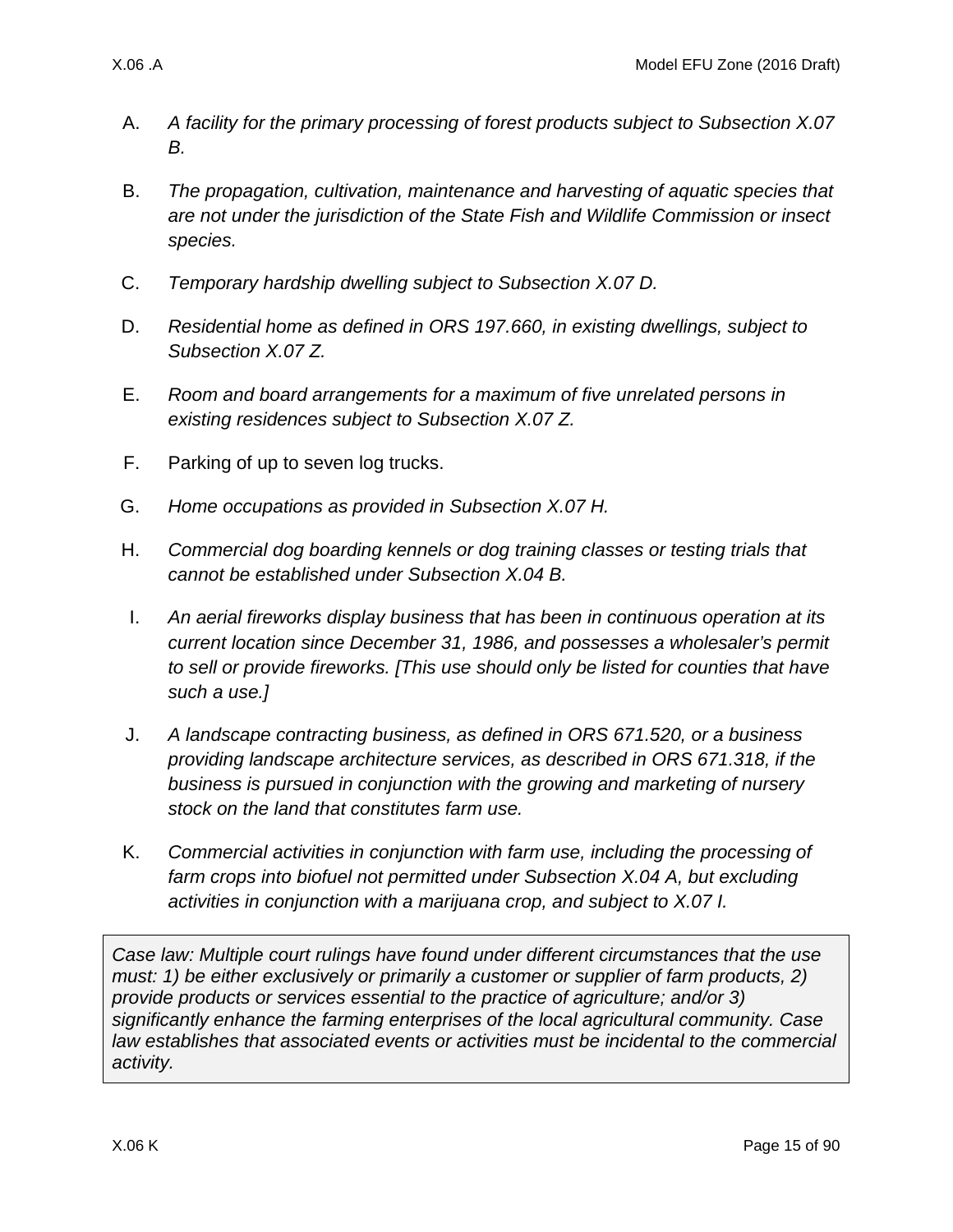- L. *Operations conducted for mining and processing of geothermal resources as defined by ORS 522.005 and oil and gas as defined by ORS 520.005 not otherwise permitted.*
- M. *Operations conducted for mining, crushing or stockpiling of aggregate and other mineral and other subsurface resources subject to ORS 215.298.*
- N. *Processing as defined by ORS 517.750 of aggregate into asphalt or portland cement subject to [X.07 J.](#page-25-1)*
- O. *Processing of other mineral resources and other subsurface resources.*
- P. *Construction of additional passing and travel lanes requiring the acquisition of right of way but not resulting in the creation of new land parcels.*
- Q. *Reconstruction or modification of public roads and highways involving the removal or displacement of buildings but not resulting in the creation of new land parcels.*
- R. *Improvement of public road and highway related facilities, such as maintenance yards, weigh stations and rest areas, where additional property or right of way is required but not resulting in the creation of new land parcels.*
- S. Transportation improvements on rural lands allowed by and subject to the requirements of OAR 660-012-0065.
- T. *Personal-use airports for airplanes and helicopter pads, including associated hangar, maintenance and service facilities subject to Subsection [X.07 L.](#page-25-2)*
- U. *Transmission towers over 200 feet in height.*
- V. *Commercial utility facilities for the purpose of generating power for public use by sale, not including wind power generation facilities or photovoltaic solar power generation facilities subject to Subsection [X.16 A.](#page-66-1)*
- W. Wind power generation facilities as commercial utility facilities for the purpose of generating power for public use by sale subject to Subsection [X.16 B.](#page-67-0)
- X. Photovoltaic solar power generation facilities as commercial utility facilities for the purpose of generating power for public use by sale subject to Subsection [X.16 C.](#page-70-0)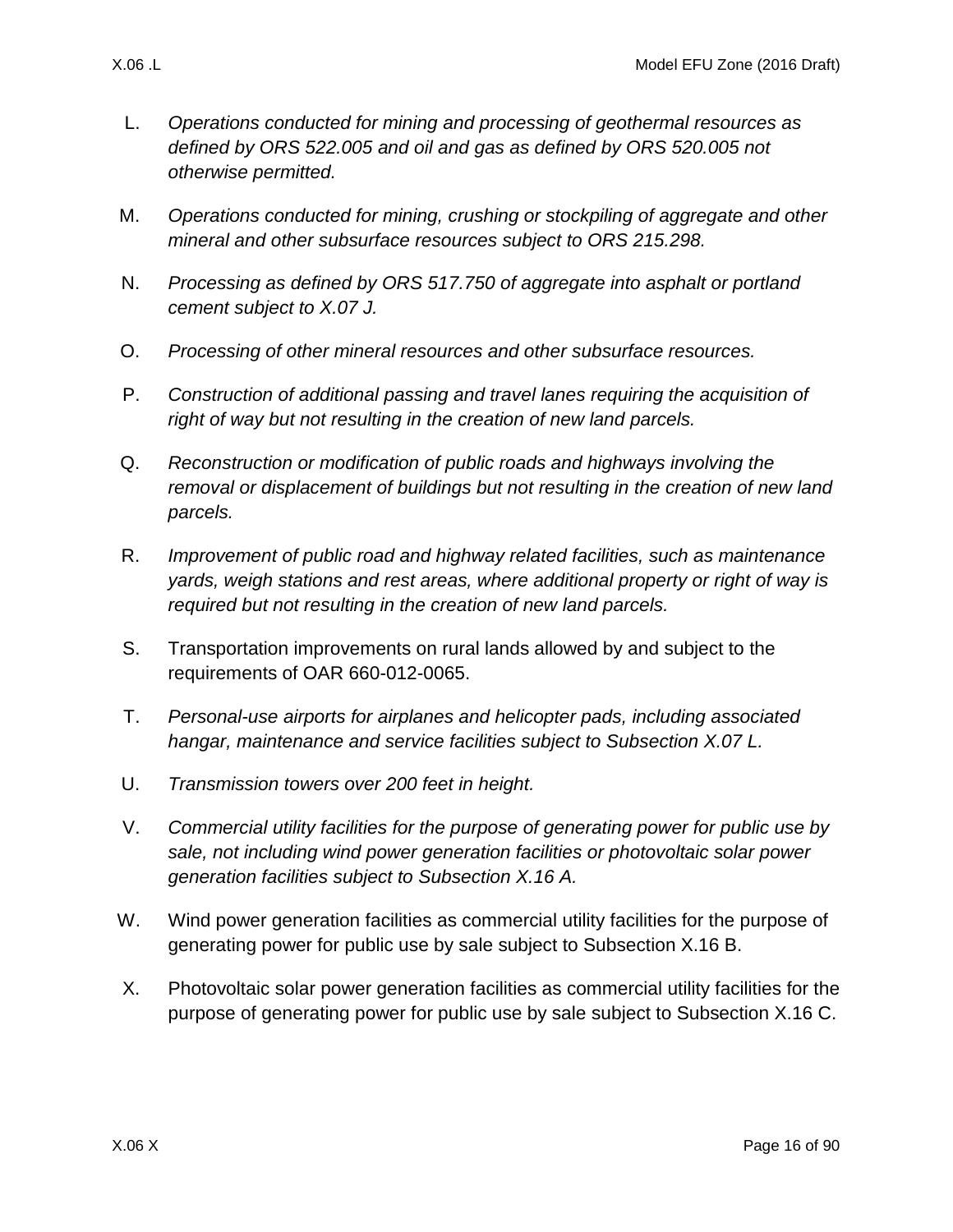- Y. *A site for the disposal of solid waste for which a permit has been granted under ORS 459.245 by the Department of Environmental Quality together with equipment, facilities or buildings necessary for its operation. This use is not permitted on high value farmland except that existing facilities on high value farmland may be expanded subject to Subsections [X.07 Q](#page-29-0) and [X.07 AA.](#page-35-1)*
- Z. *Composting facilities for which a permit has been granted by the Department of Environmental Quality under ORS 459.245 and OAR 340-093-0050 and 340- 096-0060 subject to Subsection [X.07 P.](#page-29-1) This use is not permitted on high value farmland except that existing facilities on high value farmland may be expanded subject to Subsection [X.07 AA.](#page-35-1)*
- AA. Onsite filming and activities accessory to onsite filming for more than 45 days as provided for in ORS 215.306.
- BB. *Living history museum as defined in Section [X.02 a](#page-1-1)nd subject to Subsections [X.07 S](#page-31-1) and [X.07 Y.](#page-34-0)*
- CC. *Community centers owned by a governmental agency or a nonprofit organization and operated primarily by and for residents of the local rural community subject to Subsections [X.07 T](#page-31-2) and [X.07 Y.](#page-34-0)*
- DD. *Public parks and playgrounds subject to Subsections [X.07 U](#page-31-3) and [X.07 Y.](#page-34-0)*
- EE. *Expansion of existing county fairgrounds and activities directly relating to county fairgrounds governed by county fair boards established pursuant to ORS 565.210. [This use should only be listed if the use already exists in the county.]*
- FF. A county law enforcement facility that lawfully existed on August 20, 2002, and is used to provide rural law enforcement services primarily in rural areas, including parole and post-prison supervision, but not including a correctional facility as defined under ORS 162.135. *[This use should only be listed for Lane and Washington Counties, where such a use already exists.]*
- GG. *Operations for the extraction and bottling of water.*
- HH. *Public or private schools for kindergarten through grade 12, including all buildings essential to the operation of a school, primarily for residents of the rural area in which the school is located, subject to Subsection [X.07 Y.](#page-34-0) This use is not permitted on high value farmland except that existing schools on high value farmland may be expanded subject to Subsections [X.07 V](#page-33-0) and [X.07 AA.](#page-35-1)*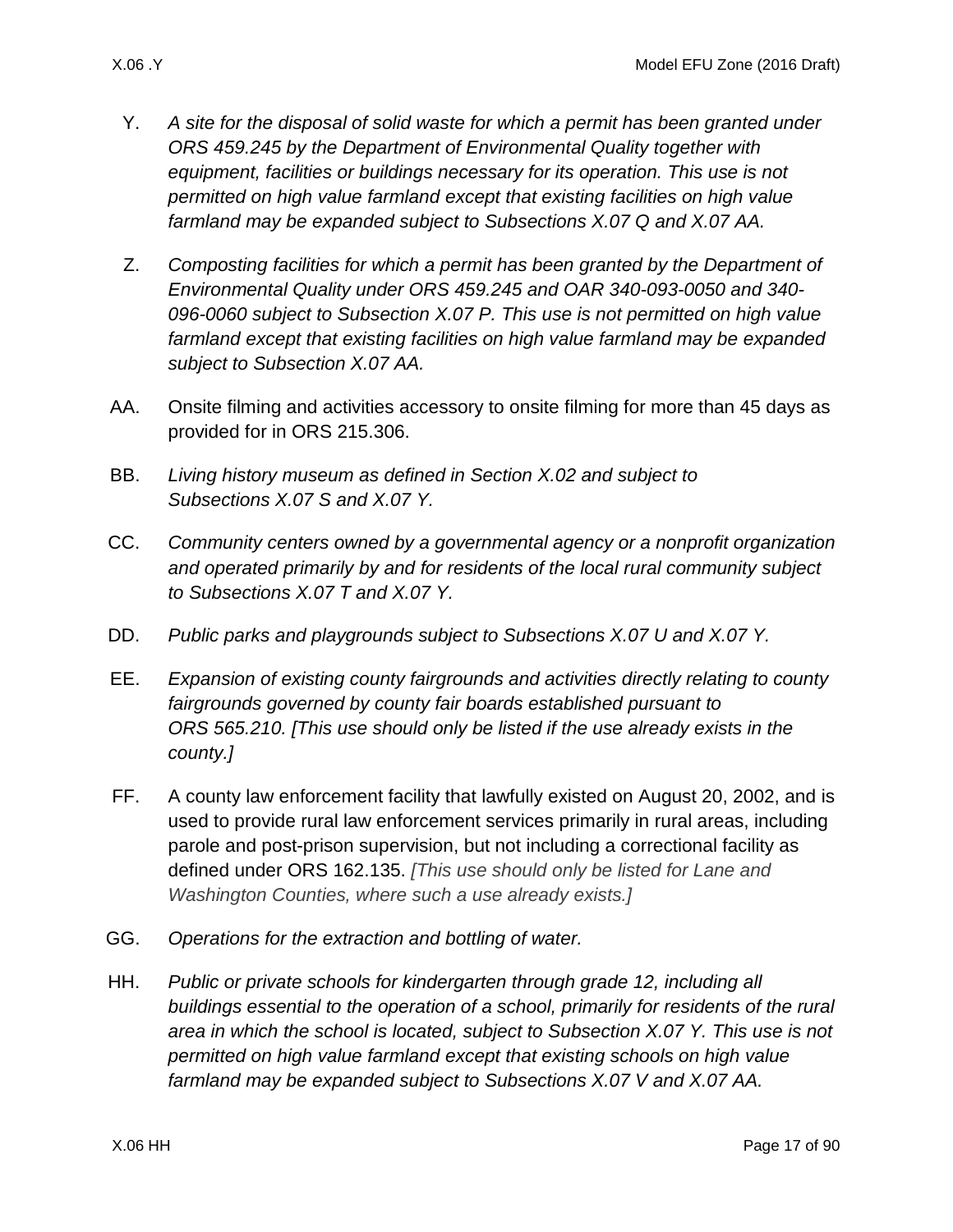- II. *Private parks, playgrounds, hunting and fishing preserves, and campgrounds subject to Subsections [X.07 W](#page-33-1) and [X.07 Y.](#page-34-0) This use is not permitted on high value farmland except that existing private parks on high value farmland may be expanded subject to Subsection [X.07 AA.](#page-35-1)*
- <span id="page-17-3"></span>JJ. *Golf courses as defined in Section [X.02 a](#page-1-1)nd subject to Subsections [X.07 X](#page-33-2) and [X.07 Y.](#page-34-0) This use is not permitted on high value farmland as defined in ORS 195.300 except that existing golf courses on high-value farmland may be expanded subject to Subsection [X.07 AA.](#page-35-1)*

### <span id="page-17-0"></span>**X.07 Use Standards**

*Note that some discretionary uses (uses with italicized text), where authorized by the county, are subject to standards that may or may not be discretionary.* 

#### **Farm, Forest and Natural Resource Uses**

- <span id="page-17-1"></span>A. A farm on which a processing facility is located must provide at least one-quarter of the farm crops processed at the facility. A farm may also be used for an establishment for the slaughter, processing or selling of poultry or poultry products pursuant to ORS 603.038. If a building is established or used for the processing facility or establishment, the farm operator may not devote more than 10,000 square feet of floor area to the processing facility or establishment, exclusive of the floor area designated for preparation, storage or other farm use. A processing facility or establishment must comply with all applicable siting standards but the standards may not be applied in a manner that prohibits the siting of the processing facility or establishment. A county may not approve any division of a lot or parcel that separates a processing facility or establishment from the farm operation on which it is located.
- <span id="page-17-2"></span>B. A facility for the primary processing of forest products shall not seriously interfere with accepted farming practices and shall be compatible with farm uses described in Section [X.02 .](#page-1-1) Such facility may be approved for a one-year period that is renewable and is intended to be only portable or temporary in nature. The primary processing of a forest product, as used in this Section, means the use of a portable chipper or stud mill or other similar methods of initial treatment of a forest product in order to enable its shipment to market. Forest products as used in this Section means timber grown upon a tract where the primary processing facility is located.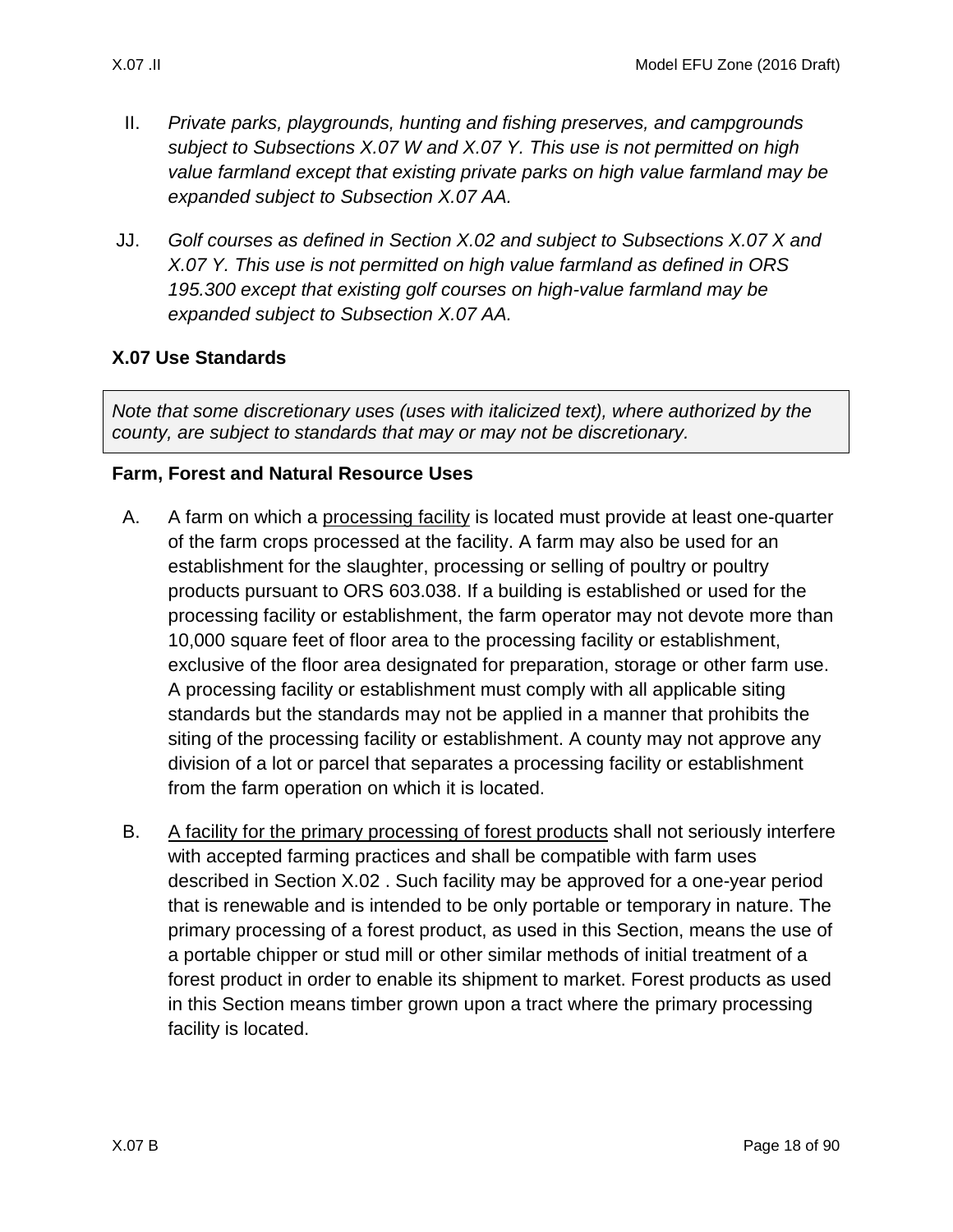- <span id="page-18-0"></span>C. To qualify for a relative farm help dwelling:
	- (1) A dwelling shall be occupied by relatives whose assistance in the management and farm use of the existing commercial farming operation is required by the farm operator. However, farming of a marijuana crop may not be used to demonstrate compliance with the approval criteria for a relative farm help dwelling. The farm operator shall continue to play the predominant role in the management and farm use of the farm.
	- (2) A relative farm help dwelling must be located on the same lot or parcel as the dwelling of the farm operator and must be on real property used for farm use.
- <span id="page-18-1"></span>D. A temporary hardship dwelling is subject to the following:
	- (1) One manufactured dwelling, or recreational vehicle, or the temporary residential use of an existing building may be allowed in conjunction with an existing dwelling as a temporary use for the term of the hardship suffered by the existing resident or relative, subject to the following:
		- (a) The manufactured dwelling shall use the same subsurface sewage disposal system used by the existing dwelling, if that disposal system is adequate to accommodate the additional dwelling. If the manufactured home will use a public sanitary sewer system, such condition will not be required;
		- (b) The county shall review the permit authorizing such manufactured homes every two years; and
		- (c) Within three months of the end of the hardship, the manufactured dwelling or recreational vehicle shall be removed or demolished or, in the case of an existing building, the building shall be removed, demolished or returned to an allowed nonresidential use.
	- (2) A temporary residence approved under this Section is not eligible for replacement under Subsection [X.05 G.](#page-13-2) Department of Environmental Quality review and removal requirements also apply.
	- (3) As used in this Section "hardship" means a medical hardship or hardship for the care of an aged or infirm person or persons.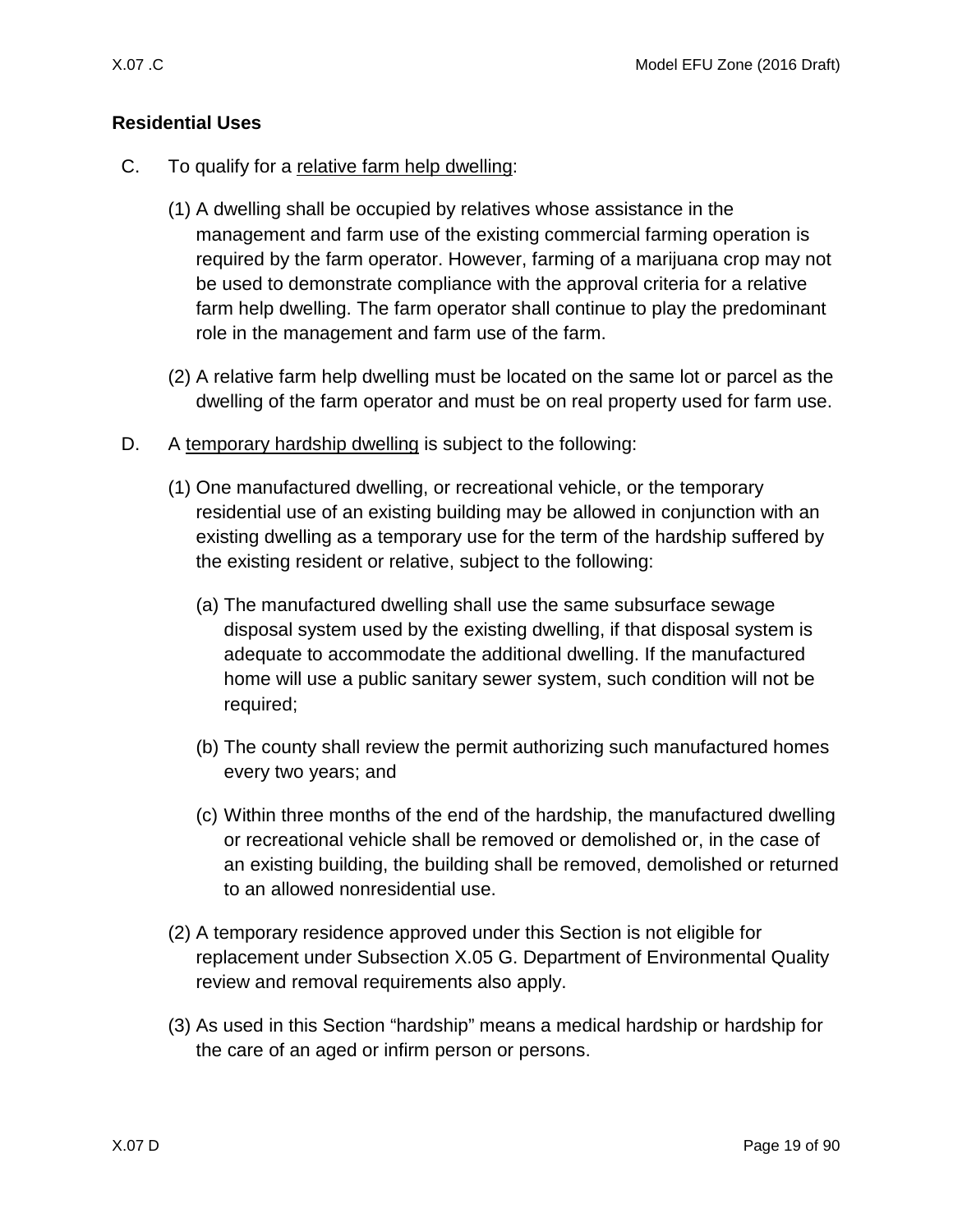### **Commercial Uses**

- <span id="page-19-1"></span>E. Dog training classes or testing trials conducted outdoors, or in farm buildings that existed on January 1, 2013, are limited as follows:
	- (1) The number of dogs participating in training does not exceed 10 per training class and the number of training classes to be held on-site does not exceed six per day; and
	- (2) The number of dogs participating in a testing trial does not exceed 60 and the number of testing trials to be conducted on-site does not exceed four per calendar year.
- <span id="page-19-0"></span>F. A farm stand may be approved if:
	- (1) The structures are designed and used for sale of farm crops and livestock grown on the farm operation, or grown on the farm operation and other farm operations in the local agricultural area, including the sale of retail incidental items and fee-based activity to promote the sale of farm crops or livestock sold at the farm stand if the annual sales of the incidental items and fees from promotional activity do not make up more than 25 percent of the total annual sales of the farm stand; and
	- (2) The farm stand does not include structures designed for occupancy as a residence or for activities other than the sale of farm crops and livestock and does not include structures for banquets, public gatherings or public entertainment.
	- (3) As used in this Section, "farm crops or livestock" includes both fresh and processed farm crops and livestock grown on the farm operation, or grown on the farm operation and other farm operations in the local agricultural area.
	- (4) As used in this Subsection, "processed crops and livestock" includes jams, syrups, apple cider, animal products and other similar farm crops and livestock that have been processed and converted into another product but not prepared food items.
	- (5) As used in this Section, "local agricultural area" includes Oregon or an adjacent county in Washington, Idaho, Nevada or California that borders the Oregon county in which the farm stand is located.
	- (6) A farm stand may not be used for the sale, or to promote the sale, of marijuana products or extracts.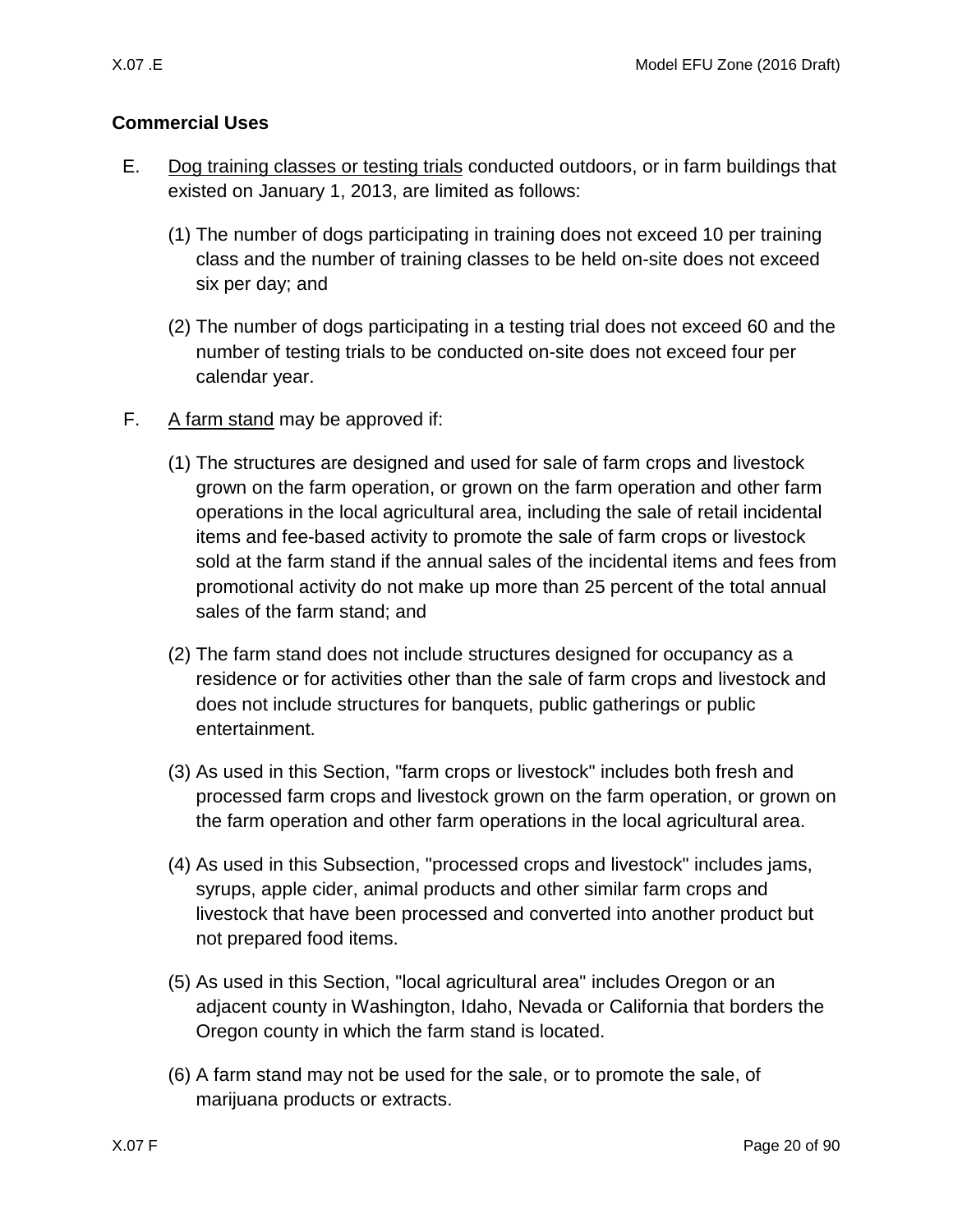*Case law: Fee-based promotional activities may include farm-to-plate dinners and small-scale gatherings like farm-themed birthday parties, but not large-scale gatherings like weddings. Food carts may only be allowed if used for the sale of farm crops or livestock grown on the farm operation. Greenfield v. Multnomah County 259 Or App 687 (2013).*

- (7) *Farm Stand Development Standards*
	- *(a) Adequate off-street parking will be provided pursuant to provisions of the County [Off-Street Parking and Loading Ordinance or appropriate crossreference to applicable ordinance requirements].*
	- *(b) Roadways, driveway aprons, driveways and parking surfaces shall be surfaces that prevent dust, and may include paving, gravel, cinders, or bark/wood chips.*
	- *(c) All vehicle maneuvering will be conducted on site. No vehicle backing or maneuvering shall occur within adjacent roads, streets or highways.*
	- *(d) No farm stand building or parking is permitted within the right-of-way.*
	- *(e) Approval is required from the County Public Works [Road] Department regarding adequate egress and access. All egress and access points shall be clearly marked.*
	- *(f) Vision clearance areas. No visual obstruction (e.g., sign, structure, solid fence, wall, planting or shrub vegetation) may exceed [three (3) feet] in height within "vision clearance areas" at street intersections. [Alternative: This provision may be replaced with a cross-reference to adopted county clear-vision standards.]*
		- *(i) Service drives shall have a minimum clear-vision area formed by the intersection of the driveway centerline, the road right-of-way line, and a straight line joining said lines through points [twenty (20) feet] from their intersection.*
		- *(ii) Height is measured from the top of the curb or, where no curb exists, from the established street center line grade.*
		- *(iii) Trees exceeding [three (3) feet] in height may be located in this area, provided all branches and foliage are removed to a height of [eight (8) feet] above grade.*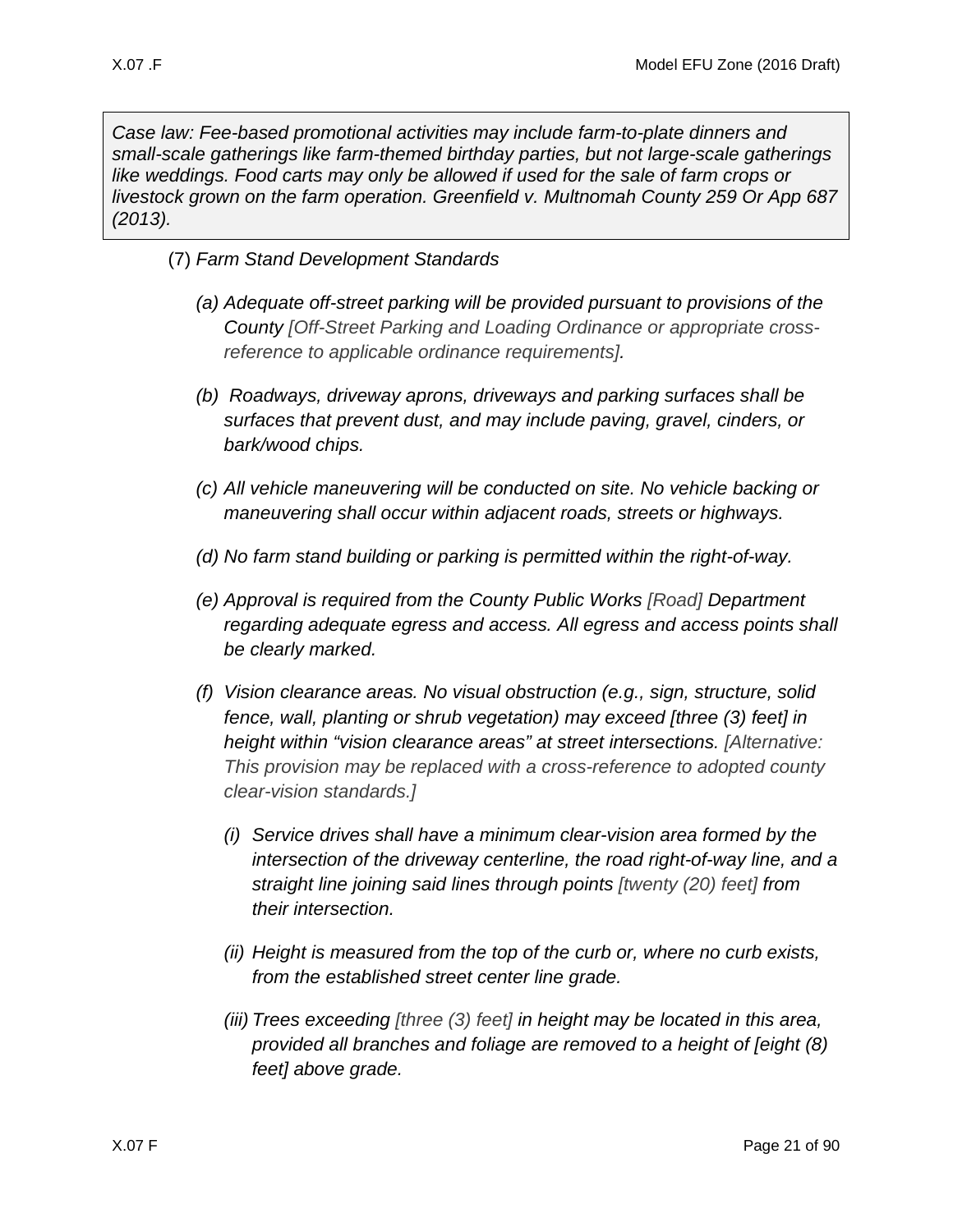*Requirements limiting outdoor lighting should be consistent with county requirements for illuminated signs. The suggested requirement below may need to be revised to include exceptions (e.g., "except as provided for up-lighting of flags and permitted buildingmounted signs").*

> *(g) All outdoor light fixtures shall be directed downward, and have full cutoff and full shielding to preserve views of the night sky and to minimize excessive light spillover onto adjacent properties, roads and highways.*

*Sign requirements should be consistent with the county's sign ordinance and the allowances/restrictions related to signs in resource zones. Existing sign standards should be reviewed for applicability to farm stands, including the permitted number, location (on-premise, off-premise, right-of-way prohibitions/allowed with approval, etc.), height, etc.*

- *(h) Signs are permitted consistent with [reference to applicable county sign ordinance]*
- (8) *Permit approval is subject to compliance with the County [Sanitation Department/Sanitation Ordinance] or Department of Agriculture requirements and with the development standards of this zone.*
- <span id="page-21-0"></span>G. A destination resort is not permitted on high-value farmland except that existing destination resorts may be expanded subject to [X.07 Y.](#page-34-0) *[This use should only be listed for counties that have completed mapping of lands for destination resorts as provided in Goal 8 and ORS 197.435–197.467.]*
- <span id="page-21-2"></span><span id="page-21-1"></span>H. Home occupations:
	- (1) A home occupation shall:
		- (a) Be operated by a resident or employee of a resident of the property on which the business is located:
		- (b) Employ on the site no more than five full-time or part-time persons *at any given time*;
		- (c) Be operated substantially in:
			- (i) The dwelling; or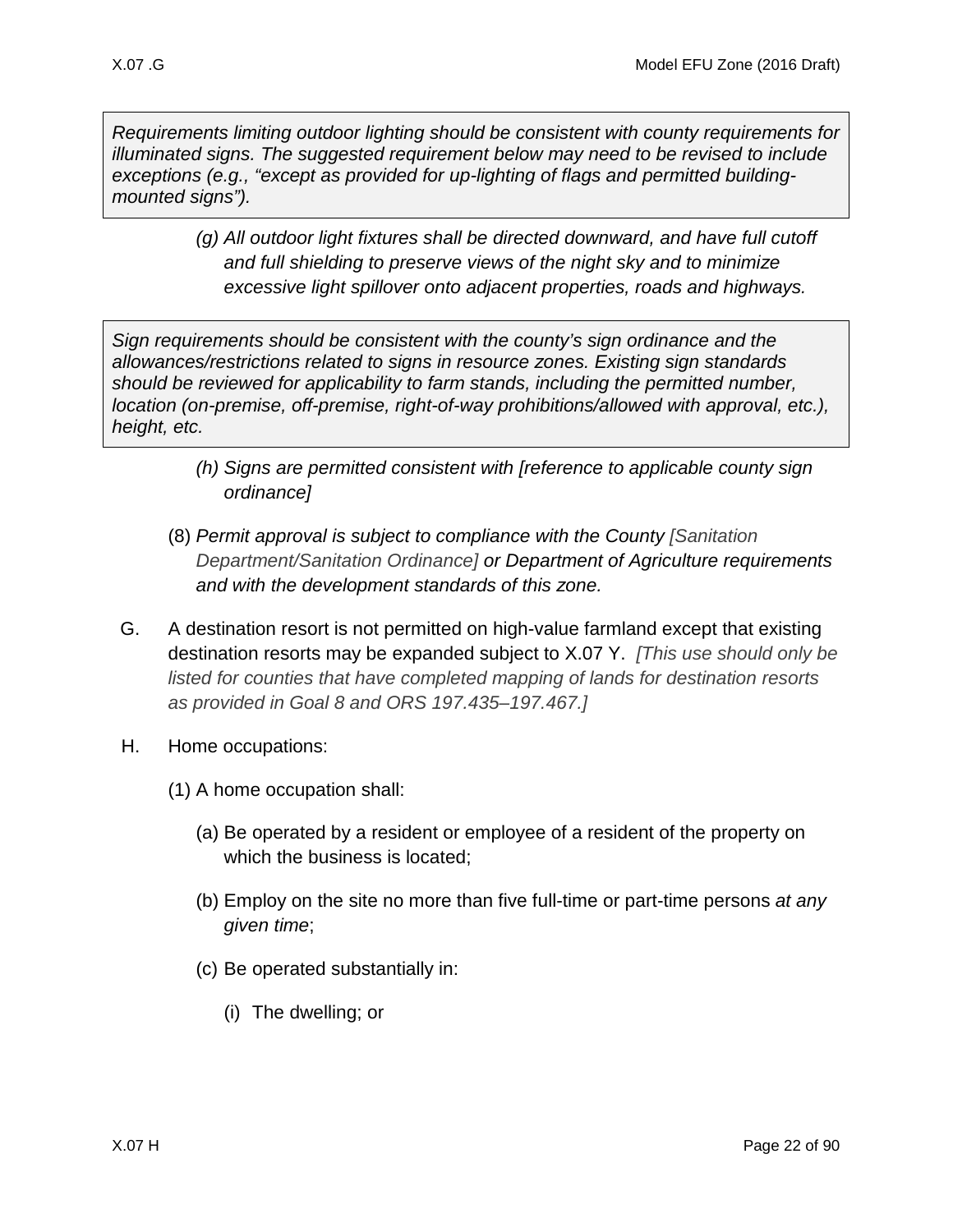(ii) Other buildings normally associated with uses permitted in the zone in which the property is located*, except that such other buildings may not be utilized as bed and breakfast facilities or rental units unless they are legal residences*.

*"Substantially" is not defined in Rule. Counties may wish to limit the size of a home occupation (e.g. "not to exceed" a specific percentage of the gross floor area or a square foot limit, whichever is less, of the dwelling/buildings on site). Counties may also define and categorize home occupations by their impacts (e.g., size, number of customers/visitors, number of employees, outdoor storage etc.) and assign appropriate corresponding review procedures.*

- <span id="page-22-1"></span>(d) Not unreasonably interfere with other uses permitted in the zone in which the property is located.
- (e) When a bed and breakfast facility is sited as a home occupation on the same tract as a winery established pursuant to Section [X.12 a](#page-48-0)nd is operated in association with the winery:
	- (i) The bed and breakfast facility may prepare and serve two meals per day to the registered guests of the bed and breakfast facility; and
	- (ii) The meals may be served at the bed and breakfast facility or at the winery.

<span id="page-22-0"></span>*Most counties include home occupations under conditional use or special use requirements that are applicable in all zones. Jurisdictions typically regulate the size, number of non-resident employees, number of customers/visitors, parking, outdoor storage/displays, signage, impacts to adjacent uses, and the types of activities permitted in association with home occupations. Included below is model language that contains typical home occupation requirements, but ones that are not necessarily specific to resource zones. In updating resource zones, counties should review model code language or, if applicable, review adopted requirements, for applicability to home occupation uses currently found in the county's resource zones. For example, general home occupation requirements intended to minimize "detrimental" impacts may discourage home occupation uses that the county would otherwise like to permit in resource zones.*

> <span id="page-22-2"></span>*(f) The home occupation shall be accessory to an existing, permanent dwelling on the same parcel.*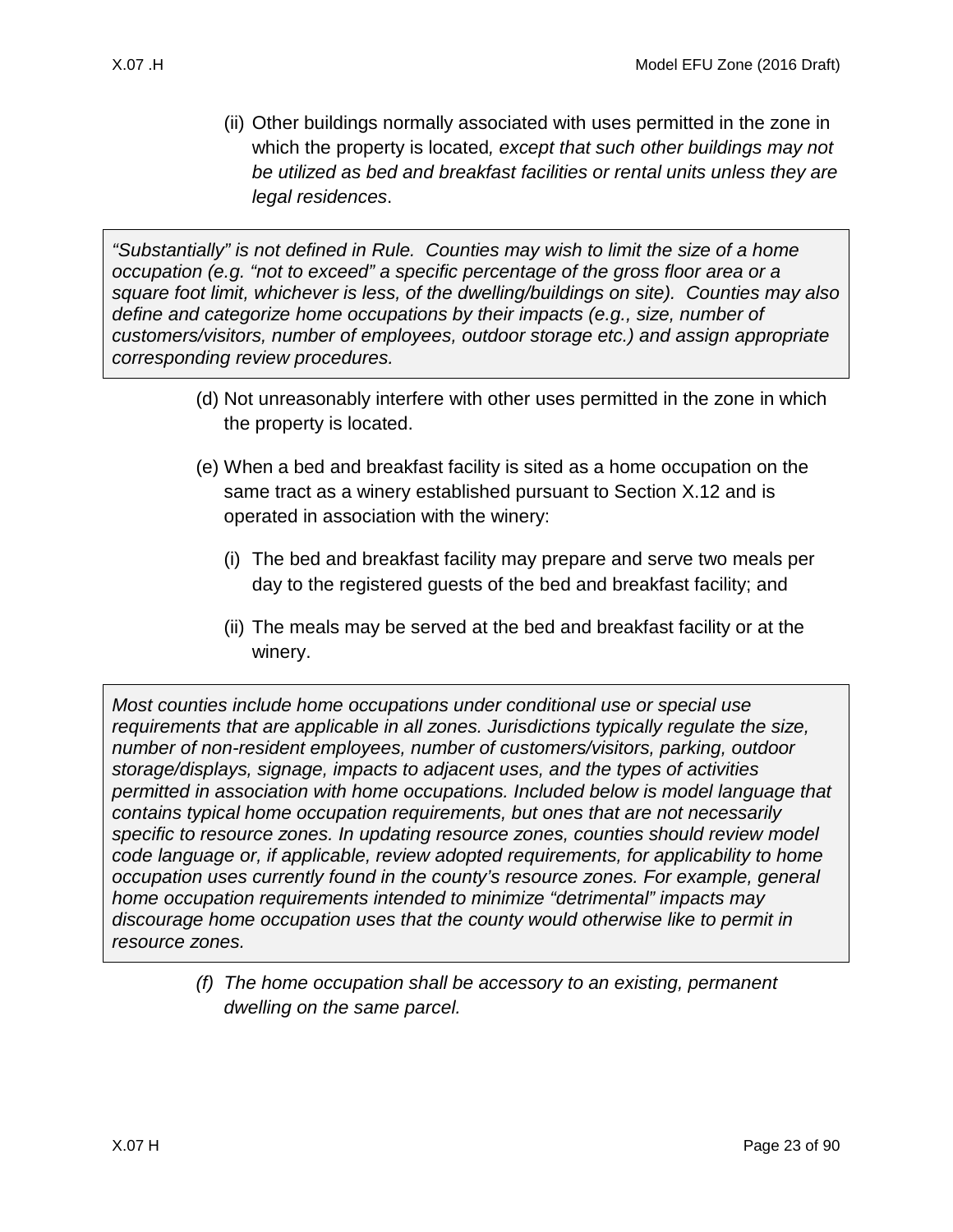- <span id="page-23-0"></span>*(g) No materials or mechanical equipment shall be used which will be detrimental to the residential use of the property or adjoining residences because of vibration, noise, dust, smoke, odor, interference with radio or television reception, or other factors.*
- *(h) All off-street parking must be provided on the subject parcel where the home occupation is operated.*
	- *(i) Employees must use an approved off-street parking area.*
	- *(ii) Customers visiting the home occupation must use an approved offstreet parking area. No more than [2-5] vehicles from customers/visitors of the home occupation can be present at any given time on the subject parcel.*

*Home occupation signs may be prohibited entirely or may be allowed with restrictions. If allowed, it will need to be determined if sign requirements should be included in this Section, or if existing requirements addressing signs elsewhere in the code are sufficient, or need to be amended, to address home occupations in resource zones. Below is an example of the Jackson County sign requirement for home occupations in resource zones.*

- *(i) [One (1) or more] signs, up to a total of [32 square feet in area], are permitted.*
- *(j) Retail sales shall be limited or accessory to a service. [Alternative: Activity may be listed under prohibited home occupations.]*
- *(k) Prohibited Home Occupations* 
	- *(i) Retail sale of a product on the premises. [Alternative: "Retail sales or professional services, other than by appointment only."]*
	- *(ii) Auto or vehicle oriented activities (repair, painting, detailing, wrecking, transportation services, or similar activities).*

*Home occupations in farm or forest zones may only be permitted through a conditional use permit. Where the commercial use operates in a manner that is indistinguishable from the residential use of a dwelling, counties may wish to permit these uses outright. Below is an example of criteria that can be used to allow an "in-home commercial activity" through a ministerial, or Type I, permit application.* 

(2) *Permitting.*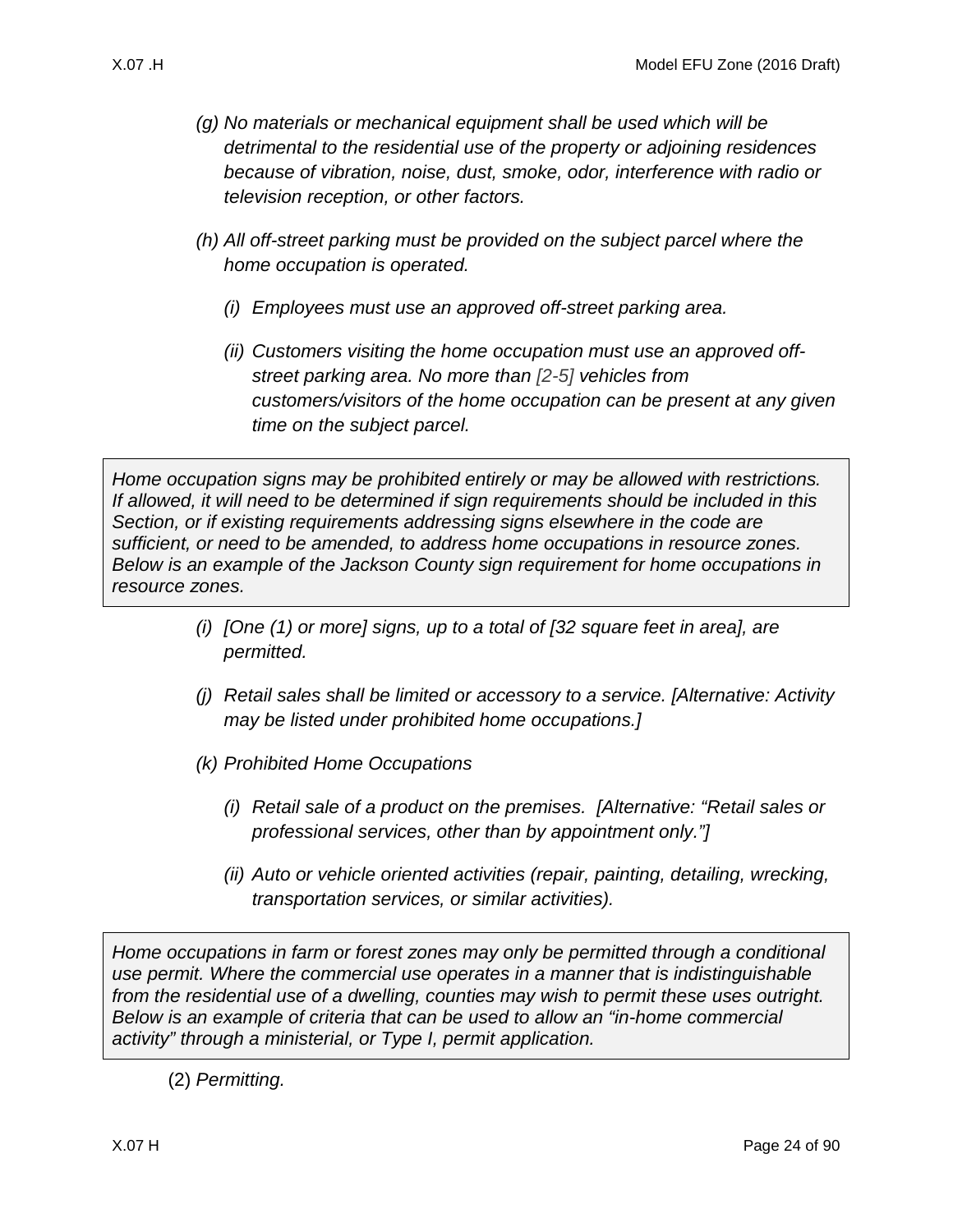- *(a) Home occupations shall be subject to a conditional use permit process, pursuant to [local ordinance citation], unless all of the requirements of [X.07 H\(1\)\(e\)\(ii\)](#page-22-0) can be met.*
- *(b) An in-home commercial activity is not considered a home occupation and does not require a land use permit where all of the following criteria can be met. The in-home activity:*
	- *(i) Meets the criteria under [X.07 H\(1\)\(c\),](#page-21-2) [\(d\),](#page-22-1) [\(f\),](#page-22-2) and [\(g\).](#page-23-0)*
	- *(ii) Is conducted within a dwelling only by residents of the dwelling.*
	- *(iii) Does not occupy more than [25 percent] of the combined floor area of the dwelling including attached garage and one accessory structure.*
	- *(iv)Does not serve clients or customers on-site.*
	- *(v) Does not include the on-site advertisement, display or sale of stock in trade, other than vehicle or trailer signage.*
	- *(vi)Does not include the outside storage of materials, equipment or products.*
- <span id="page-24-0"></span>I. *Commercial activities in conjunction with farm use may be approved when:*
	- (1) *The commercial activity is either exclusively or primarily a customer or supplier of farm products;*
	- (2) *The commercial activity is limited to providing products and services essential to the practice of agriculture by surrounding agricultural operations that are sufficiently important to justify the resulting loss of agricultural land to the commercial activity; or*
	- (3) *The commercial activity significantly enhances the farming enterprises of the local agricultural community, of which the land housing the commercial activity is a part. Retail sales of products or services to the general public that take place on a parcel or tract that is different from the parcel or tract on which agricultural product is processed, such as a tasting room with no onsite winery, are not commercial activities in conjunction with farm use.*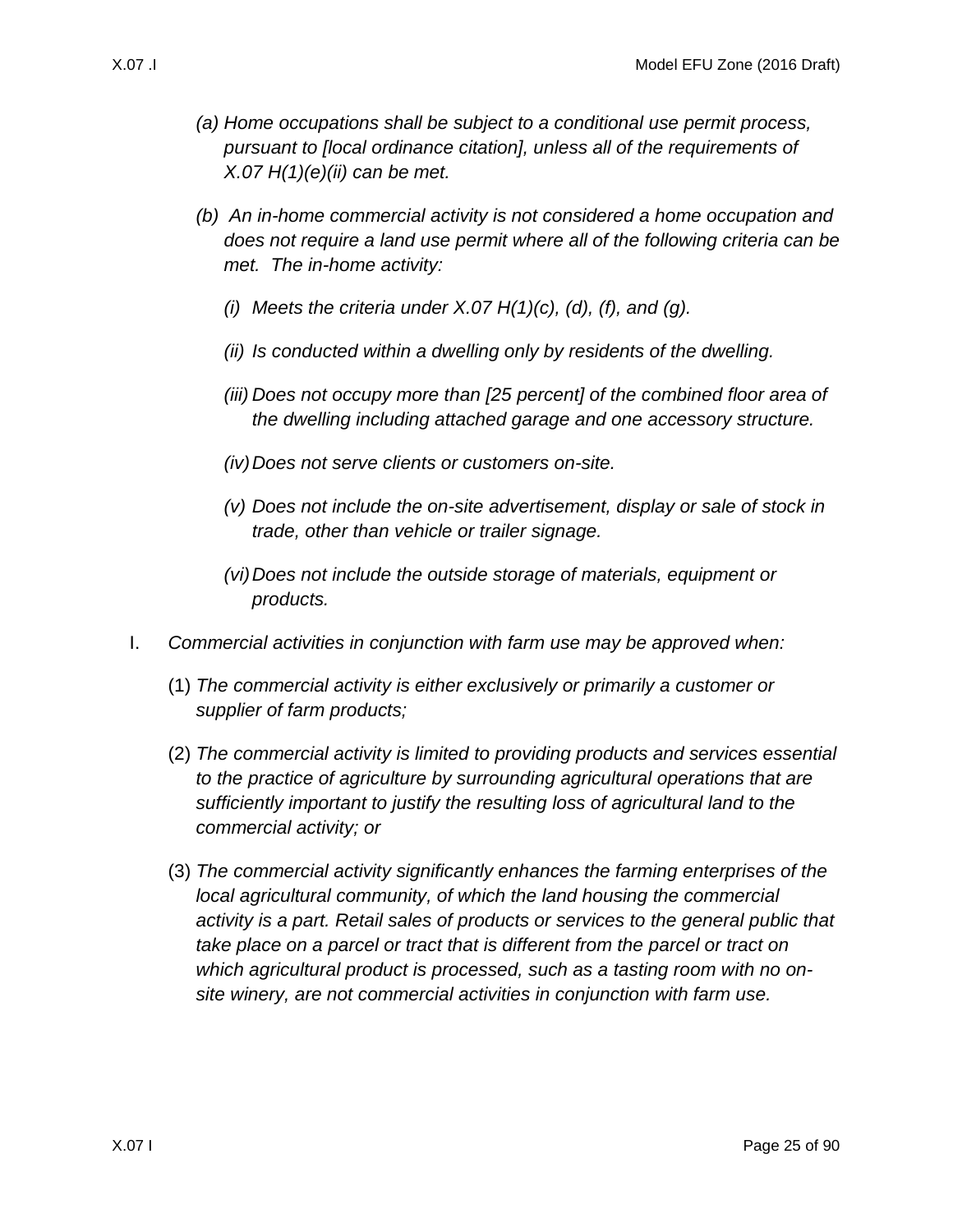### **Mineral, Aggregate, Oil and Gas Uses**

*Note: The following requirements related to aggregate are from ORS 215.298 and will be included in Section X.07 Use Standards as a "non-discretionary" element of the EFU Model Zone. A new definition for "mining, aggregate" will be included in Section X.02.*

- <span id="page-25-1"></span>J. Facilities that batch and blend mineral and aggregate into asphalt cement may not be authorized within two miles of a planted vineyard. Planted vineyard means one or more vineyards totaling 40 acres or more that are planted as of the date the application for batching and blending is filed.
- K. Mining, crushing or stockpiling of aggregate and other mineral and subsurface resources are subject to the following:
	- (1) A land use permit is required for mining more than one thousand (1,000) cubic yards of martial or excavation preparatory to mining of a surface area of more than one (1) acre.
	- (2) A land use permit for mining of aggregate shall be issued only for a site included on the mineral and aggregate inventory in the *[comprehensive plan/natural resource plan]*.

### **Transportation Uses**

<span id="page-25-2"></span>L. A personal-use airport, as used in this Section, prohibits aircraft other than those owned or controlled by the owner of the airstrip. Exceptions to the activities allowed under this definition may be granted through waiver action by the Oregon Department of Aviation in specific instances. A personal-use airport lawfully existing as of September 13, 1975, shall continue to be allowed subject to any applicable rules of the Oregon Department of Aviation.

### **Utility/Solid Waste Disposal Facilities**

<span id="page-25-0"></span>M. Land Application of Reclaimed or Process Water, agricultural process or industrial process water or biosolids for agricultural, horticultural or silvicultural production, or for irrigation in connection with a use allowed in an EFU zone is subject to the issuance of a license, permit or other approval by the Department of Environmental Quality under ORS 454.695, 459.205, 468B.050, 468B.053 or 468B.055, or in compliance with rules adopted under 468B.095, and with the requirements of ORS 215.246, 215.247, 215.249 and 215.251.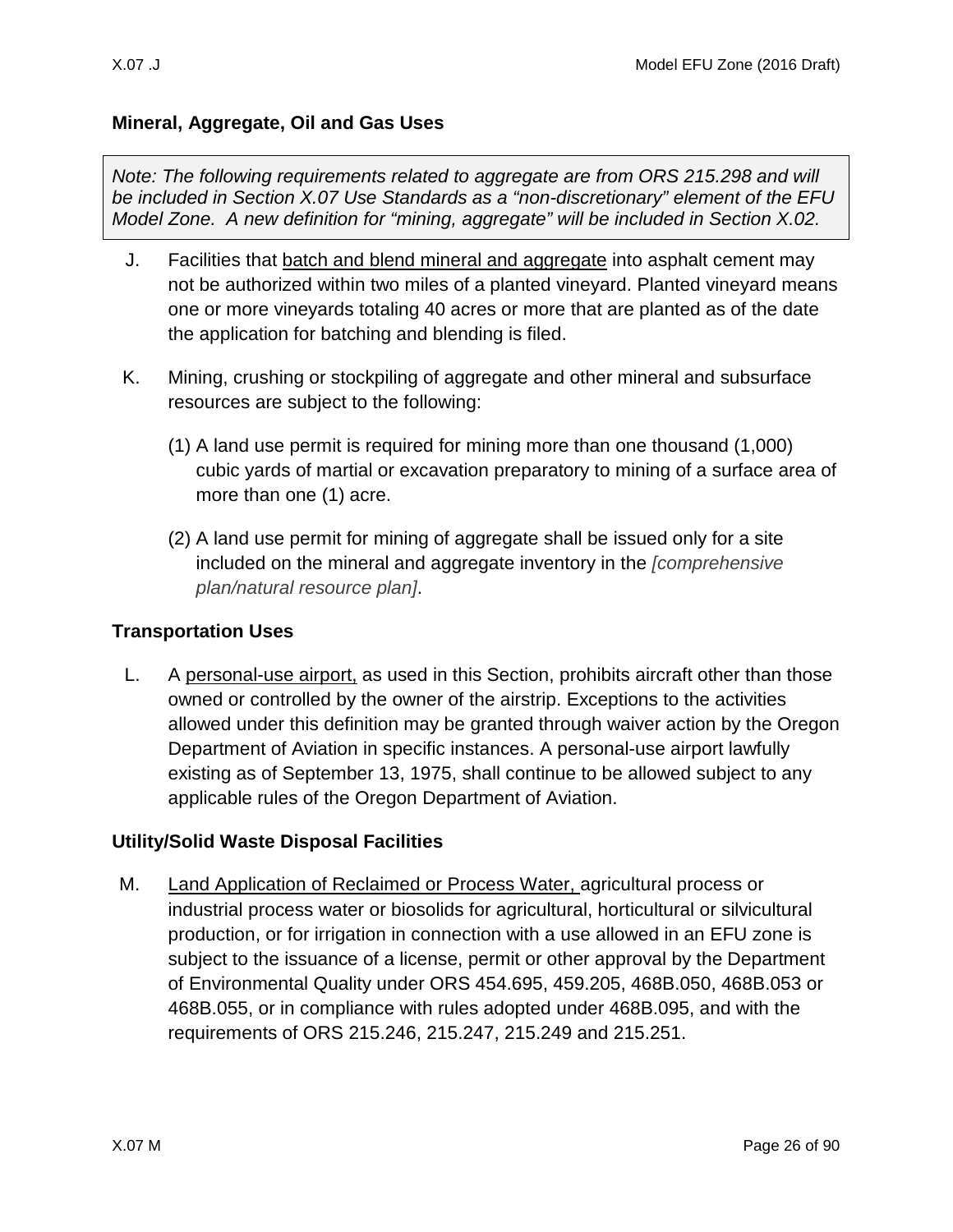- 
- <span id="page-26-0"></span>N. Utility facility service lines are utility lines and accessory facilities or structures that end at the point where the utility service is received by the customer and that are located on one or more of the following:
	- (1) A public right of way;
	- (2) Land immediately adjacent to a public right of way, provided the written consent of all adjacent property owners has been obtained; or
	- (3) The property to be served by the utility.
- <span id="page-26-3"></span><span id="page-26-2"></span><span id="page-26-1"></span>O. A utility facility that is necessary for public service.
	- (1) A utility facility is necessary for public service if the facility must be sited in the exclusive farm use zone in order to provide the service.
		- (a) To demonstrate that a utility facility is necessary, an applicant must show that reasonable alternatives have been considered and that the facility must be sited in an exclusive farm use zone due to one or more of the following factors:
			- (i) Technical and engineering feasibility;
			- (ii) The proposed facility is locationally-dependent. A utility facility is locationally-dependent if it must cross land in one or more areas zoned for exclusive farm use in order to achieve a reasonably direct route or to meet unique geographical needs that cannot be satisfied on other lands;
			- (iii) Lack of available urban and nonresource lands;
			- (iv)Availability of existing rights of way;
			- (v) Public health and safety; and
			- (vi)Other requirements of state and federal agencies.
		- (b) Costs associated with any of the factors listed in Subsection [\(a\)](#page-26-2) of this subsection may be considered, but cost alone may not be the only consideration in determining that a utility facility is necessary for public service. Land costs shall not be included when considering alternative locations for substantially similar utility facilities and the siting of utility facilities that are not substantially similar.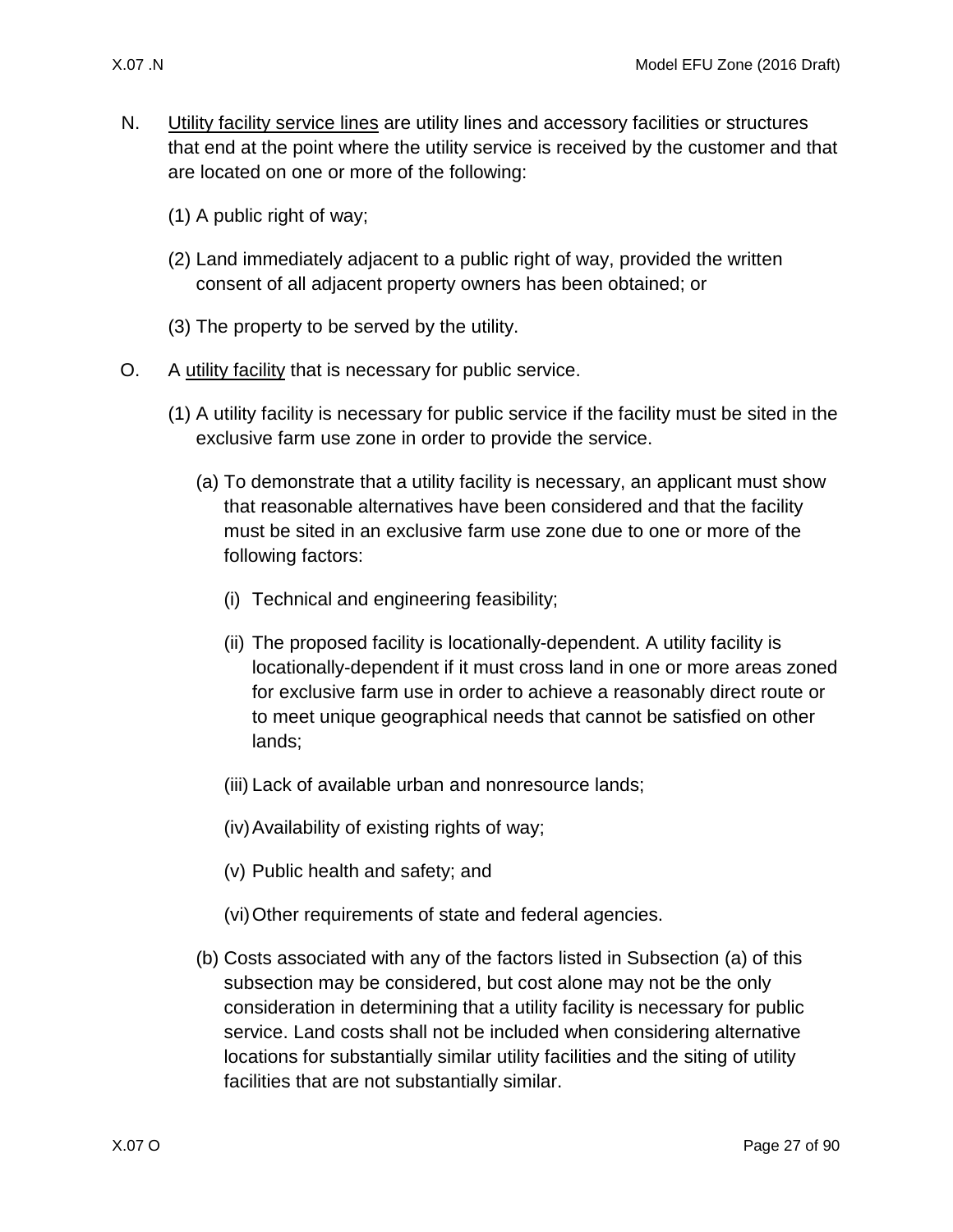- (c) The owner of a utility facility approved under Subsection [\(1\)](#page-26-3) shall be responsible for restoring, as nearly as possible, to its former condition any agricultural land and associated improvements that are damaged or otherwise disturbed by the siting, maintenance, repair or reconstruction of the facility. Nothing in this Subsection shall prevent the owner of the utility facility from requiring a bond or other security from a contractor or otherwise imposing on a contractor the responsibility for restoration.
- <span id="page-27-0"></span>(d) The county shall impose clear and objective conditions on an application for utility facility siting to mitigate and minimize the impacts of the proposed facility, if any, on surrounding lands devoted to farm use in order to prevent a significant change in accepted farm practices or a significant increase in the cost of farm practices on surrounding farmlands.
- (e) Utility facilities necessary for public service may include on-site and offsite facilities for temporary workforce housing for workers constructing a utility facility. Such facilities must be removed or converted to an allowed use under the EFU Zone or other statute or rule when project construction is complete. Off-site facilities allowed under this Subsection are subject to Subsection [X.08 C](#page-35-0)onditional Use Review Criteria. Temporary workforce housing facilities not included in the initial approval may be considered through a minor amendment request. A minor amendment request shall have no effect on the original approval.
- (f) In addition to the provisions of Subsection  $X.07 \mathcal{O}(1)(a)$  through [\(d\),](#page-27-0) the establishment or extension of a sewer system as defined by OAR 660- 011-0060(1)(f) shall be subject to the provisions of 660-011-0060.
- (g) The provisions of Subsection [\(1\)](#page-26-3) do not apply to interstate natural gas pipelines and associated facilities authorized by and subject to regulation by the Federal Energy Regulatory Commission.
- <span id="page-27-1"></span>(2) An associated transmission line is necessary for public service upon demonstration that the associated transmission line meets either the following requirements of Subsection [\(a\)](#page-27-1) or Subsection [\(b\)](#page-28-0) of this Subsection.
	- (a) An applicant demonstrates that the entire route of the associated transmission line meets at least one of the following requirements:
		- (i) The associated transmission line is not located on high-value farmland, as defined in ORS 195.300, or on arable land;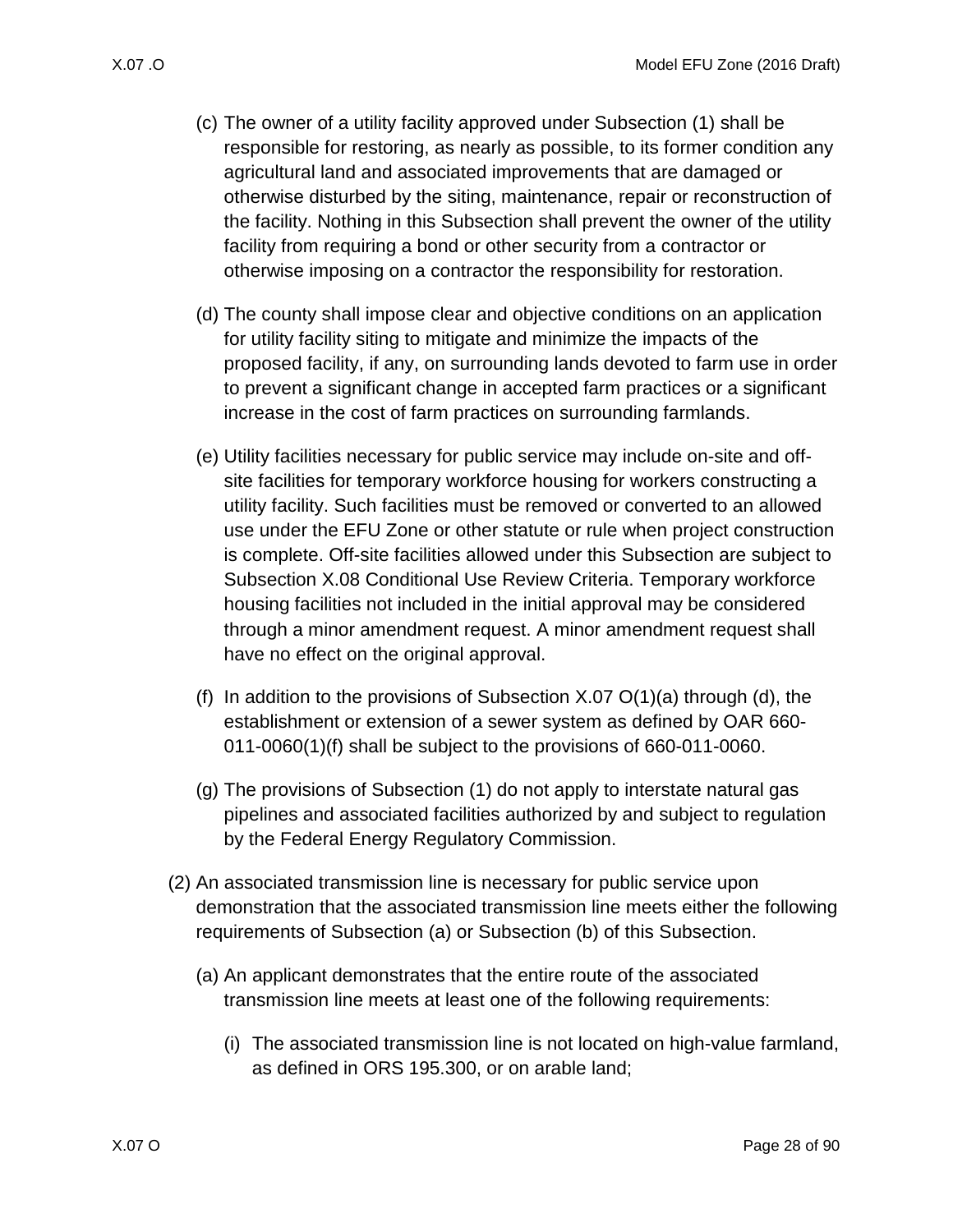- (ii) The associated transmission line is co-located with an existing transmission line;
- (iii) The associated transmission line parallels an existing transmission line corridor with the minimum separation necessary for safety; or
- (iv)The associated transmission line is located within an existing right of way for a linear facility, such as a transmission line, road or railroad,that is located above the surface of the ground.
- <span id="page-28-0"></span>(b) After an evaluation of reasonable alternatives, an applicant demonstrates that the entire route of the associated transmission line meets, subject to Subsections [X.07 O\(2\)\(c\)](#page-28-1) and [\(d\),](#page-28-2) two or more of the following criteria:
	- (i) Technical and engineering feasibility;
	- (ii) The associated transmission line is locationally-dependent because the associated transmission line must cross high-value farmland, as defined in ORS 195.300, or arable land to achieve a reasonably direct route or to meet unique geographical needs that cannot be satisfied on other lands;
	- (iii) Lack of an available existing right of way for a linear facility, such as a transmission line, road or railroad, that is located above the surface of the ground;
	- (iv)Public health and safety; or
	- (v) Other requirements of state or federal agencies.
- <span id="page-28-1"></span>(c) As pertains to Subsection [\(b\),](#page-28-0) the applicant shall demonstrate how the applicant will mitigate and minimize the impacts, if any, of the associated transmission line on surrounding lands devoted to farm use in order to prevent a significant change in accepted farm practices or a significant increase in the cost of farm practices on the surrounding farmland.
- <span id="page-28-2"></span>(d) The county may consider costs associated with any of the factors listed in Subsection [\(b\),](#page-28-0) but consideration of cost may not be the only consideration in determining whether the associated transmission line is necessary for public service.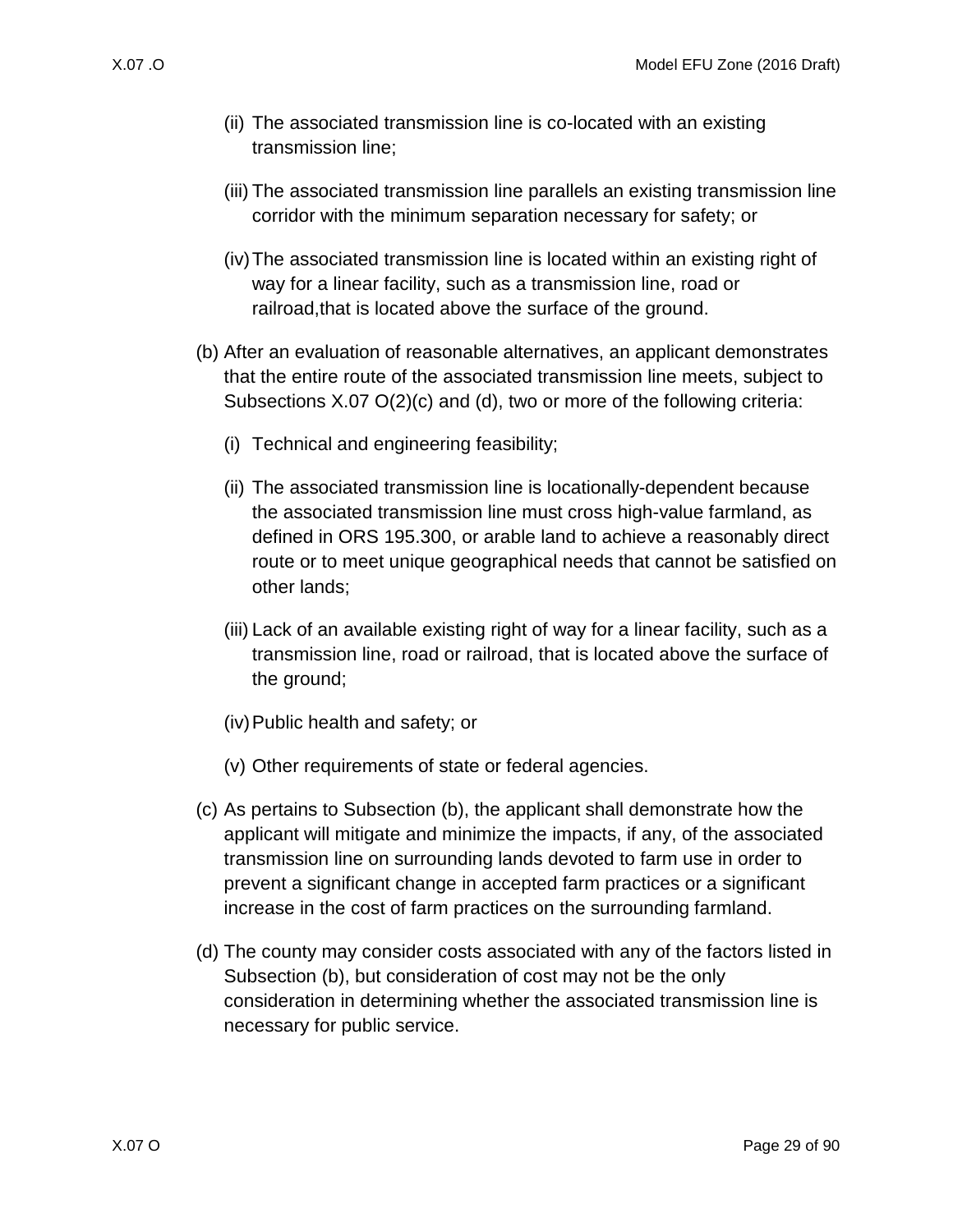- 
- <span id="page-29-2"></span><span id="page-29-1"></span>P. Composting operations and facilities shall meet the performance and permitting requirements of the Department of Environmental Quality under OAR 340-093- 0050 and 340-096-0060. Buildings and facilities used in conjunction with the composting operation shall only be those required for the operation of the subject facility. Onsite sales shall be limited to bulk loads of at least one unit (7.5 cubic yards) in size that are transported in one vehicle. This use is not permitted on high value farmland except that existing facilities on high value farmland may be expanded subject to Subsection [X.07 AA.](#page-35-1)
	- (1) *Compost facility operators must prepare, implement and maintain a sitespecific Odor Minimization Plan that:*
		- *(a) Meets the requirements of OAR 340-096-0150;*
		- *(b) Identifies the distance of the proposed operation to the nearest residential zone;*
		- *(c) Includes a complaint response protocol;*
		- *(d) Is submitted to the DEQ with the required permit application; and*
		- *(e) May be subject to annual review by the county to determine if any revisions are necessary.*
	- (2) *Compost operations subject to Section [X.07 P\(1\)](#page-29-2) include:*
		- *(a) A new disposal site for composting that sells, or offers for sale, resulting product; or*
		- *(b) An existing disposal site for composting that sells, or offers for sale, resulting product that:*
		- *(c) Accepts as feedstock nonvegetative materials, including dead animals, meat, dairy products and mixed food waste (type 3 feedstock); or*
		- *(d) Increases the permitted annual tonnage of feedstock used by the disposal site by an amount that requires a new land use approval.*
- <span id="page-29-0"></span>Q. *Solid waste disposal facilities shall meet the performance and permitting requirements of the Department of Environmental Quality under ORS 459.245, shall meet the requirements of Section [X.08](#page-35-0) and shall comply with the following requirements.*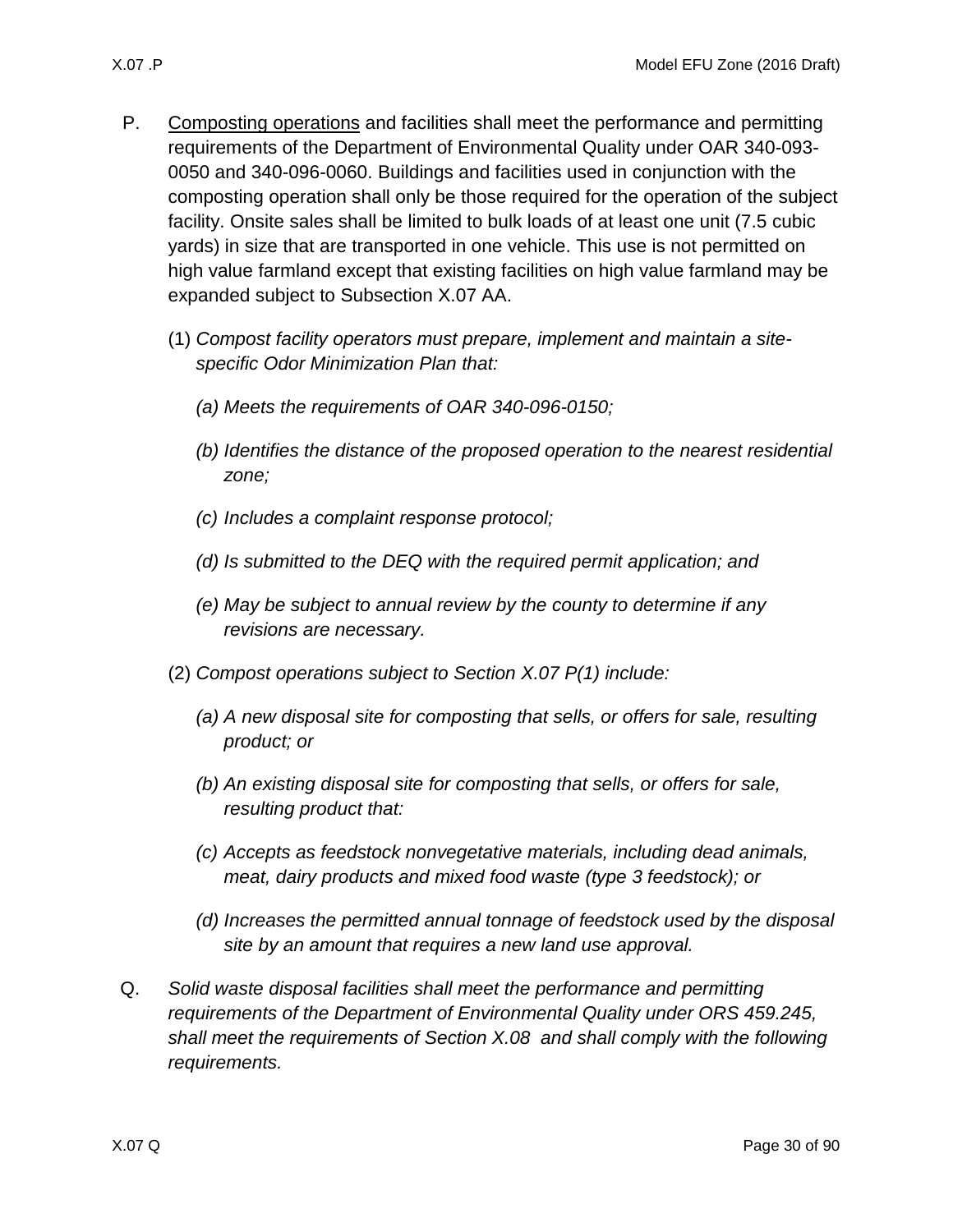- - (1) *The facility shall be designed to minimize conflicts with existing and permitted uses allowed under plan designations for adjacent parcels as outlined in policies of the Comprehensive Plan.*
	- (2) *The facility must be of a size and design to minimize noise or other detrimental effects when located adjacent to farm, forest and grazing dwellings(s) or a residential zone.*
	- (3) *The facility shall be fenced when the site is located adjacent to dwelling(s) or a residential zone and landscaping, buffering and/or screening shall be provided.*
	- (4) *The facility does not constitute an unnecessary fire hazard. If located in a forested area, the county shall condition approval to ensure that minimum fire safety measures will be taken, which may include but are not limited to the following:* 
		- *(a) The area surrounding the facility is kept free from litter and debris.*
		- *(b) Fencing will be installed around the facility, if deemed appropriate to protect adjacent farm crops or timber stand.*
		- *(c) If the proposed facility is located in a forested area, construction materials shall be fire resistant or treated with a fire retardant substance and the applicant will be required to remove forest fuels within [30 feet] of structures.*
	- (5) *The facility shall adequately protect fish and wildlife resources by meeting minimum Oregon State Department of Forestry regulations.*
	- (6) *Access roads or easements for the facility shall be improved to the county's Transportation System Plan standards and comply with grades recommended by the Public Works Director.*
	- (7) *Road construction for the facility must be consistent with the intent and purposes set forth in the Oregon Forest Practices Act to minimize soil disturbance and help maintain water quality.*
	- (8) *Hours of operation for the facility shall be limited to [8 am – 7 pm].*
	- (9) *Comply with other conditions deemed necessary.*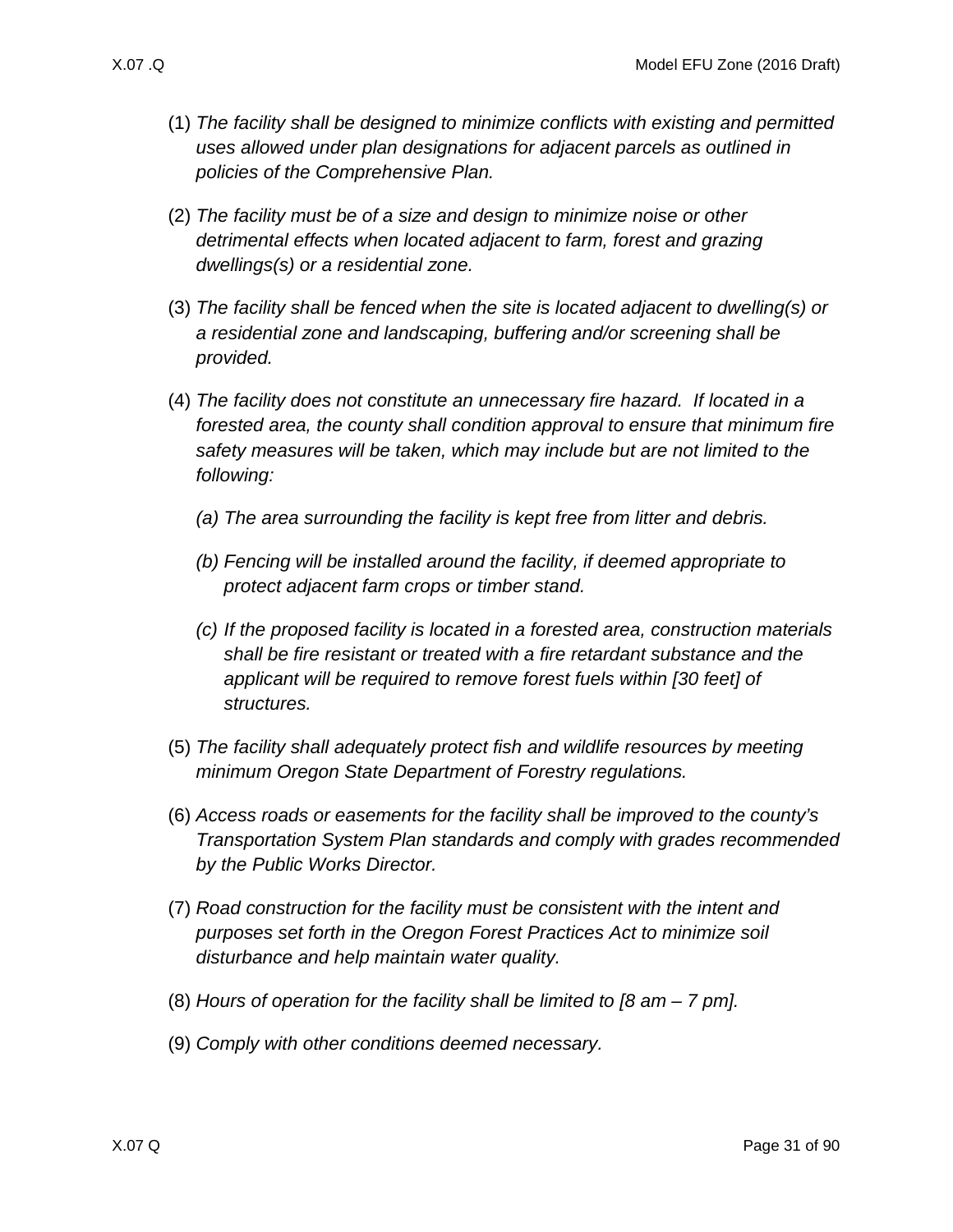## **Parks/Public/Quasi-Public**

- <span id="page-31-0"></span>R. Buildings and facilities associated with a site for the takeoff and landing of model aircraft shall not be more than 500 square feet in floor area or placed on a permanent foundation unless the building or facility preexisted the use approved under this Section. The site shall not include an aggregate surface or hard surface area unless the surface preexisted the use approved under this Section. An owner of property used for the purpose authorized in this Section may charge a person operating the use on the property rent for the property. An operator may charge users of the property a fee that does not exceed the operator's cost to maintain the property, buildings and facilities. As used in this Section, "model aircraft" means a small-scale version of an airplane, glider, helicopter, dirigible or balloon that is used or intended to be used for flight and is controlled by radio, lines or design by a person on the ground.
- <span id="page-31-1"></span>S. A living history museum shall be related to resource based activities and shall be owned and operated by a governmental agency or a local historical society. A living history museum may include limited commercial activities and facilities that are directly related to the use and enjoyment of the museum and located within authentic buildings of the depicted historic period or the museum administration building, if areas other than an exclusive farm use zone cannot accommodate the museum and related activities or if the museum administration buildings and parking lot are located within one quarter mile of an urban growth boundary. "Local historical society" means the local historical society, recognized as such by the county governing body and organized under ORS Chapter 65.
- <span id="page-31-2"></span>T. A community center may provide services to veterans, including but not limited to emergency and transitional shelter, preparation and service of meals, vocational and educational counseling and referral to local, state or federal agencies providing medical, mental health, disability income replacement and substance abuse services, only in a facility that is in existence on January 1, 2006. The services may not include direct delivery of medical, mental health, disability income replacement or substance abuse services.
- <span id="page-31-3"></span>U. Public parks may include:
	- (1) All outdoor recreation uses allowed under ORS 215.213 or 215.283.
	- (2) *The following uses, if authorized in a local or park master plan that is adopted as part of the local comprehensive plan, or if authorized in a state park master plan that is adopted by OPRD:*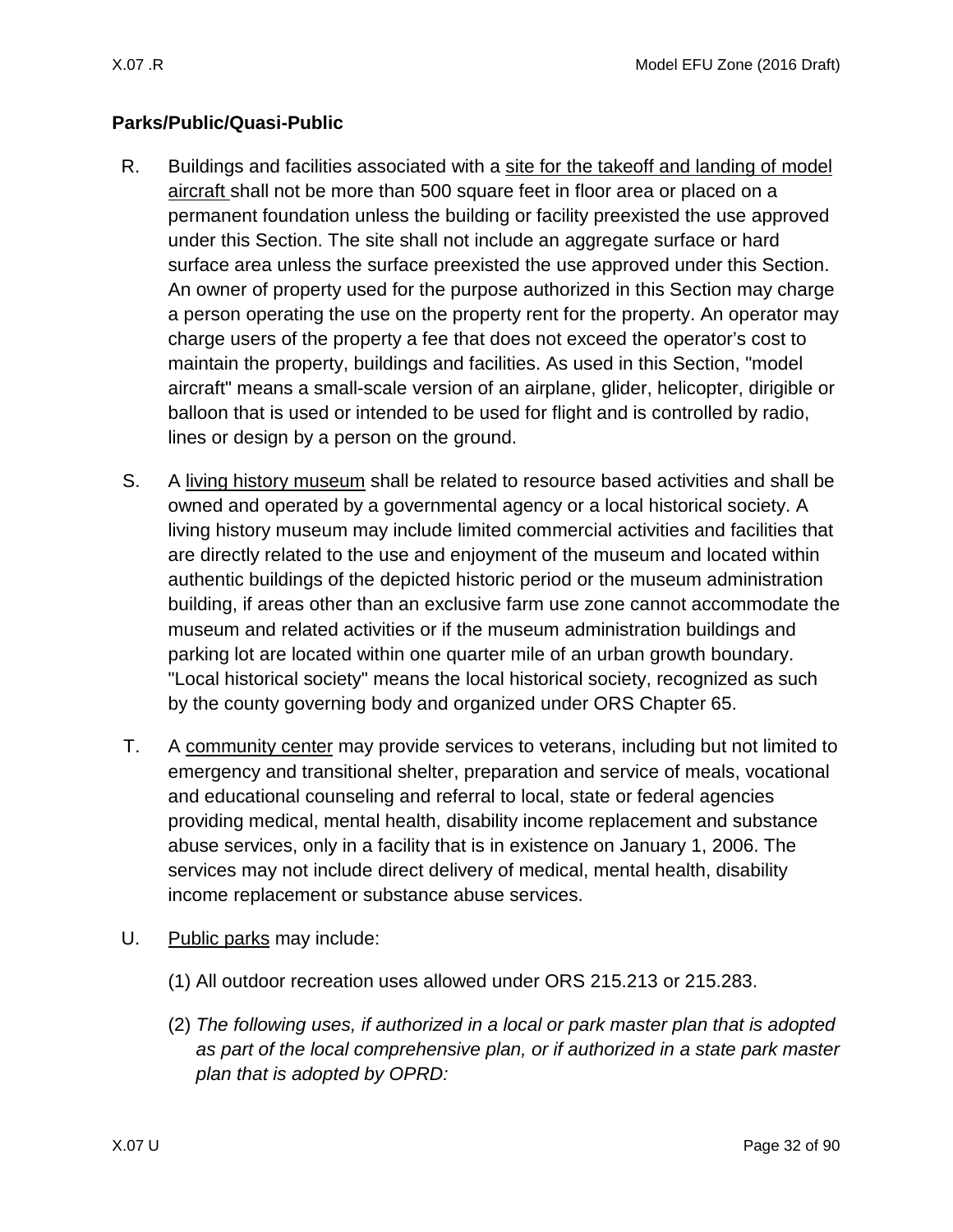- *(a) Campground areas: recreational vehicle sites; tent sites; camper cabins; yurts; teepees; covered wagons; group shelters; campfire program areas; camp stores;*
- *(b) Day use areas: picnic shelters, barbecue areas, swimming areas (not swimming pools), open play fields, play structures;*
- *(c) Recreational trails: walking, hiking, biking, horse, or motorized off-road vehicle trails; trail staging areas;*
- *(d) Boating and fishing facilities: launch ramps and landings, docks, moorage facilities, small boat storage, boating fuel stations, fish cleaning stations, boat sewage pumpout stations;*
- *(e) Amenities related to park use intended only for park visitors and employees: laundry facilities; recreation shops; snack shops not exceeding 1500 square feet of floor area;*
- *(f) Support facilities serving only the park lands wherein the facility is located: water supply facilities, sewage collection and treatment facilities, storm water management facilities, electrical and communication facilities, restrooms and showers, recycling and trash collection facilities, registration buildings, roads and bridges, parking areas and walkways;*
- *(g) Park Maintenance and Management Facilities located within a park: maintenance shops and yards, fuel stations for park vehicles, storage for park equipment and supplies, administrative offices, staff lodging; and*
- *(h) Natural and cultural resource interpretative, educational and informational facilities in state parks: interpretative centers, information/orientation centers, self-supporting interpretative and informational kiosks, natural history or cultural resource museums, natural history or cultural educational facilities, reconstructed historic structures for cultural resource interpretation, retail stores not exceeding 1500 square feet for sale of books and other materials that support park resource interpretation and education.*
- (3) Visitor lodging and retreat facilities if authorized in a state park master plan that is adopted by OPRD: historic lodges, houses or inns and the following associated uses in a state park retreat area only:
	- (a) Meeting halls not exceeding 2000 square feet of floor area;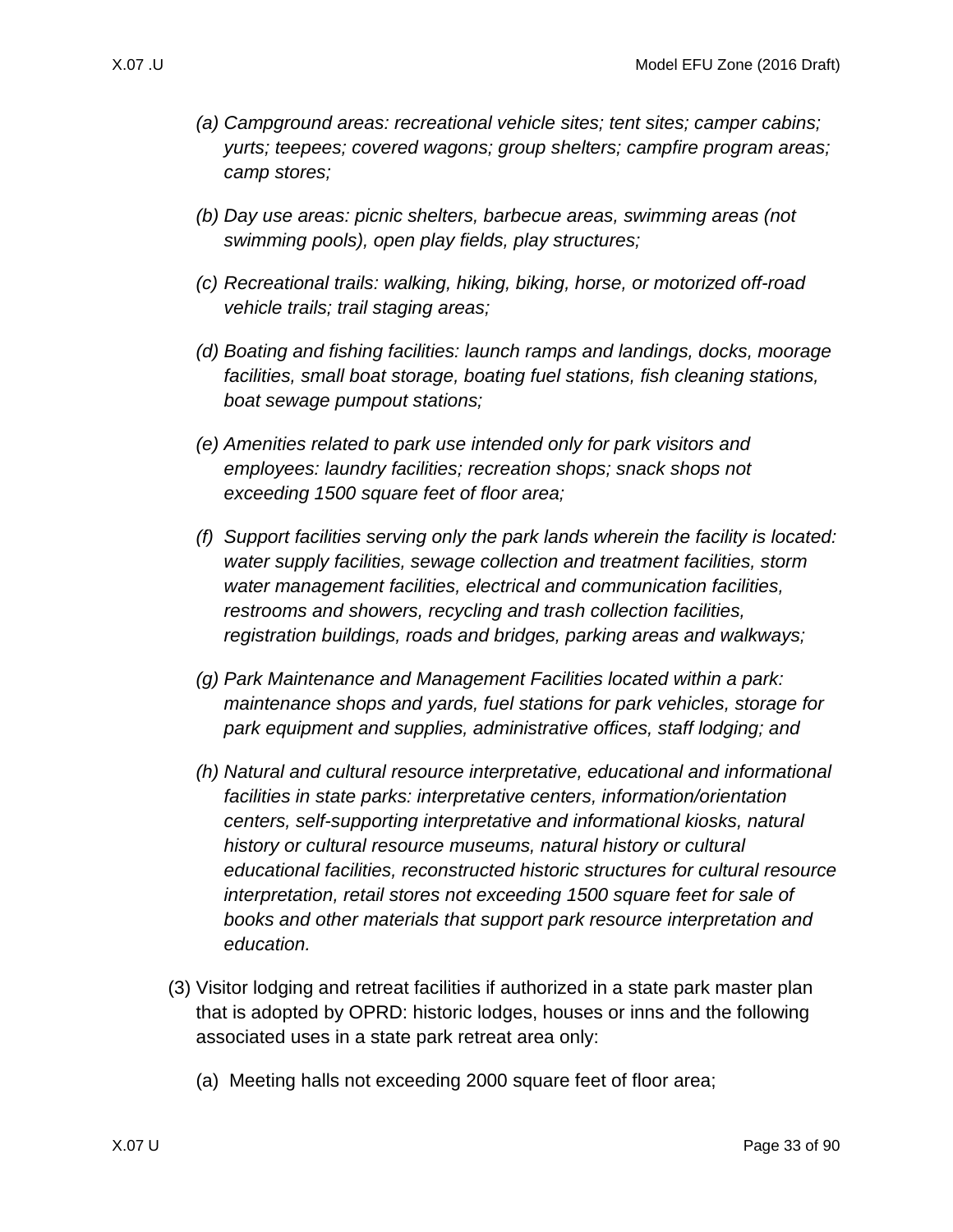- (b) Dining halls (not restaurants).
- <span id="page-33-0"></span>V. Schools as formerly allowed pursuant to ORS 215.283(1)(a) that were established on or before January 1, 2009, may be expanded if:
	- (1) The Conditional Use Review Criteria in Section [X.08](#page-35-0) are met; and
	- (2) The expansion occurs on the tax lot on which the use was established on or before January 1, 2009 or a tax lot that is contiguous to the tax lot and that was owned by the applicant on January 1, 2009.
- <span id="page-33-1"></span>W. Private Campgrounds are subject to the following:
	- (1) Except on a lot or parcel contiguous to a lake or reservoir, private campgrounds shall not be allowed within three miles of an urban growth boundary unless an exception is approved pursuant to ORS 197.732 and OAR chapter 660, division 4. A campground shall be designed and integrated into the rural agricultural and forest environment in a manner that protects the natural amenities of the site and provides buffers of existing native trees and vegetation or other natural features between campsites. Campgrounds shall not include intensively developed recreational uses such as swimming pools, tennis courts, retail stores or gas stations. Overnight temporary use in the same campground by a camper or camper's vehicle shall not exceed a total of 30 days during any consecutive six-month period.
	- (2) Campsites may be occupied by a tent, travel trailer, yurt or recreational vehicle. Separate sewer, water or electric service hook-ups shall not be provided to individual camp sites except that electrical service may be provided to yurts allowed by Subsection [\(3\).](#page-33-3)
	- (3) A private campground may provide yurts for overnight camping. No more than one-third or a maximum of 10 campsites, whichever is smaller, may include a yurt. The yurt shall be located on the ground or on a wood floor with no permanent foundation.
- <span id="page-33-3"></span><span id="page-33-2"></span>X. Accessory uses provided as part of a golf course shall be limited consistent with the following standards: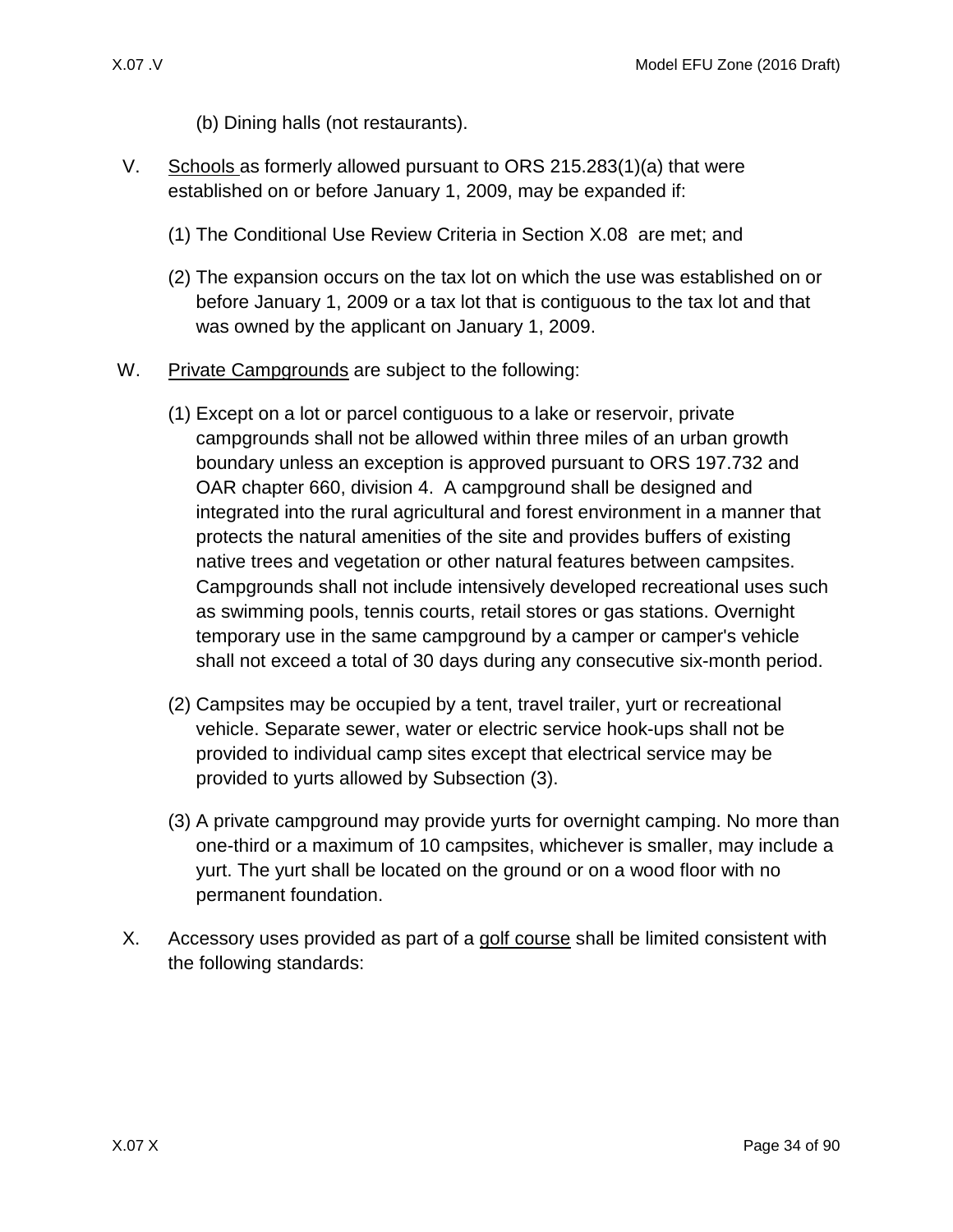- (1) An accessory use to a golf course is a facility or improvement that is incidental to the operation of the golf course and is either necessary for the operation and maintenance of the golf course or that provides goods or services customarily provided to golfers at a golf course. An accessory use or activity does not serve the needs of the non-golfing public. Accessory uses to a golf course may include: Parking; maintenance buildings; cart storage and repair; practice range or driving range; clubhouse; restrooms; lockers and showers; food and beverage service; pro shop; a practice or beginners course as part of an 18 hole or larger golf course; or golf tournament. Accessory uses to a golf course do not include: Sporting facilities unrelated to golfing such as tennis courts, swimming pools, and weight rooms; wholesale or retail operations oriented to the non-golfing public; or housing;
- (2) Accessory uses shall be limited in size and orientation on the site to serve the needs of persons and their guests who patronize the golf course to golf. An accessory use that provides commercial services (e.g., pro shop, etc.) shall be located in the clubhouse rather than in separate buildings; and
- (3) Accessory uses may include one or more food and beverage service facilities in addition to food and beverage service facilities located in a clubhouse. Food and beverage service facilities must be part of and incidental to the operation of the golf course and must be limited in size and orientation on the site to serve only the needs of persons who patronize the golf course and their guests. Accessory food and beverage service facilities shall not be designed for or include structures for banquets, public gatherings or public entertainment.

### **General Standards**

- <span id="page-34-1"></span><span id="page-34-0"></span>Y. Three-mile setback. For uses subject to this Subsection:
	- (1) No enclosed structure with a design capacity greater than 100 people, or group of structures with a total design capacity of greater than 100 people, shall be approved in connection with the use within three miles of an urban growth boundary, unless an exception is approved pursuant to ORS 197.732 and OAR chapter 660, division 4, or unless the structure is described in a master plan adopted under the provisions of OAR chapter 660, division 34.
	- (2) Any enclosed structures or group of enclosed structures described in Subsection [\(1\)](#page-34-1) within a tract must be separated by at least one-half mile. For purposes of this Subsection, "tract" means a tract that is in existence as of June 17, 2010.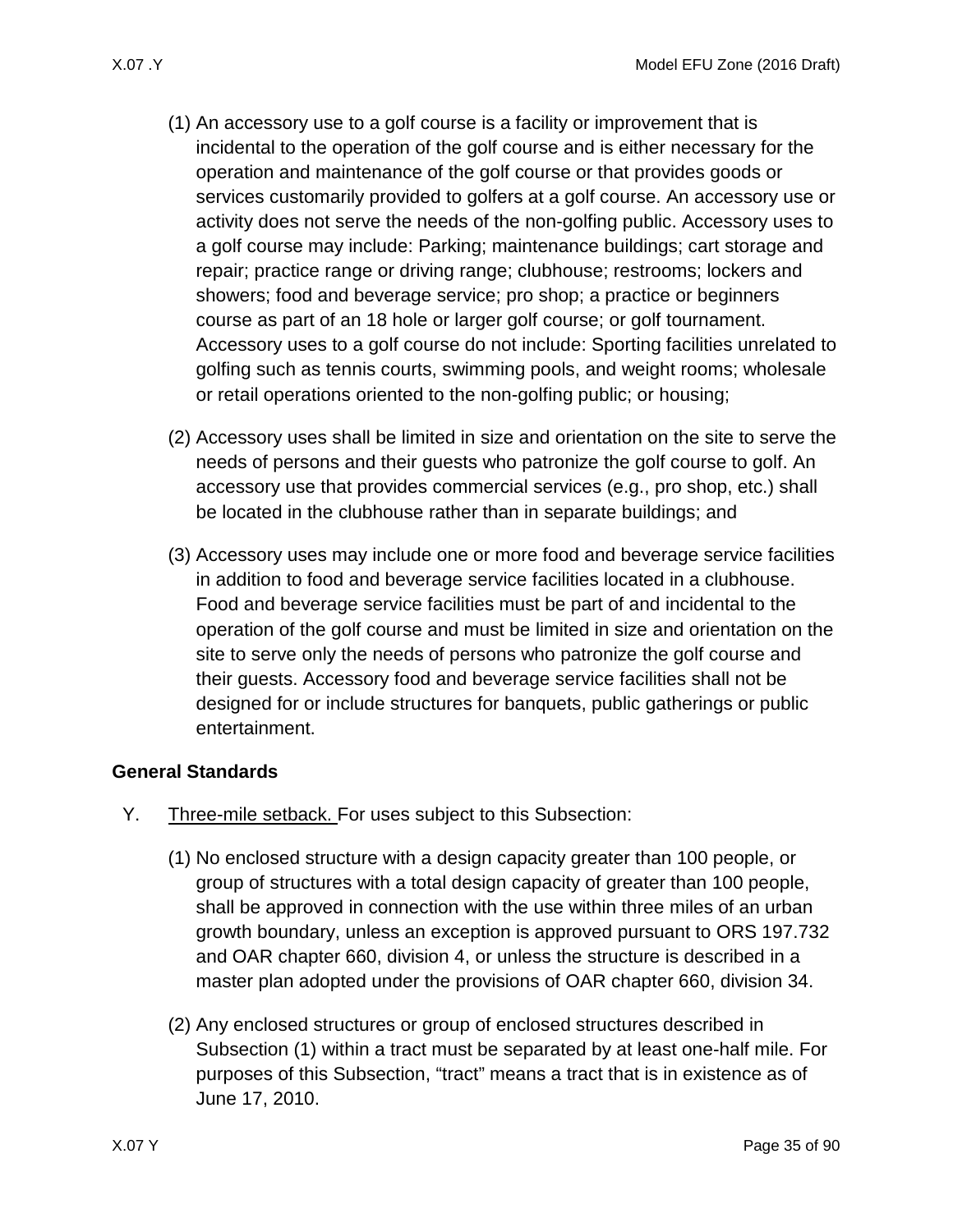- (3) Existing facilities wholly within a farm use zone may be maintained, enhanced or expanded on the same tract, subject to other requirements of law, but enclosed existing structures within a farm use zone within three miles of an urban growth boundary may not be expanded beyond the requirements of this ordinance.
- <span id="page-35-2"></span>Z. Single-family dwelling deeds. The landowner shall sign and record in the deed records for the county a document binding the landowner, and the landowner's successors in interest, prohibiting them from pursuing a claim for relief or cause of action alleging injury from farming or forest practices for which no action or claim is allowed under ORS 30.936 or 30.937.
- <span id="page-35-1"></span>AA. Expansion standards. Existing facilities wholly within a farm use zone may be maintained, enhanced or expanded on the same tract, subject to other requirements of law. An existing golf course may be expanded consistent with the requirements of Subsection [X.06 JJ](#page-17-3) and Section [X.08 .](#page-35-0)

### <span id="page-35-0"></span>**X.08 Conditional Use Review Criteria**

An applicant for a use permitted in Section [X.06](#page-13-1) must demonstrate compliance with the following criteria *[and any other conditional use criteria adopted by the county.]*

*Note: Subsection A. and B. are State requirements. Additional criteria are included under C. for counties that don't otherwise have adopted conditional use review criteria.*

- A. The use will not force a significant change in accepted farm or forest practices on surrounding lands devoted to farm or forest use; and
- B. The use will not significantly increase the cost of accepted farm or forest practices on surrounding lands devoted to farm or forest use.
- C. *The proposed use will be compatible with vicinity uses, and satisfies all relevant requirements of this ordinance and the following general criteria:*
	- (1) *The use is consistent with those goals and policies of the Comprehensive Plan which apply to the proposed use;*
	- (2) *The parcel is suitable for the proposed use considering its size, shape, location, topography, existence of improvements and natural features;*
	- (3) *The proposed use will not alter the character of the surrounding area in a manner which substantially limits, impairs or prevents the use of surrounding properties for the permitted uses listed in the underlying zoning district;*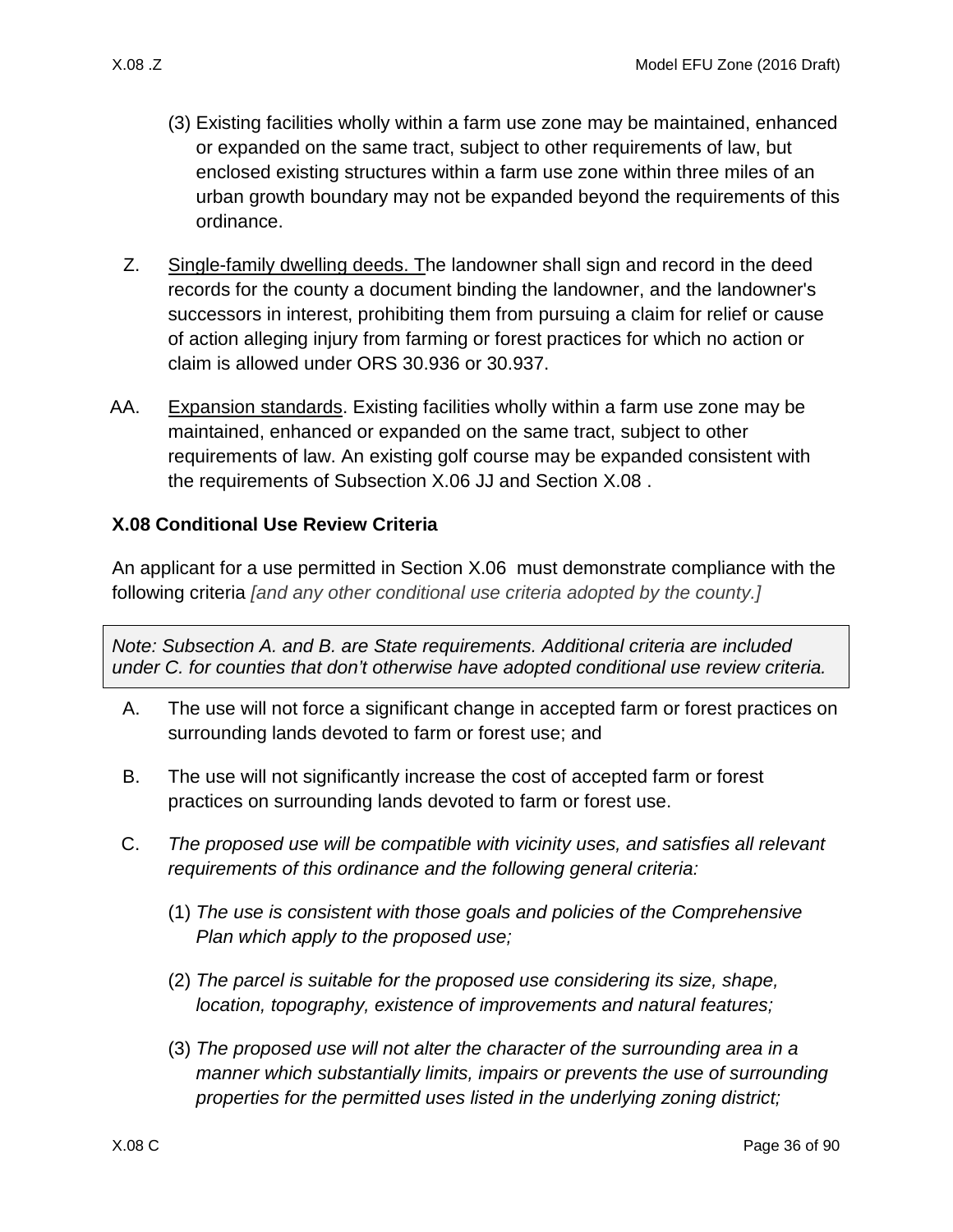- (4) *The proposed use is appropriate, considering the adequacy of public facilities and services existing or planned for the area affected by the use; and*
- (5) *The use is or can be made compatible with existing uses and other allowable uses in the area.*

### **X.09 Dwellings Customarily Provided in Conjunction with Farm Use**

- A. Large Tract Standards. On land not identified as high-value farmland as defined in Section [X.02 ,](#page-1-0) a dwelling may be considered customarily provided in conjunction with farm use if:
	- (1) The parcel on which the dwelling will be located is at least 160 acres.
	- (2) The subject tract is currently employed for farm use.
	- (3) The dwelling will be occupied by a person or persons who will be principally engaged in the farm use of the subject tract, such as planting, harvesting, marketing or caring for livestock, at a commercial scale.
	- (4) Except for seasonal farmworker housing approved prior to 2001, there is no other dwelling on the subject tract.
- <span id="page-36-1"></span><span id="page-36-0"></span>B. Farm Income Standards (non-high value)**.** On land not identified as high-value farmland, a dwelling may be considered customarily provided in conjunction with farm use if:
	- (1) The subject tract is currently employed for the farm use on which, in each of the last two years or three of the last five years, or in an average of three of the last five years, the farm operator earned the lower of the following:
		- (a) At least \$40,000 in gross annual income from the sale of farm products; or
		- (b) Gross annual income of at least the midpoint of the median income range of gross annual sales for farms in the county with gross annual sales of \$10,000 or more according to the 1992 Census of Agriculture, Oregon; and
	- (2) Except for seasonal farmworker housing approved prior to 2001, there is no other dwelling on lands designated for exclusive farm use pursuant to ORS Chapter 215 owned by the farm or ranch operator or on the farm or ranch operation;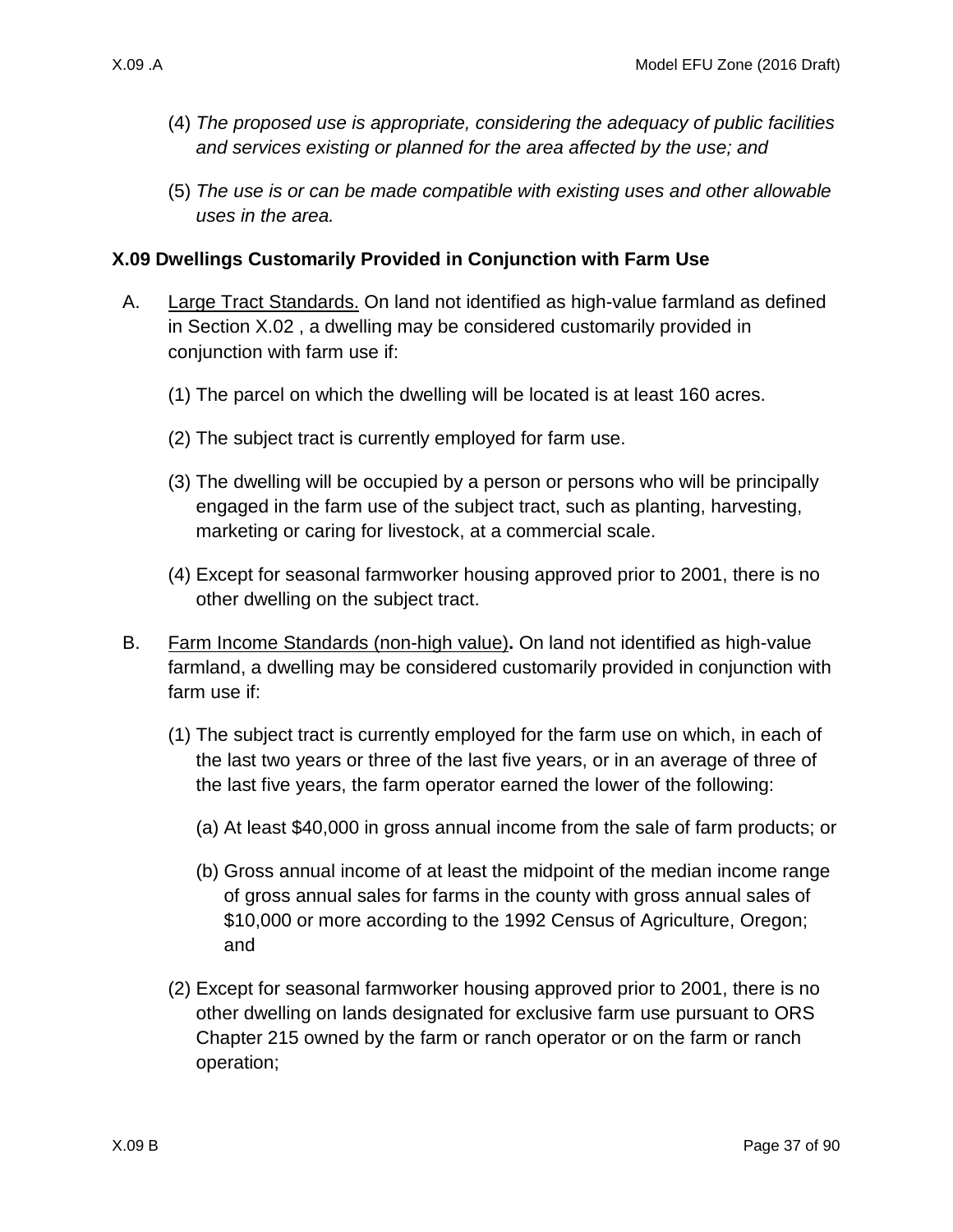- (3) The dwelling will be occupied by a person or persons who produced the commodities that grossed the income in Subsection [\(1\);](#page-36-0) and
- (4) In determining the gross income required by Subsection [\(1\):](#page-36-0)
	- (a) The cost of purchased livestock shall be deducted from the total gross income attributed to the farm or ranch operation;
	- (b) Only gross income from land owned, not leased or rented, shall be counted; and
	- (c) Gross farm income earned from a lot or parcel that has been used previously to qualify another lot or parcel for the construction or siting of a primary farm dwelling may not be used.
- <span id="page-37-1"></span><span id="page-37-0"></span>C. Farm Income Standards (high-value). On land identified as high-value farmland, a dwelling may be considered customarily provided in conjunction with farm use if:
	- (1) The subject tract is currently employed for the farm use on which the farm operator earned at least \$80,000 in gross annual income from the sale of farm products in each of the last two years or three of the last five years, or in an average of three of the last five years; and
	- (2) Except for seasonal farmworker housing approved prior to 2001, there is no other dwelling on lands designated for exclusive farm use owned by the farm or ranch operator or on the farm or ranch operation; and
	- (3) The dwelling will be occupied by a person or persons who produced the commodities that grossed the income in Subsection [\(1\);](#page-37-0)
	- (4) In determining the gross income required by Subsection [\(1\):](#page-37-0)
		- (a) The cost of purchased livestock shall be deducted from the total gross income attributed to the farm or ranch operation;
		- (b) Only gross income from land owned, not leased or rented, shall be counted; and
		- (c) Gross farm income earned from a lot or parcel that has been used previously to qualify another lot or parcel for the construction or siting of a primary farm dwelling may not be used.
- D. Farm Capability Standards**.**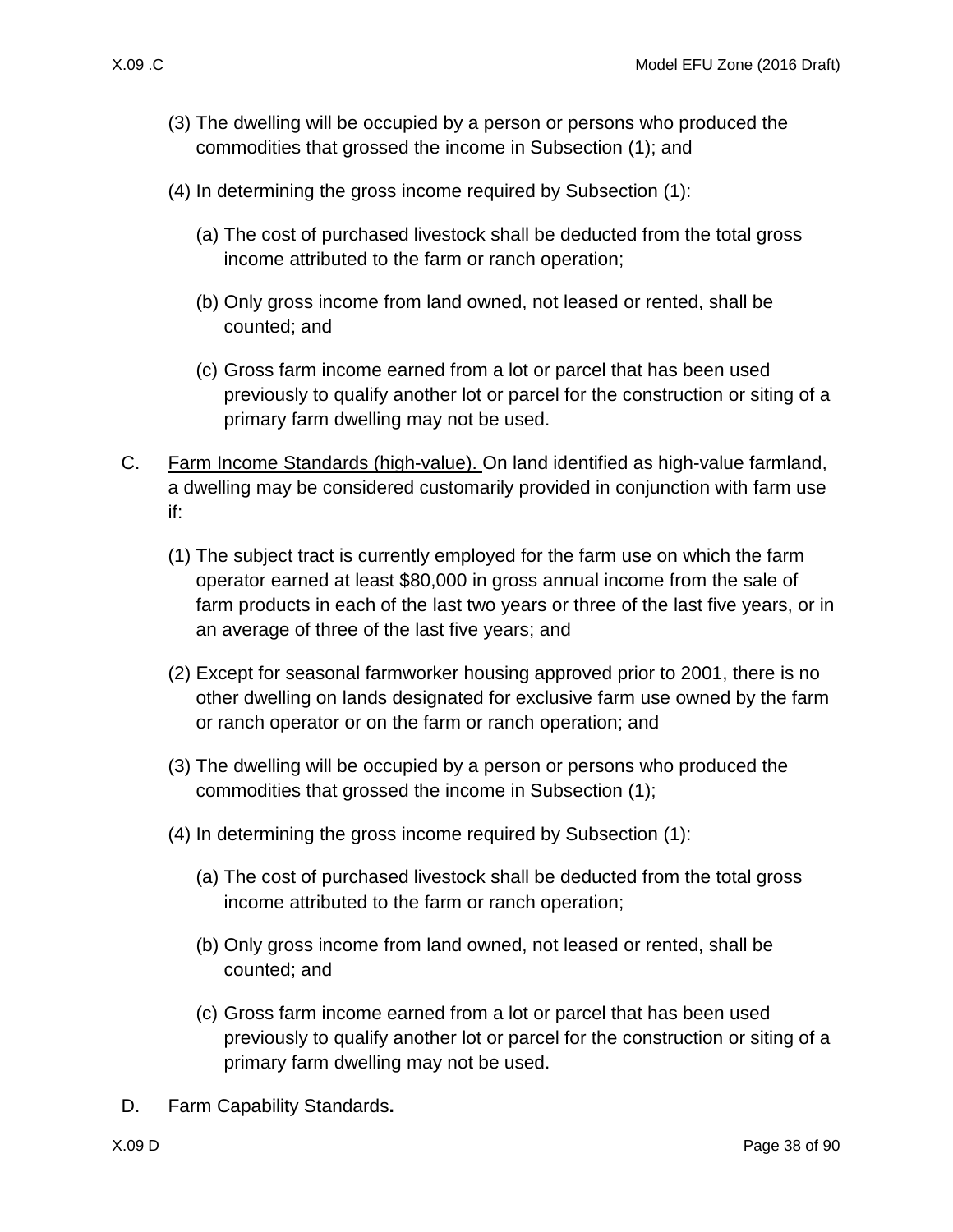- <span id="page-38-1"></span><span id="page-38-0"></span>
	- (1) On land not identified as high-value farmland pursuant to OAR 660-033- 0020(8), a dwelling may be considered customarily provided in conjunction with farm use if:
		- (a) The subject tract is at least as large as the median size of those commercial farm or ranch tracts capable of generating at least \$10,000 in annual gross sales that are located within a study area that includes all tracts wholly or partially within one mile from the perimeter of the subject tract;
		- (b) The subject tract is capable of producing at least the median level of annual gross sales of county indicator crops as the same commercial farm or ranch tracts used to calculate the tract size in Subsection [\(a\);](#page-38-0)
		- (c) The subject tract is currently employed for a farm use, as defined in ORS 215.203, at a level capable of producing the annual gross sales required in Subsection [\(a\);](#page-38-0)
		- (d) The subject lot or parcel on which the dwelling is proposed is not less than 10 acres;
		- (e) Except for seasonal farmworker housing approved prior to 2001, there is no other dwelling on the subject tract;
		- (f) The dwelling will be occupied by a person or persons who will be principally engaged in the farm use of the subject tract, such as planting, harvesting, marketing or caring for livestock, at a commercial scale; and
		- (g) If no farm use has been established at the time of application, land use approval shall be subject to a condition that no building permit may be issued prior to the establishment of the farm use required by Subsection [\(c\).](#page-38-1)
		- (h) In determining the gross sales capability required by Subsection [\(c\):](#page-38-1)
			- (i) The actual or potential cost of purchased livestock shall be deducted from the total gross sales attributed to the farm or ranch tract;
			- (ii) Only actual or potential sales from land owned, not leased or rented, shall be counted; and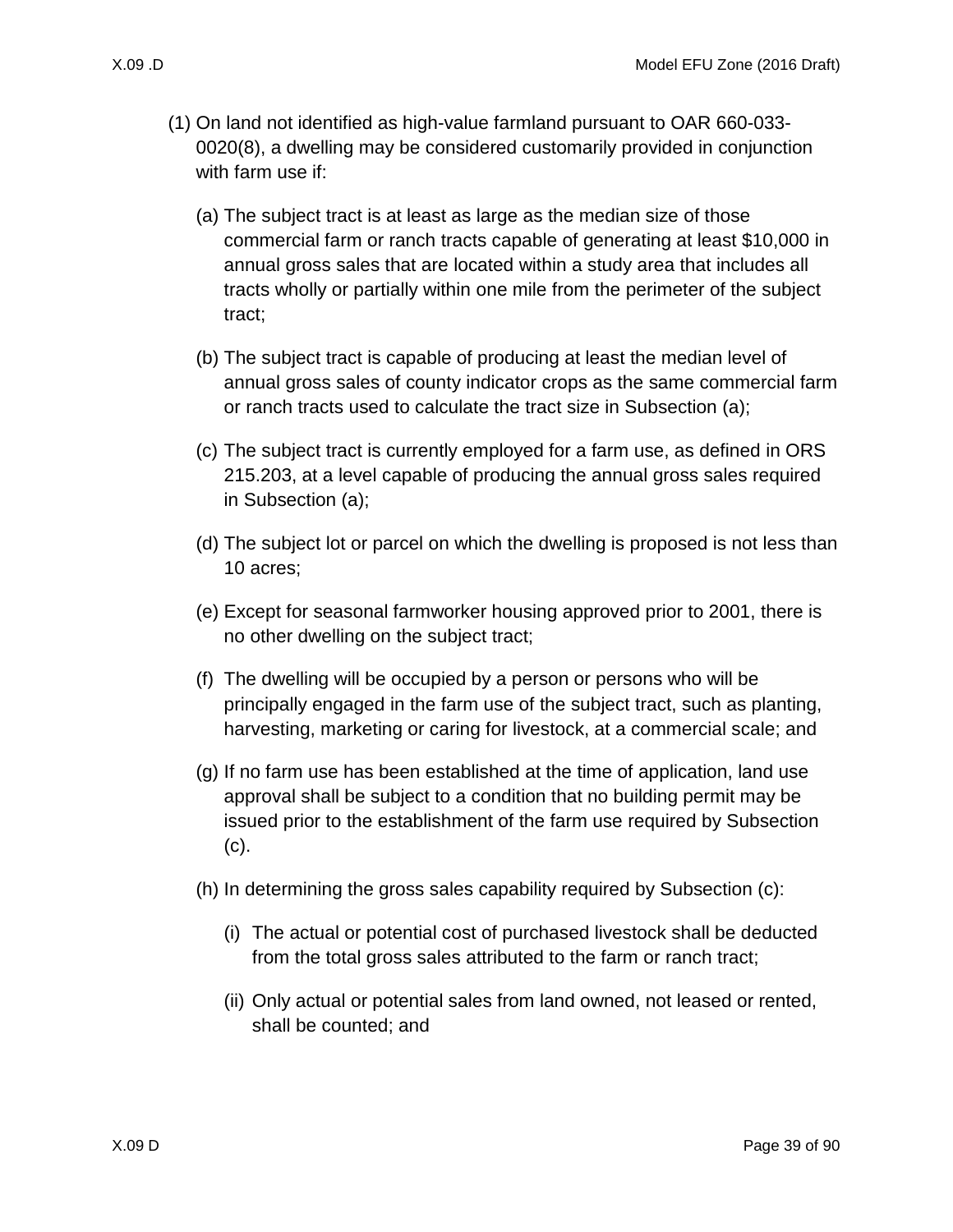- (iii) Actual or potential gross farm sales earned from a lot or parcel that has been used previously to qualify another lot or parcel for the construction or siting of a primary farm dwelling may not be used.
- (2) In order to identify the commercial farm or ranch tracts to be used in Subsection [\(a\),](#page-38-0) the potential gross sales capability of each tract in the study area, including the subject tract, must be determined, using the gross sales figures prepared by the county pursuant to OAR 660-033-0135(2)(c).

*Note: This option is available only if the county prepared the potential gross sales figures and received DLCD approval.*

- E. Additional Farm Income Standards.
	- (1) For the purpose of Subsections [B](#page-36-1) or [C,](#page-37-1) noncontiguous lots or parcels zoned for farm use in the same county or contiguous counties may be used to meet the gross income requirements. Lots or parcels in eastern or western Oregon may not be used to qualify a dwelling in the other part of the state.

*Note: Except for Hood River and Wasco counties and Jackson and Klamath counties when a farm or ranch operation has lots or parcels in both "western" and "eastern" Oregon as defined in Section X.02*

- (2) Prior to the final approval for a dwelling authorized by Subsections [B](#page-36-1) and [C](#page-37-1)  that requires one or more contiguous or non-contiguous lots or parcels of a farm or ranch operation to comply with the gross farm income requirements, the applicant shall complete and record with the county clerk the covenants, conditions, and restrictions form provided by the county (Exhibit A to OAR Chapter 660 Division 33). The covenants, conditions and restrictions shall be recorded for each lot or parcel subject to the application for the primary farm dwelling and shall preclude:
	- (a) All future rights to construct a dwelling except for accessory farm dwellings, relative farm assistance dwellings, temporary hardship dwellings or replacement dwellings allowed by ORS Chapter 215; and
	- (b) The use of any gross farm income earned on the lots or parcels to qualify another lot or parcel for a primary farm dwelling.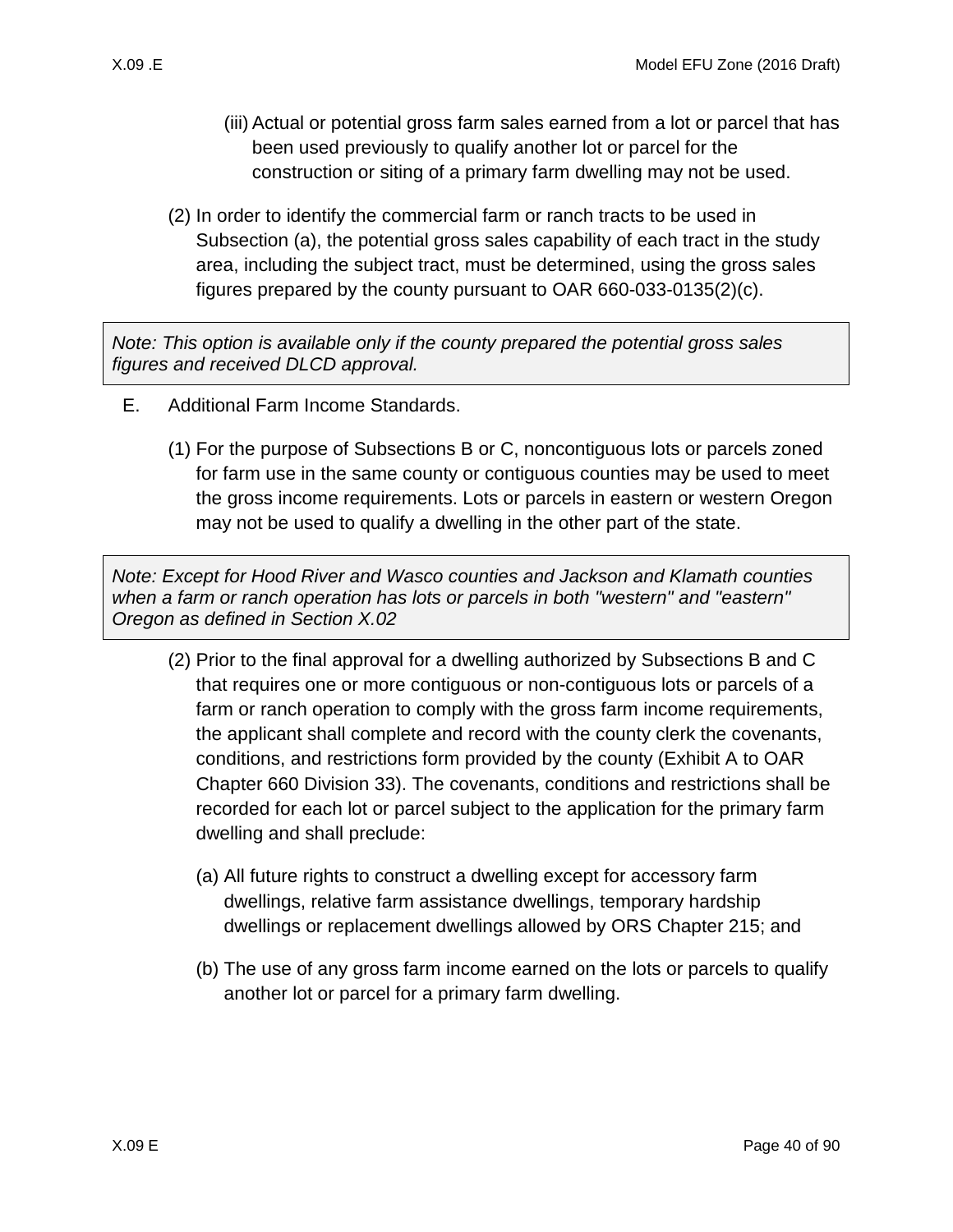(3) The covenants, conditions and restrictions are irrevocable, unless a statement of release is signed by an authorized representative of the county or counties where the property subject to the covenants, conditions and restrictions is located;

*Enforcement of the covenants, conditions and restrictions may be undertaken by the Department of Land Conservation and Development or by the county or counties where the property subject to the covenants, conditions and restrictions is located;*

*The failure to follow the requirements of this Section shall not affect the validity of the transfer of property or the legal remedies available to the buyers of property that is subject to the covenants, conditions and restrictions required by this Section;* 

*The planning director shall maintain a copy of the covenants, conditions and restrictions filed in the county deed records pursuant to this Section and a map or other record depicting the lots and parcels subject to the covenants, conditions and restrictions filed in the county deed records pursuant to this Section. The map or other record required by this Subsection shall be readily available to the public in the county planning office.* 

- F. Commercial Dairy Farm Standards. A dwelling may be considered customarily provided in conjunction with a commercial dairy farm and capable of earning the gross annual income requirements by Subsections [B](#page-36-1) or [C](#page-37-1) above, subject to the following requirements:
	- (1) The subject tract will be employed as a commercial dairy as defined in Subsection [\(7\);](#page-41-0)
	- (2) The dwelling is sited on the same lot or parcel as the buildings required by the commercial dairy;
	- (3) Except for seasonal farmworker housing approved prior to 2001, there is no other dwelling on the subject tract;
	- (4) The dwelling will be occupied by a person or persons who will be principally engaged in the operation of the commercial dairy farm, such as the feeding, milking or pasturing of the dairy animals or other farm use activities necessary to the operation of the commercial dairy farm;
	- (5) The building permits, if required, have been issued for and construction has begun for the buildings and animal waste facilities required for a commercial dairy farm; and
	- (6) The Oregon Department of Agriculture has approved the following: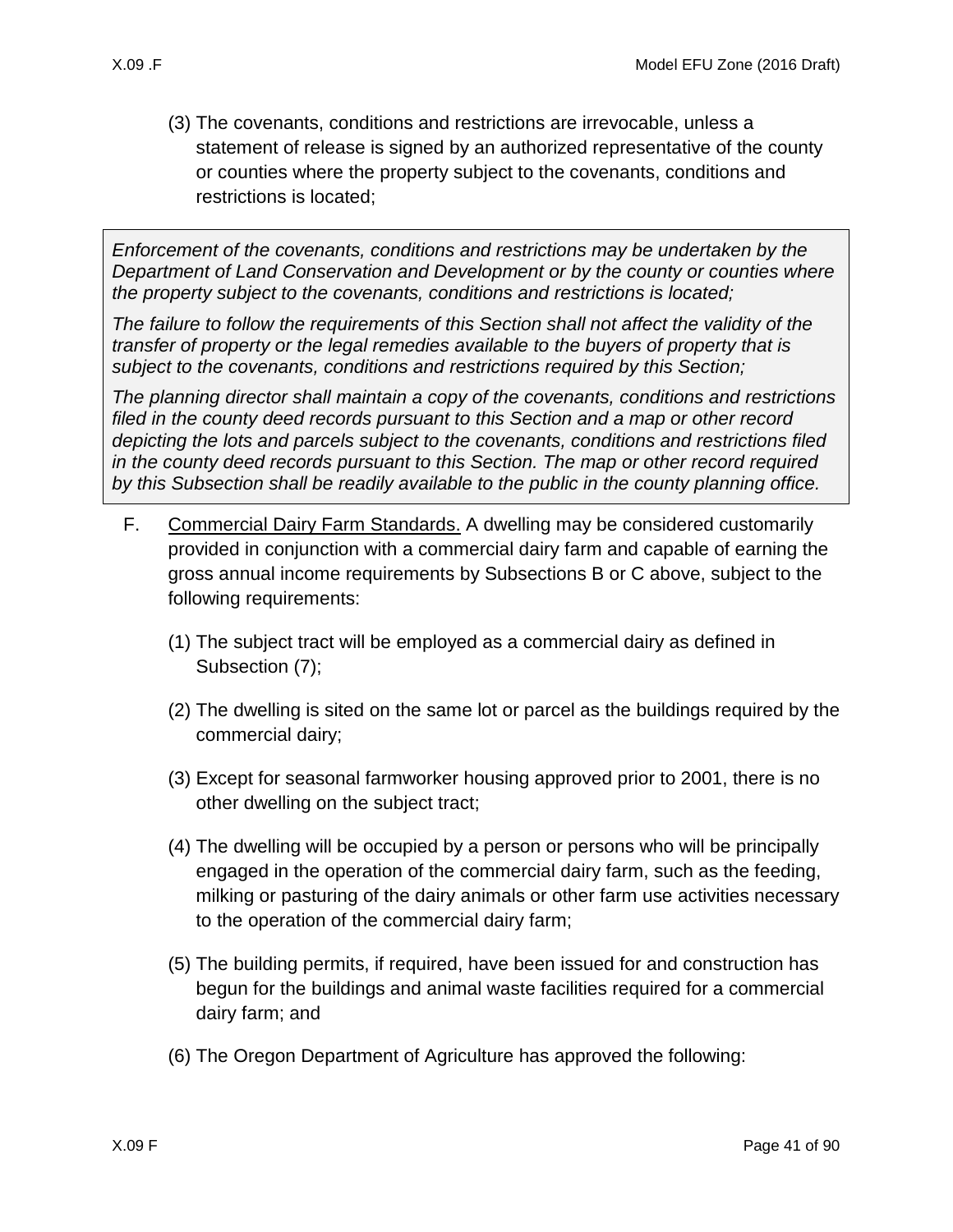- (a) A permit for a "confined animal feeding operation" under ORS 468B.050 and 468B.200 to 468B.230; and
- (b) A Producer License for the sale of dairy products under ORS 621.072.
- <span id="page-41-0"></span>(7) As used in this Section, "commercial dairy farm" is a dairy operation that owns a sufficient number of producing dairy animals capable of earning the gross annual income required by Subsections [B](#page-36-1) or [C,](#page-37-1) whichever is applicable, from the sale of fluid milk.
- <span id="page-41-3"></span><span id="page-41-2"></span><span id="page-41-1"></span>G. Relocated Farm Operations. A dwelling may be considered customarily provided in conjunction with farm use if:
	- (1) Within the previous two years, the applicant owned and operated a different farm or ranch operation that earned the gross farm income in each of the last five years or four of the last seven years as required by Subsection [B](#page-36-1) or [C,](#page-37-1) whichever is applicable;
	- (2) The subject lot or parcel on which the dwelling will be located is:
		- (a) Currently employed for the farm use that produced in each of the last two years or three of the last five years, or in an average of three of the last five years the gross farm income required by Subsection [B](#page-36-1) or [C,](#page-37-1) whichever is applicable; and
		- (b) At least the size of the applicable minimum lot size under Section [X.17 ;](#page-76-0)
	- (3) Except for seasonal farmworker housing approved prior to 2001, there is no other dwelling on the subject tract;
	- (4) The dwelling will be occupied by a person or persons who produced the commodities that grossed the income in Subsection [\(1\);](#page-41-1) and
	- (5) In determining the gross income required by Subsection [\(1\)](#page-41-1) and Subsection [\(2\):](#page-41-2)
		- (a) The cost of purchased livestock shall be deducted from the total gross income attributed to the tract; and
		- (b) Only gross income from land owned, not leased or rented, shall be counted.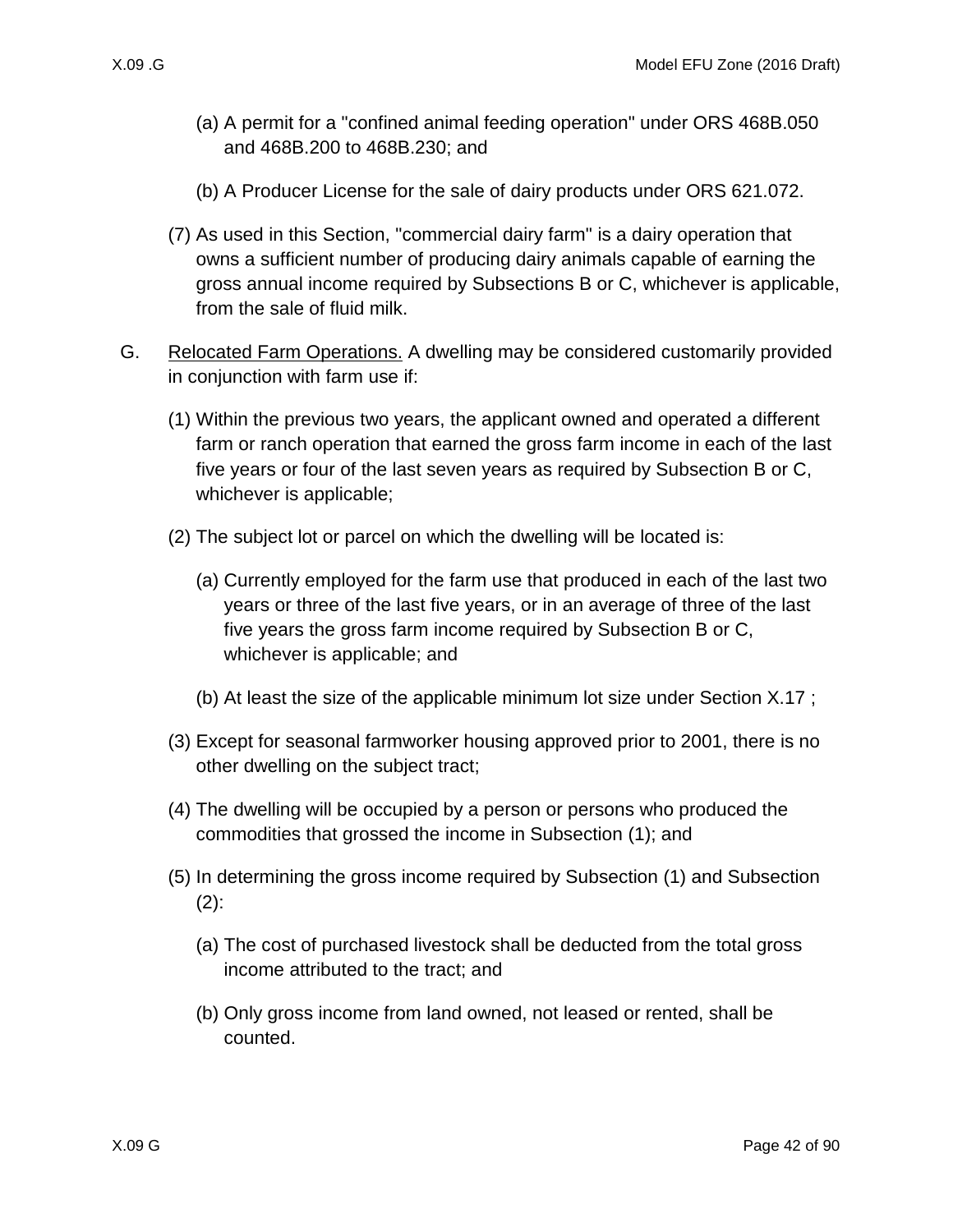H. Farming of a marijuana crop, and the gross sales derived from selling a marijuana crop, may not be used to demonstrate compliance with the approval criteria for a farm dwelling.

## **X.10 Accessory Farm Dwellings**

- <span id="page-42-0"></span>A. Accessory farm dwellings may be considered customarily provided in conjunction with farm use if each accessory farm dwelling meets all the following requirements:
	- (1) The accessory farm dwelling will be occupied by a person or persons who will be principally engaged in the farm use of the land whose seasonal or yearround assistance in the management of the farm use, such as planting, harvesting, marketing or caring for livestock, is or will be required by the farm operator;
	- (2) The accessory farm dwelling will be located:
		- (a) On the same lot or parcel as the primary farm dwelling;
		- (b) On the same tract as the primary farm dwelling when the lot or parcel on which the accessory farm dwelling will be sited is consolidated into a single parcel with all other contiguous lots and parcels in the tract;
		- (c) On a lot or parcel on which the primary farm dwelling is not located, when the accessory farm dwelling is limited to only a manufactured dwelling with a deed restriction. The deed restriction shall be filed with the county clerk and require the manufactured dwelling to be removed when the lot or parcel is conveyed to another party. The manufactured dwelling may remain if it is reapproved under these provisions;
		- (d) On any lot or parcel, when the accessory farm dwelling is limited to only attached multi-unit residential structures allowed by the applicable state building code or similar types of farmworker housing as that existing on farm or ranch operations registered with the Department of Consumer and Business Services, Oregon Occupational Safety and Health Division under ORS 658.750. A county shall require all accessory farm dwellings approved under this Subsection to be removed, demolished or converted to a nonresidential use when farmworker housing is no longer required. "Farmworker housing" shall have the meaning set forth in 215.278 and not the meaning in 315.163; or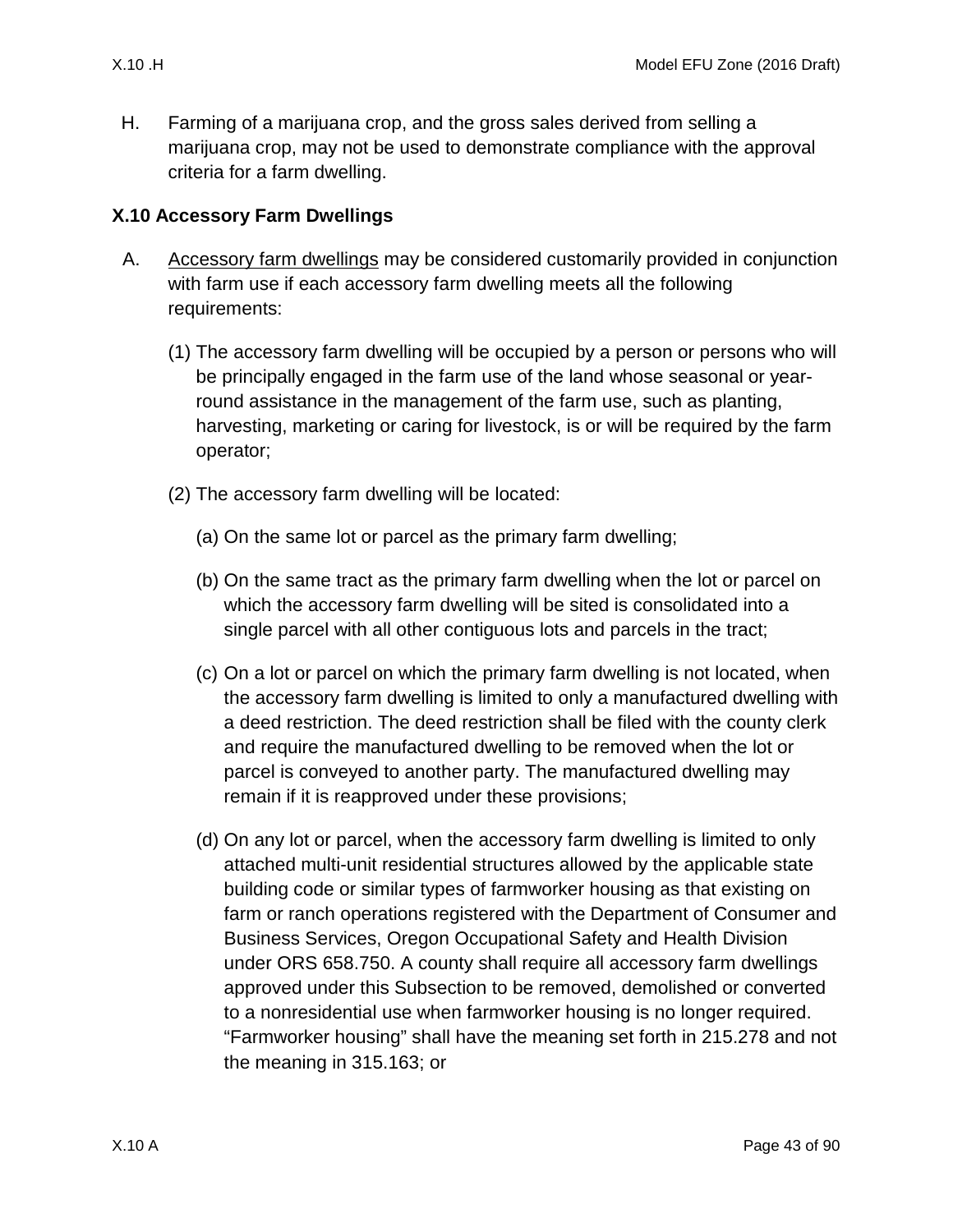- (e) On a lot or parcel on which the primary farm dwelling is not located, when the accessory farm dwelling is located on a lot or parcel at least the size of the applicable minimum lot size under ORS 215.780 and the lot or parcel complies with the gross farm income requirements in OAR 660-033- 0135(3) or (4), whichever is applicable; and
- (3) There is no other dwelling on the lands designated for exclusive farm use owned by the farm operator that is vacant or currently occupied by persons not working on the subject farm or ranch and that could reasonably be used as an accessory farm dwelling.
- B. In addition to the requirements in Subsection [A,](#page-42-0) the primary farm dwelling to which the proposed dwelling would be accessory, meets one of the following:
	- (1) On land not identified as high-value farmland, the primary farm dwelling is located on a farm or ranch operation that is currently employed for farm use, as defined in ORS 215.203, on which, in each of the last two years or three of the last five years or in an average of three of the last five years, the farm operator earned the lower of the following:
		- (a) At least \$40,000 in gross annual income from the sale of farm products. In determining the gross income, the cost of purchased livestock shall be deducted from the total gross income attributed to the tract; or
		- (b) Gross annual income of at least the midpoint of the median income range of gross annual sales for farms in the county with gross annual sales of \$10,000 or more according to the 1992 Census of Agriculture, Oregon. In determining the gross income, the cost of purchased livestock shall be deducted from the total gross income attributed to the tract;
	- (2) On land identified as high-value farmland, the primary farm dwelling is located on a farm or ranch operation that is currently employed for farm use, as defined in ORS 215.203, on which the farm operator earned at least \$80,000 in gross annual income from the sale of farm products in each of the last two years or three of the last five years or in an average of three of the last five years. In determining the gross income, the cost of purchased livestock shall be deducted from the total gross income attributed to the tract; or
	- (3) It is located on a commercial dairy farm as defined in Section [X.09 G;](#page-41-3) and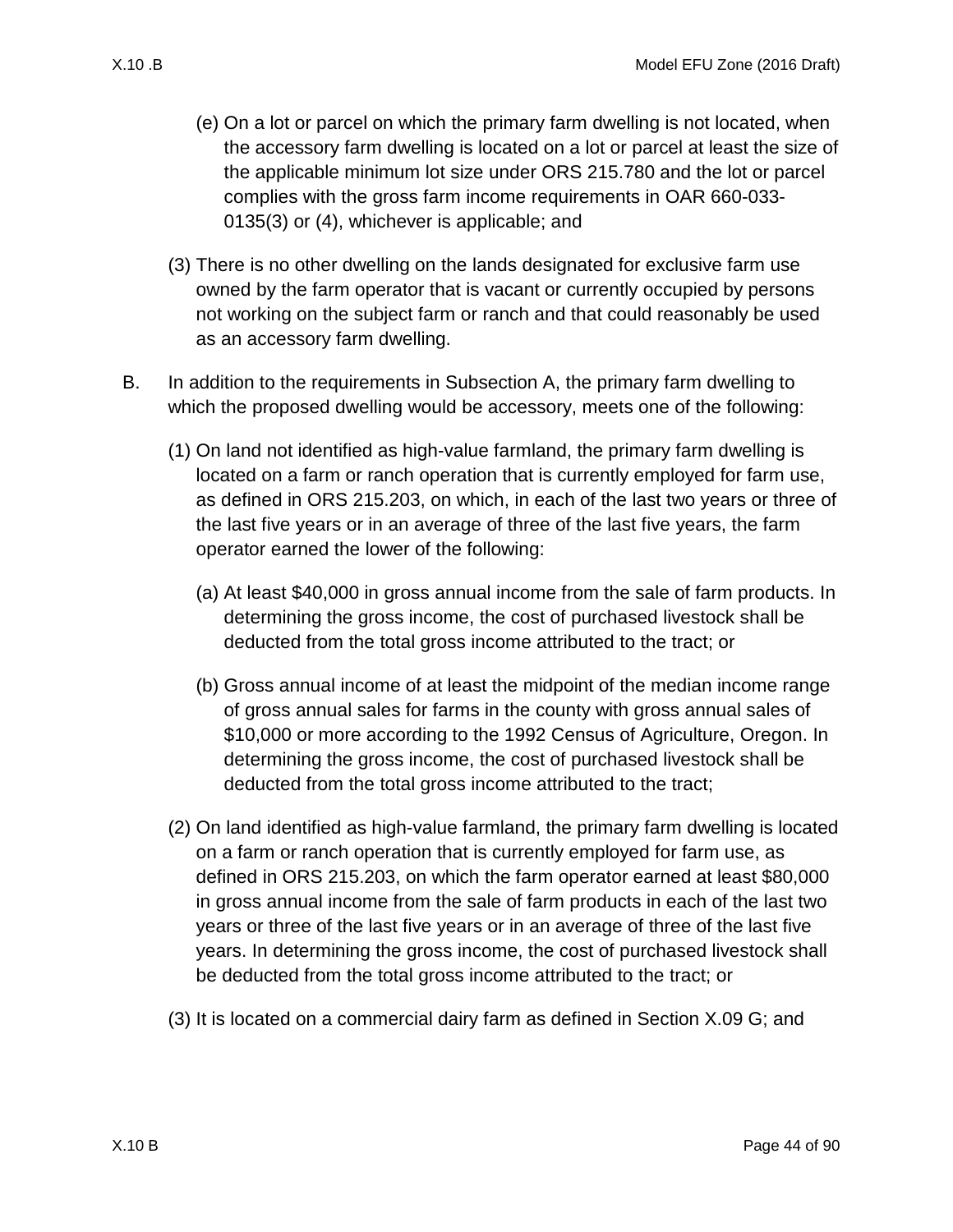- (a) The building permits, if required, have been issued and construction has begun or been completed for the buildings and animal waste facilities required for a commercial dairy farm;
- (b) The Oregon Department of Agriculture has approved a permit for a "confined animal feeding operation" under ORS 468B.050 and 468B.200 to 468B.230; and
- (c) A Producer License for the sale of dairy products under ORS 621.072.
- C. No division of a lot or parcel for an accessory farm dwelling shall be approved pursuant to this Subsection. If it is determined that an accessory farm dwelling satisfies the requirements of this ordinance, a parcel may be created consistent with the minimum parcel size requirements in Subsection [X.17 A.](#page-76-1)
- D. An accessory farm dwelling approved pursuant to this Section cannot later be used to satisfy the requirements for a dwelling not provided in conjunction with farm use pursuant to Subsection [X.05 E.](#page-13-0)
- E. For purposes of this Subsection, "accessory farm dwelling" includes all types of residential structures allowed by the applicable state building code.
- F. Farming of a marijuana crop shall not be used to demonstrate compliance with the approval criteria for an accessory farm dwelling.
- G. No accessory farm dwelling unit may be occupied by a relative of the owner or operator of the farmworker housing. "Relative" means a spouse of the owner or operator or an ancestor, lineal descendant or whole or half sibling of the owner or operator or the spouse of the owner or operator.

# **X.11 Lot of Record Dwellings**

- <span id="page-44-1"></span><span id="page-44-0"></span>A. A lot of record dwelling may be approved on a pre-existing lot or parcel if:
	- (1) The lot or parcel on which the dwelling will be sited was lawfully created and was acquired and owned continuously by the present owner as defined in Subsection [E:](#page-47-0)
		- (a) Since prior to January 1, 1985; or
		- (b) By devise or by intestate succession from a person who acquired and had owned continuously the lot or parcel since prior to January 1, 1985.
	- (2) The tract on which the dwelling will be sited does not include a dwelling;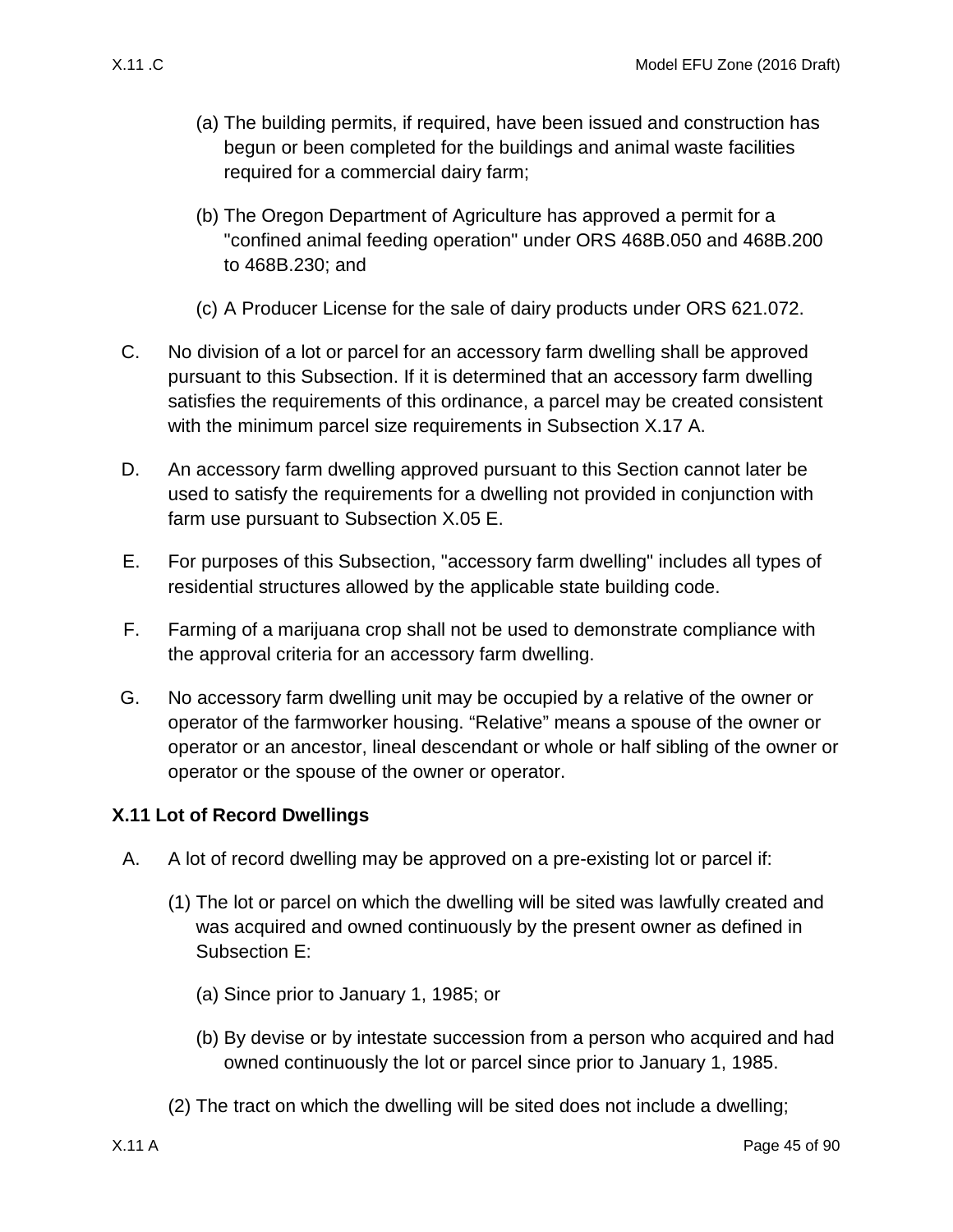- (3) The lot or parcel on which the dwelling will be sited was part of a tract on November 4, 1993, no dwelling exists on another lot or parcel that was part of that tract;
- (4) The proposed dwelling is not prohibited by, and will comply with, the requirements of the acknowledged comprehensive plan and land use regulations and other provisions of law;
- <span id="page-45-1"></span>(5) The lot or parcel on which the dwelling will be sited is not high-value farmland except as provided in Subsections [C](#page-45-0) and [D;](#page-46-0) and
- (6) When the lot or parcel on which the dwelling will be sited lies within an area designated in the comprehensive plan as habitat of big game, the siting of the dwelling is consistent with the limitations on density upon which the acknowledged comprehensive plan and land use regulations intended to protect the habitat are based.
- <span id="page-45-2"></span>B. When the lot or parcel on which the dwelling will be sited is part of a tract, the remaining portions of the tract are consolidated into a single lot or parcel when the dwelling is allowed;
- <span id="page-45-3"></span><span id="page-45-0"></span>C. Notwithstanding the requirements of Subsection [X.11 A\(5\),](#page-45-1) a single-family dwelling may be sited on high-value farmland if:
	- (1) It meets the other requirements of Subsections [A](#page-44-0) and [B;](#page-45-2)
	- (2) The lot or parcel is protected as high-value farmland as defined in [X.02 U\(1\);](#page-5-0)
	- (3) The county hearings officer *[planning director]* determines that:
		- (a) The lot or parcel cannot practicably be managed for farm use, by itself or in conjunction with other land, due to extraordinary circumstances inherent in the land or its physical setting that do not apply generally to other land in the vicinity.
			- (i) For the purposes of this Section, this criterion asks whether the subject lot or parcel can be physically put to farm use without undue hardship or difficulty because of extraordinary circumstances inherent in the land or its physical setting. Neither size alone nor a parcel's limited economic potential demonstrates that a lot or parcel cannot be practicably managed for farm use.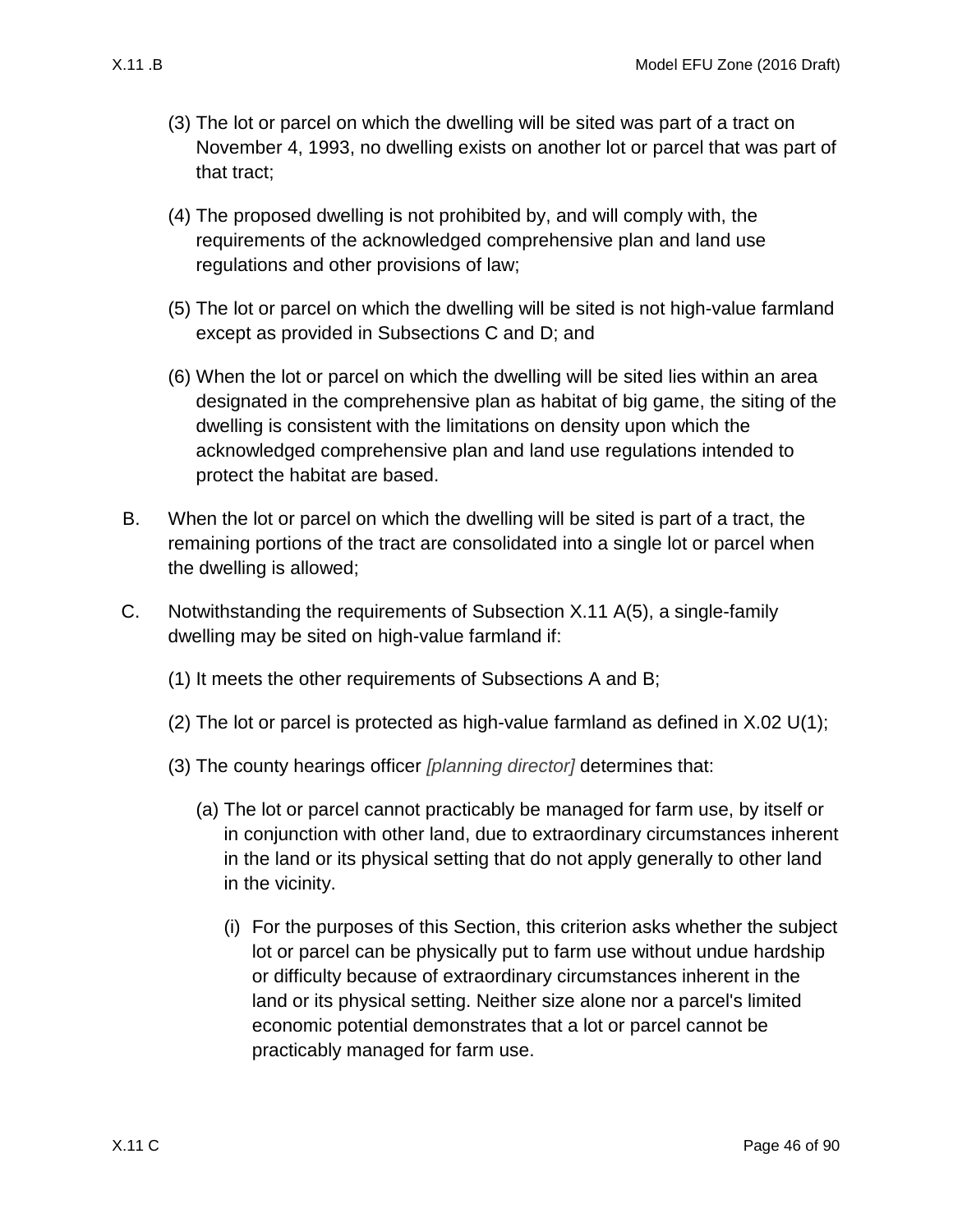- (ii) Examples of "extraordinary circumstances inherent in the land or its physical setting" include very steep slopes, deep ravines, rivers, streams, roads, railroad or utility lines or other similar natural or physical barriers that by themselves or in combination separate the subject lot or parcel from adjacent agricultural land and prevent it from being practicably managed for farm use by itself or together with adjacent or nearby farms.
- (iii) A lot or parcel that has been put to farm use despite the proximity of a natural barrier or since the placement of a physical barrier shall be presumed manageable for farm use;
- (b) The dwelling will comply with the provisions of [X.08 ;](#page-35-0) and
- (c) The dwelling will not materially alter the stability of the overall land use pattern in the area by applying the standards set forth in Subsection [X.12](#page-48-0)  [A.](#page-48-0)

*Note: A county is required to provide notice of all applications for dwellings allowed under Subsection [C](#page-45-0) to the Oregon Department of Agriculture. Notice must be mailed at least 20 calendar days prior to the public hearing before the hearings officer under Subsection [X.11 C\(3\).](#page-45-3)*

- <span id="page-46-0"></span>D. Notwithstanding the requirements of Subsection [X.11 A\(5\),](#page-45-1) a single-family dwelling may be sited on high-value farmland if:
	- (1) It meets the other requirements of Subsections [A](#page-44-0) and [B;](#page-45-2)
	- (2) The tract on which the dwelling will be sited is:
		- (a) Identified in  $X.02 \cup (3)$ ;
		- (b) Not high-value farmland defined in [X.02 U\(1\);](#page-5-0) and
		- (c) Twenty-one acres or less in size; and
	- (3) The tract is bordered on at least 67 percent of its perimeter by tracts that are smaller than 21 acres, and at least two such tracts had dwellings on January 1, 1993; or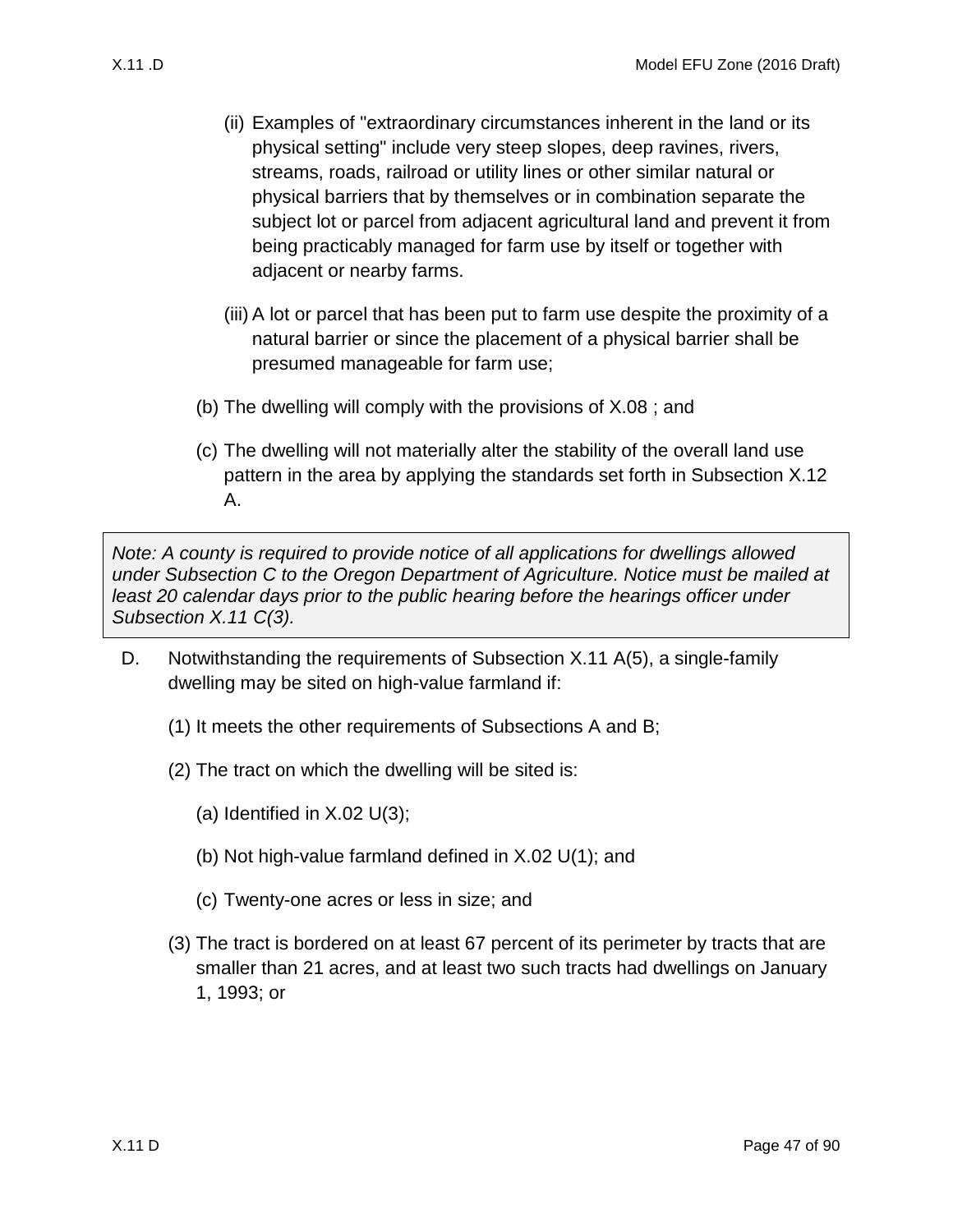- (4) The tract is not a flaglot and is bordered on at least 25 percent of its perimeter by tracts that are smaller than 21 acres, and at least four dwellings existed on January 1, 1993, within one-quarter mile of the center of the subject tract. Up to two of the four dwellings may lie within an urban growth boundary, but only if the subject tract abuts an urban growth boundary; or
- (5) The tract is a flaglot and is bordered on at least 25 percent of its perimeter by tracts that are smaller than 21 acres, and at least four dwellings existed on January 1, 1993, within one-quarter mile of the center of the subject tract and on the same side of the public road that provides access to the subject tract. The governing body of a county must interpret the center of the subject tract as the geographic center of the flag lot if the applicant makes a written request for that interpretation and that interpretation does not cause the center to be located outside the flag lot. Up to two of the four dwellings may lie within an urban growth boundary, but only if the subject tract abuts an urban growth boundary:
	- (a) "Flaglot" means a tract containing a narrow strip or panhandle of land providing access from the public road to the rest of the tract.
	- (b) "Geographic center of the flaglot" means the point of intersection of two perpendicular lines of which the first line crosses the midpoint of the longest side of a flaglot, at a 90-degree angle to the side, and the second line crosses the midpoint of the longest adjacent side of the flaglot.
- <span id="page-47-0"></span>E. For purposes of Subsection [A,](#page-44-0) "owner" includes the wife, husband, son, daughter, mother, father, brother, brother-in-law, sister, sister-in-law, son-in-law, daughter-in-law, mother-in-law, father-in-law, aunt, uncle, niece, nephew, stepparent, stepchild, grandparent or grandchild of the owner or a business entity owned by any one or a combination of these family members;
- F. The county assessor shall be notified that the governing body intends to allow the dwelling.
- G. An approved single-family dwelling under this Section may be transferred by a person who has qualified under this Section to any other person after the effective date of the land use decision.
- H. The county shall provide notice of all applications for lot of record dwellings on high value farmland to the State Department of Agriculture. Notice shall be provided in accordance with land use regulations and shall be mailed at least 20 calendar days prior to the public hearing.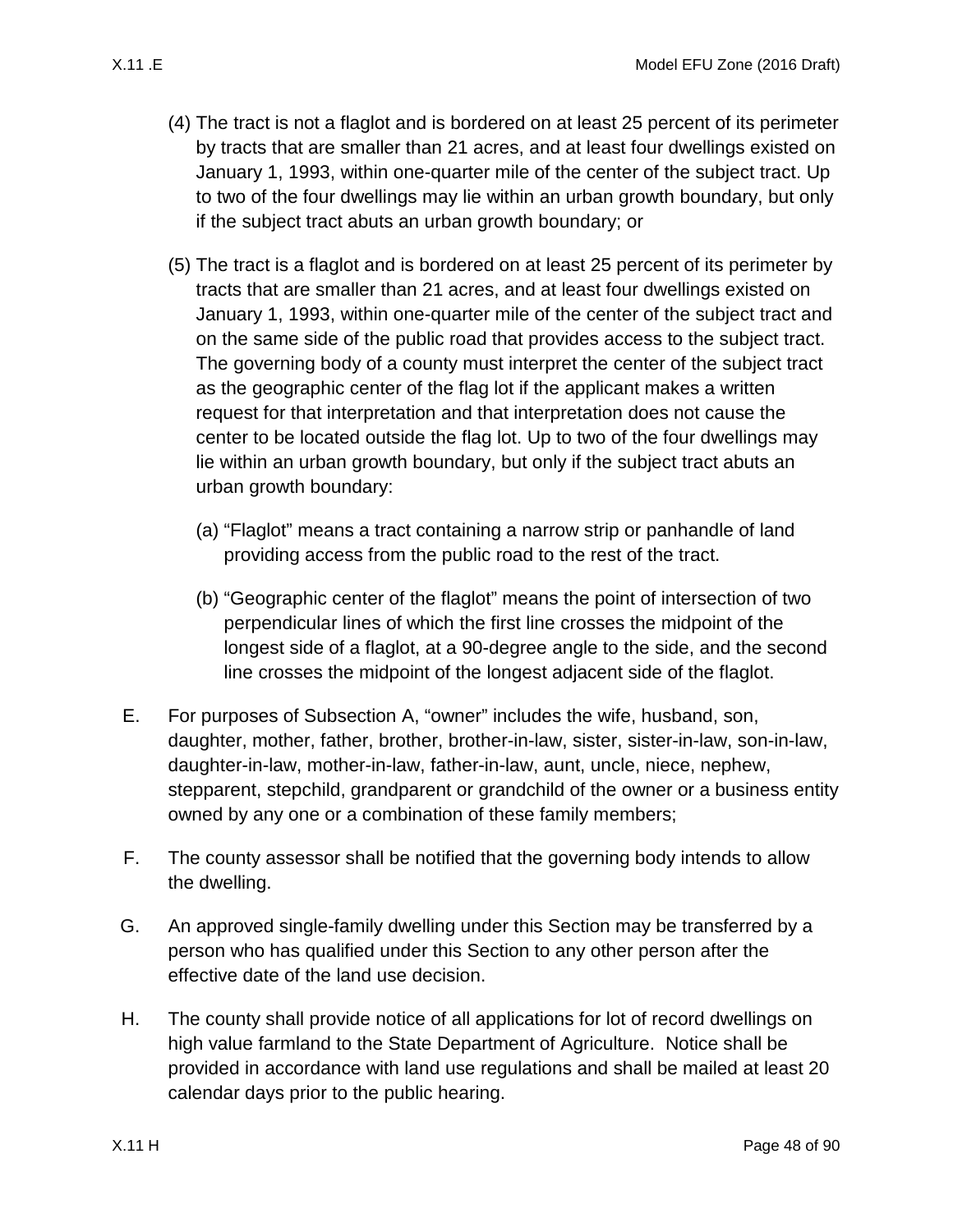## <span id="page-48-1"></span>**X.12 Dwellings Not in Conjunction with Farm Use**

Non-farm dwelling. A non-farm dwelling sited on a parcel created before January 1, 1993, is subject to the following requirements:

- <span id="page-48-0"></span>A. The dwelling or activities associated with the dwelling will not force a significant change in or significantly increase the cost of accepted farming or forest practices on nearby lands devoted to farm or forest use;
- B. The dwelling will be sited on an existing lot or parcel that is predominantly composed of Class IV through VIII soils that would not, when irrigated, be classified as prime, unique, Class I or II soils;
- C. The dwelling will not materially alter the stability of the overall land use pattern of the area. In determining whether a proposed non-farm dwelling will alter the stability of the land use pattern in the area, a county shall consider the cumulative impact of possible new nonfarm dwellings and parcels on other lots or parcels in the area similarly situated. To address this standard, the applicant must:
	- (1) Identify a study area for the cumulative impacts analysis. The study area shall include at least 2000 acres or a smaller area not less than 1000 acres, if the smaller area is a distinct agricultural area based on topography, soil types, land use pattern, or the type of farm or ranch operations or practices that distinguish it from other, adjacent agricultural areas. Findings shall describe the study area, its boundaries, the location of the subject parcel within this area, why the selected area is representative of the land use pattern surrounding the subject parcel and is adequate to conduct the analysis required by this standard. Lands zoned for rural residential or other urban or nonresource uses shall not be included in the study area;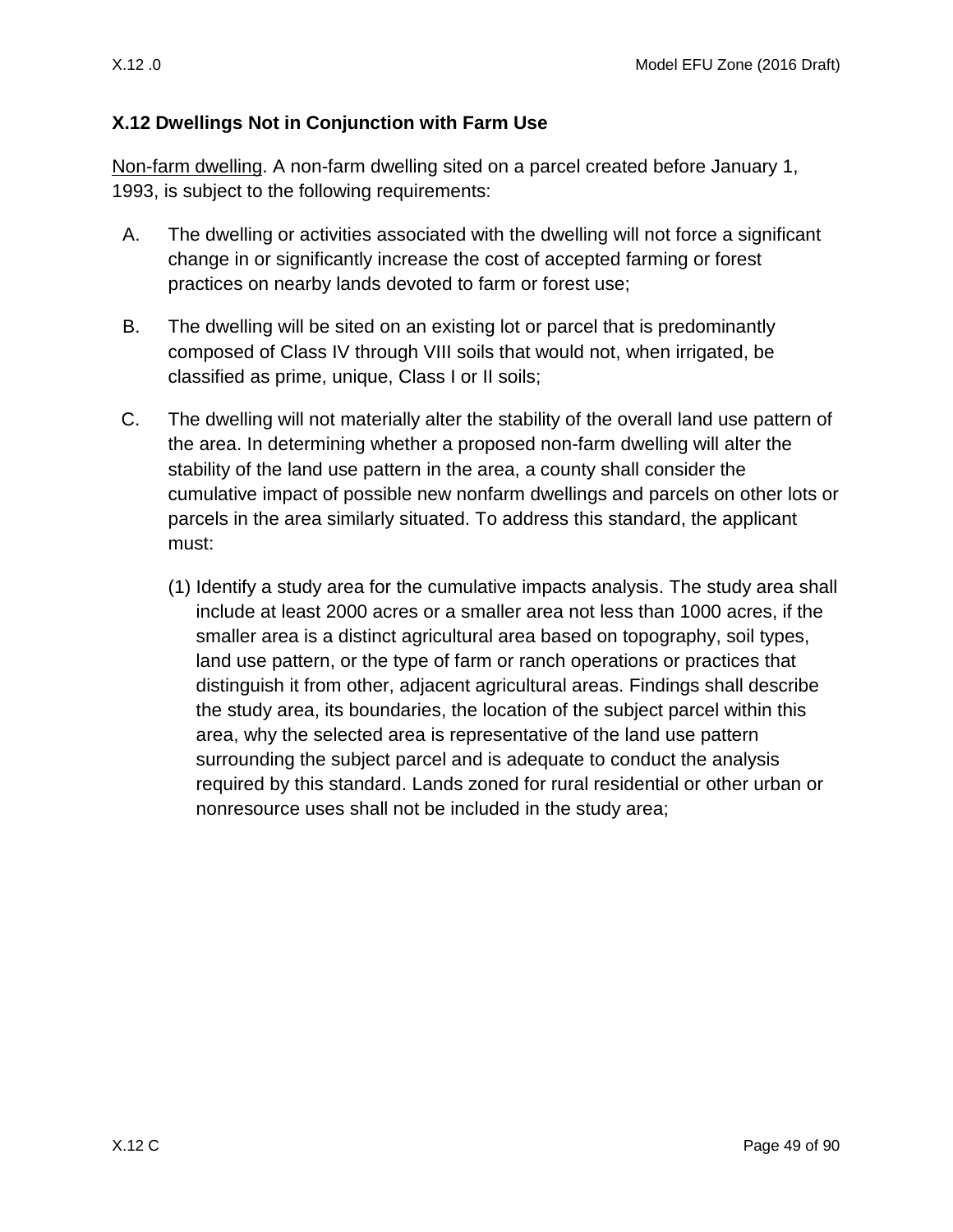- (2) Identify within the study area the broad types of farm uses (irrigated or nonirrigated crops, pasture or grazing lands), the number, location and type of existing dwellings (farm, nonfarm, hardship, etc.), and the dwelling development trends since 1993. Determine the potential number of nonfarm/lot-of-record dwellings that could be approved under Subsection [X.11 A](#page-44-1) and Section [X.12 ,](#page-48-1) including identification of predominant soil classifications, the parcels created prior to January 1, 1993 and the parcels larger than the minimum lot size that may be divided to create new parcels for nonfarm dwellings under ORS 215.263(4) ORS 215.263(4) ORS 215.263(5). The findings shall describe the existing land use pattern of the study area including the distribution and arrangement of existing uses and the land use pattern that could result from approval of the possible nonfarm dwellings under this Subsection; and
- (3) Determine whether approval of the proposed nonfarm/lot-of-record dwellings together with existing nonfarm dwellings will materially alter the stability of the land use pattern in the area. The stability of the land use pattern will be materially altered if the cumulative effect of existing and potential nonfarm dwellings will make it more difficult for the existing types of farms in the area to continue operation due to diminished opportunities to expand, purchase or lease farmland, acquire water rights or diminish the number of tracts or acreage in farm use in a manner that will destabilize the overall character of the study area.

*Case law: "Portions" of parcels found to be unsuitable must be large enough to accommodate the dwelling as well as the associated improvements (i.e. septic system and well). Wetherell v. Douglas County, 51 Or LUBA 699 (2006).*

D. If a single-family dwelling is established on a lot or parcel as set forth in Subsection [X.05 D](#page-13-1) *["lot of record" dwelling]*, no additional dwelling may later be sited under the provisions of this Section.

*Note: A county may attach other criteria or conditions to non-farm dwellings as it considers necessary.*

#### **X.13 Alteration, Restoration or Replacement of a Lawfully-established Dwelling**

- <span id="page-49-0"></span>A. A lawfully established dwelling may be altered, restored or replaced if, when an application for a permit is submitted, the permitting authority finds to its satisfaction, based on substantial evidence that:
	- (1) The dwelling to be altered, restored or replaced has, or formerly had: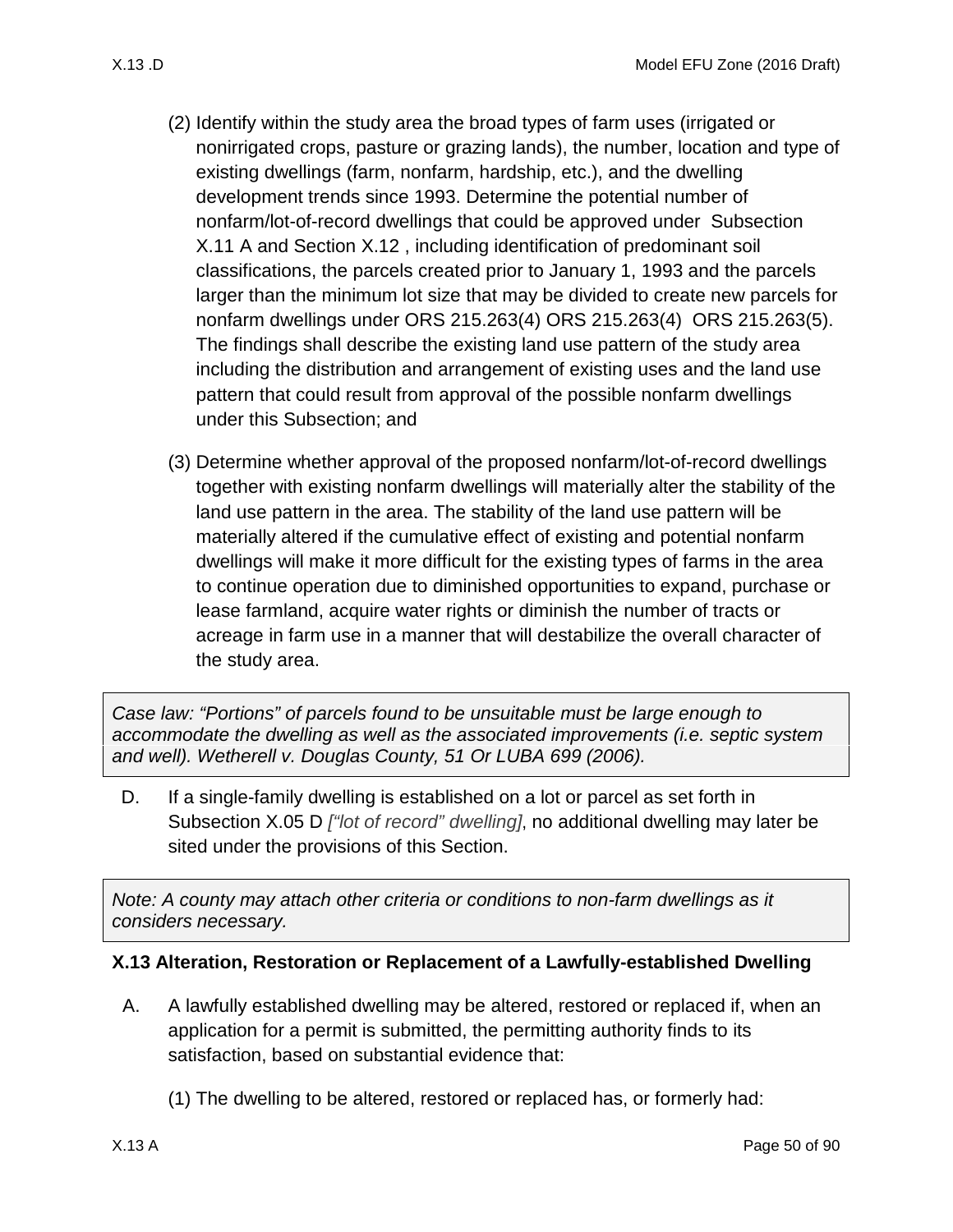- (a) Intact exterior walls and roof structure;
- (b) Indoor plumbing consisting of a kitchen sink, toilet and bathing facilities connected to a sanitary waste disposal system;
- (c) Interior wiring for interior lights;
- (d) A heating system; and
- <span id="page-50-0"></span>(e) The dwelling was assessed as a dwelling for purposes of ad valorem taxation for the previous five property tax years, or, if the dwelling has existed for less than five years, from that time.
- <span id="page-50-1"></span>(2) Notwithstanding Subsection [X.13 A\(1\)\(e\),](#page-50-0) if the value of the dwelling was eliminated as a result of either of the following circumstances, the dwelling was assessed as a dwelling until such time as the value of the dwelling was eliminated:
	- (a) The destruction (i.e, by fire or natural hazard), or demolition in the case of restoration, of the dwelling; or
	- (b) The applicant establishes to the satisfaction of the permitting authority that the dwelling was improperly removed from the tax roll by a person other than the current owner. "Improperly removed" means that the dwelling has taxable value in its present state, or had taxable value when the dwelling was first removed from the tax roll or was destroyed by fire or natural hazard, and the county stopped assessing the dwelling even though the current or former owner did not request removal of the dwelling from the tax roll.
- B. For replacement of a lawfully established dwelling under Subsection [X.05 G:](#page-13-2)
	- (1) The dwelling to be replaced must be removed, demolished or converted to an allowable nonresidential use:
		- (a) Within one year after the date the replacement dwelling is certified for occupancy pursuant to ORS 455.055; or
		- (b) If the dwelling to be replaced is, in the discretion of the permitting authority, in such a state of disrepair that the structure is unsafe for occupancy or constitutes an attractive nuisance, on or before a date set by the permitting authority that is not less than 90 days after the replacement permit is issued; and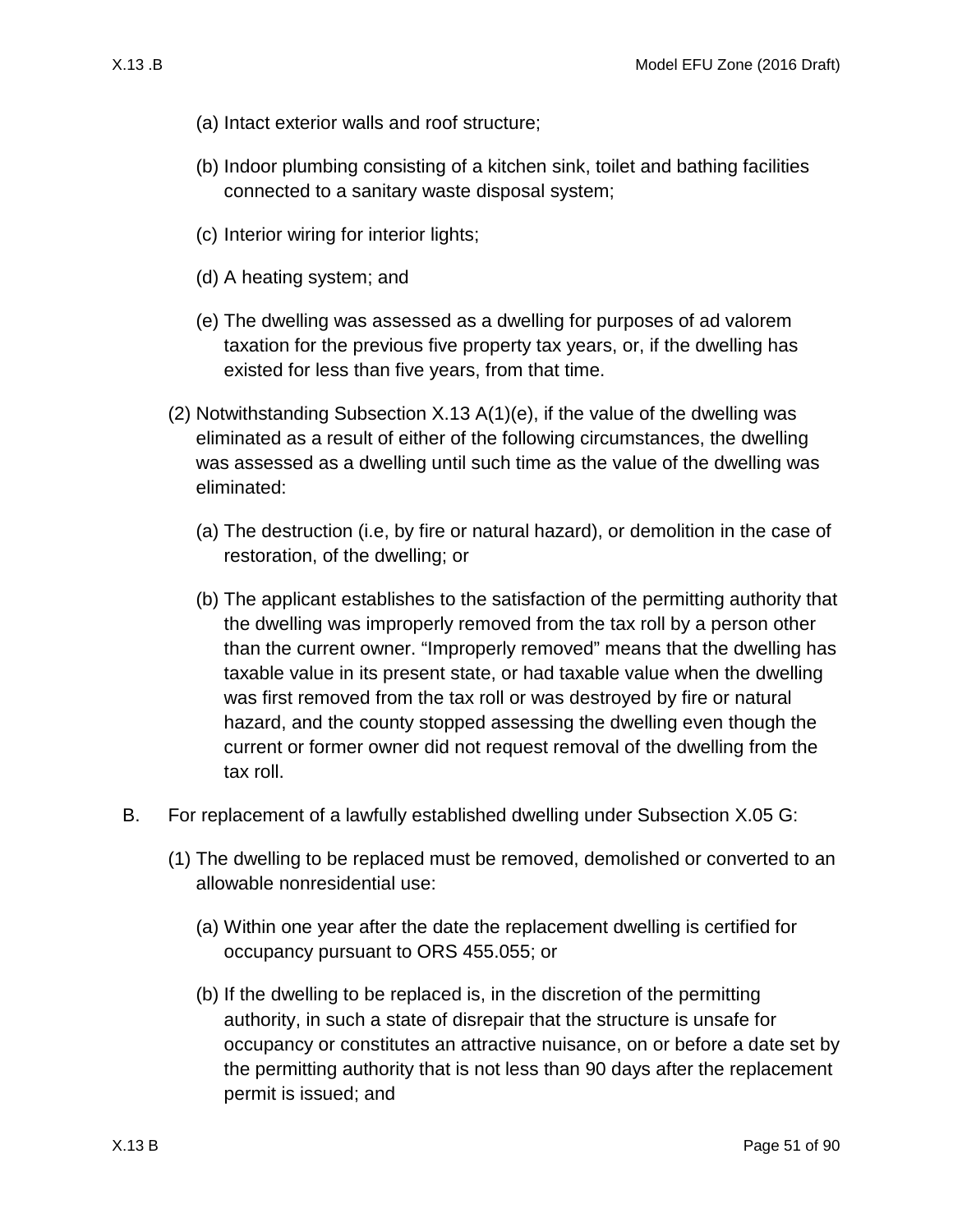- (c) If a dwelling is removed by moving it off the subject parcel to another location, the applicant must obtain approval from the permitting authority for the new location.
- <span id="page-51-0"></span>(2) The applicant must cause to be recorded in the deed records of the county a statement that the dwelling to be replaced has been removed, demolished or converted.
- <span id="page-51-1"></span>(3) As a condition of approval, if the dwelling to be replaced is located on a portion of the lot or parcel that is not zoned for exclusive farm use, the applicant shall execute and cause to be recorded in the deed records of the county in which the property is located a deed restriction prohibiting the siting of another dwelling on that portion of the lot or parcel. The restriction imposed is irrevocable unless the county planning director, or the director's designee, places a statement of release in the deed records of the county to the effect that the provisions of 2013 Oregon Laws, chapter 462, Section 2 and ORS 215.283 regarding replacement dwellings have changed to allow the lawful siting of another dwelling.

*Note: The county is required to maintain a record of:* 

*1. The lots and parcels for which dwellings to be replaced have been removed, demolished or converted; and* 

*2 The lots and parcels that do not qualify for the siting of a new dwelling under Subsection [\(2\),](#page-51-0) including a copy of the deed restrictions filed under Subsection [\(3\).](#page-51-1)*

- <span id="page-51-2"></span>C. A replacement dwelling must comply with applicable building codes, plumbing codes, sanitation codes and other requirements relating to health and safety or to siting at the time of construction. However, the standards may not be applied in a manner that prohibits the siting of the replacement dwelling.
	- (1) The siting standards of Subsection [\(2\)](#page-51-2) apply when a dwelling qualifies for replacement because the dwelling:
		- (a) Formerly had the features described in Subsection [X.13 A\(1\);](#page-49-0)
		- (b) Was removed from the tax roll as described in Subsection [X.13 A\(2\);](#page-50-1) or
		- (c) Had a permit that expired as described under Subsection [X.13 D\(3\).](#page-52-0)
	- (2) The replacement dwelling must be sited on the same lot or parcel: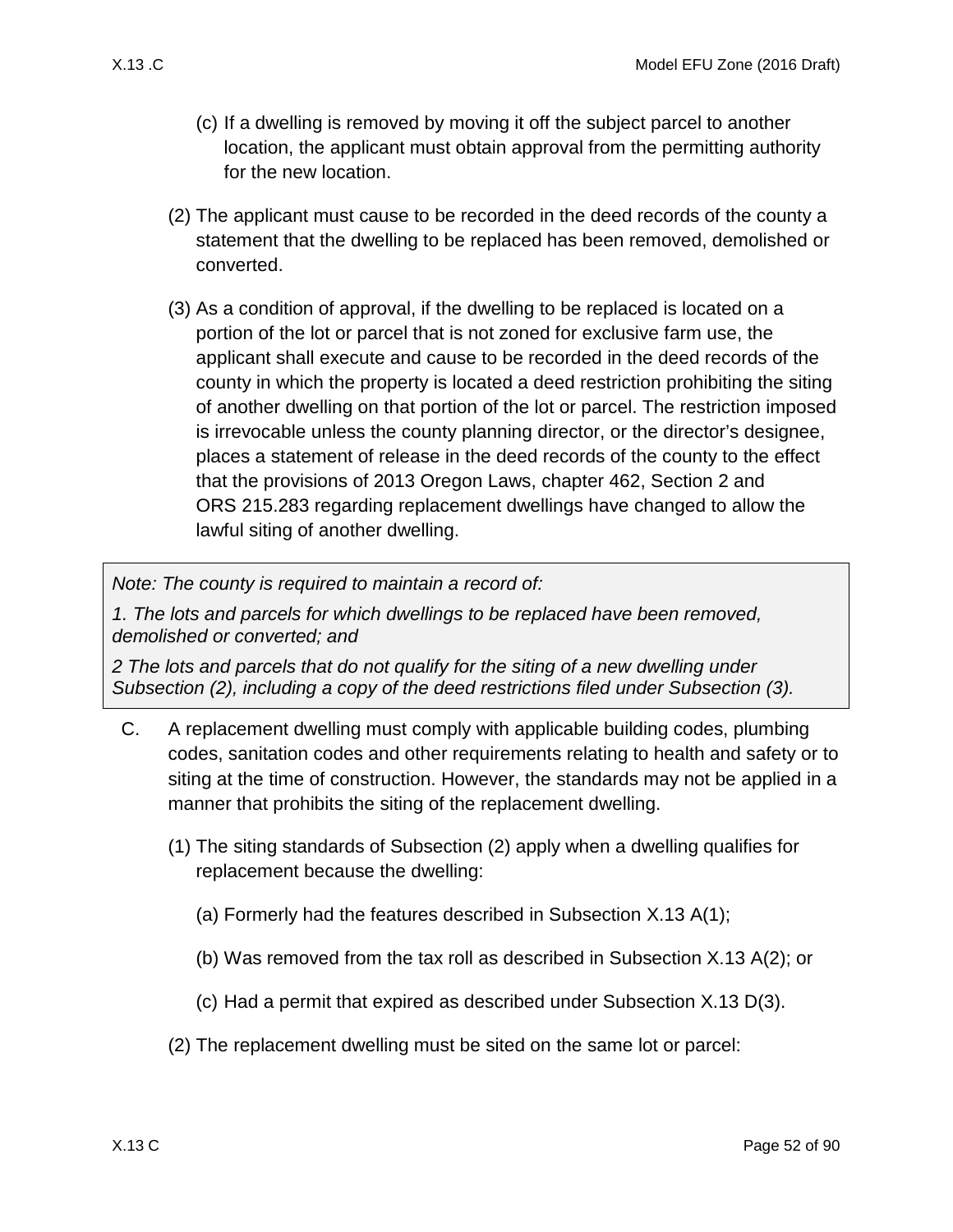- (a) Using all or part of the footprint of the replaced dwelling or near a road, ditch, river, property line, forest boundary or another natural boundary of the lot or parcel; and
- (b) If possible, for the purpose of minimizing the adverse impacts on resource use of land in the area, within a concentration or cluster of structures or within 500 yards of another structure.
- (3) Replacement dwellings that currently have the features described in Subsection [X.13 A\(1\)](#page-49-0) and that have been on the tax roll as described in Subsection [X.13 A\(2\)](#page-50-1) may be sited on any part of the same lot or parcel.
- D. A replacement dwelling permit that is issued under [X.05 G:](#page-13-2)
	- (1) Is a land use decision as defined in ORS 197.015 where the dwelling to be replaced:
		- (a) Formerly had the features described in Subsection [X.13 A\(1\);](#page-49-0) or
		- (b) Was removed from the tax roll as described in Subsection [X.13 A\(2\);](#page-50-1)
	- (2) Is not subject to the time to act limits of ORS 215.417; and
	- (3) If expired before January 1, 2014, shall be deemed to be valid and effective if, before January 1, 2015, the holder of the permit:
		- (a) Removes, demolishes or converts to an allowable nonresidential use the dwelling to be replaced; and
		- (b) Causes to be recorded in the deed records of the county a statement that the dwelling to be replaced has been removed, demolished or converted.

#### <span id="page-52-0"></span>**X.14 Wineries**

- <span id="page-52-3"></span><span id="page-52-2"></span><span id="page-52-1"></span>A. A winery may be established as a permitted use if the proposed winery will produce wine with a maximum annual production of:
	- (1) Less than 50,000 gallons and the winery owner:
		- (a) Owns an on-site vineyard of at least 15 acres;
		- (b) Owns a contiguous vineyard of at least 15 acres;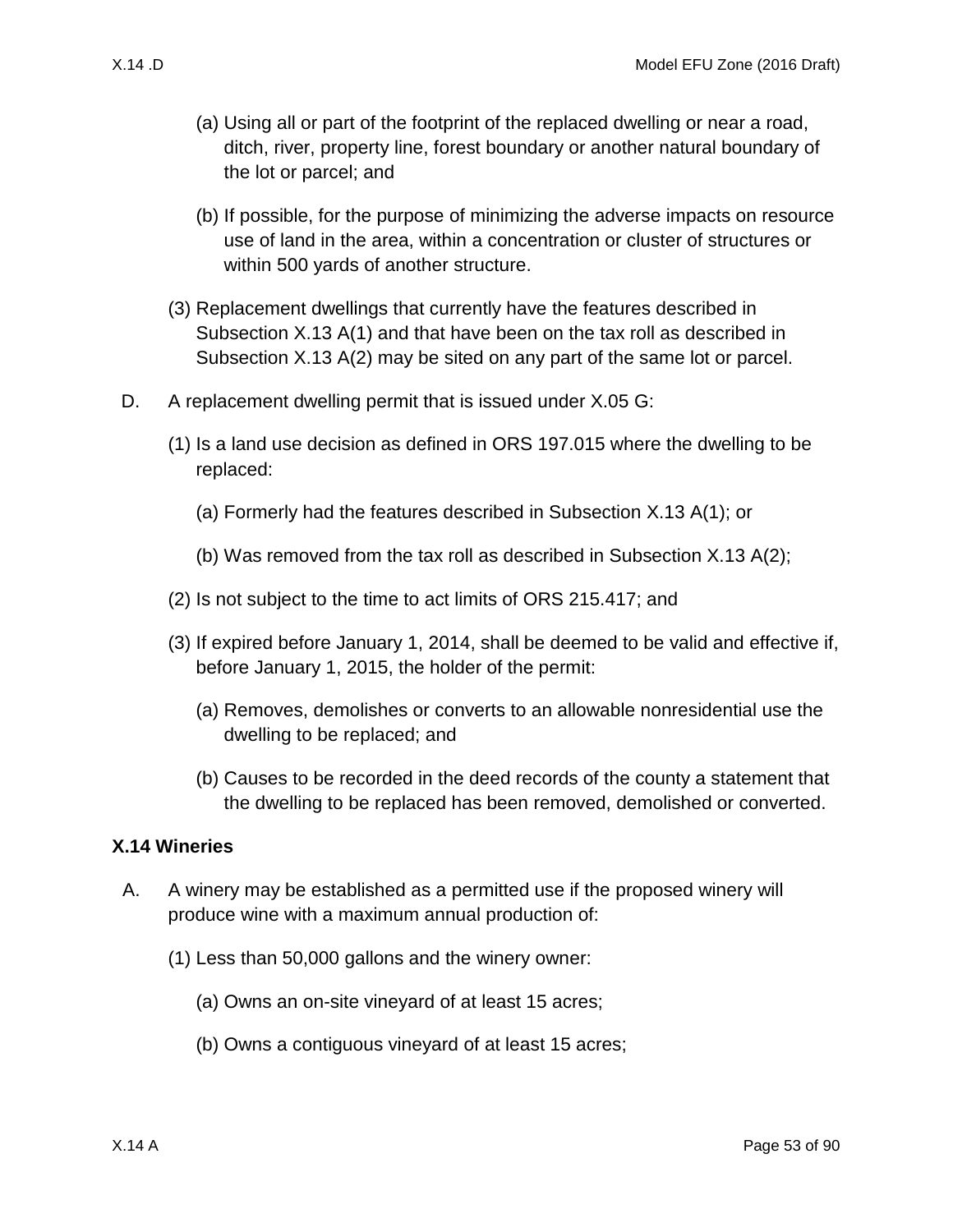- <span id="page-53-0"></span>(c) Has a long-term contract for the purchase of all of the grapes from at least 15 acres of a vineyard contiguous to the winery; or
- (d) Obtains grapes from any combination of Subsection [\(a\),](#page-52-1) [\(b\),](#page-52-2) or [\(c\);](#page-53-0) or
- <span id="page-53-1"></span>(2) At least 50,000 gallons and the winery owner:
	- (a) Owns an on-site vineyard of at least 40 acres;
	- (b) Owns a contiguous vineyard of at least 40 acres;
	- (c) Has a long-term contract for the purchase of all of the grapes from at least 40 acres of a vineyard contiguous to the winery;
	- (d) Owns an on-site vineyard of at least 15 acres on a tract of at least 40 acres and owns at least 40 additional acres of vineyards in Oregon that are located within 15 miles of the winery site; or
	- (e) Obtains grapes from any combination of Subsection [\(a\),](#page-52-1) [\(b\),](#page-52-2) [\(c\)](#page-53-0) or [\(d\).](#page-53-1)
- <span id="page-53-2"></span>B. In addition to producing and distributing wine, a winery established under this Section may:
	- (1) Market and sell wine produced in conjunction with the winery.
	- (2) Conduct operations that are directly related to the sale or marketing of wine produced in conjunction with the winery, including:
		- (a) Wine tastings in a tasting room or other location on the premises occupied by the winery;
		- (b) Wine club activities;
		- (c) Winemaker luncheons and dinners;
		- (d) Winery and vineyard tours;
		- (e) Meetings or business activities with winery suppliers, distributors, wholesale customers and wine-industry members;
		- (f) Winery staff activities;
		- (g) Open house promotions of wine produced in conjunction with the winery; and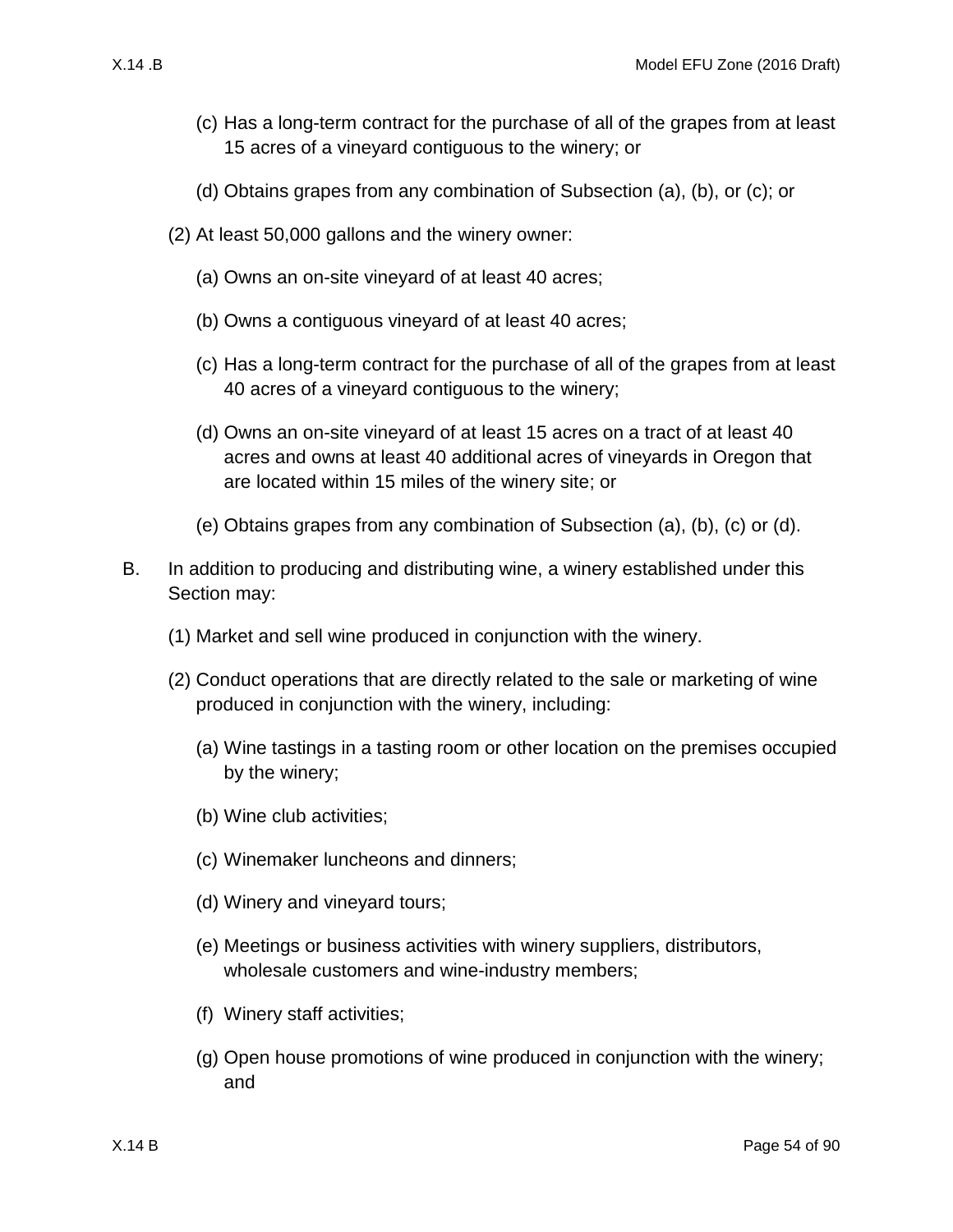- (h) Similar activities conducted for the primary purpose of promoting wine produced in conjunction with the winery.
- <span id="page-54-2"></span>(3) Market and sell items directly related to the sale or promotion of wine produced in conjunction with the winery, the marketing and sale of which is incidental to on-site retail sale of wine, including food and beverages:
	- (a) Required to be made available in conjunction with the consumption of wine on the premises by the Liquor Control Act or rules adopted under the Liquor Control Act; or
	- (b) Served in conjunction with an activity authorized by Subsection [X.14 B\(2\),](#page-53-2) [\(4\),](#page-54-0) or [\(5\).](#page-54-1)
- <span id="page-54-0"></span>(4) Carry out agri-tourism or other commercial events on the tract occupied by the winery subject to Subsections E, F, G and H.
- <span id="page-54-1"></span>(5) Host charitable activities for which the winery does not charge a facility rental fee.
- C. A winery may include on-site kitchen facilities licensed by the Oregon Health Authority under ORS 624.010 to 624.121 for the preparation of food and beverages described in Subsection [X.14 B\(3\).](#page-54-2) Food and beverage services authorized under Subsection [X.14 B\(3\)](#page-54-2) may not utilize menu options or meal services that cause the kitchen facilities to function as a café or other dining establishment open to the public.
- D. The gross income of the winery from the sale of incidental items or services provided pursuant to Subsection [X.14 B\(3\)](#page-54-2) to [\(5\)](#page-54-1) may not exceed 25 percent of the gross income from the on-site retail sale of wine produced in conjunction with the winery. The gross income of a winery does not include income received by third parties unaffiliated with the winery. At the request of the county, the winery shall submit to the county a written statement that is prepared by a certified public accountant and certifies the compliance of the winery with this Subsection for the previous tax year.
- <span id="page-54-3"></span>E. A winery may carry out up to 18 days of agri-tourism or other commercial events annually on the tract occupied by the winery. If a winery conducts agri-tourism or other commercial events authorized under this Section, the winery may not conduct agri-tourism or other commercial events or activities authorized by Subsections [X.15 A](#page-60-0) to [D.](#page-63-0) *The requirements of the Agri-tourism [Limited Use] permit must be met.*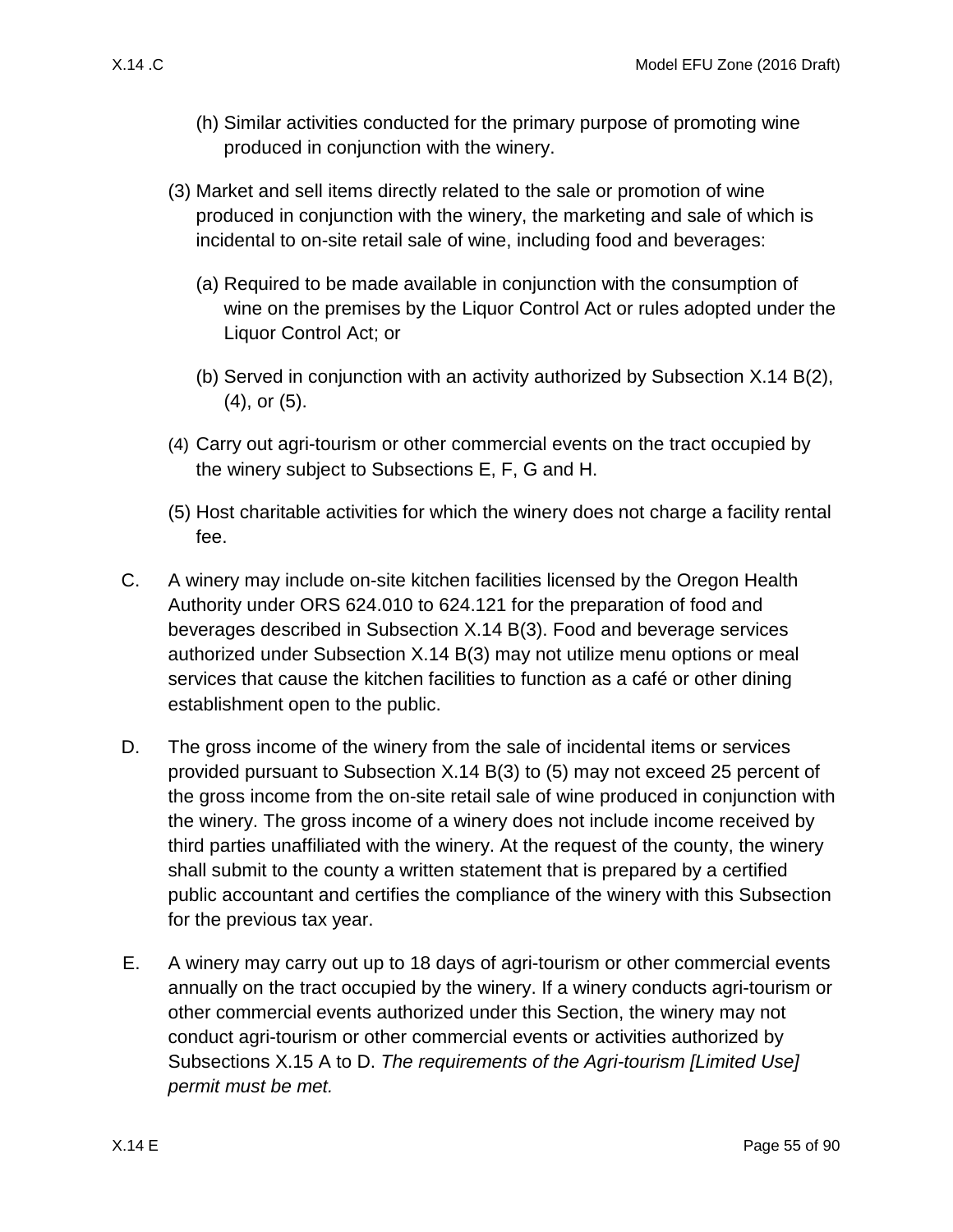- 
- <span id="page-55-2"></span><span id="page-55-0"></span>F. For events described in Subsection E for a winery in the Willamette Valley:
	- (1) Events on the first six days of the 18-day limit per calendar year must be authorized by the local government through the issuance of a renewable multi-year license that:
		- (a) Has a term of five years; and
		- (b) Is subject to an administrative review to determine necessary conditions pursuant to Subsection [G.](#page-56-0)
	- (2) The decision on a license under Subsection [X.14 F\(1\)](#page-55-0) is not:
		- (a) A land use decision, as defined in ORS 197.015, and is not subject to review by the Land Use Board of Appeals.
		- (b) A permit, as defined in ORS 215.402 or 227.160.
	- (3) Events on days seven through 18 of the 18-day limit per calendar year must be authorized through the issuance of a renewable multi-year permit that:
		- (a) Has a term of five years;
		- (b) Is subject to an administrative review to determine necessary conditions pursuant to Subsection G; and
		- $(c)$  Is subject to notice as specified in ORS 215.416  $(11)$  or 227.175  $(10)$ .
	- (4) The decision on a permit under Subsection [X.14 F\(3\)](#page-55-1) is:
		- (a) A land use decision, as defined in ORS 197.015, and is subject to review by the Land Use Board of Appeals.
		- (b) A permit, as defined in ORS 215.402 or 227.160.

<span id="page-55-1"></span>*Counties may choose to modify [G.](#page-56-0) below to reference existing standards found elsewhere in the adopted county land use ordinance. Alternatively, counties may wish to keep agri-tourism standards within the resource zone and adopt/modify standards shown in italics under Section [X.15 H.](#page-64-0)*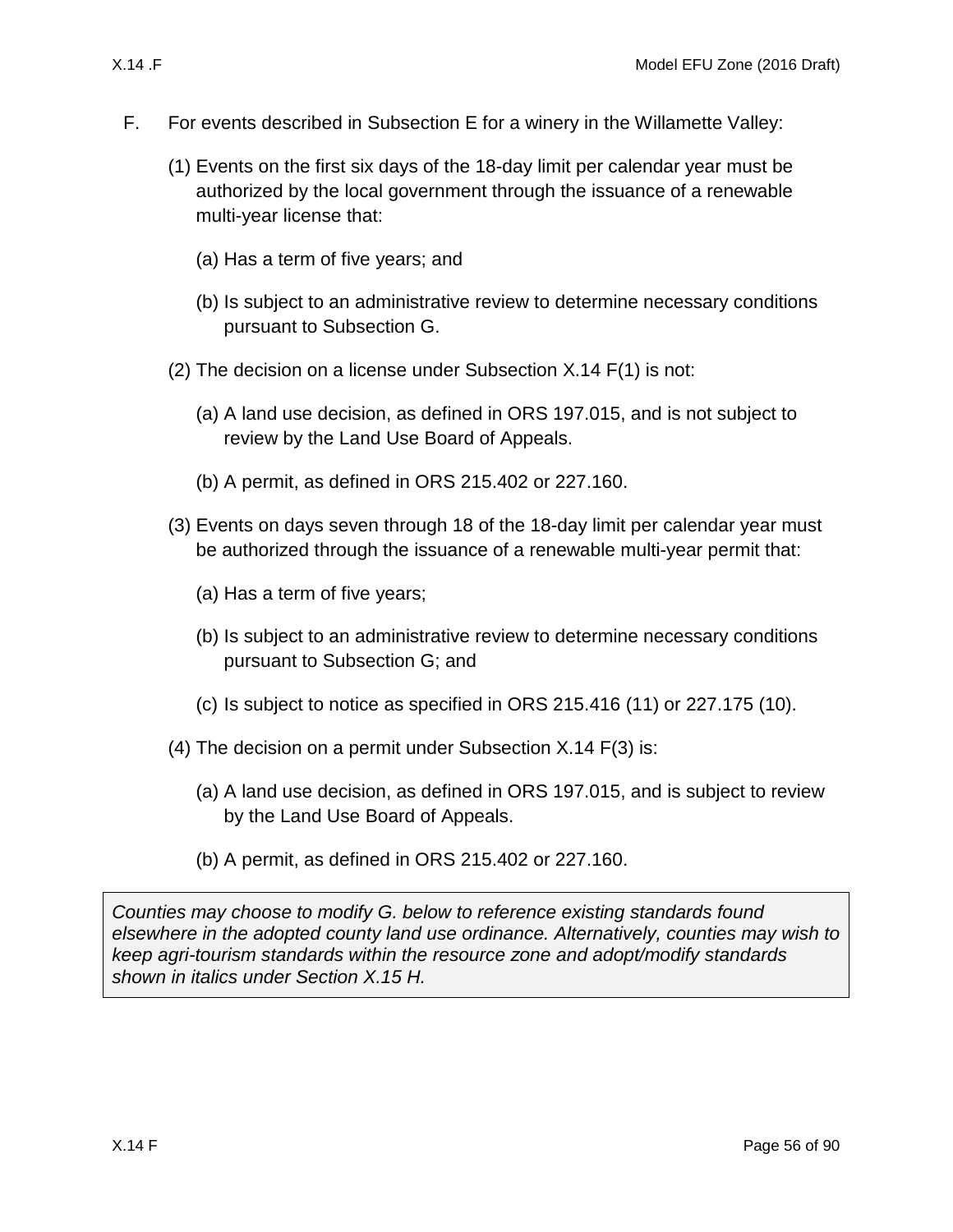- <span id="page-56-0"></span>G. As necessary to ensure that agri-tourism or other commercial events on a tract occupied by a winery are subordinate to the production and sale of wine and do not create significant adverse impacts to uses on surrounding land, the county may impose conditions on a license or permit issued pursuant to Subsection [X.14 F](#page-55-2) related to:
	- (1) The number of event attendees;
	- (2) The hours of event operation;
	- (3) Access and parking;
	- (4) Traffic management;
	- (5) Noise management; and
	- (6) Sanitation and solid waste.
- H. A local government may charge a fee for processing a license or permit under Subsections [F](#page-55-2) and [G.](#page-56-0) A fee may not exceed the actual or average cost of providing the applicable licensing or permitting service.
- I. A winery operating under this Section shall provide parking for all activities or uses of the lot, parcel or tract on which the winery is established.
- J. *Events described in [X.14 E](#page-54-3) are subject to the requirements of Section [X.15 H,](#page-64-0) Agri-Tourism and other Commercial Events or Activities [Limited Use] Permit.*
- K. Prior to the issuance of a permit to establish a winery under Subsection [X.14 A,](#page-52-3) the applicant shall show that vineyards described in Subsection [X.14 A](#page-52-3) have been planted or that the contract has been executed, as applicable.
- <span id="page-56-1"></span>L. Standards imposed on the siting of a winery shall be limited solely to each of the following for the sole purpose of limiting demonstrated conflicts with accepted farming or forest practices on adjacent lands:
	- (1) Establishment of a setback of at least 100 feet from all property lines for the winery and all public gathering places unless the local government grants an adjustment or variance allowing a setback of less than 100 feet; and
	- (2) Provision of direct road access and internal circulation.
- <span id="page-56-2"></span>M. In addition to a winery permitted in Subsections [X.14 A](#page-52-3) to [X.14 L,](#page-56-1) a winery may be established if: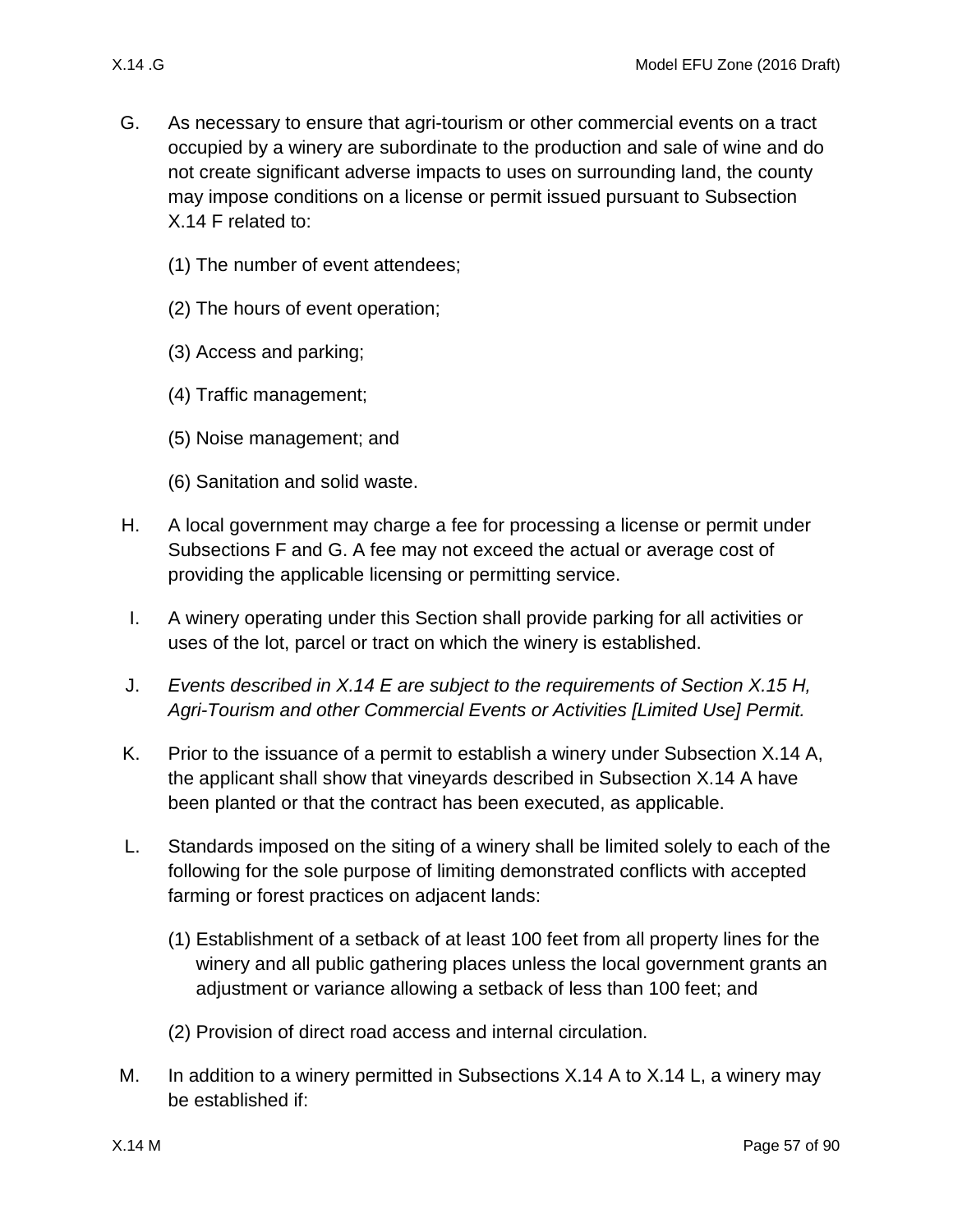- <span id="page-57-0"></span>(1) The winery owns and is sited on a tract of 80 acres or more, at least 50 acres of which is a vineyard;
- (2) The winery owns at least 80 additional acres of planted vineyards in Oregon that need not be contiguous to the acreage described in Subsection [X.14](#page-57-0)  [M\(1\);](#page-57-0) and
- (3) The winery has produced annually, at the same or a different location, at least 150,000 gallons of wine in at least three of the five calendar years before the winery is established under this Subsection.
- <span id="page-57-5"></span><span id="page-57-4"></span><span id="page-57-3"></span><span id="page-57-2"></span><span id="page-57-1"></span>N. In addition to producing and distributing wine, a winery described in Subsection [X.14 M](#page-56-2) may:
	- (1) Market and sell wine produced in conjunction with the winery;
	- (2) Conduct operations that are directly related to the sale or marketing of wine produced in conjunction with the winery, including:
		- (a) Wine tastings in a tasting room or other location on the premises occupied by the winery;
		- (b) Wine club activities;
		- (c) Winemaker luncheons and dinners;
		- (d) Winery and vineyard tours;
		- (e) Meetings or business activities with winery suppliers, distributors, wholesale customers and wine-industry members;
		- (f) Winery staff activities;
		- (g) Open house promotions of wine produced in conjunction with the winery; and
		- (h) Similar activities conducted for the primary purpose of promoting wine produced in conjunction with the winery;
	- (3) Market and sell items directly related to the sale or promotion of wine produced in conjunction with the winery, the marketing and sale of which is incidental to retail sale of wine on-site, including food and beverages: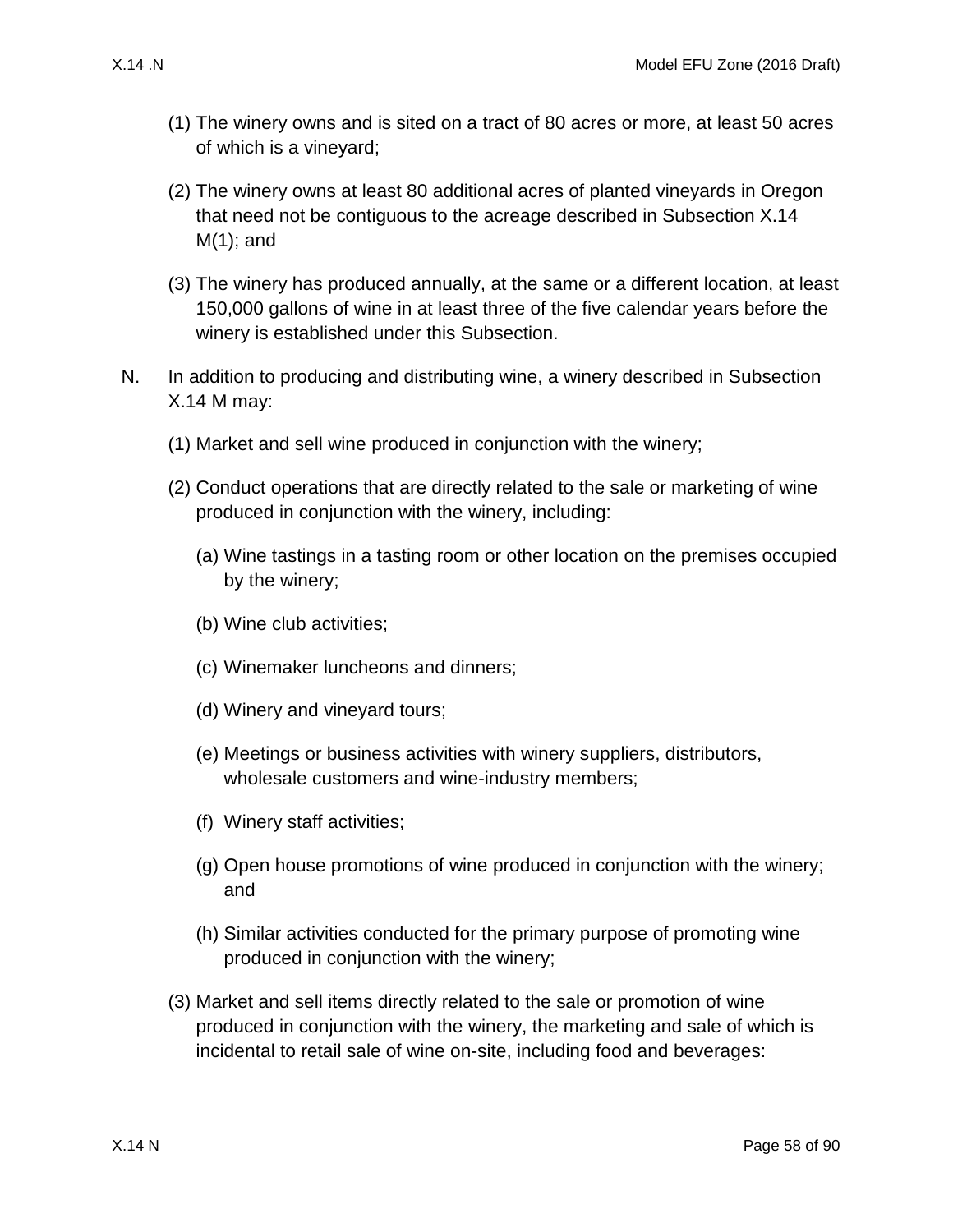- (a) Required to be made available in conjunction with the consumption of wine on the premises by the Liquor Control Act or rules adopted under the Liquor Control Act; or
- (b) Served in conjunction with an activity authorized by Subsection [X.14](#page-57-1)   $N(2)(b)$ ,  $(d)$ , or  $(e)$ ;
- <span id="page-58-0"></span>(4) Provide services, including agri-tourism or other commercial events, hosted by the winery or patrons of the winery, at which wine produced in conjunction with the winery is featured, that:
	- (a) Are directly related to the sale or promotion of wine produced in conjunction with the winery;
	- (b) Are incidental to the retail sale of wine on-site; and
	- (c) Are limited to 25 days or fewer in a calendar year; and
	- (d) Host charitable activities for which the winery does not charge a facility rental fee.
- O. Income requirements:
	- (1) The gross income of the winery from the sale of incidental items pursuant to Subsection [X.14 N\(3\)](#page-57-4) and services provided pursuant to Subsection [X.14](#page-58-0)  [N\(4\)](#page-58-0) may not exceed 25 percent of the gross income from the on-site retail sale of wine produced in conjunction with the winery.
	- (2) At the request of a local government with land use jurisdiction over the site of a winery, the winery shall submit to the local government a written statement, prepared by a certified public accountant, that certifies compliance with Subsection [\(1\)](#page-57-5) for the previous tax year.
- <span id="page-58-1"></span>P. A winery permitted under Subsection [M:](#page-56-2)
	- (1) Shall provide parking for all activities or uses of the lot, parcel or tract on which the winery is established.
	- (2) May operate a restaurant, as defined in ORS 624.010, in which food is prepared for consumption on the premises of the winery.
- Q. Permit requirements: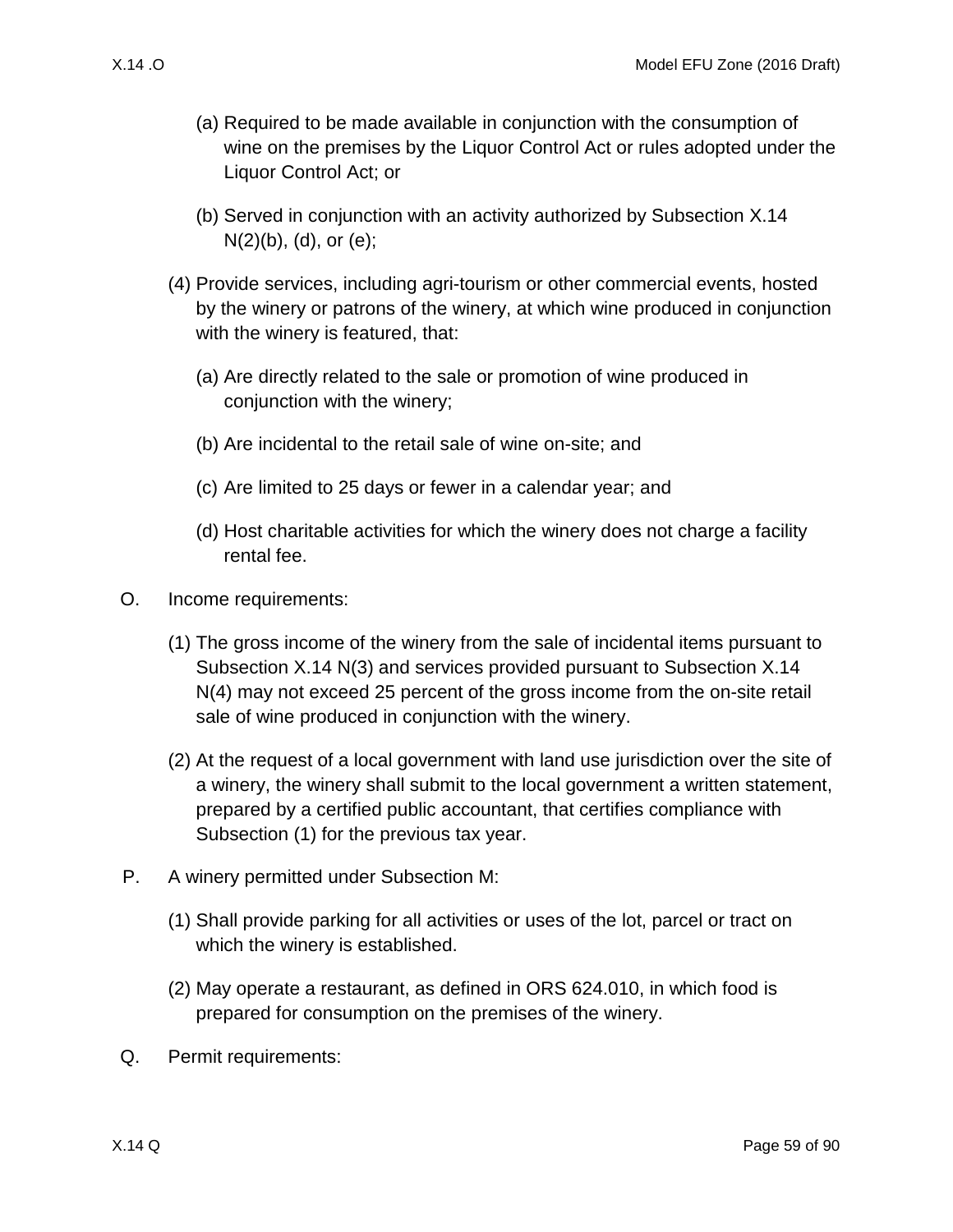- (1) A winery shall obtain a permit if the winery operates a restaurant that is open to the public for more than 25 days in a calendar year or provides for agritourism or other commercial events authorized under Subsection [X.14 N\(4\)](#page-58-0) occurring on more than 25 days in a calendar year.
- (2) In addition to any other requirements, a local government may approve a permit application under this Subsection if the local government finds that the authorized activity:
	- (a) Complies with the standards described in Subsections [X.08 A](#page-35-1) and [B;](#page-35-2)
	- (b) Is incidental and subordinate to the retail sale of wine produced in conjunction with the winery; and
	- (c) Does not materially alter the stability of the land use pattern in the area.
- (3) If the local government issues a permit under this Subsection for agri-tourism or other commercial events, the local government shall review the permit at least once every five years and, if appropriate, may renew the permit.
- R. A person may not have a substantial ownership interest in more than one winery operating a restaurant, as permitted in Subsection [P.](#page-58-1)
- S. Prior to the issuance of a permit to establish a winery under Subsection [M,](#page-56-2) the applicant shall show that vineyards described in Subsection [M](#page-56-2) have been planted.
- T. A winery operating under Subsection [M](#page-56-2) shall provide for:
	- (1) Establishment of a setback of at least 100 feet from all property lines for the winery and all public gathering places; and
	- (2) Direct road access and internal circulation.
- U. A winery operating under Subsection [X.14 M](#page-56-2) may receive a permit to host outdoor concerts for which admission is charged, facility rentals or celebratory events if the winery received a permit in similar circumstances before August 2, 2011.
- V. As used in this Section: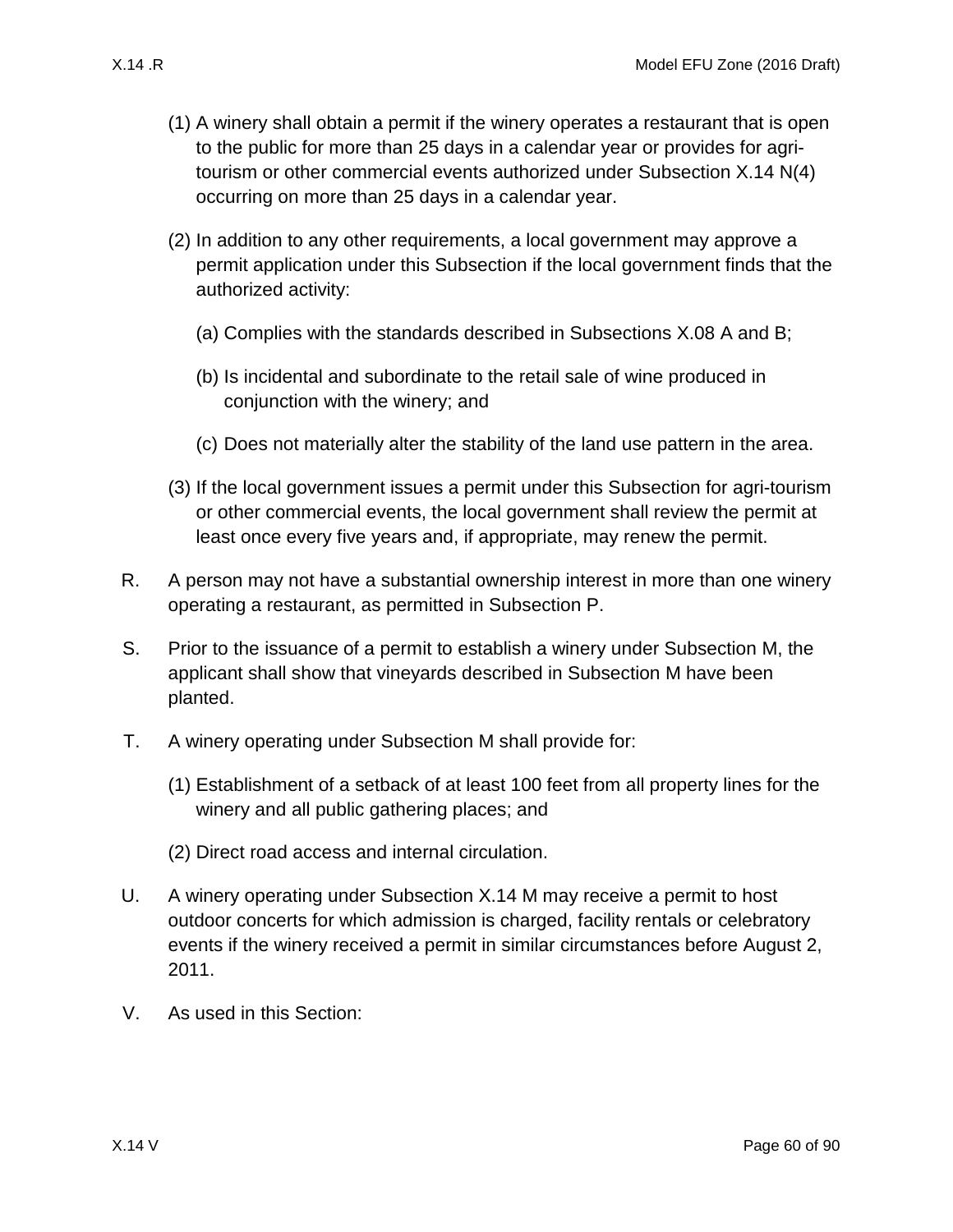- (1) "Agri-tourism or other commercial events" includes outdoor concerts for which admission is charged, educational, cultural, health or lifestyle events, facility rentals, celebratory gatherings and other events at which the promotion of wine produced in conjunction with the winery is a secondary purpose of the event.
- (2) "On-site retail sale" includes the retail sale of wine in person at the winery site, through a wine club or over the Internet or telephone.

#### *X.15 Agri-tourism and Other Commercial Events*

*The following agri-tourism and other commercial events or activities that are related to and supportive of agriculture may be established:*

*Counties that choose to adopt agri-tourism provisions may either modify [X.15 A\(7\)](#page-61-0) below to reference existing standards found elsewhere in the adopted county land use ordinance, or, alternatively, adopt agri-tourism standards within the EFU zone such as those presented in alternate [X.15 A\(7\)\(e\)](#page-61-1) text, which references standards [X.15 B](#page-61-2) (1-7).*

- <span id="page-60-0"></span>A. *A single agri-tourism or other commercial event or activity on a tract in a calendar year that is personal to the applicant and is not transferred by, or transferable with, a conveyance of the tract, if the agri-tourism or other commercial event or activity meets any local standards that apply and:*
	- (1) *The agri-tourism or other commercial event or activity is incidental and subordinate to existing farm use on the tract;*
	- (2) *The duration of the agri-tourism or other commercial event or activity does not exceed 72 consecutive hours;*
	- (3) *The maximum attendance at the agri-tourism or other commercial event or activity does not exceed 500 people;*
	- (4) *The maximum number of motor vehicles parked at the site of the agri-tourism or other commercial event or activity does not exceed 250 vehicles;*
	- (5) *The agri-tourism or other commercial event or activity complies with the standards described in Subsections [X.08 A](#page-35-1) and [B;](#page-35-2)*
	- (6) *The agri-tourism or other commercial event or activity occurs outdoors, in temporary structures, or in existing permitted structures, subject to health and fire and life safety requirements; and*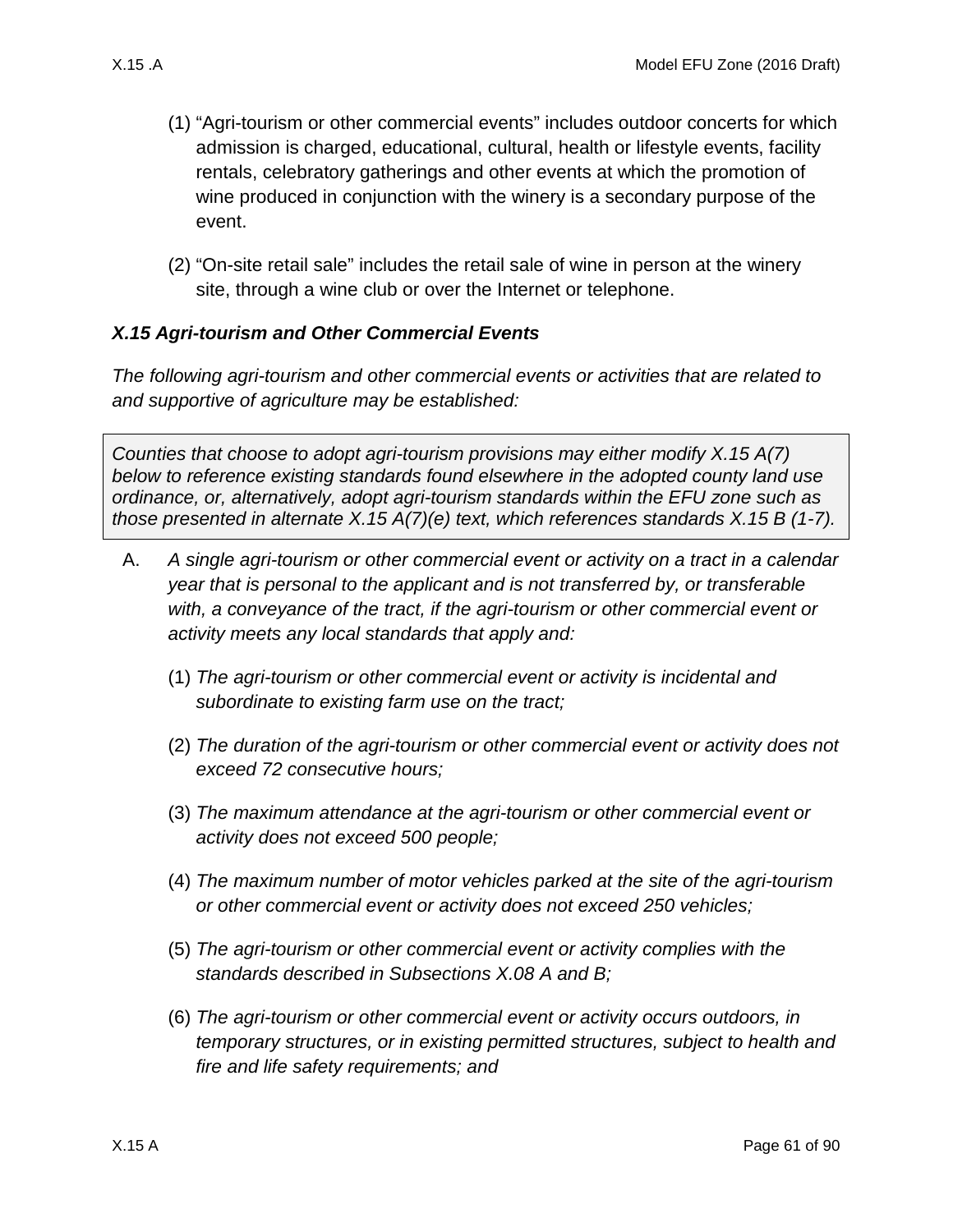- <span id="page-61-0"></span>(7) *The agri-tourism or other commercial event or activity complies with conditions established for:*
	- *(a) [Planned hours of operation;]*
	- *(b) [Access, egress and parking;]*
	- *(c) [A traffic management plan that identifies the projected number of vehicles and any anticipated use of public roads:]*
	- *(d) [Sanitation and solid waste; and]*
	- *(e) Must comply with the requirements in [X.15 B.](#page-61-2)*
- <span id="page-61-2"></span><span id="page-61-1"></span>B. *In the alternative to Subsections [A](#page-60-0) and [C,](#page-62-0) the county may authorize, through an expedited, single-event license, a single agri-tourism or other commercial event or activity on a tract in a calendar year by an expedited, single-event license that is personal to the applicant and is not transferred by, or transferable with, a conveyance of the tract. A decision concerning an expedited, single-event license is not a land use decision, as defined in ORS 197.015. To approve an expedited, single-event license, the governing body of a county or its designee must determine that the proposed agri-tourism or other commercial event or activity meets any local standards that apply, and the agri-tourism or other commercial event or activity:*
	- (1) *Must be incidental and subordinate to existing farm use on the tract;*
	- (2) *May not begin before 6 a.m. or end after 10 p.m.;*
	- (3) *May not involve more than 100 attendees or 50 vehicles;*
	- (4) *May not include the artificial amplification of music or voices before 8 a.m. or after 8 p.m.;*
	- (5) *May not require or involve the construction or use of a new permanent structure in connection with the agri-tourism or other commercial event or activity;*
	- (6) *Must be located on a tract of at least 10 acres unless the owners or residents of adjoining properties consent, in writing, to the location; and*
	- (7) *Must comply with applicable health and fire and life safety requirements.*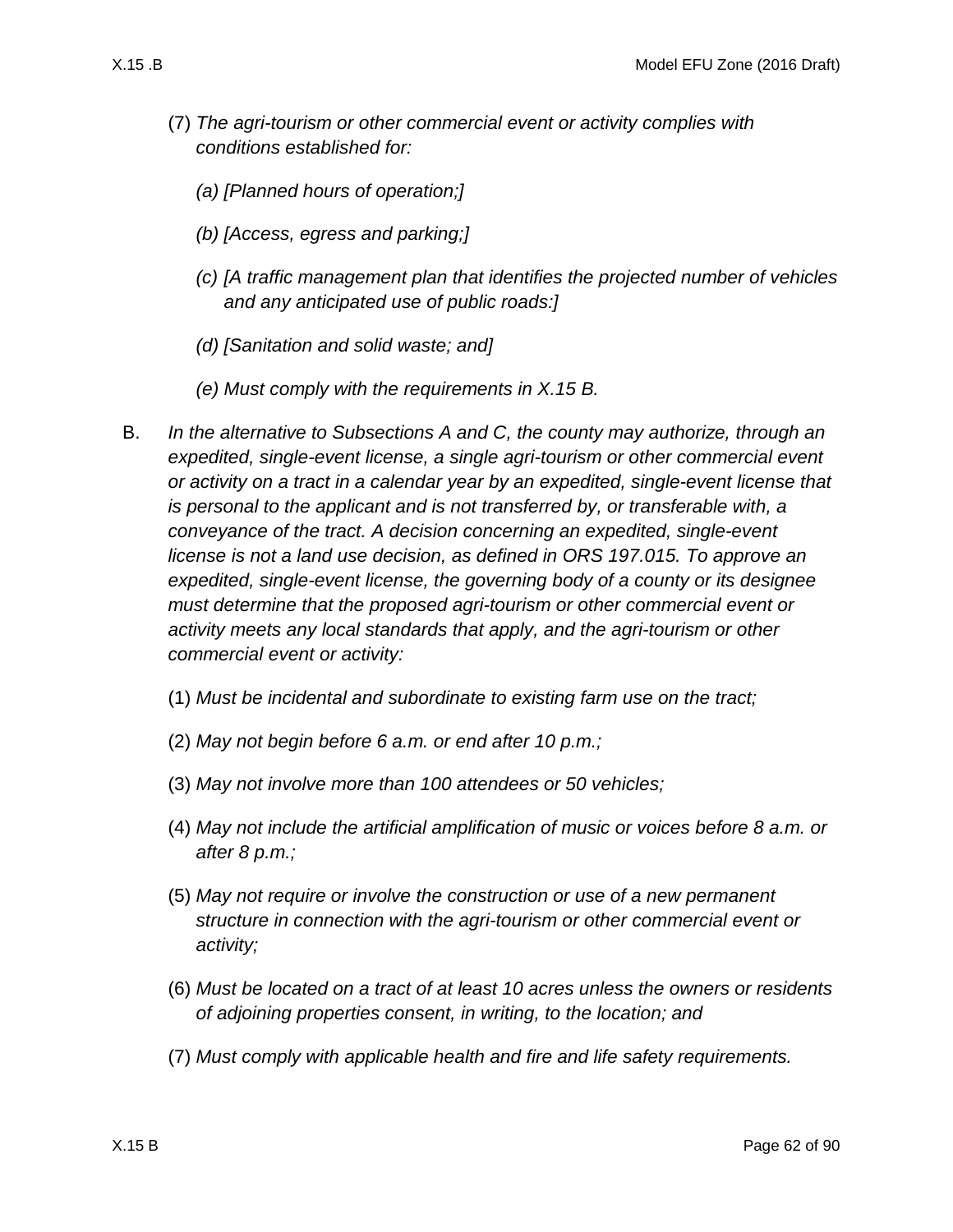*Counties may modify [X.15 C\(6\)](#page-62-1) below to either reference existing standards found elsewhere in the adopted county land use ordinance, or, alternatively, adopt agritourism standards within the EFU zone such as those presented in alternate [X.15](#page-63-1)  [C\(6\)\(f\)](#page-63-1) text, which references model standards [X.15 H.](#page-64-0)*

- <span id="page-62-4"></span><span id="page-62-3"></span><span id="page-62-2"></span><span id="page-62-1"></span><span id="page-62-0"></span>C. *In the alternative to Subsections [A](#page-60-0) and [B,](#page-61-2) the county may authorize up to six agri-tourism or other commercial events or activities on a tract in a calendar year by a limited use permit that is personal to the applicant and is not transferred by, or transferable with, a conveyance of the tract. The agri-tourism or other commercial events or activities must meet any local standards that apply, and the agri-tourism or other commercial events or activities:*
	- (1) *Must be incidental and subordinate to existing farm use on the tract;*
	- (2) *May not, individually, exceed a duration of 72 consecutive hours;*
	- (3) *May not require that a new permanent structure be built, used or occupied in connection with the agri-tourism or other commercial events or activities;*
	- (4) *Must comply with the standards described in Subsections [X.08 A](#page-35-1) and [B;](#page-35-2)*
	- (5) *May not, in combination with other agri-tourism or other commercial events or activities authorized in the area, materially alter the stability of the land use pattern in the area; and*
	- (6) *Must comply with conditions established for:*
		- *(a) [The types of agri-tourism or other commercial events or activities that are authorized during each calendar year, including the number and duration of the agri-tourism or other commercial events and activities, the anticipated daily attendance and the hours of operation;*
		- *(b) The location of existing structures and the location of proposed temporary structures to be used in connection with the agri-tourism or other commercial events or activities;*
		- *(c) The location of access and egress and parking facilities to be used in connection with the agri-tourism or other commercial events or activities;*
		- *(d) Traffic management, including the projected number of vehicles and any anticipated use of public roads; and*
		- *(e) Sanitation and solid waste]*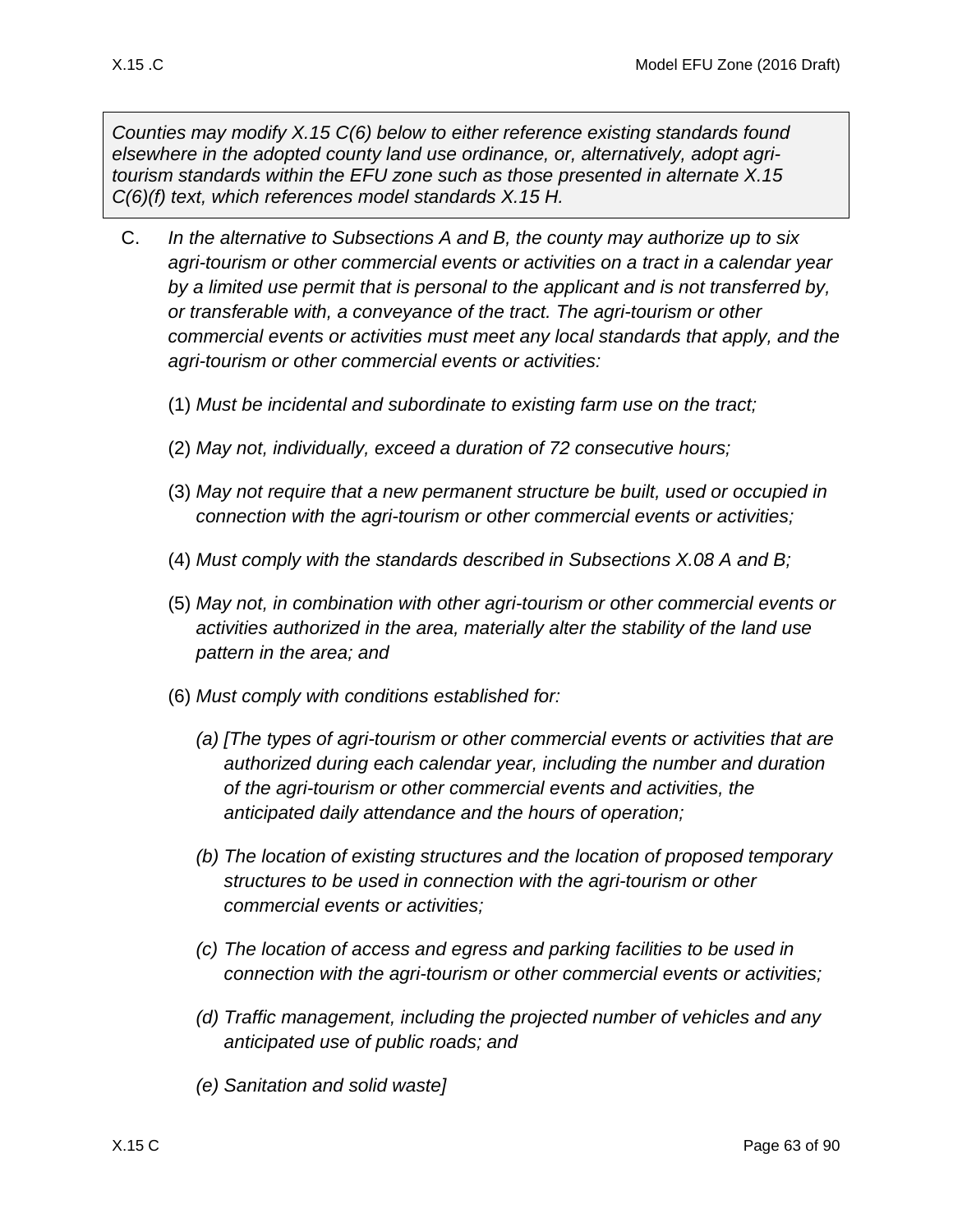- *(f) Must comply with the requirements of [X.15 H](#page-64-0)*
- <span id="page-63-1"></span>(7) *A permit authorized by this Subsection shall be valid for two calendar years. When considering an application for renewal, the county shall ensure compliance with the provisions of Subsection [C,](#page-62-0) any local standards that apply and conditions that apply to the permit or to the agri-tourism or other commercial events or activities authorized by the permit.*
- <span id="page-63-0"></span>D. *In addition to Subsections [A](#page-60-0) to [C,](#page-62-0) the county may authorize agri-tourism or other commercial events or activities that occur more frequently or for a longer period or that do not otherwise comply with Subsections [A](#page-60-0) to [C](#page-62-0) if the agri-tourism or other commercial events or activities comply with any local standards that apply and the agri-tourism or other commercial events or activities:*
	- (1) *Are incidental and subordinate to existing commercial farm use of the tract and are necessary to support the commercial farm uses or the commercial agricultural enterprises in the area;*
	- (2) *Comply with the requirements of [X.15 C\(3\),](#page-62-2) [\(4\),](#page-62-3) [\(5\),](#page-62-4) and [\(6\);](#page-62-1)*
	- (3) *Occur on a lot or parcel that complies with the acknowledged minimum lot or parcel size; and*
	- (4) *Do not exceed 18 events or activities in a calendar year.*
- E. *A holder of a permit authorized by a county under Subsection [D](#page-63-0) must request review of the permit at four-year intervals. Upon receipt of a request for review, the county shall:*
	- (1) *Provide public notice and an opportunity for public comment as part of the review process; and*
	- (2) *Limit its review to events and activities authorized by the permit, conformance with conditions of approval required by the permit and the standards established by Subsection [D.](#page-63-0)*
- F. *Temporary structures established in connection with agri-tourism or other commercial events or activities may be permitted. The temporary structures must be removed at the end of the agri-tourism or other event or activity. Alteration to the land in connection with an agri-tourism or other commercial event or activity including, but not limited to, grading, filling or paving, are not permitted.*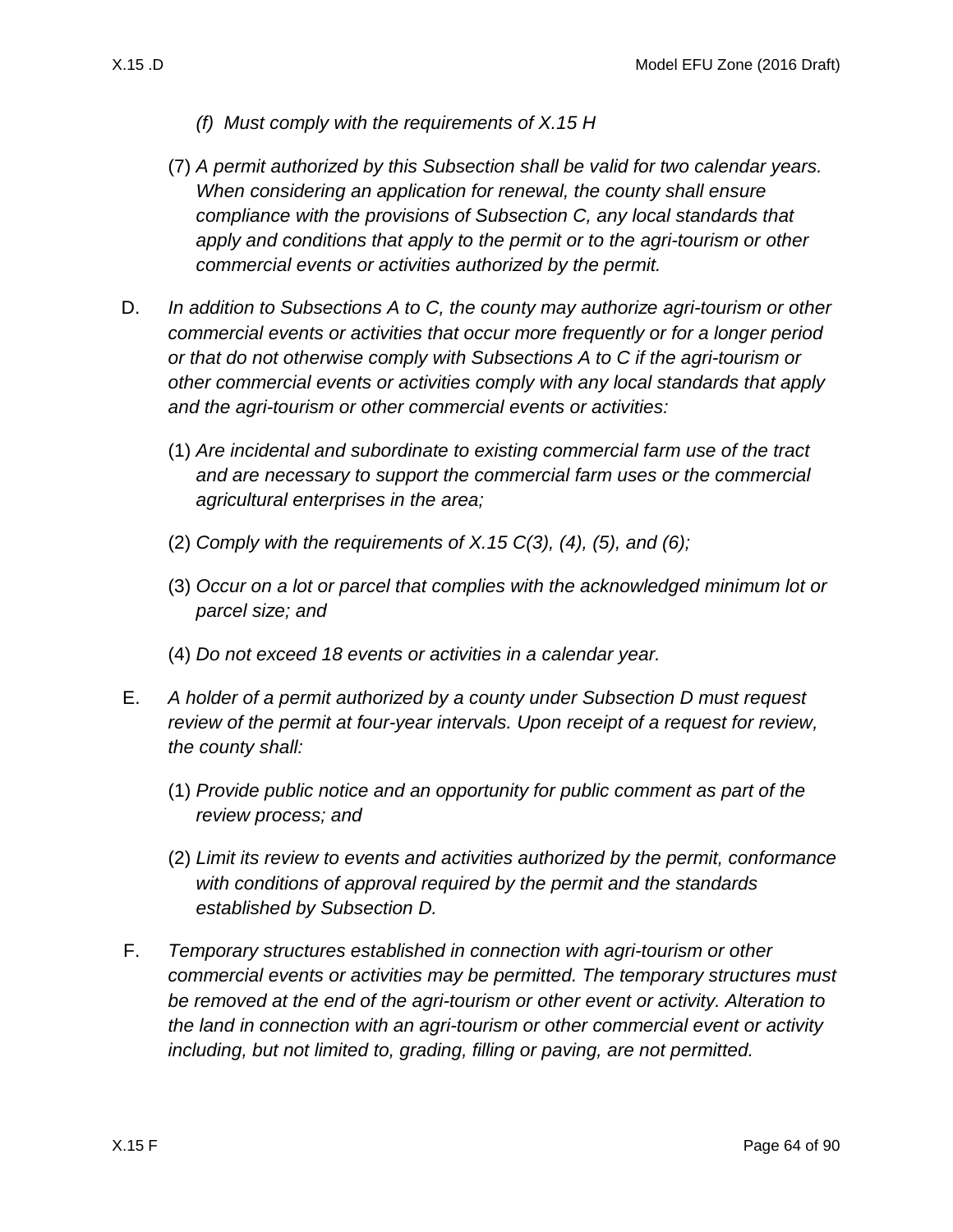- 
- G. *The authorizations provided by Section are in addition to other authorizations that may be provided by law, except that "outdoor mass gathering" and "other gathering," as those terms are used in ORS 197.015 (10)(d), do not include agritourism or other commercial events and activities.*
- <span id="page-64-0"></span>H. *Conditions of Approval. Agri-tourism and other commercial events permitted under Subsections C and D are subject to the following standards and criteria:.*
	- (1) *A permit application for an agri-tourism or other commercial event or activity shall include the following:*
		- *(a) A description of the type of agri-tourism or commercial events or activities that are proposed, including the number and duration of the events and activities, the anticipated daily attendance and the hours of operation and, for events not held at wineries, how the agri-tourism and other commercial events or activities will be related to and supportive of agriculture and incidental and subordinate to the existing farm use of the tract.*
		- *(b) The types and locations of all existing and proposed temporary structures, access and egress, parking facilities, sanitation and solid waste facilities to be used in connection with the agri-tourism or other commercial events or activities;*
		- *(c) Authorization to allow inspection of the event premises. The applicant shall provide in writing a consent to allow law enforcement, public health, and fire control officers and code enforcement staff to come upon the premises for which the permit has been granted for the purposes of inspection and enforcement of the terms and conditions of the permit and the Exclusive Farm Use Zone and any other applicable laws or ordinances.*
	- (2) *Approval Criteria.*
		- *(a) The area in which the agri-tourism or other commercial events or activities are located shall be setback at least [100 feet] from the property line.*
		- *(b) No more than two agri-tourism or commercial events or activities may occur in one month.*
		- *(c) The maximum number of people shall not exceed 500 per calendar day.*
		- *(d) Notification of agri-tourism and other commercial events or activities.*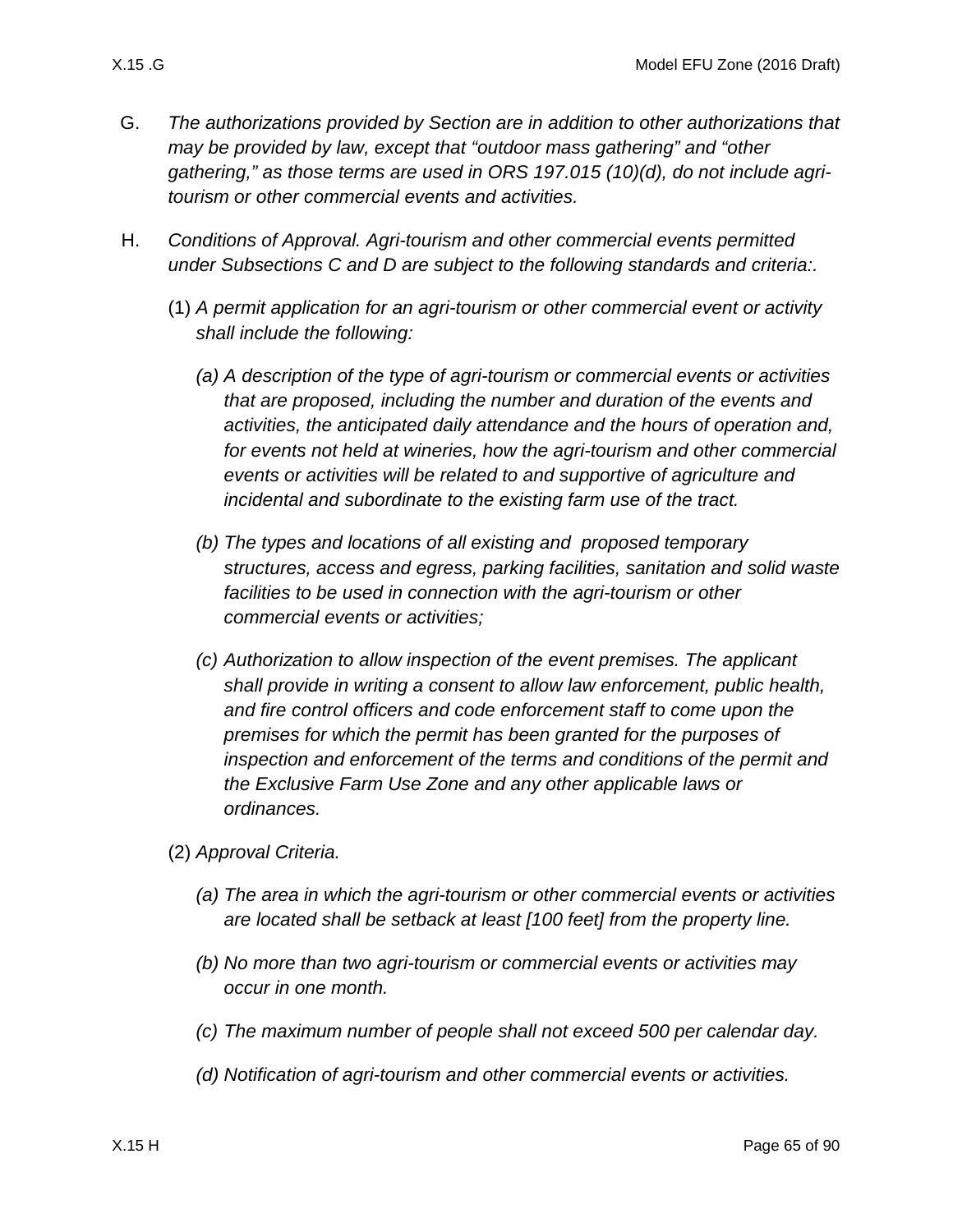<span id="page-65-0"></span>*(i) The property owner shall submit in writing the list of calendar days scheduled for all agri-tourism and other commercial events or activities [by April 1] of the subject calendar year or within [30 days] of new or renewed permits to County's [Community Development or Planning] Department and a list of all property owners within 500 feet of the* 

*subject property, as notarized by a title company.*

- *(ii) The list of calendar dates for all agri-tourism, commercial events and activities may be amended by submitting the amended list to the Department at least [72 hours] prior to any change in the date of approved dates.*
- *(iii) If notice pursuant to [\(i\)](#page-65-0) is not provided, the property owner shall provide notice by Registered Mail to the same list above at least [10 days] prior to each agri-tourism and other commercial event or activity.*
- *(iv)The notification shall include a contact person or persons for each agritourism and other commercial event or activity who shall be easily accessible and who shall remain on site at all times, including the person(s) contact information.*
- *(e) Hours of Operation. No agri-tourism and other commercial event or activity may begin before [7:00 a.m.] or end after [12:00 p.m].*
- *(f) Overnight camping is prohibited.*
- *(g) Noise Control [appropriate cross-reference to applicable ordinance requirements or:]*
	- *(i) All noise, including the use of a sound producing device such as, but not limited to, loud speakers and public address systems, musical instruments that are amplified or unamplified, shall be in compliance with applicable state regulations.*
	- *(ii) A standard sound level meter or equivalent, in good condition, that provides a weighted sound pressure level measured by use of a metering characteristic with an "A" frequency weighting network and reported as dBA shall be available on-site at all times during agritourism and other commercial events or activities.*
- *(h) Transportation Management*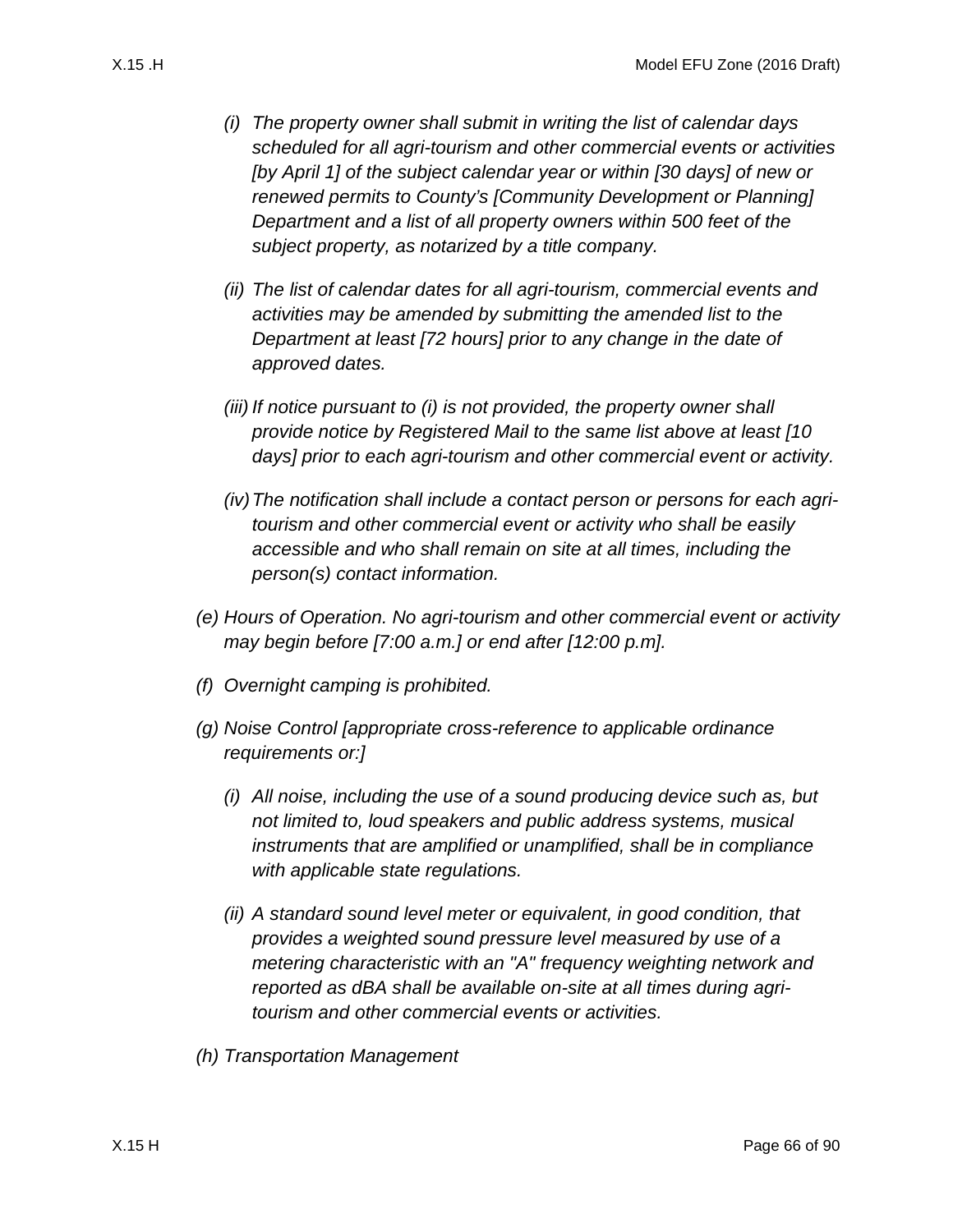- *(i) Roadways, driveway aprons, driveways and parking surfaces shall be surfaces that prevent dust, and may include paving, gravel, cinders, or bark/wood chips.*
- *(ii) Driveways extending from paved roads shall have a paved apron, requiring review and approval by the County Road Department.*
- *(iii) The parcel, lot or tract must have direct access from a public road or is accessed by an access easement or private road, whereby all underlying property owners and property owners taking access between the subject property and the public road consent in writing to the use of the road for agri-tourism and other commercial events or activities at the time of initial application.*
- *(iv)Adequate traffic control must be provided by the property owner and must include one traffic control person for each [250] persons expected or reasonably expected to be in attendance at any time. All traffic control personnel shall be certified by the State of Oregon and shall comply with the current edition of the Manual of Uniform Traffic Control Devices.*
- *(v) Adequate off-street parking will be provided pursuant to provisions of the County [Off-Street Parking and Loading Ordinance or appropriate cross-reference to applicable ordinance requirements].*
- *(i) Health and Safety Compliance*
	- *(i) Sanitation facilities shall include, at a minimum, portable restroom facilities and stand-alone hand washing stations.*
	- *(ii) All permanent and temporary structures and facilities are subject to fire, health and life safety requirements, and shall comply with all requirements of the County [applicable Building Safety Department] any other applicable federal, state and local laws.*
	- *(iii) Compliance with the requirements of the [applicable Building Safety Department] shall include meeting all building occupancy classification requirements of the State of Oregon adopted building code.*

#### **X.16 Commercial Facilities for Generating Power**

A. Commercial Power Generating Facility.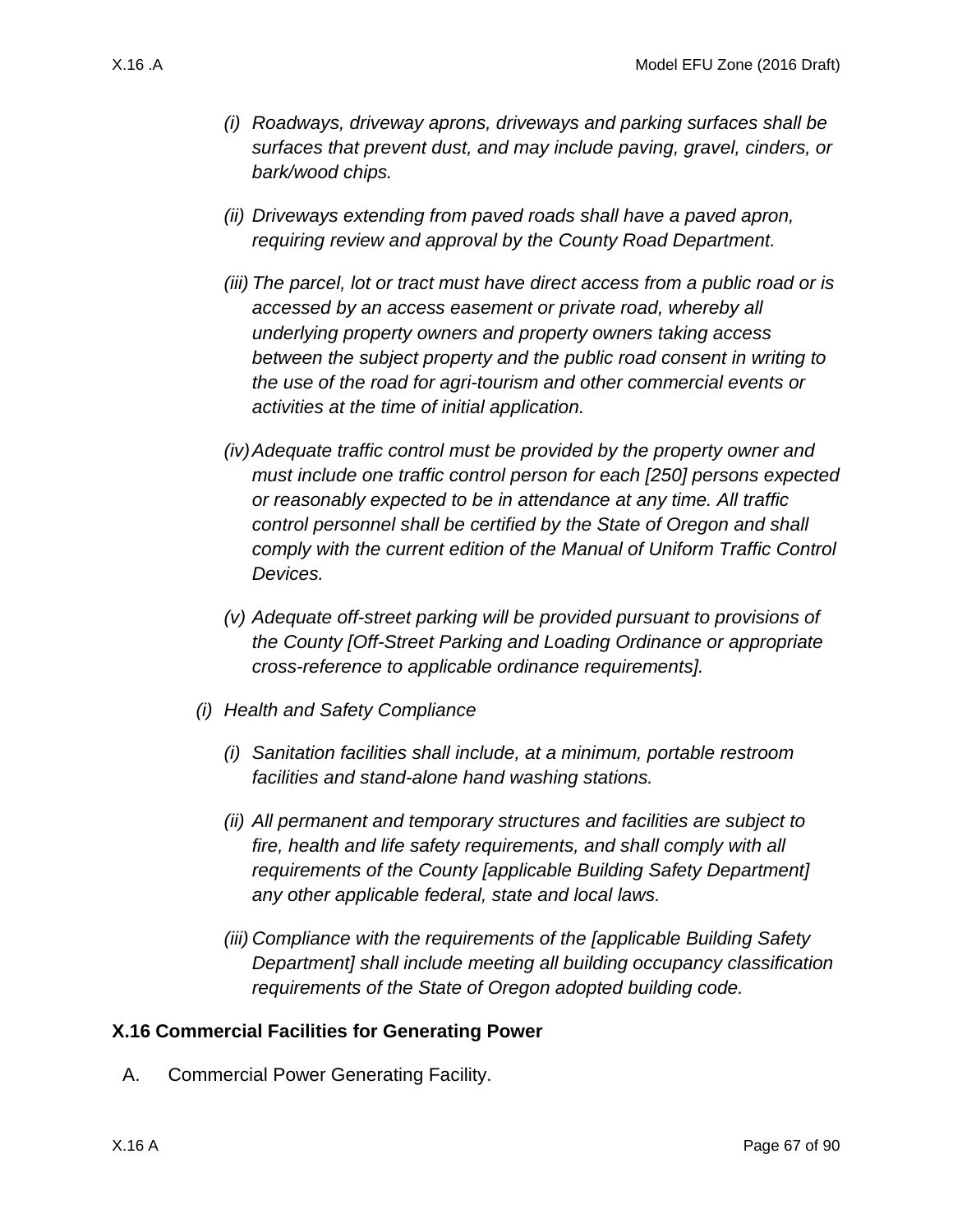- (1) Permanent features of a power generation facility shall not preclude more than:
	- (a) 12 acres from use as a commercial agricultural enterprise on high value farmland unless an exception is taken pursuant to ORS 197.732 and OAR chapter 660, division 4; or
	- (b) 20 acres from use as a commercial agricultural enterprise on land other than high-value farmland unless an exception is taken pursuant to ORS 197.732 and OAR chapter 660, division 4.
- <span id="page-67-0"></span>(2) A power generation facility may include on-site and off-site facilities for temporary workforce housing for workers constructing a power generation facility. Such facilities must be removed or converted to an allowed use under OAR 660-033-0130(19) or other statute or rule when project construction is complete. Temporary workforce housing facilities not included in the initial approval may be considered through a minor amendment request. A minor amendment request shall be subject to 660-033-0130(5) and shall have no effect on the original approval.
- B. Wind Power Generation Facility.
	- (1) For purposes of this ordinance a wind power generation facility includes, but is not limited to, the following system components: all wind turbine towers and concrete pads, permanent meteorological towers and wind measurement devices, electrical cable collection systems connecting wind turbine towers with the relevant power substation, new or expanded private roads (whether temporary or permanent) constructed to serve the wind power generation facility, office and operation and maintenance buildings, temporary lay-down areas and all other necessary appurtenances, including but not limited to onsite and off-site facilities for temporary workforce housing for workers constructing a wind power generation facility.
		- (a) Temporary workforce housing described in Subsection [X.16 A\(2\)](#page-67-0) must be removed or converted to an allowed use under OAR 660-033-0130(19) or other statute or rule when project construction is complete.
		- (b) Temporary workforce housing facilities not included in the initial approval may be considered through a minor amendment request filed after a decision to approve a power generation facility. A minor amendment request shall be subject to 660-033-0130(5) and shall have no effect on the original approval.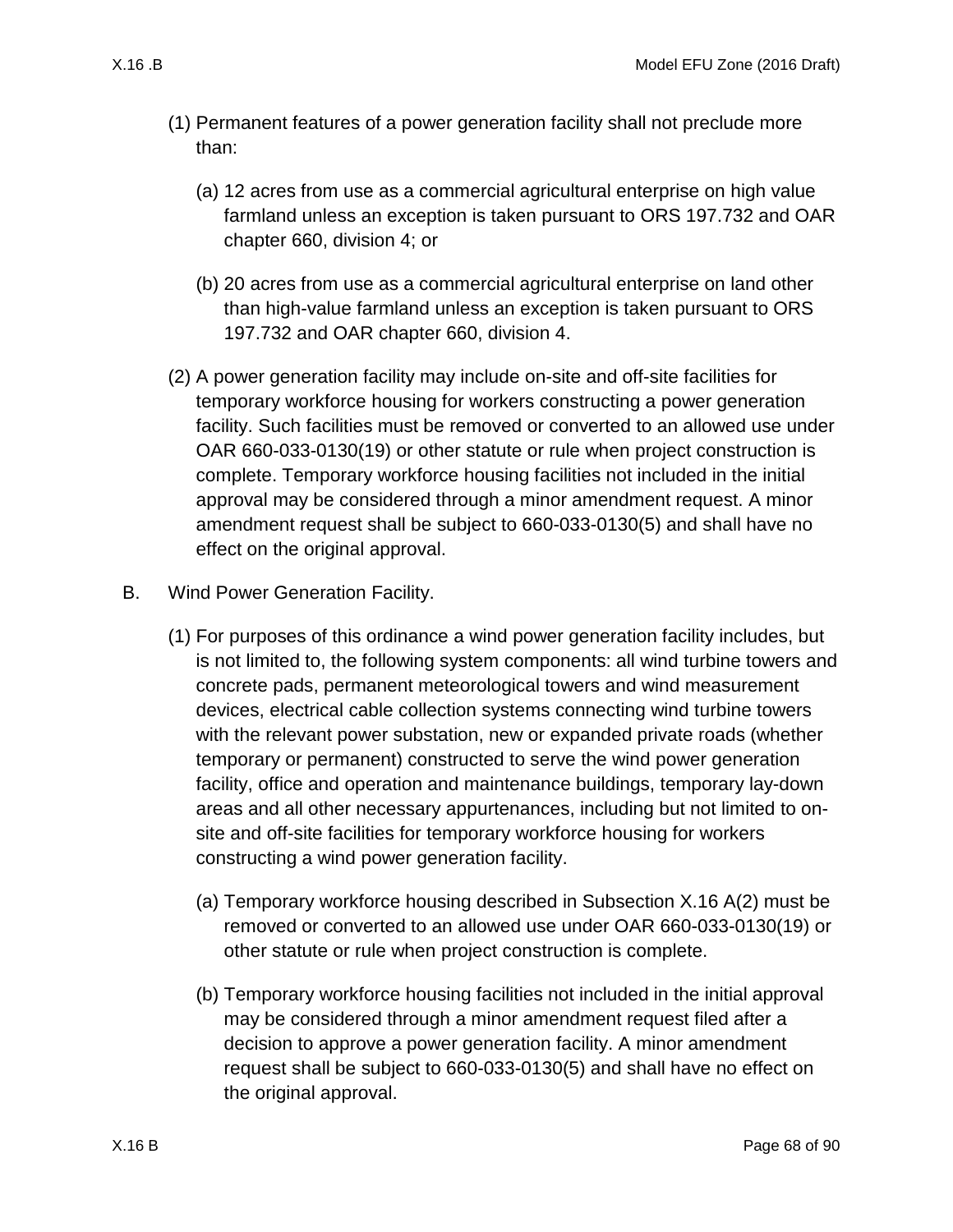- <span id="page-68-2"></span><span id="page-68-1"></span><span id="page-68-0"></span>(2) For wind power generation facility proposals on high-value farmland soils, as described at ORS 195.300(10), the governing body or its designate must find that all of the following are satisfied:
	- (a) Reasonable alternatives have been considered to show that siting the wind power generation facility or component thereof on high-value farmland soils is necessary for the facility or component to function properly or if a road system or turbine string must be placed on such soils to achieve a reasonably direct route considering the following factors:
		- (i) Technical and engineering feasibility;
		- (ii) Availability of existing rights of way; and
		- (iii) The long-term environmental, economic, social and energy consequences of siting the facility or component on alternative sites, as determined under Subsection [\(b\);](#page-68-0)
	- (b) The long-term environmental, economic, social and energy consequences resulting from the wind power generation facility or any components thereof at the proposed site with measures designed to reduce adverse impacts are not significantly more adverse than would typically result from the same proposal being located on other agricultural lands that do not include high-value farmland soils;
	- (c) Costs associated with any of the factors listed in Subsection [\(a\)](#page-68-1) may be considered, but costs alone may not be the only consideration in determining that siting any component of a wind power generation facility on high-value farmland soils is necessary;
	- (d) The owner of a wind power generation facility approved under Subsection [\(2\)](#page-68-2) shall be responsible for restoring, as nearly as possible, to its former condition any agricultural land and associated improvements that are damaged or otherwise disturbed by the siting, maintenance, repair or reconstruction of the facility. Nothing in this Subsection shall prevent the owner of the facility from requiring a bond or other security from a contractor or otherwise imposing on a contractor the responsibility for restoration; and
	- (e) The criteria of Subsection [\(3\)](#page-69-0) are satisfied.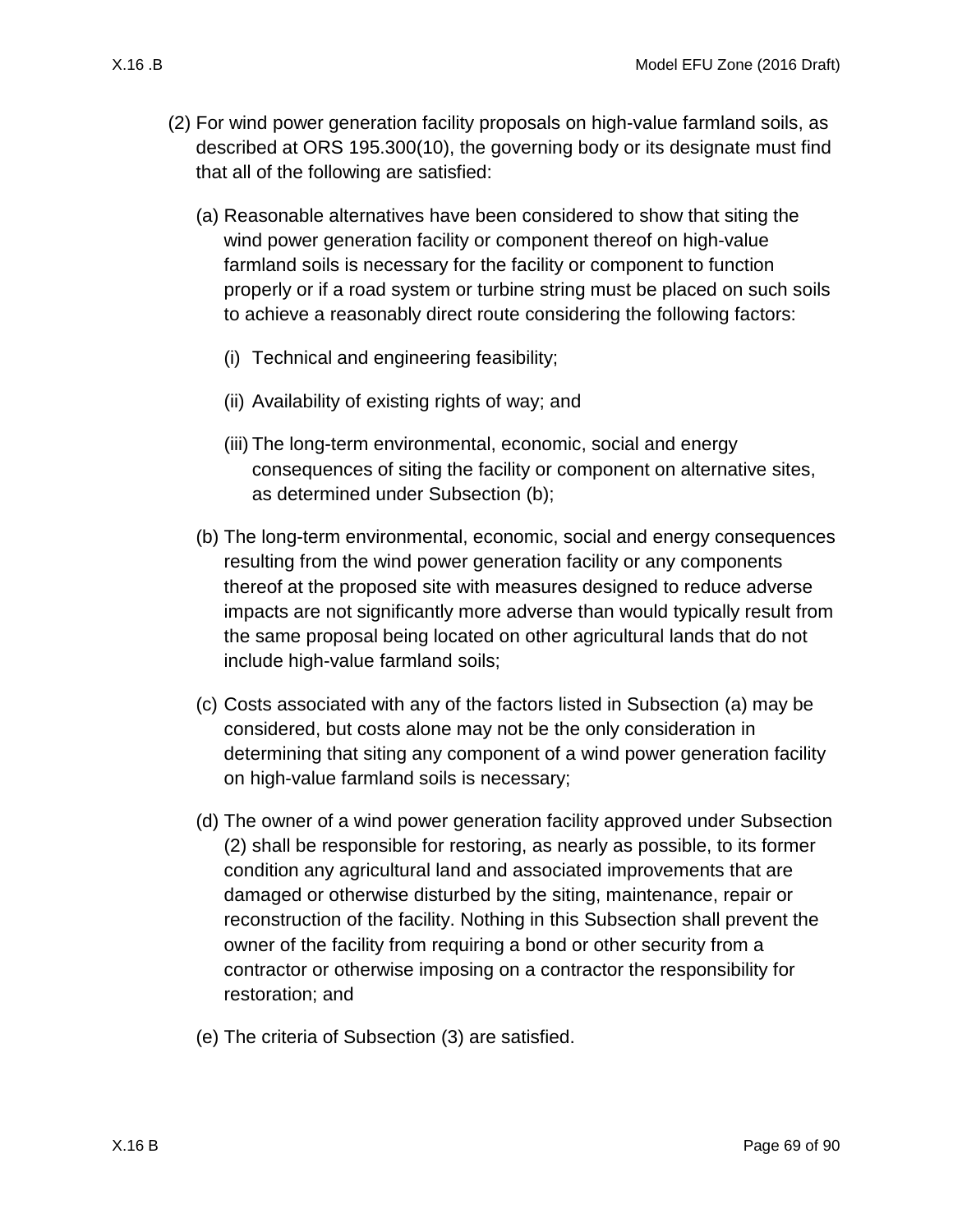- <span id="page-69-0"></span>(3) For wind power generation facility proposals on arable lands, meaning lands that are cultivated or suitable for cultivation, including high-value farmland soils described at ORS 195.300(10), the governing body or its designate must find that:
	- (a) The proposed wind power facility will not create unnecessary negative impacts on agricultural operations conducted on the subject property. Negative impacts could include, but are not limited to, the unnecessary construction of roads, dividing a field or multiple fields in such a way that creates small or isolated pieces of property that are more difficult to farm, and placing wind farm components such as meteorological towers on lands in a manner that could disrupt common and accepted farming practices;
	- (b) The presence of a proposed wind power facility will not result in unnecessary soil erosion or loss that could limit agricultural productivity on the subject property. This provision may be satisfied by the submittal and county approval of a soil and erosion control plan prepared by an adequately qualified individual, showing how unnecessary soil erosion will be avoided or remedied and how topsoil will be stripped, stockpiled and clearly marked. The approved plan shall be attached to the decision as a condition of approval;
	- (c) Construction or maintenance activities will not result in unnecessary soil compaction that reduces the productivity of soil for crop production. This provision may be satisfied by the submittal and county approval of a plan prepared by an adequately qualified individual, showing how unnecessary soil compaction will be avoided or remedied in a timely manner through deep soil decompaction or other appropriate practices. The approved plan shall be attached to the decision as a condition of approval; and
	- (d) Construction or maintenance activities will not result in the unabated introduction or spread of noxious weeds and other undesirable weeds species. This provision may be satisfied by the submittal and county approval of a weed control plan prepared by an adequately qualified individual that includes a long-term maintenance agreement. The approved plan shall be attached to the decision as a condition of approval.
- <span id="page-69-2"></span><span id="page-69-1"></span>(4) For wind power generation facility proposals on nonarable lands, meaning lands that are not suitable for cultivation, the requirements of Subsection [X.16](#page-69-1)  [B\(3\)\(d\)](#page-69-1) are satisfied.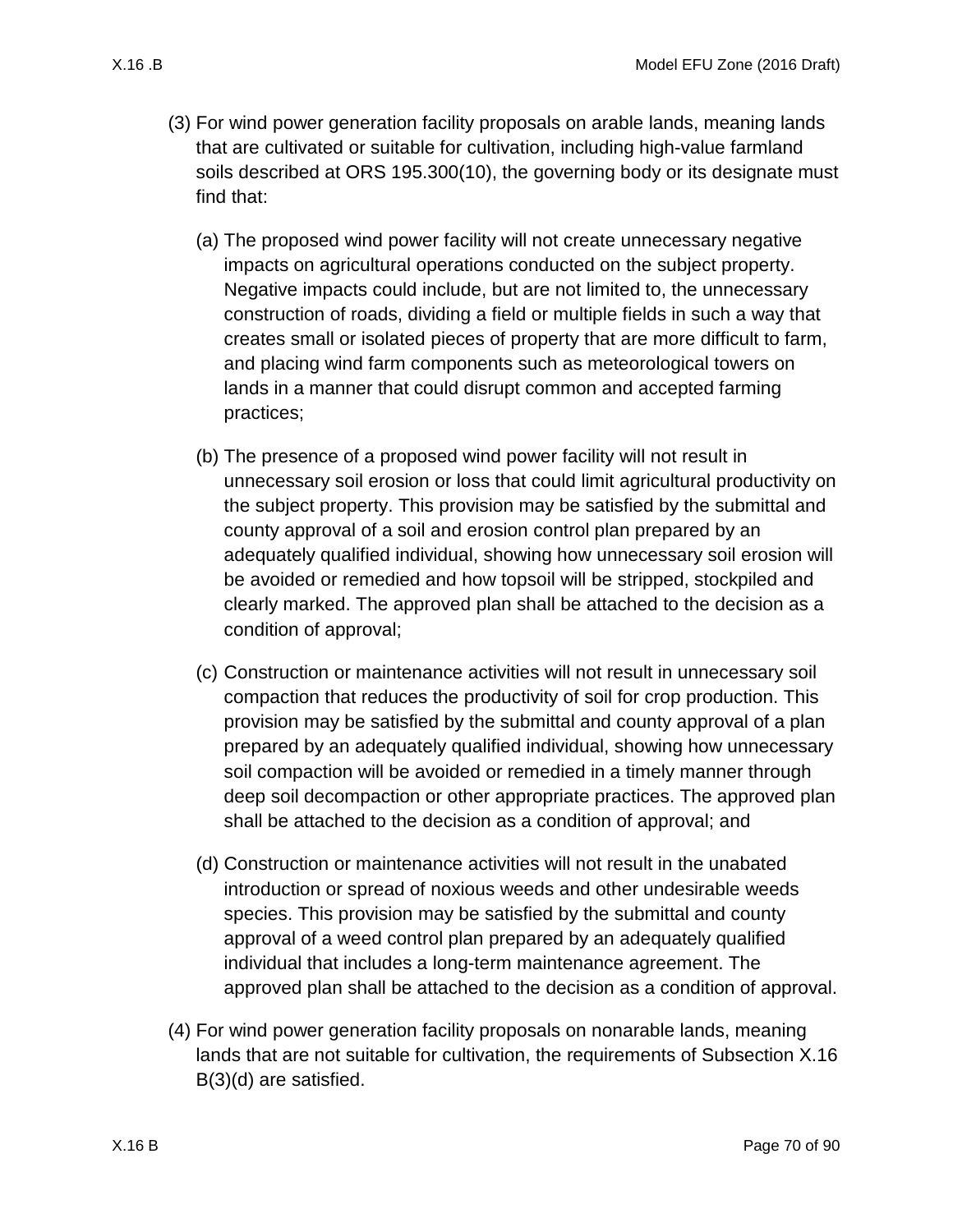- (5) In the event that a wind power generation facility is proposed on a combination of arable and nonarable lands as described in Subsections [\(3\)](#page-69-0) and [\(4\),](#page-69-2) the approval criteria of Subsection [\(3\)](#page-69-0) shall apply to the entire project.
- C. Photovoltaic Solar Power Generation Facility. A proposal to site a photovoltaic solar power generation facility shall be subject to the following definitions and provisions:
	- (1) "Arable land" means land in a tract that is predominantly cultivated or, if not currently cultivated, predominantly comprised of arable soils.
	- (2) "Arable soils" means soils that are suitable for cultivation as determined by the governing body or its designate based on substantial evidence in the record of a local land use application, but "arable soils" does not include highvalue farmland soils described at ORS 195.300(10) unless otherwise stated.
	- (3) "Nonarable land" means land in a tract that is predominantly not cultivated and predominantly comprised of nonarable soils.
	- (4) "Nonarable soils" means soils that are not suitable for cultivation. Soils with an NRCS agricultural capability class V–VIII and no history of irrigation shall be considered nonarable in all cases. The governing body or its designate may determine other soils, including soils with a past history of irrigation, to be nonarable based on substantial evidence in the record of a local land use application.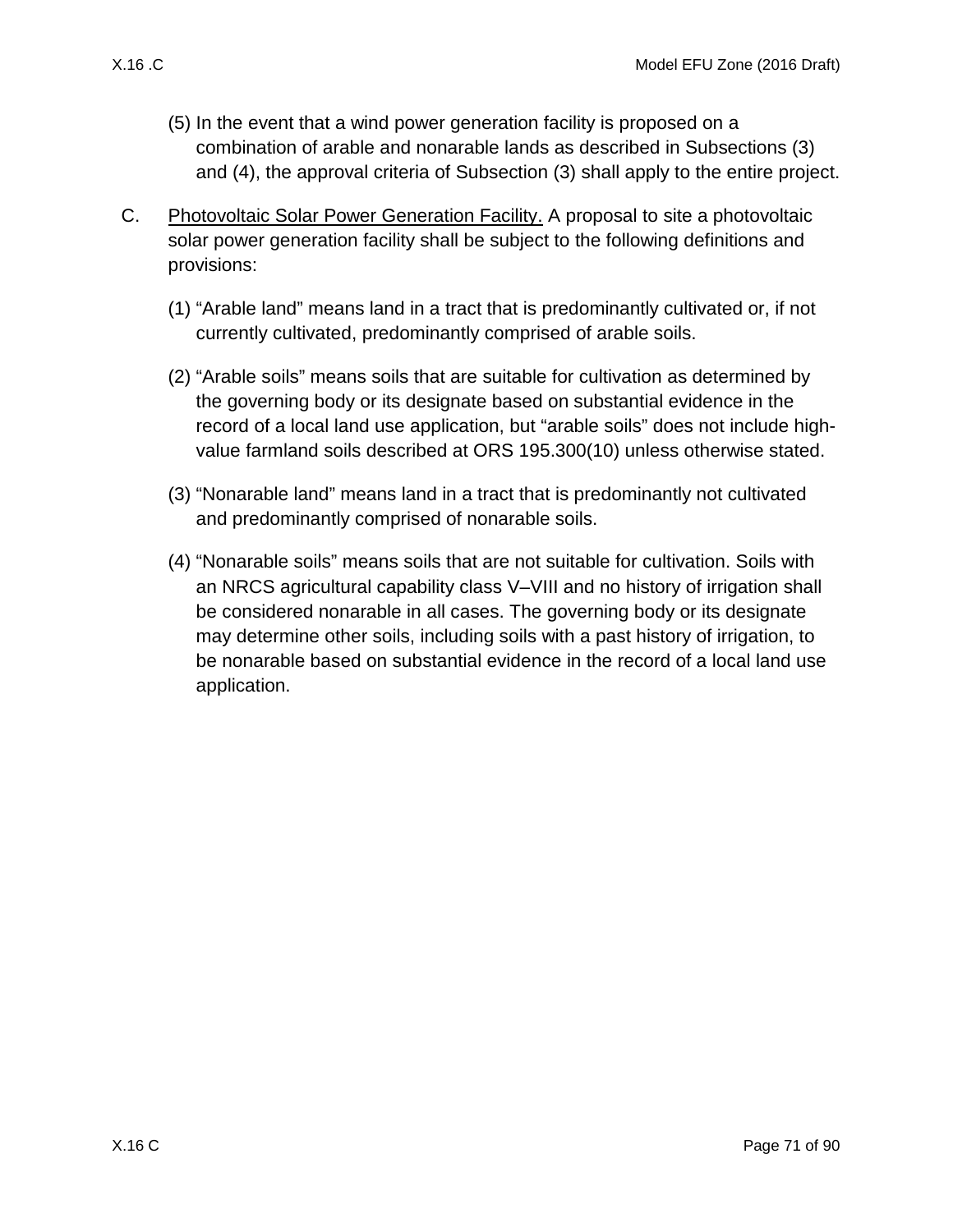- (5) "Photovoltaic solar power generation facility" includes, but is not limited to, an assembly of equipment that converts sunlight into electricity and then stores, transfers, or both, that electricity. This includes photovoltaic modules, mounting and solar tracking equipment, foundations, inverters, wiring, storage devices and other components. Photovoltaic solar power generation facilities also include electrical cable collection systems connecting the photovoltaic solar generation facility to a transmission line, all necessary grid integration equipment, new or expanded private roads constructed to serve the photovoltaic solar power generation facility, office, operation and maintenance buildings, staging areas and all other necessary appurtenances. For purposes of applying the acreage standards of this Section, a photovoltaic solar power generation facility includes all existing and proposed facilities on a single tract, as well as any existing and proposed facilities determined to be under common ownership on lands with fewer than 1320 feet of separation from the tract on which the new facility is proposed to be sited. Projects connected to the same parent company or individuals shall be considered to be in common ownership, regardless of the operating business structure. A photovoltaic solar power generation facility does not include a net metering project established consistent with ORS 757.300 and OAR chapter 860, division 39 or a Feed-in-Tariff project established consistent with ORS 757.365 and OAR chapter 860, division 84.
- (6) For high-value farmland described at ORS 195.300(10), a photovoltaic solar power generation facility shall not preclude more than 12 acres from use as a commercial agricultural enterprise unless an exception is taken pursuant to ORS 197.732 and OAR chapter 660, division 4. The governing body or its designate must find that:
	- (a) The proposed photovoltaic solar power generation facility will not create unnecessary negative impacts on agricultural operations conducted on any portion of the subject property not occupied by project components. Negative impacts could include, but are not limited to, the unnecessary construction of roads dividing a field or multiple fields in such a way that creates small or isolated pieces of property that are more difficult to farm, and placing photovoltaic solar power generation facility project components on lands in a manner that could disrupt common and accepted farming practices;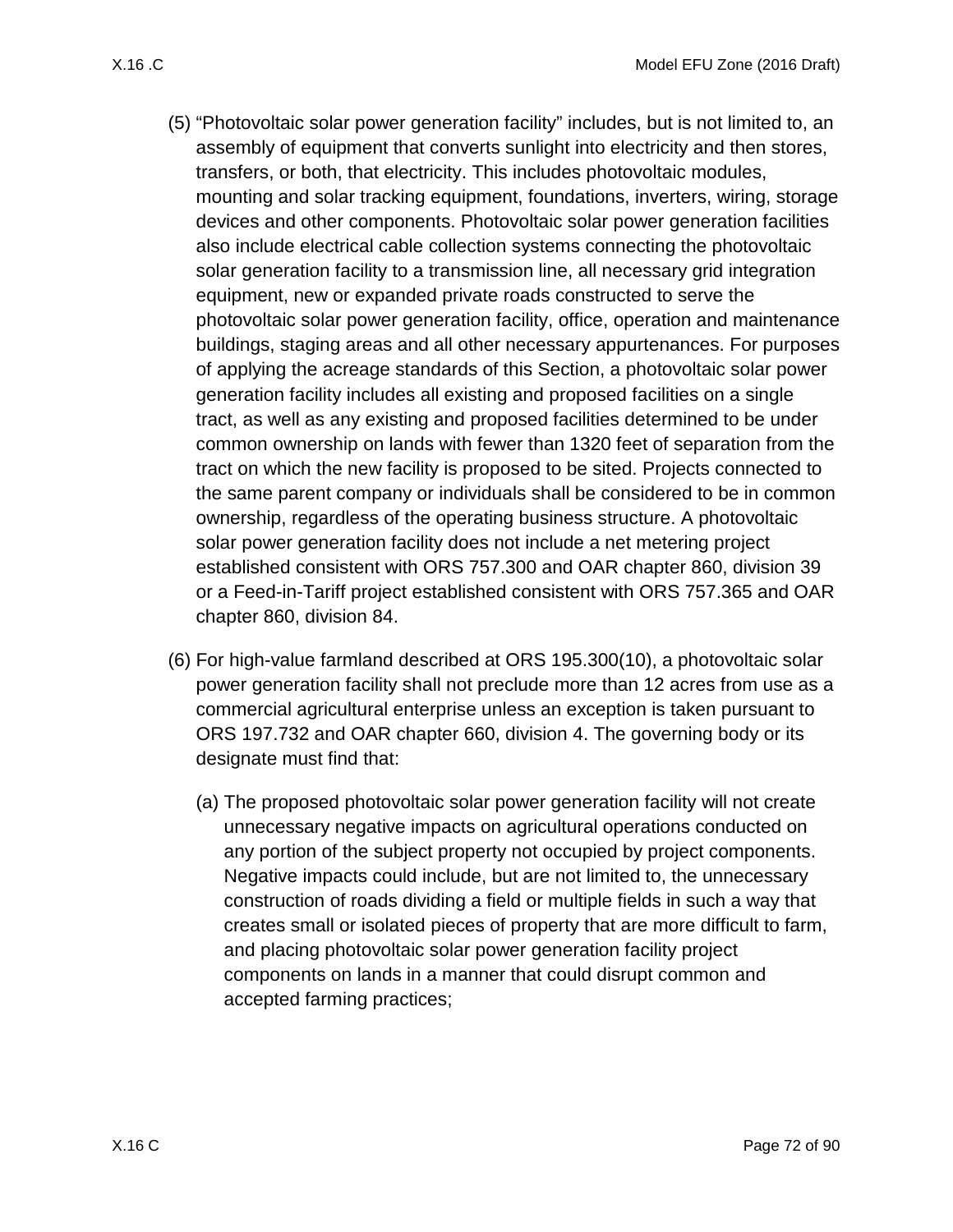- <span id="page-72-0"></span>(b) The presence of a photovoltaic solar power generation facility will not result in unnecessary soil erosion or loss that could limit agricultural productivity on the subject property. This provision may be satisfied by the submittal and county approval of a soil and erosion control plan prepared by an adequately qualified individual, showing how unnecessary soil erosion will be avoided or remedied and how topsoil will be stripped, stockpiled and clearly marked. The approved plan shall be attached to the decision as a condition of approval;
- <span id="page-72-1"></span>(c) Construction or maintenance activities will not result in unnecessary soil compaction that reduces the productivity of soil for crop production. This provision may be satisfied by the submittal and county approval of a plan prepared by an adequately qualified individual, showing how unnecessary soil compaction will be avoided or remedied in a timely manner through deep soil decompaction or other appropriate practices. The approved plan shall be attached to the decision as a condition of approval;
- <span id="page-72-2"></span>(d) Construction or maintenance activities will not result in the unabated introduction or spread of noxious weeds and other undesirable weed species. This provision may be satisfied by the submittal and county approval of a weed control plan prepared by an adequately qualified individual that includes a long-term maintenance agreement. The approved plan shall be attached to the decision as a condition of approval;
- (e) The project is not located on high-value farmland soils unless it can be demonstrated that:
	- (i) Non high-value farmland soils are not available on the subject tract;
	- (ii) Siting the project on non high-value farmland soils present on the subject tract would significantly reduce the project's ability to operate successfully; or
	- (iii) The proposed site is better suited to allow continuation of an existing commercial farm or ranching operation on the subject tract than other possible sites also located on the subject tract, including those comprised of non high-value farmland soils; and
- (f) A study area consisting of lands zoned for exclusive farm use located within one mile measured from the center of the proposed project shall be established and: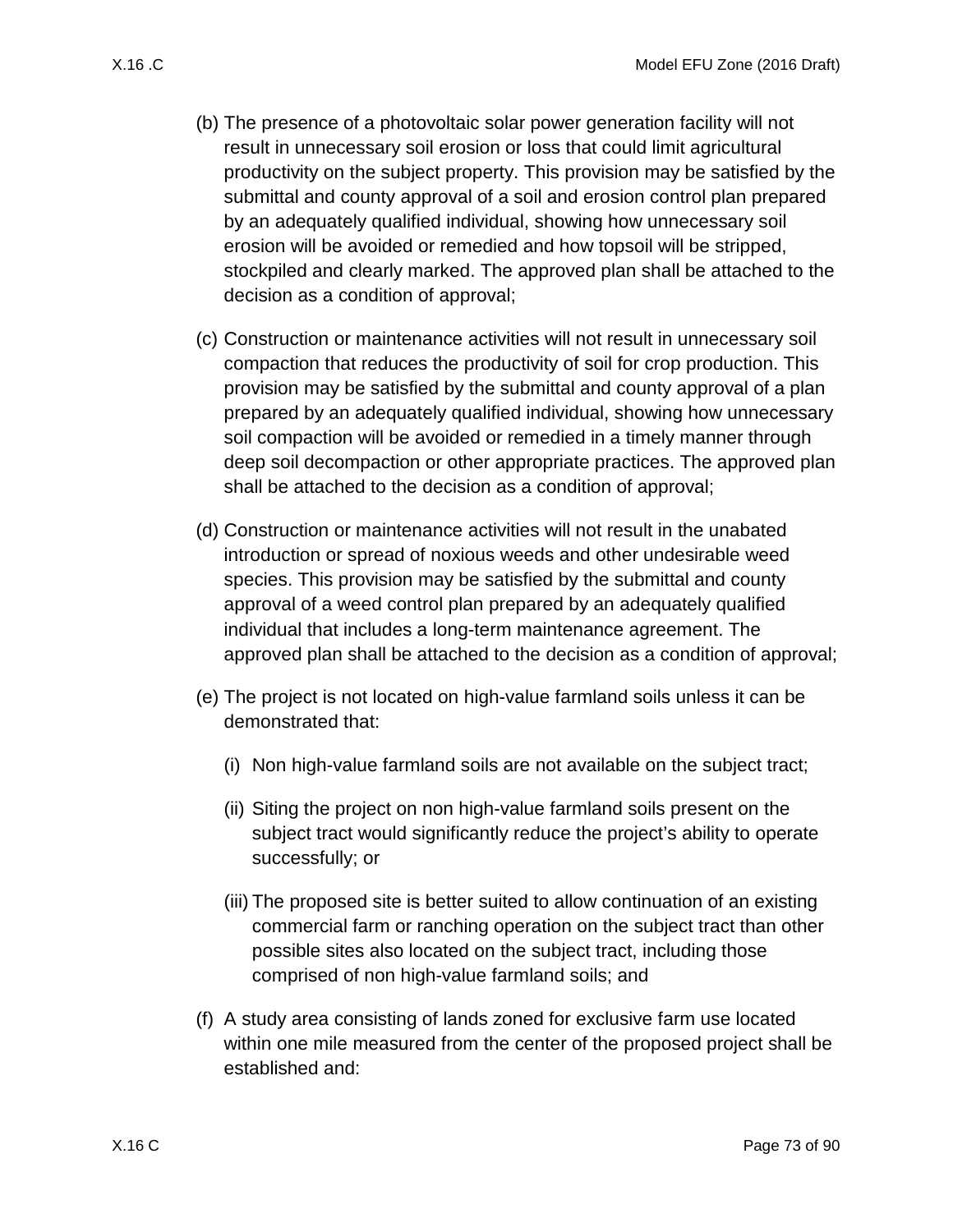- (i) If fewer than 48 acres of photovoltaic solar power generation facilities have been constructed or received land use approvals and obtained building permits within the study area, no further action is necessary.
- (ii) When at least 48 acres of photovoltaic solar power generation have been constructed or received land use approvals and obtained building permits, either as a single project or as multiple facilities within the study area, the local government or its designate must find that the photovoltaic solar energy generation facility will not materially alter the stability of the overall land use pattern of the area. The stability of the land use pattern will be materially altered if the overall effect of existing and potential photovoltaic solar energy generation facilities will make it more difficult for the existing farms and ranches in the area to continue operation due to diminished opportunities to expand, purchase or lease farmland or acquire water rights, or will reduce the number of tracts or acreage in farm use in a manner that will destabilize the overall character of the study area.
- (7) For arable lands, a photovoltaic solar power generation facility shall not preclude more than 20 acres from use as a commercial agricultural enterprise unless an exception is taken pursuant to ORS 197.732 and OAR chapter 660, division 4. The governing body or its designate must find that:
	- (a) The project is not located on high-value farmland soils or arable soils unless it can be demonstrated that:
		- (i) Nonarable soils are not available on the subject tract;
		- (ii) Siting the project on nonarable soils present on the subject tract would significantly reduce the project's ability to operate successfully; or
		- (iii) The proposed site is better suited to allow continuation of an existing commercial farm or ranching operation on the subject tract than other possible sites also located on the subject tract, including those comprised of nonarable soils;
	- (b) No more than 12 acres of the project will be sited on high-value farmland soils described at ORS 195.300(10) unless an exception is taken pursuant to 197.732 and OAR chapter 660, division 4;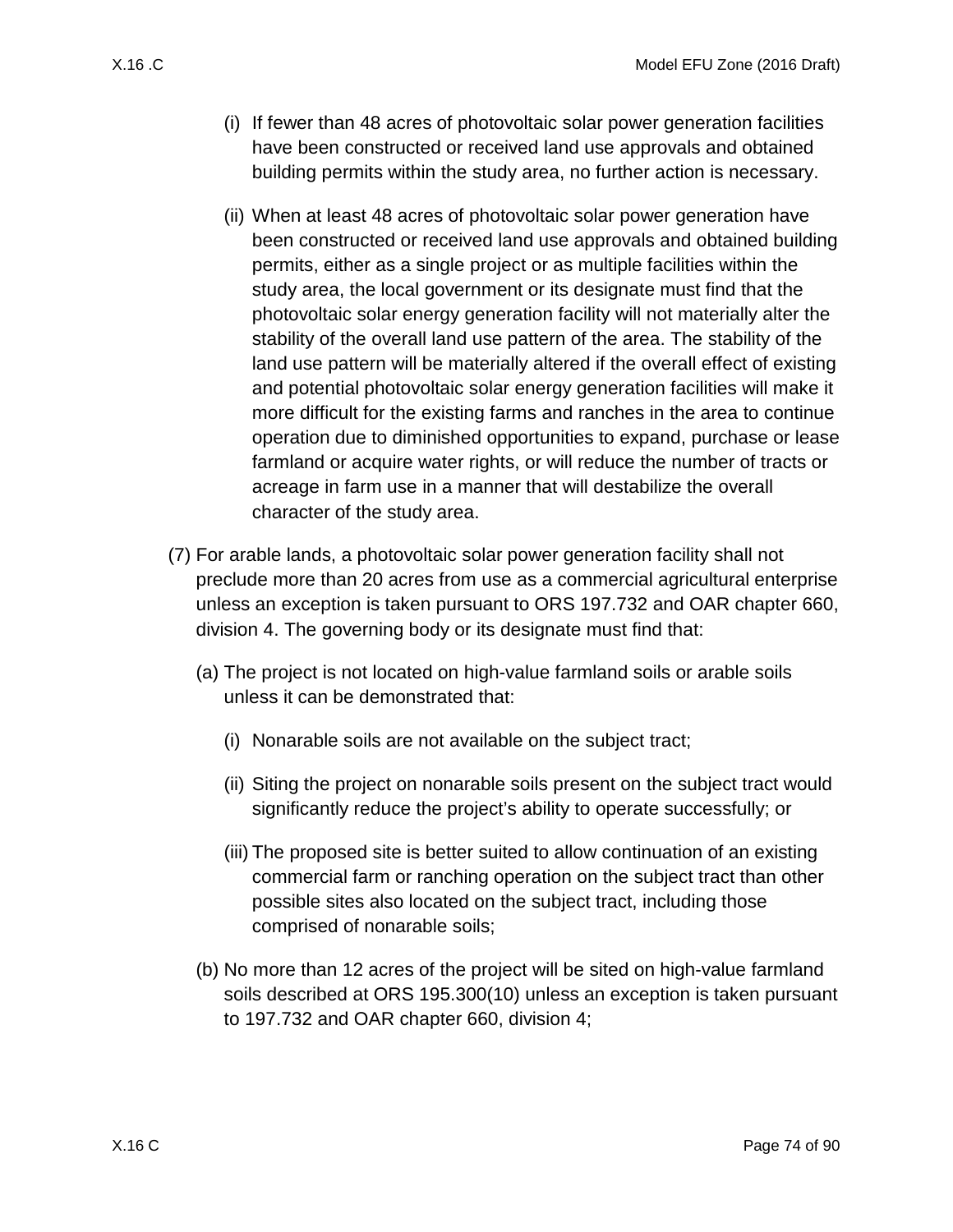- (c) A study area consisting of lands zoned for exclusive farm use located within one mile measured from the center of the proposed project shall be established and:
	- (i) If fewer than 80 acres of photovoltaic solar power generation facilities have been constructed or received land use approvals and obtained building permits within the study area no further action is necessary.
	- (ii) When at least 80 acres of photovoltaic solar power generation have been constructed or received land use approvals and obtained building permits, either as a single project or as multiple facilities, within the study area the local government or its designate must find that the photovoltaic solar energy generation facility will not materially alter the stability of the overall land use pattern of the area. The stability of the land use pattern will be materially altered if the overall effect of existing and potential photovoltaic solar energy generation facilities will make it more difficult for the existing farms and ranches in the area to continue operation due to diminished opportunities to expand, purchase or lease farmland, acquire water rights or diminish the number of tracts or acreage in farm use in a manner that will destabilize the overall character of the study area; and
- (d) The requirements of Subsections  $X.16 C(6)(a)$ , [\(b\),](#page-72-0) [\(c\),](#page-72-1) and [\(d\)](#page-72-2) are satisfied.
- (8) For nonarable lands, a photovoltaic solar power generation facility shall not preclude more than 320 acres from use as a commercial agricultural enterprise unless an exception is taken pursuant to ORS 197.732 and OAR chapter 660, division 4. The governing body or its designate must find that:
	- (a) The project is not located on high-value farmland soils or arable soils unless it can be demonstrated that:
		- (i) Siting the project on nonarable soils present on the subject tract would significantly reduce the project's ability to operate successfully; or
		- (ii) The proposed site is better suited to allow continuation of an existing commercial farm or ranching operation on the subject tract as compared to other possible sites also located on the subject tract, including sites that are comprised of nonarable soils;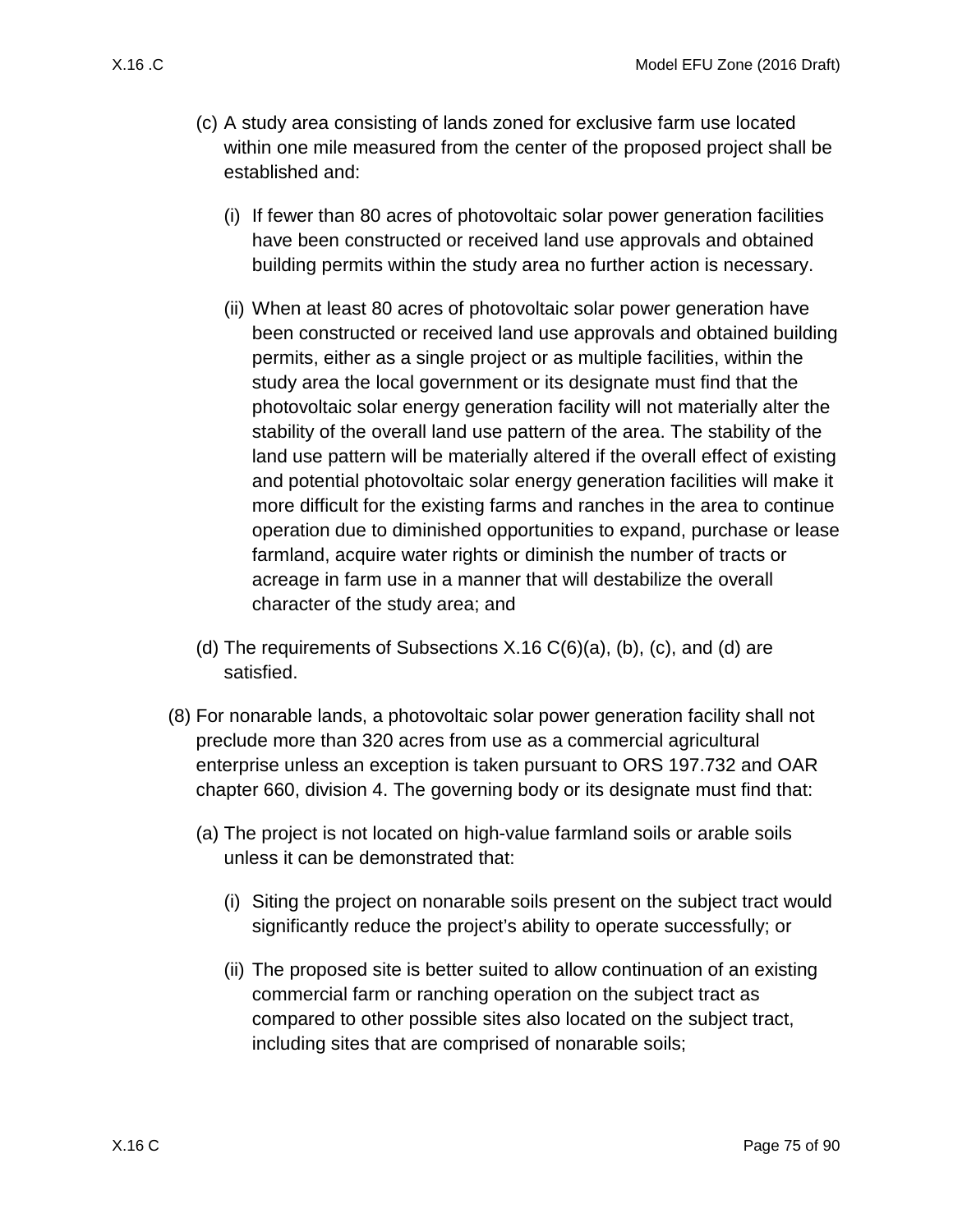- (b) No more than 12 acres of the project will be sited on high-value farmland soils described at ORS 195.300(10);
- (c) No more than 20 acres of the project will be sited on arable soils unless an exception is taken pursuant to ORS 197.732 and OAR chapter 660, division 4;
- (d) The requirements of Subsection [X.16 C\(6\)\(d\)](#page-72-2) are satisfied;
- (e) If a photovoltaic solar power generation facility is proposed to be developed on lands that contain a Goal 5 resource protected under the county's comprehensive plan, and the plan does not address conflicts between energy facility development and the resource, the applicant and the county, together with any state or federal agency responsible for protecting the resource or habitat supporting the resource, will cooperatively develop a specific resource management plan to mitigate potential development conflicts. If there is no program present to protect the listed Goal 5 resource(s) present in the local comprehensive plan or implementing ordinances and the applicant and the appropriate resource management agency(ies) cannot successfully agree on a cooperative resource management plan, the county is responsible for determining appropriate mitigation measures; and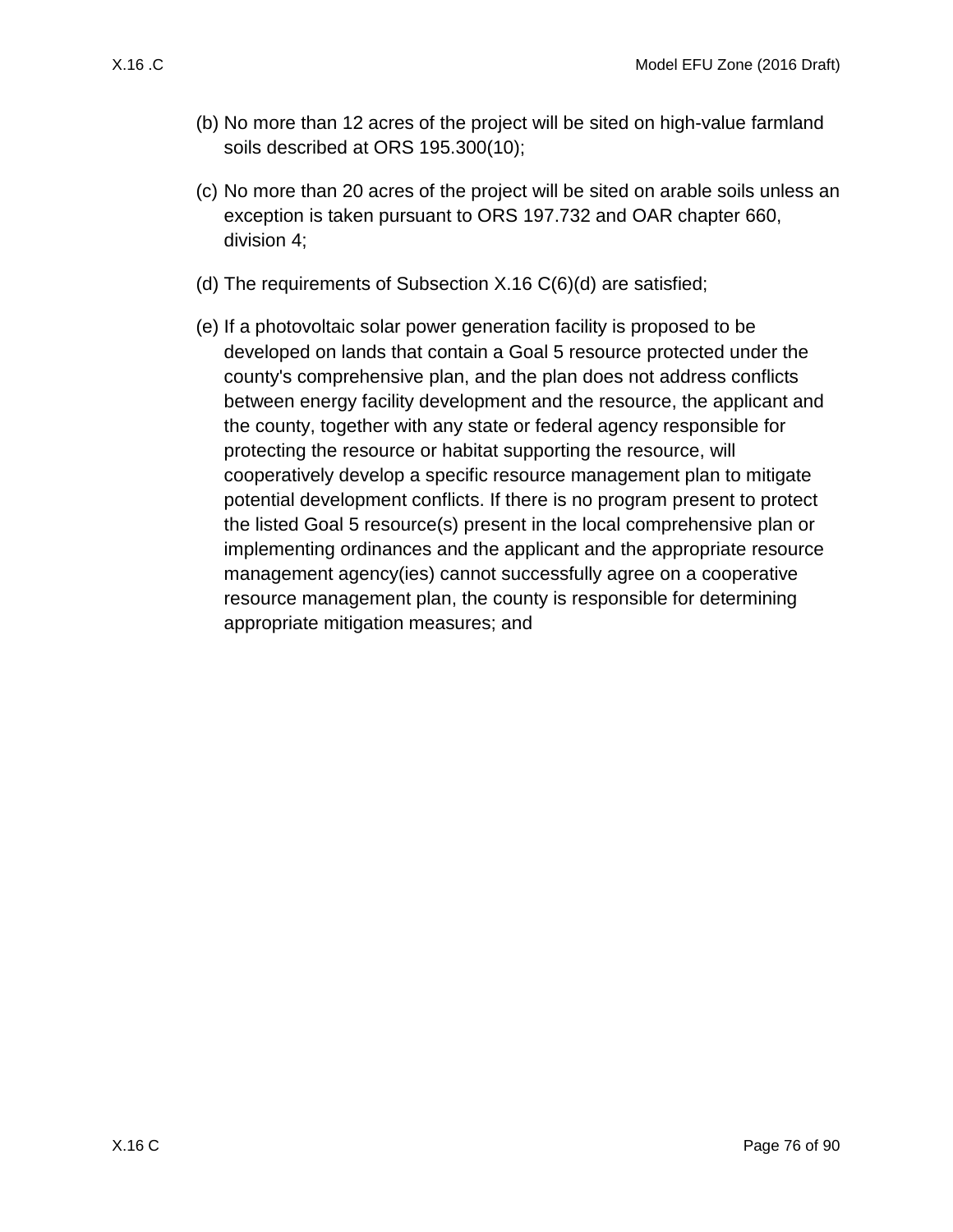- <span id="page-76-0"></span>(f) If a proposed photovoltaic solar power generation facility is located on lands where the potential exists for adverse effects to state or federal special status species (threatened, endangered, candidate, or sensitive), or to wildlife species of concern identified and mapped by the Oregon Department of Fish and Wildlife (including big game winter range and migration corridors, golden eagle and prairie falcon nest sites, and pigeon springs), the applicant shall conduct a site-specific assessment of the subject property in consultation with all appropriate state, federal, and tribal wildlife management agencies. A professional biologist shall conduct the site-specific assessment by using methodologies accepted by the appropriate wildlife management agency and shall determine whether adverse effects to special status species or wildlife species of concern are anticipated. Based on the results of the biologist's report, the site shall be designed to avoid adverse effects to state or federal special status species or to wildlife species of concern as described above. If the applicant's sitespecific assessment shows that adverse effects cannot be avoided, the applicant and the appropriate wildlife management agency will cooperatively develop an agreement for project-specific mitigation to offset the potential adverse effects of the facility. Where the applicant and the resource management agency cannot agree on what mitigation will be carried out, the county is responsible for determining appropriate mitigation, if any, required for the facility.
- (g) The provisions of Subsection [X.16 C\(8\)\(f\)](#page-76-0) are repealed on January 1, 2022.
- (9) The project owner shall sign and record in the deed records for the county a document binding the project owner and the project owner's successors in interest, prohibiting them from pursuing a claim for relief or cause of action alleging injury from farming or forest practices as defined in ORS 30.930(2) and (4).
- (10) Nothing in this Section shall prevent the county from requiring a bond or other security from a developer or otherwise imposing on a developer the responsibility for retiring the photovoltaic solar power generation facility.

## <span id="page-76-2"></span>**X.17 Land Divisions**

<span id="page-76-1"></span>A. Minimum Parcel Size. The minimum size for creation of a new parcel shall be 80 acres *[OR "shall comply with Section X.18." Smaller for an approved "go-below" minimum]*.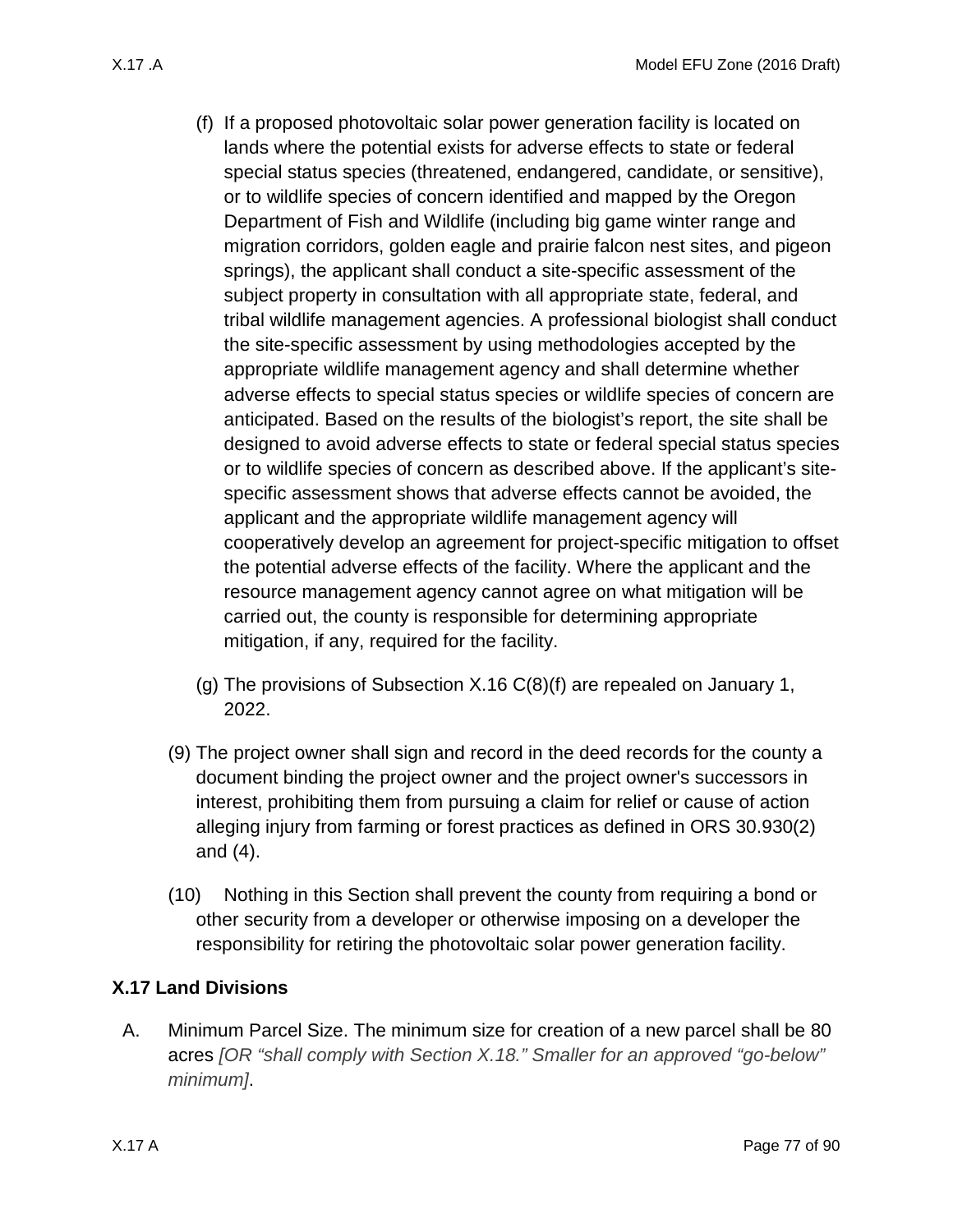*Note: All partitions must result in a remaining parcel that meets the minimum parcel size of the zone. The reduction of an already substandard-sized parcel violates ORS 215.780. Phillips v. Polk County, 53 Or LUBA 194 (2007)*

- <span id="page-77-0"></span>B. A division of land to accommodate a use permitted by Section [X.06 ,](#page-13-0) except a residential use, smaller than the minimum parcel size provided in Subsection [A](#page-76-1) may be approved if the parcel for the nonfarm use is not larger than the minimum size necessary for the use.
- <span id="page-77-1"></span>C. For dwellings not in conjunction with farm use, a new parcel may be allowed if the originating lot or parcel is equal to or larger than the applicable minimum parcel size, and:
	- (1) Is not stocked to the requirements under ORS 527.610 to 527.770;
	- (2) Is composed of at least 95 percent Class VI through VIII soils; and
	- (3) Is composed of at least 95 percent soils not capable of producing 50 cubic feet per acre per year of wood fiber; and
	- (4) The new parcel will not be smaller than 20 acres.
- D. No new parcel may be created under Subsection C. unless the dwelling to be sited on the new parcel has been approved under the requirements for dwellings not in conjunction with farm use in Section [X.12 .](#page-48-0)
- E. This Section does not apply to the creation or sale of cemetery lots, if a cemetery is within the boundaries designated for a farm use zone at the time the zone is established.
- F. This Section does not apply to divisions of land resulting from lien foreclosures or divisions of land resulting from foreclosure of recorded contracts for the sale of real property.
- G. This Section does not allow a division or a property line adjustment of a lot or parcel that separates a use described in [X.05 B](#page-13-1) *[family farm help dwelling],* [X.06](#page-14-0)  [C](#page-14-0) *[hardship dwelling], or X.06G [home occupation]* or [X.12](#page-48-0) *[non-farm dwelling] from the lot or parcel on which the primary residential use exists*.
- H. This Section does not allow division of a lot or parcel that separates a processing facility from the farm operation specified in Section [X.04 A](#page-12-0) *[processing]*.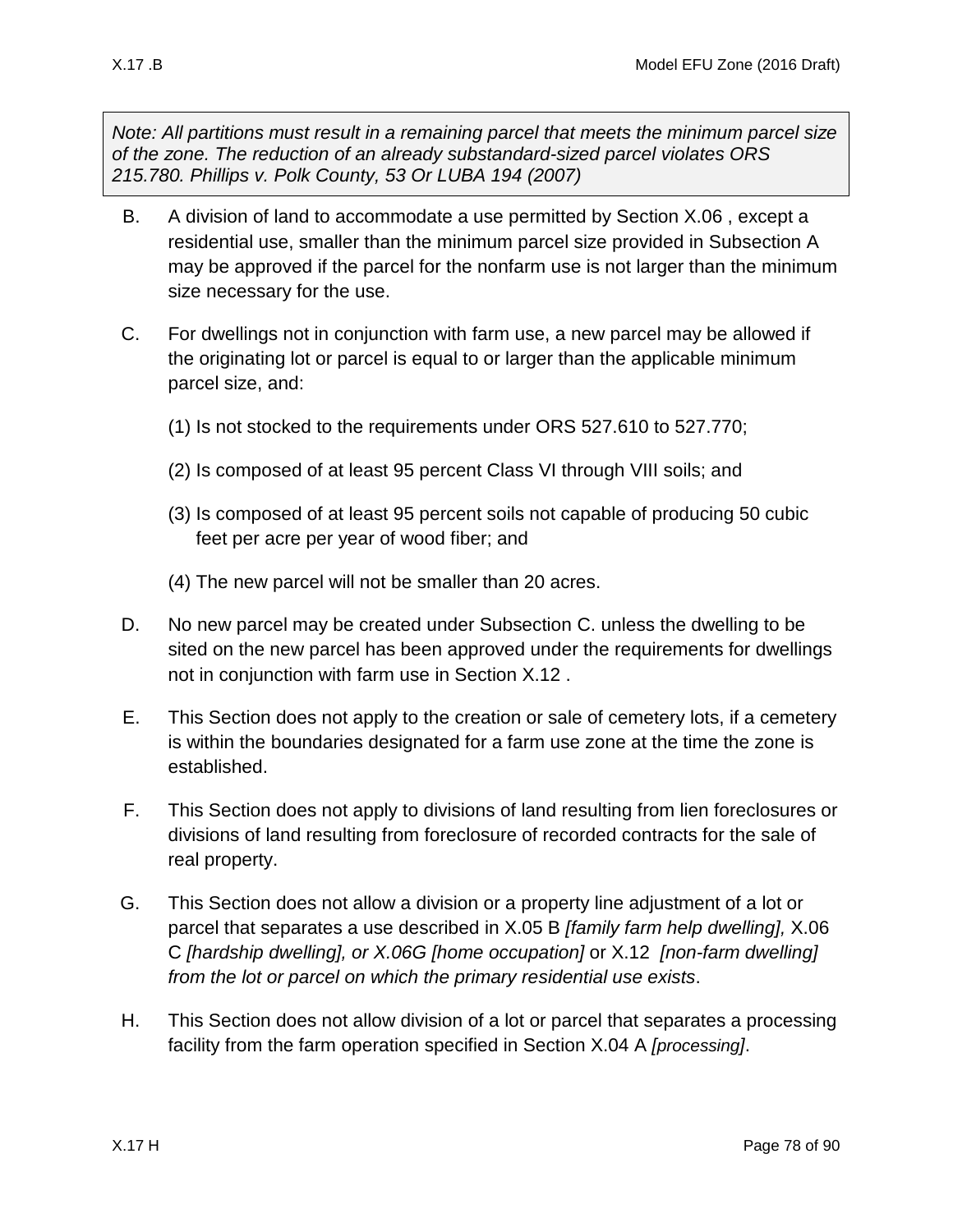- <span id="page-78-0"></span>I. A division of land may be permitted to create a parcel with an existing dwelling to be used:
	- (1) As a residential home as described in ORS 197.660 (2) only if the dwelling has been approved under Section [X.12 ;](#page-48-0) and
	- (2) For historic property that meets the requirements of Section [X.05 F.](#page-13-2) *[historic replacement dwelling]*
- <span id="page-78-1"></span>J. Notwithstanding the minimum lot or parcel size described in Subsection [A:](#page-76-1)
	- (1) A division of land may be approved provided:
		- (a) The land division is for the purpose of allowing a provider of public parks or open space, or a not-for-profit land conservation organization, to purchase at least one of the resulting parcels; and
		- (b) A parcel created by the land division that contains a dwelling is large enough to support continued residential use of the parcel.
	- (2) A parcel created pursuant to this Subsection that does not contain a dwelling:
		- (a) Is not eligible for siting a dwelling, except as may be authorized under ORS 195.120;
		- (b) May not be considered in approving or denying an application for siting any other dwelling;
		- (c) May not be considered in approving a redesignation or rezoning of forestlands except for a redesignation or rezoning to allow a public park, open space or other natural resource use; and
		- (d) May not be smaller than 25 acres unless the purpose of the land division is to facilitate the creation of a wildlife or pedestrian corridor or the implementation of a wildlife habitat protection plan or to allow a transaction in which at least one party is a public park or open space provider, or a not-for-profit land conservation organization, that has cumulative ownership of at least 2,000 acres of open space or park property.
- <span id="page-78-2"></span>K. A division of land smaller than the minimum lot or parcel size in Subsection [A](#page-76-1) may be approved provided:
	- (1) The division is for the purpose of establishing a church, including cemeteries in conjunction with the church;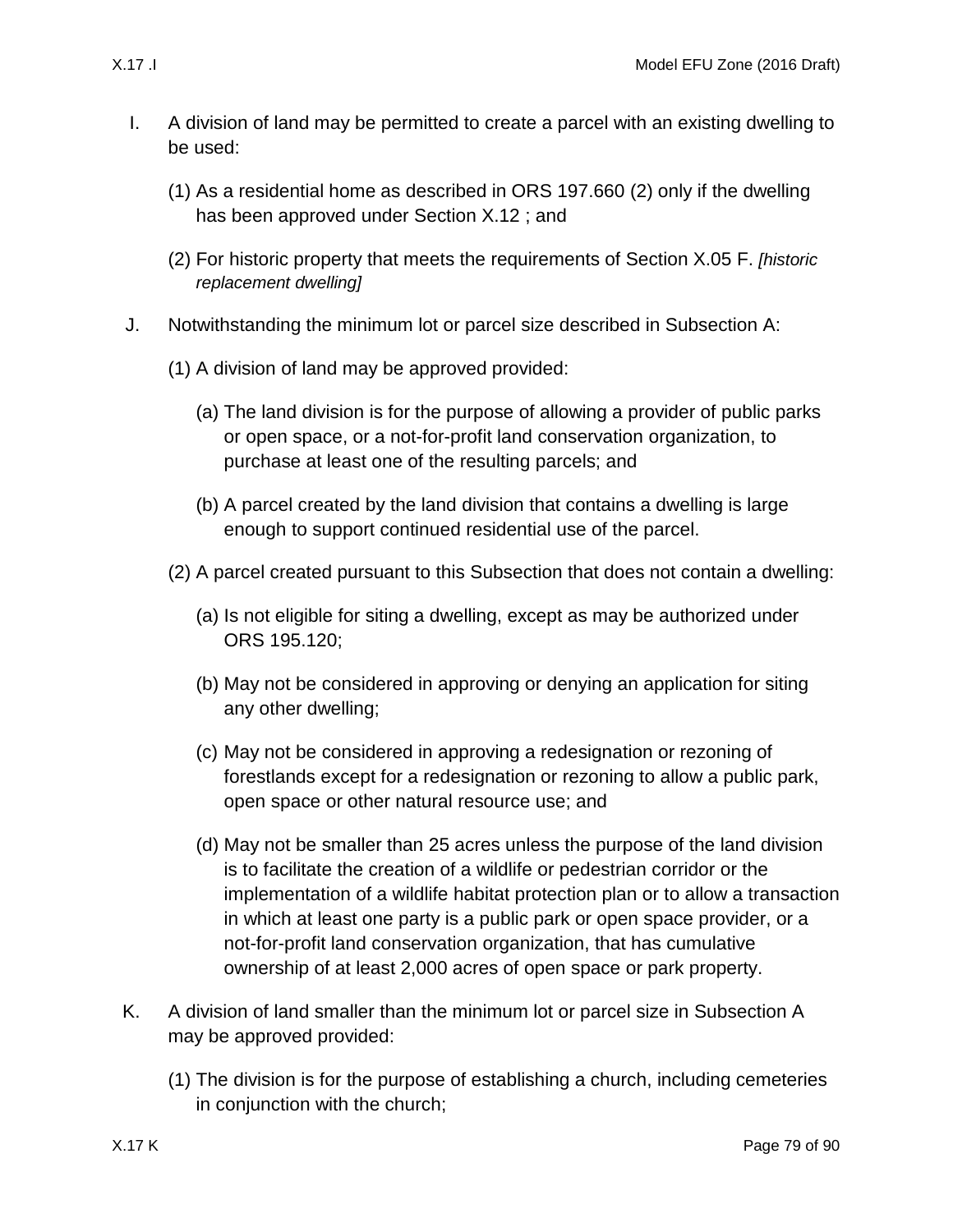- (2) The church has been approved under Subsection [X.04 K;](#page-12-1)
- (3) The newly created lot or parcel is not larger than five acres; and
- (4) The remaining lot or parcel, not including the church, meets the minimum lot or parcel size described in Subsection [A](#page-76-1) either by itself or after it is consolidated with another lot or parcel.
- <span id="page-79-0"></span>L. Notwithstanding the minimum lot or parcel size described Subsection [A,](#page-76-1) a division for the nonfarm uses set out in Subsection [X.03 L](#page-11-0) [rural fire service] if the parcel for the nonfarm use is not larger than the minimum size necessary for the use.
- M. The governing body of a county may not approve a division of land for nonfarm use under Subsection [B,](#page-77-0) [C,](#page-77-1) [I,](#page-78-0) [J,](#page-78-1) [K,](#page-78-2) or [L](#page-79-0) unless any additional tax imposed for the change in use has been paid.
- N. Parcels used or to be used for training or stabling facilities may not be considered appropriate to maintain the existing commercial agricultural enterprise in an area where other types of agriculture occur.
- O. The county governing body or its designate may not approve a land division of a lot or parcel created before January 1, 1993, on which a nonfarm dwelling was approved pursuant to [X.05 E.](#page-13-3)
- P. A division of a lawfully established unit of land may occur along an urban growth boundary where the parcel remaining outside the urban growth boundary is zoned for agricultural uses and is smaller than the minimum parcel size, provided that:
	- (1) If the parcel contains a dwelling, the parcel must be large enough to support the continued residential use.
	- (2) If the parcel does not contain a dwelling, it:
		- (a) Is not eligible for siting a dwelling, except as may be authorized in ORS 195.120;
		- (b) May not be considered in approving or denying an application for any other dwelling; and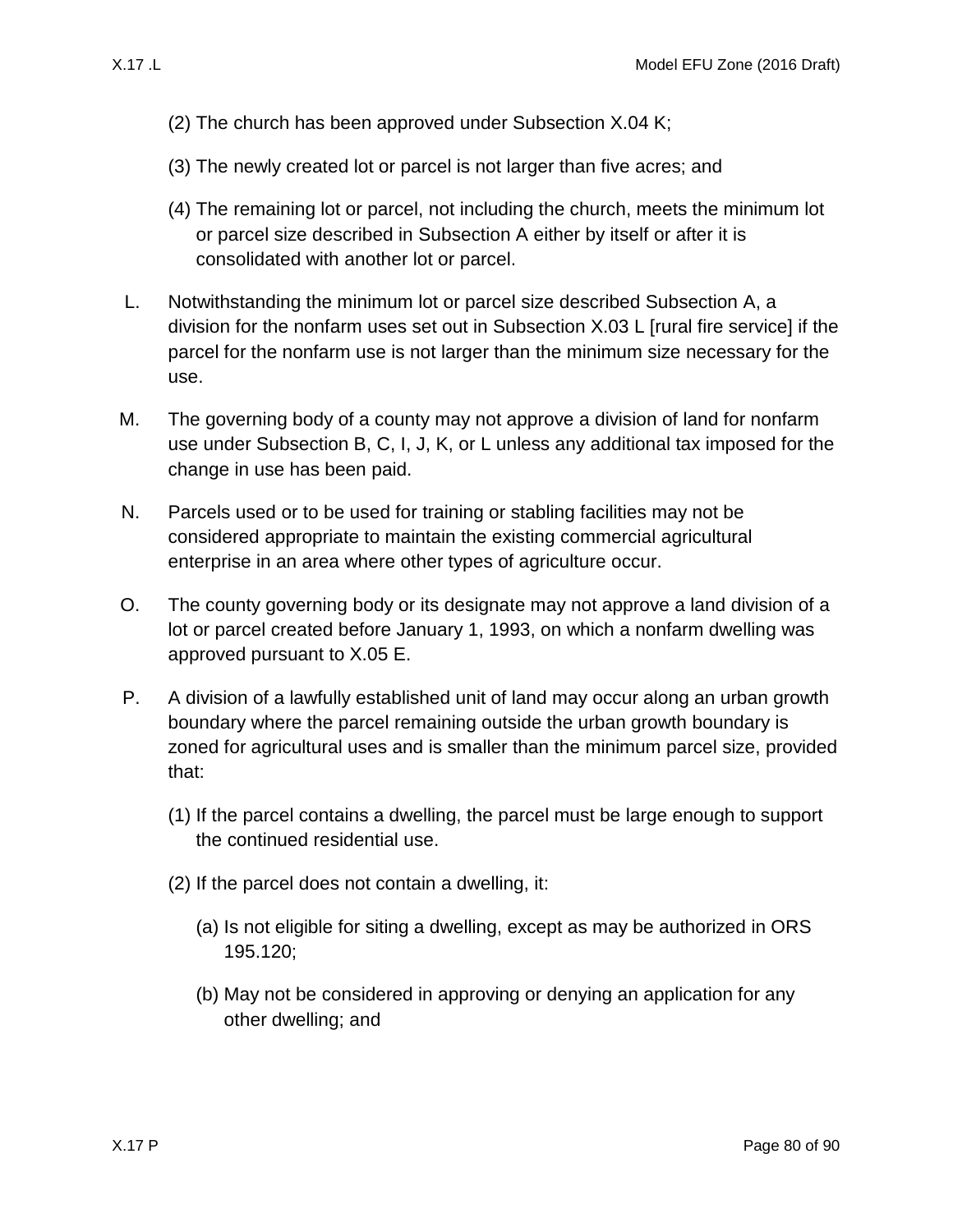(c) May not be considered in approving a redesignation or rezoning of agricultural lands, except to allow a public park, open space, or other natural resource use.

## **X.18 Development Standards**

All dwellings and structures approved pursuant to Article [Chapter] X shall be sited in accordance with this Section.

A. Lot Size Standards. *Lot size shall be consistent with the requirements of Section [X.17 .](#page-76-2)*

*Many counties require a 30'-35' setback from a road right-of-way, as measured either from the centerline of the road or highway, or from the property line. Setbacks may be greater adjacent to natural resource areas, as required either in the EFU zone or by reference to other ordinance articles/sections.*

*Some counties also regulate minimum lot width and minimum lot depth.*

- B. Setbacks.
	- (1) Front Yard: All buildings or structures with the exception of fences shall be setback a minimum of [thirty (30) feet] from the property line.
	- (2) Rear Yard: [10-30 feet]
	- (3) Side Yard: [5-30 feet]

*Counties may choose to limit height on all structures in their EFU zones, or may regulate only the height of dwellings. Shown below is an example of requirements for both residential and non-residential farm structures. If applicable, references to additional county height requirements, such as those related to Federal Aviation Administration's Aviation Regulations and telecommunication facilities, should be included in this section.*

- C. Height.
	- (1) Dwellings or accessory farm dwellings shall not exceed a height of [30-45] feet.
	- (2) Non-residential, non-farm structures shall not exceed a height of [30-100] feet.
	- (3) Farm-related structures are exempt from height limits [unless subject to airport overlay].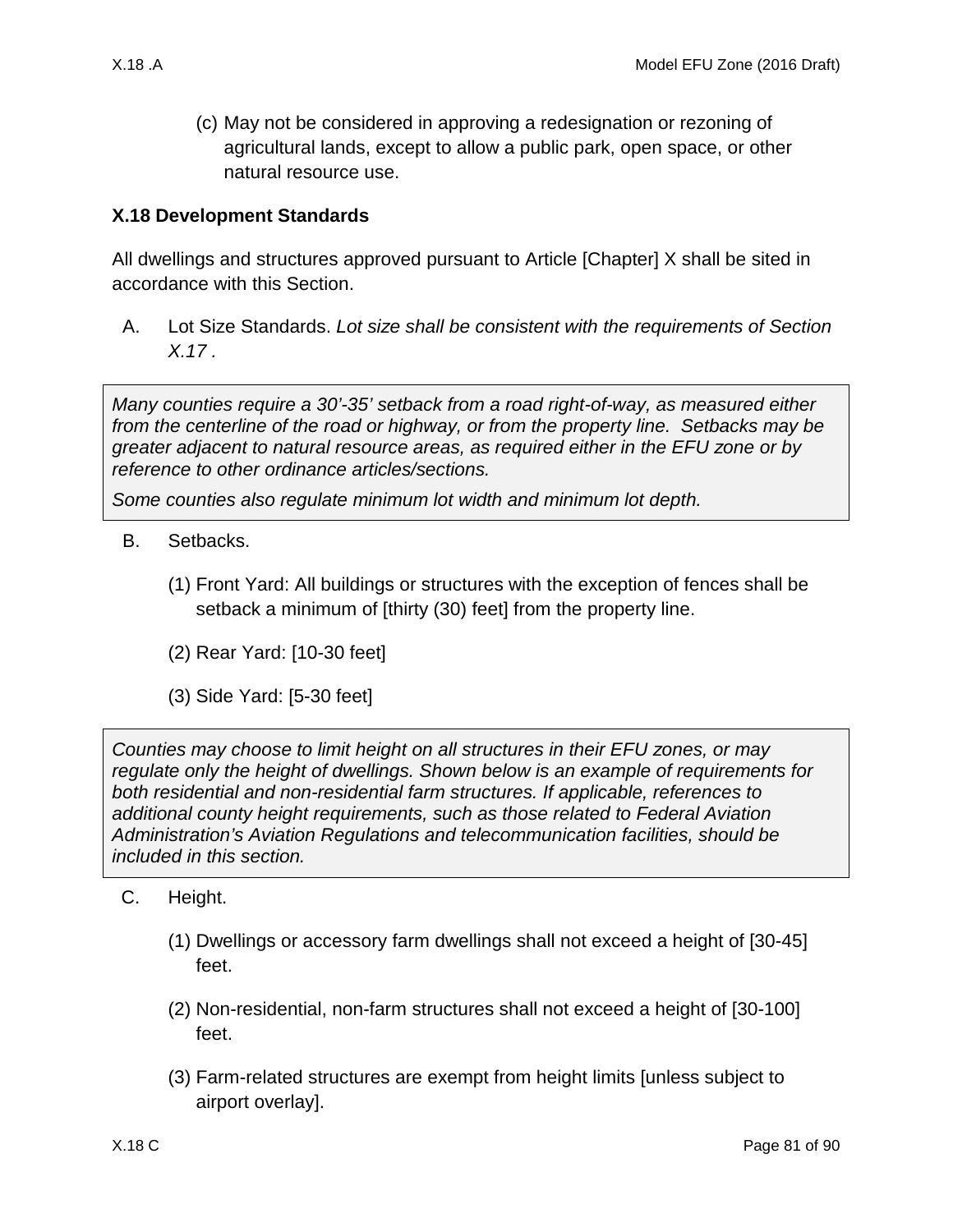## **X.19 Use Table [Note: Alternative to use lists]**

Table 1 identifies the uses permitted in the EFU zone. *This table applies to all new uses, expansions of existing uses, and changes of use when the expanded or changed use would require a Type 1, 2, or 3 review, unless otherwise specified on Table 1. All uses are subject to the general provisions, special conditions, additional restrictions and exceptions set forth in this ordinance.* 

As used in Table 1:

- A. "A" means the use is allowed.
- B. "STS" means the use is permitted subject to standards. [This may be refined depending on a county's review procedures.]
- C. "C" means the use is a Conditional Use, subject to Section [X.08](#page-35-0) and other listed criteria.
- D. The "Subject To" column identifies any specific provisions of Section [X.07 t](#page-17-0)o which the use is subject *[and other local requirements]*.
- E. "X" means the use is not allowed.
- F. "HV" means High Value Farmland as defined in Section [X.02 .](#page-1-0)
- G. "Other" refers to lands not described as High Value Farmland in ORS 215.710 and OAR 660-033-0020(8).
- H. "P" means the use is permitted outright; uses and activities and their accessory buildings and uses are permitted subject to the general provisions set forth by this ordinance.
- I. Type 1 uses *[Ministerial Review]* are permitted by right, requiring only nondiscretionary staff review to demonstrate compliance with the standards in this ordinance. Type 1 permits are limited to actions that do not require interpretation or the exercise of policy or legal judgment.
- J. Type 2 uses *[Administrative Review]* involve permits for which the application of review criteria requires the exercise of limited discretion. Decisions are made by the Planning Director. These decisions require a notice of decision and opportunity for appeal and public hearing.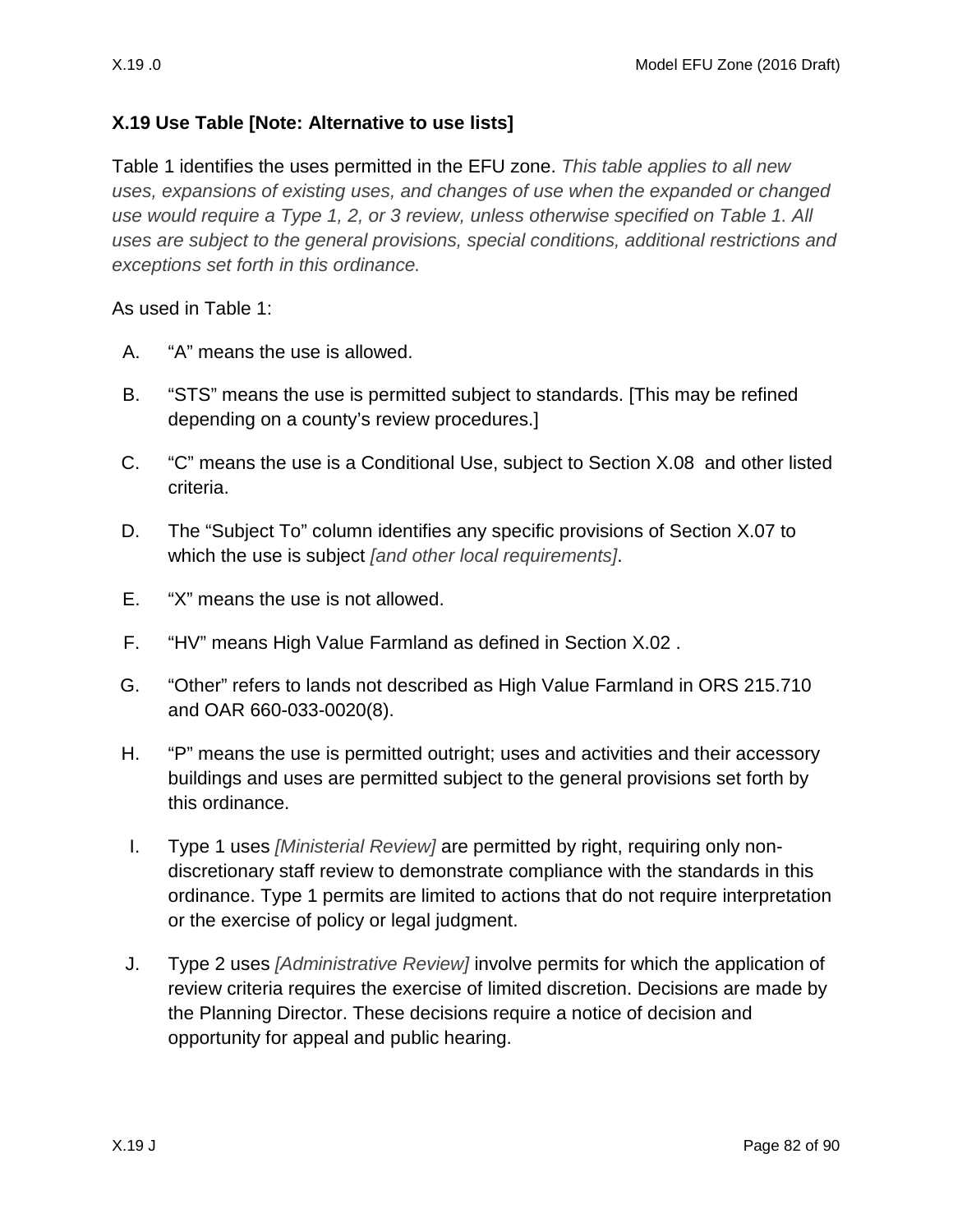K. Type 3 uses require a public hearing. Decisions are made by the hearings officer or planning commission, usually with an opportunity to appeal to the board of commissioners. Quasi-judicial decisions involve the exercise of discretion and judgment when applying applicable land use and development criteria but implement established policy. Uses that require a Type 3 Permit may be allowed subject to findings of compliance with applicable approval criteria and development standards. These decisions require a public notice prior to, and after, a decision.

*ORS 215.416(11) allows a county to make any discretionary permit decision with an administrative (Type 2) review. That is, a hearing is never required for an initial permit decision, although an opportunity for a hearing is required. Counties that use this provision for administrative review usually have permits decided by the planning director. An appeal of the director decision can be the required hearing opportunity, although some counties allow parties to request a hearing prior to issuance of the administrative decision. Some counties do not take advantage of the provision and use the planning commission or a hearings officer for some or all permit decisions. All 3s in the table could be 2s and vice versa. The choice belongs to the county. This model code suggests which quasi-judicial decisions may benefit the most from having an initial hearing due to potential controversy.*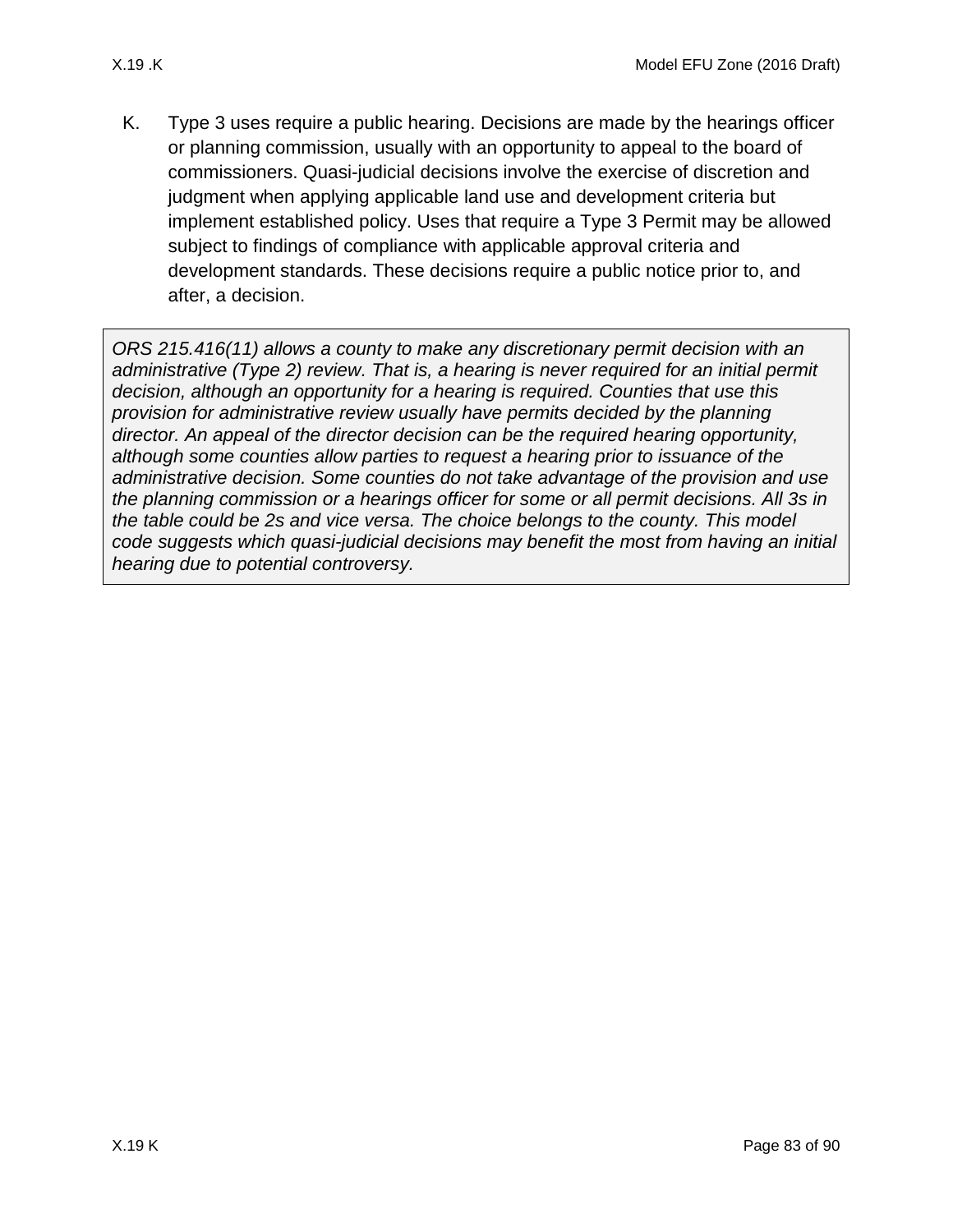## Table 1. Use Table for Exclusive Farm Use (EFU) District

| <b>Table 1: Use Table for EFU Zones</b>                                                                                                                                               |                                        |                                                 |                                                |                                                            |                       |
|---------------------------------------------------------------------------------------------------------------------------------------------------------------------------------------|----------------------------------------|-------------------------------------------------|------------------------------------------------|------------------------------------------------------------|-----------------------|
| $1 = Type 1$ $2 = Type 2$ $3 = Type 3$<br>$P = Permitted$ Outright $X = Prohibited$                                                                                                   |                                        |                                                 |                                                |                                                            |                       |
| C = Conditional Use STS - Subject to standards                                                                                                                                        |                                        |                                                 |                                                |                                                            |                       |
| <b>Use</b>                                                                                                                                                                            | <b>Use</b><br><b>Type</b><br><b>HV</b> | Local<br><b>Procedur</b><br>e Type<br><b>HV</b> | <b>Use</b><br><b>Type</b><br>Non-<br><b>HV</b> | Local<br><b>Procedure</b><br><b>Type Non-</b><br><b>HV</b> | <b>Subjec</b><br>t to |
| Farm, Forest, and Natural Resource Uses                                                                                                                                               |                                        |                                                 |                                                |                                                            |                       |
| Farm use.                                                                                                                                                                             | A                                      | P                                               | A                                              | P                                                          |                       |
| Propagation or harvesting of a forest product.                                                                                                                                        | A                                      | P                                               | A                                              | P                                                          |                       |
| Composting limited to accepted farming practice in<br>conjunction with and auxiliary to farm use on the<br>subject tract.                                                             | A                                      | P                                               | A                                              | $\mathsf{P}$                                               |                       |
| Agricultural buildings customarily provided in<br>conjunction with farm use.                                                                                                          | A                                      | $\mathbf{1}$                                    | A                                              | 1                                                          |                       |
| Creation of, restoration of, or enhancement of<br>wetlands.                                                                                                                           | A                                      | 1                                               | $\overline{A}$                                 | $\mathbf{1}$                                               |                       |
| A facility for the processing of farm crops, biofuel or<br>poultry.                                                                                                                   | <b>STS</b>                             | $\overline{2}$                                  | <b>STS</b>                                     | $\overline{2}$                                             | X.07 A                |
| A facility for the primary processing of forest<br>products.                                                                                                                          | $\mathsf{C}$                           | $\overline{2}$                                  | $\mathsf{C}$                                   | $\overline{2}$                                             | X.07 B                |
| The propagation, cultivation, maintenance and<br>harvesting of aquatic species that are not under the<br>jurisdiction of the State Fish and Wildlife<br>Commission or insect species. | $\overline{C}$                         | 3                                               | $\overline{C}$                                 | $\overline{3}$                                             |                       |
| <b>Residential Uses</b>                                                                                                                                                               |                                        |                                                 |                                                |                                                            |                       |
| Primary farm dwelling.                                                                                                                                                                | <b>STS</b>                             | 2                                               | <b>STS</b>                                     | 2                                                          | X.09<br>X.07Z         |
| Relative farm help dwelling.                                                                                                                                                          | <b>STS</b>                             | $\overline{2}$                                  | <b>STS</b>                                     | $\overline{2}$                                             | X.07 C<br>X.07 Z      |
| Accessory farm dwelling.                                                                                                                                                              | <b>STS</b>                             | $\overline{2}$                                  | <b>STS</b>                                     | 2                                                          | X.10<br>X.07Z         |
| Lot of record dwelling.                                                                                                                                                               | <b>STS</b>                             | $\overline{2}$                                  | <b>STS</b>                                     | 2                                                          | X.11<br>X.07Z         |
| Non-farm dwelling.                                                                                                                                                                    | <b>STS</b>                             | $\overline{2}$                                  | <b>STS</b>                                     | $\overline{2}$                                             | X.12<br>X.07 Z        |
| Replacement dwelling for historic property.                                                                                                                                           | STS                                    | $\overline{2}$                                  | STS                                            | $\overline{2}$                                             | X.07 Z                |
| Replacement dwelling.                                                                                                                                                                 | <b>STS</b>                             | 1 or 2                                          | <b>STS</b>                                     | 1 or 2                                                     | X.07Z                 |
| Temporary hardship dwelling.                                                                                                                                                          | ${\bf C}$                              | $\overline{2}$                                  | $\mathsf C$                                    | $\overline{2}$                                             | X.07 D                |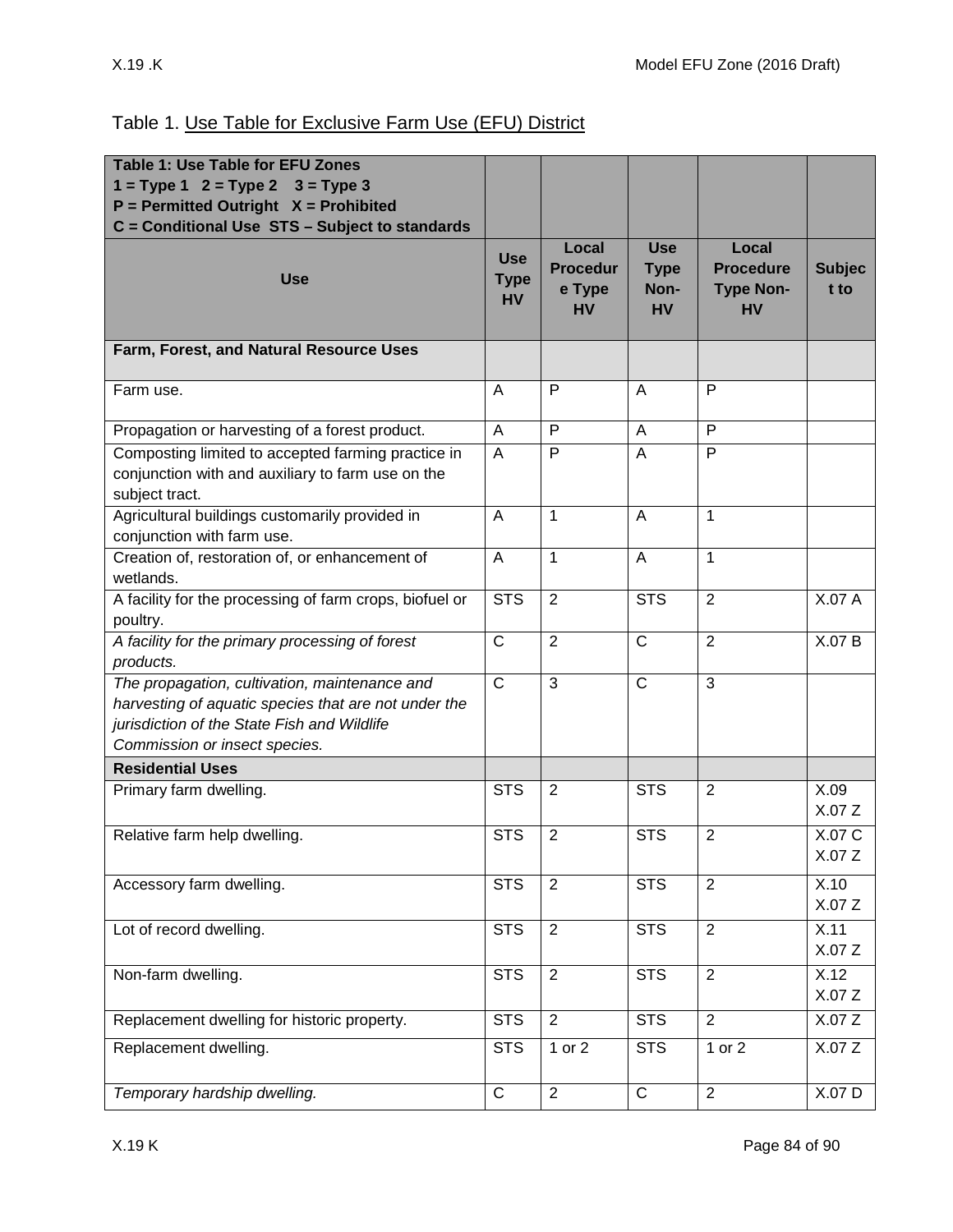| Table 1: Use Table for EFU Zones<br>$1 = Type 1$ $2 = Type 2$ $3 = Type 3$<br>$P = Permitted$ Outright $X = Prohibited$<br>C = Conditional Use STS - Subject to standards                                                                                                                          |                                        |                                                 |                                                |                                                            |                       |
|----------------------------------------------------------------------------------------------------------------------------------------------------------------------------------------------------------------------------------------------------------------------------------------------------|----------------------------------------|-------------------------------------------------|------------------------------------------------|------------------------------------------------------------|-----------------------|
| <b>Use</b>                                                                                                                                                                                                                                                                                         | <b>Use</b><br><b>Type</b><br><b>HV</b> | Local<br><b>Procedur</b><br>e Type<br><b>HV</b> | <b>Use</b><br><b>Type</b><br>Non-<br><b>HV</b> | Local<br><b>Procedure</b><br><b>Type Non-</b><br><b>HV</b> | <b>Subjec</b><br>t to |
| Residential home as defined in ORS 197.660, in<br>existing dwellings                                                                                                                                                                                                                               | $\mathsf{C}$                           | 2 or 3                                          | $\mathsf{C}$                                   | 2 or 3                                                     | X.07 Z                |
| Room and board arrangements for a maximum of<br>five unrelated persons in existing residences.                                                                                                                                                                                                     | $\overline{C}$                         | $\overline{2}$                                  | $\overline{C}$                                 | $\overline{2}$                                             | X.07 Z                |
| <b>Commercial Uses</b>                                                                                                                                                                                                                                                                             |                                        |                                                 |                                                |                                                            |                       |
| Dog training classes or testing trials.                                                                                                                                                                                                                                                            | <b>STS</b>                             | $\mathbf{1}$                                    | <b>STS</b>                                     | $\mathbf{1}$                                               | X.07 E                |
| Farm stand.                                                                                                                                                                                                                                                                                        | <b>STS</b>                             | 1 or 2                                          | <b>STS</b>                                     | 1 or 2                                                     | X.07 F                |
| Winery.                                                                                                                                                                                                                                                                                            | <b>STS</b>                             | 1 or 2                                          | <b>STS</b>                                     | 1 or 2                                                     | X.14                  |
| Agri-tourism and other commercial events or<br>activities that are related to and supportive of<br>agriculture.                                                                                                                                                                                    | <b>STS</b>                             | $\overline{2}$                                  | <b>STS</b>                                     | $\overline{2}$                                             | X.15                  |
| Destination resort. [This use should only be listed in<br>counties that have completed mapping of lands for<br>destination resorts as provided in Goal 8 and ORS<br>197.435-197.467.]                                                                                                              | <b>STS</b>                             | 3                                               | <b>STS</b>                                     | 3                                                          | X.07 G                |
| Parking of up to seven log trucks.                                                                                                                                                                                                                                                                 | $\overline{\text{C}}$                  | $\overline{2}$                                  | $\mathsf{C}$                                   | $\overline{2}$                                             |                       |
| Home occupations.                                                                                                                                                                                                                                                                                  | $\overline{\text{c}}$                  | $\overline{2}$                                  | $\mathsf C$                                    | $\overline{2}$                                             | X.07 H                |
| Commercial dog boarding kennels or dog training<br>classes or testing trials that cannot be established<br>under Subsection X.07.B.                                                                                                                                                                | $\overline{C}$                         | 3                                               | $\overline{\text{c}}$                          | 3                                                          |                       |
| Aerial fireworks display business.*                                                                                                                                                                                                                                                                | C                                      | 2                                               | $\mathsf{C}$                                   | $\overline{2}$                                             |                       |
| A landscape contracting business, as defined in<br>ORS 671.520, or a business providing landscape<br>architecture services, as described in ORS 671.318,<br>if the business is pursued in conjunction with the<br>growing and marketing of nursery stock on the land<br>that constitutes farm use. | $\mathsf{C}$                           | $\overline{2}$                                  | $\mathsf C$                                    | $\overline{2}$                                             |                       |
| Commercial activities in conjunction with farm use,<br>including the processing of farm crops into biofuel<br>not permitted under Section X.07.A, but excluding<br>activities in conjunction with a marijuana crop.                                                                                | C                                      | 2 or 3                                          | C                                              | 2 or 3                                                     | X.071                 |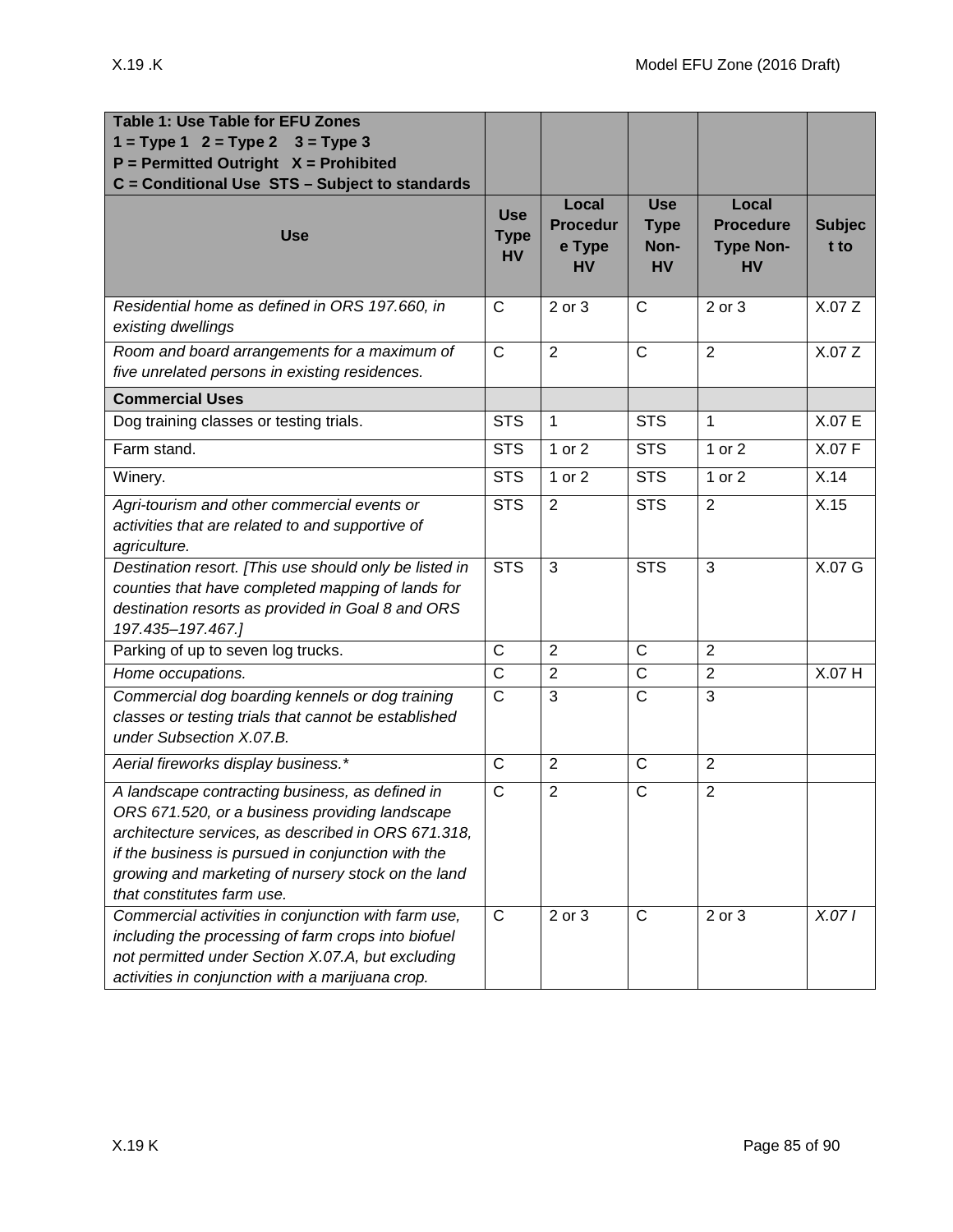| <b>Table 1: Use Table for EFU Zones</b><br>$1 = Type 1 2 = Type 2$<br>$3 = Type 3$<br>$P = Permitted$ Outright $X = Prohibited$<br>C = Conditional Use STS - Subject to standards                                                                                                                                                                                 |                                        |                                                 |                                                |                                                            |                       |
|-------------------------------------------------------------------------------------------------------------------------------------------------------------------------------------------------------------------------------------------------------------------------------------------------------------------------------------------------------------------|----------------------------------------|-------------------------------------------------|------------------------------------------------|------------------------------------------------------------|-----------------------|
| <b>Use</b>                                                                                                                                                                                                                                                                                                                                                        | <b>Use</b><br><b>Type</b><br><b>HV</b> | Local<br><b>Procedur</b><br>e Type<br><b>HV</b> | <b>Use</b><br><b>Type</b><br>Non-<br><b>HV</b> | Local<br><b>Procedure</b><br><b>Type Non-</b><br><b>HV</b> | <b>Subjec</b><br>t to |
| Mineral, Aggregate, Oil and Gas Uses                                                                                                                                                                                                                                                                                                                              |                                        |                                                 |                                                |                                                            |                       |
| Exploration for and production of geothermal, gas,<br>oil and other associated hydrocarbons, including the<br>placement and operation of compressors,<br>separators and other customary production<br>equipment for an individual well adjacent to the well<br>head.                                                                                              | A                                      | 1                                               | A                                              | 1                                                          |                       |
| Operations for the exploration for minerals as<br>defined by ORS 517.750.                                                                                                                                                                                                                                                                                         | A                                      | 1                                               | A                                              | 1                                                          |                       |
| Operations conducted for mining and processing of<br>geothermal resources as defined by ORS 522.005<br>and oil and gas as defined by ORS 520.005 not<br>otherwise permitted.                                                                                                                                                                                      | $\mathsf{C}$                           | 3                                               | $\mathsf{C}$                                   | 3                                                          |                       |
| Operations conducted for mining, crushing or<br>stockpiling of aggregate and other mineral and other<br>subsurface resources.                                                                                                                                                                                                                                     | $\mathsf{C}$                           | 3                                               | $\mathsf{C}$                                   | 3                                                          | X.07 K                |
| Processing as defined by ORS 517.750 of<br>aggregate into asphalt or portland cement.                                                                                                                                                                                                                                                                             | $\mathsf{C}$                           | 3                                               | $\mathsf{C}$                                   | 3                                                          | X.07 J                |
| Processing of other mineral resources and other<br>subsurface resources.                                                                                                                                                                                                                                                                                          | $\mathsf{C}$                           | $\overline{3}$                                  | $\overline{C}$                                 | 3                                                          |                       |
| <b>Transportation Uses</b>                                                                                                                                                                                                                                                                                                                                        |                                        |                                                 |                                                |                                                            |                       |
| Climbing and passing lanes within the right of way<br>existing as of July 1, 1987.                                                                                                                                                                                                                                                                                | A                                      | 1                                               | A                                              | 1                                                          |                       |
| Reconstruction or modification of public roads and<br>highways, including the placement of utility facilities<br>overhead and in the subsurface of public roads and<br>highways along the public right of way, but not<br>including the addition of travel lanes, where no<br>removal or displacement of buildings would occur, or<br>no new land parcels result. | A                                      | 1                                               | A                                              | 1                                                          |                       |
| Temporary public road and highway detours that will<br>be abandoned and restored to original condition or<br>use at such time as no longer needed.                                                                                                                                                                                                                | A                                      | $\mathbf{1}$                                    | A                                              | 1                                                          |                       |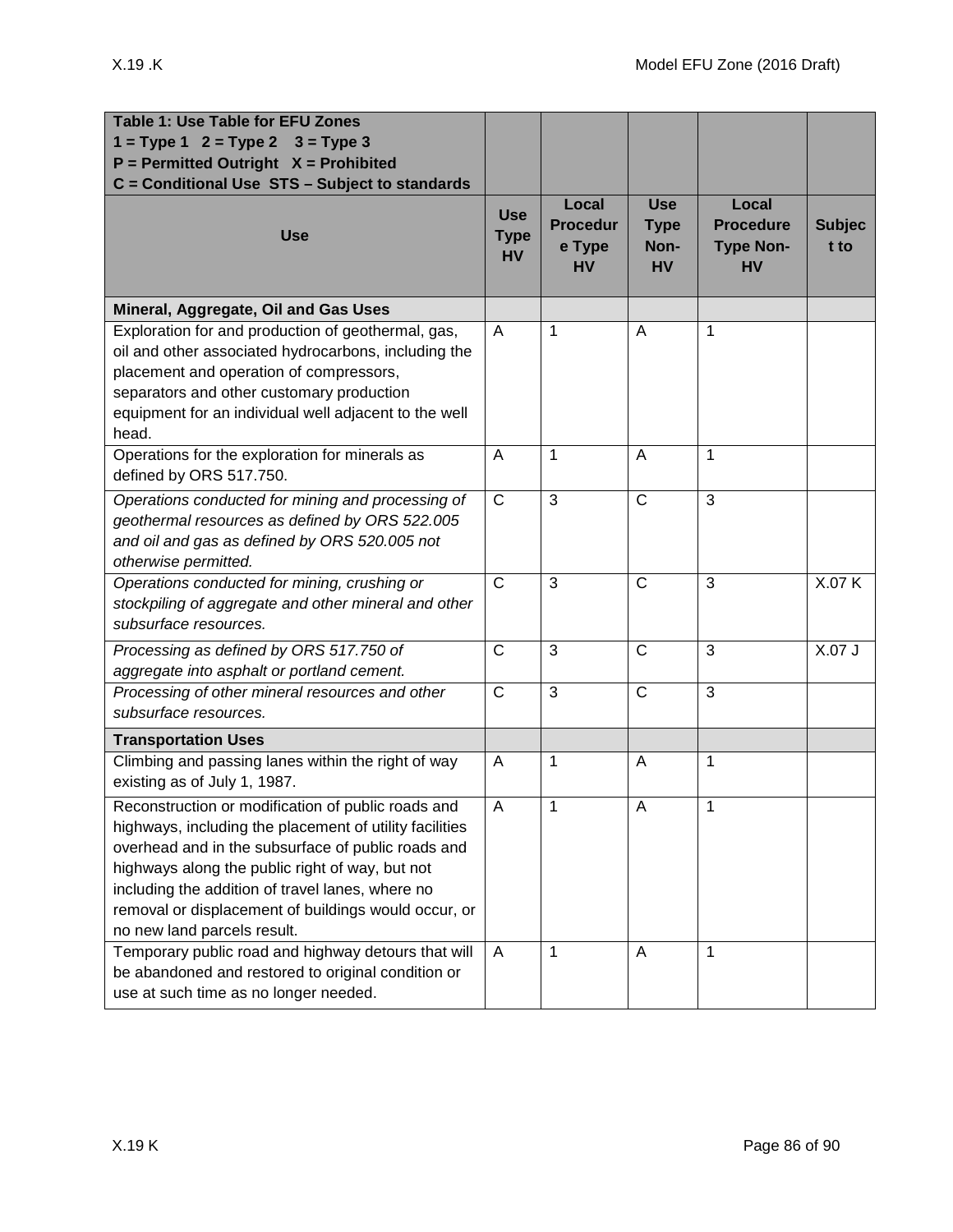| <b>Table 1: Use Table for EFU Zones</b><br>$1 = Type 1$ $2 = Type 2$ $3 = Type 3$<br>$P = Permitted$ Outright $X = Prohibited$                                                                                                                                                                                            |                                        |                                                 |                                                |                                                            |                       |
|---------------------------------------------------------------------------------------------------------------------------------------------------------------------------------------------------------------------------------------------------------------------------------------------------------------------------|----------------------------------------|-------------------------------------------------|------------------------------------------------|------------------------------------------------------------|-----------------------|
| C = Conditional Use STS - Subject to standards<br><b>Use</b>                                                                                                                                                                                                                                                              | <b>Use</b><br><b>Type</b><br><b>HV</b> | Local<br><b>Procedur</b><br>e Type<br><b>HV</b> | <b>Use</b><br><b>Type</b><br>Non-<br><b>HV</b> | Local<br><b>Procedure</b><br><b>Type Non-</b><br><b>HV</b> | <b>Subjec</b><br>t to |
| Minor betterment of existing public road and<br>highway related facilities such as maintenance<br>yards, weigh stations and rest areas, within right of<br>way existing as of July 1, 1987, and contiguous<br>public-owned property utilized to support the<br>operation and maintenance of public roads and<br>highways. | Α                                      | 1                                               | A                                              | 1                                                          |                       |
| Construction of additional passing and travel lanes<br>requiring the acquisition of right of way but not<br>resulting in the creation of new land parcels.                                                                                                                                                                | $\mathsf{C}$                           | $\overline{2}$                                  | $\mathsf{C}$                                   | $\overline{2}$                                             |                       |
| Reconstruction or modification of public roads and<br>highways involving the removal or displacement of<br>buildings but not resulting in the creation of new land<br>parcels.                                                                                                                                            | $\mathsf{C}$                           | $\overline{2}$                                  | $\mathsf C$                                    | $\overline{2}$                                             |                       |
| Improvement of public road and highway related<br>facilities, such as maintenance yards, weigh stations<br>and rest areas, where additional property or right of<br>way is required but not resulting in the creation of<br>new land parcels.                                                                             | $\mathsf{C}$                           | $\overline{2}$                                  | $\mathsf C$                                    | 2                                                          |                       |
| Transportation improvements on rural lands allowed<br>by and subject to the requirements of OAR 660-012-<br>0065.                                                                                                                                                                                                         | $\mathsf{C}$                           | 2 or 3                                          | $\mathsf{C}$                                   | 2 or 3                                                     |                       |
| Personal-use airports for airplanes and helicopter<br>pads, including associated hangar, maintenance<br>and service facilities.                                                                                                                                                                                           | $\mathsf{C}$                           | 3                                               | $\mathsf{C}$                                   | 3                                                          | X.07L                 |
| <b>Utility/Solid Waste Disposal Facilities</b>                                                                                                                                                                                                                                                                            |                                        |                                                 |                                                |                                                            |                       |
| Irrigation reservoirs, canals, delivery lines and those<br>structures and accessory operational facilities, not<br>including parks or other recreational structures and<br>facilities, associated with a district as defined in<br>ORS 540.505.                                                                           | A                                      | $\overline{2}$                                  | A                                              | 2                                                          |                       |
| Land application of reclaimed water, agricultural or<br>industrial process water.                                                                                                                                                                                                                                         | <b>STS</b>                             | $\overline{2}$                                  | <b>STS</b>                                     | $\overline{2}$                                             | X.07 M                |
| Utility facility service lines.                                                                                                                                                                                                                                                                                           | <b>STS</b>                             | 1                                               | <b>STS</b>                                     | $\mathbf{1}$                                               | X.07 N                |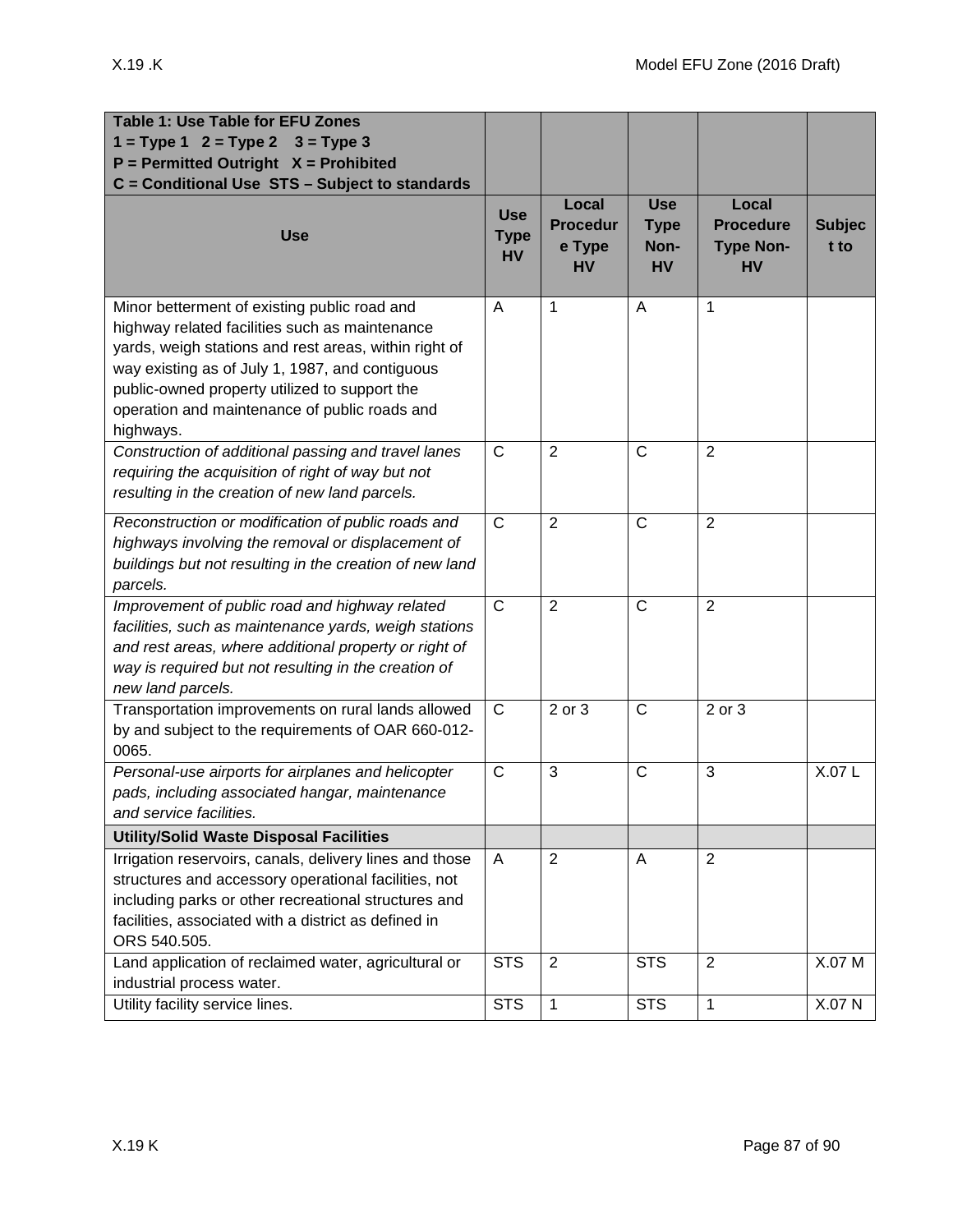| <b>Table 1: Use Table for EFU Zones</b>                                              |                                        |                                                 |                                                |                                                            |                       |
|--------------------------------------------------------------------------------------|----------------------------------------|-------------------------------------------------|------------------------------------------------|------------------------------------------------------------|-----------------------|
| $1 = Type 1$ $2 = Type 2$ $3 = Type 3$                                               |                                        |                                                 |                                                |                                                            |                       |
| $P = Permitted$ Outright $X = Prohibited$                                            |                                        |                                                 |                                                |                                                            |                       |
| C = Conditional Use STS - Subject to standards                                       |                                        |                                                 |                                                |                                                            |                       |
| <b>Use</b>                                                                           | <b>Use</b><br><b>Type</b><br><b>HV</b> | Local<br><b>Procedur</b><br>e Type<br><b>HV</b> | <b>Use</b><br><b>Type</b><br>Non-<br><b>HV</b> | Local<br><b>Procedure</b><br><b>Type Non-</b><br><b>HV</b> | <b>Subjec</b><br>t to |
| Utility facilities necessary for public service,                                     | <b>STS</b>                             | 2                                               | <b>STS</b>                                     | 2                                                          | X.07 O                |
| including associated transmission lines as defined in                                |                                        |                                                 |                                                |                                                            |                       |
| ORS 469.300 and wetland waste treatment systems                                      |                                        |                                                 |                                                |                                                            |                       |
| but not including commercial facilities for the                                      |                                        |                                                 |                                                |                                                            |                       |
| purpose of generating electrical power for public use                                |                                        |                                                 |                                                |                                                            |                       |
| by sale or transmission towers over 200 feet in                                      |                                        |                                                 |                                                |                                                            |                       |
| height.                                                                              |                                        |                                                 |                                                |                                                            |                       |
| Transmission towers over 200 feet in height.                                         | $\mathsf{C}$                           | $\overline{2}$                                  | $\mathsf{C}$                                   | $\overline{2}$                                             |                       |
| Commercial utility facilities for the purpose of                                     | $\mathsf{C}$                           | 3                                               | $\mathsf{C}$                                   | 3                                                          | X.16 A                |
| generating power for public use by sale, not                                         |                                        |                                                 |                                                |                                                            |                       |
| including wind power generation facilities or                                        |                                        |                                                 |                                                |                                                            |                       |
| photovoltaic solar power generation facilities.                                      |                                        |                                                 |                                                |                                                            |                       |
| Wind power generation facilities as commercial                                       | $\mathsf{C}$                           | 3                                               | $\mathsf{C}$                                   | 3                                                          | X.16B                 |
| utility facilities for the purpose of generating power                               |                                        |                                                 |                                                |                                                            |                       |
| for public use by sale.                                                              |                                        |                                                 |                                                |                                                            |                       |
| Photovoltaic solar power generation facilities as                                    | $\mathsf{C}$                           | 3                                               | $\mathsf{C}$                                   | 3                                                          | X.16 C                |
| commercial utility facilities for the purpose of                                     |                                        |                                                 |                                                |                                                            |                       |
| generating power for public use by sale.                                             |                                        |                                                 |                                                |                                                            |                       |
| A site for the disposal of solid waste for which a                                   | $\times$                               | $\overline{X}$                                  | $\overline{C}$                                 | 3                                                          | X.07Q<br>X.07         |
| permit has been granted under ORS 459.245 by the                                     |                                        |                                                 |                                                |                                                            | AA                    |
| Department of Environmental Quality together with                                    |                                        |                                                 |                                                |                                                            |                       |
| equipment, facilities or buildings necessary for its                                 |                                        |                                                 |                                                |                                                            |                       |
| operation not on high value farmland.                                                |                                        |                                                 |                                                |                                                            |                       |
| Composting facilities on farms or for which a permit                                 | $\boldsymbol{\mathsf{X}}$              | $\boldsymbol{\mathsf{X}}$                       | $\mathsf{C}$                                   | 3                                                          | X.07 P                |
| has been granted by the Department of<br>Environmental Quality under ORS 459.245 and |                                        |                                                 |                                                |                                                            | X.07                  |
| OAR 340-093-0050 and 340-096-0060.                                                   |                                        |                                                 |                                                |                                                            | AA                    |
| <b>Parks/Public/Quasi-public Uses</b>                                                |                                        |                                                 |                                                |                                                            |                       |
| Firearms training facility in existence on September                                 | A                                      |                                                 | A                                              |                                                            |                       |
| 9, 1995.*                                                                            |                                        |                                                 |                                                |                                                            |                       |
| Fire service facilities providing rural fire protection                              | A                                      | 2                                               | A                                              | 2                                                          |                       |
| services.                                                                            |                                        |                                                 |                                                |                                                            |                       |
| Onsite filming and activities accessory to onsite                                    | A                                      | $\mathbf{1}$                                    | A                                              | 1                                                          |                       |
| filming for 45 days or less as provided for in ORS                                   |                                        |                                                 |                                                |                                                            |                       |
| 215.306.                                                                             |                                        |                                                 |                                                |                                                            |                       |
| A site for the takeoff and landing of model aircraft.                                | <b>STS</b>                             | $\overline{2}$                                  | <b>STS</b>                                     | 2                                                          | X.07 R                |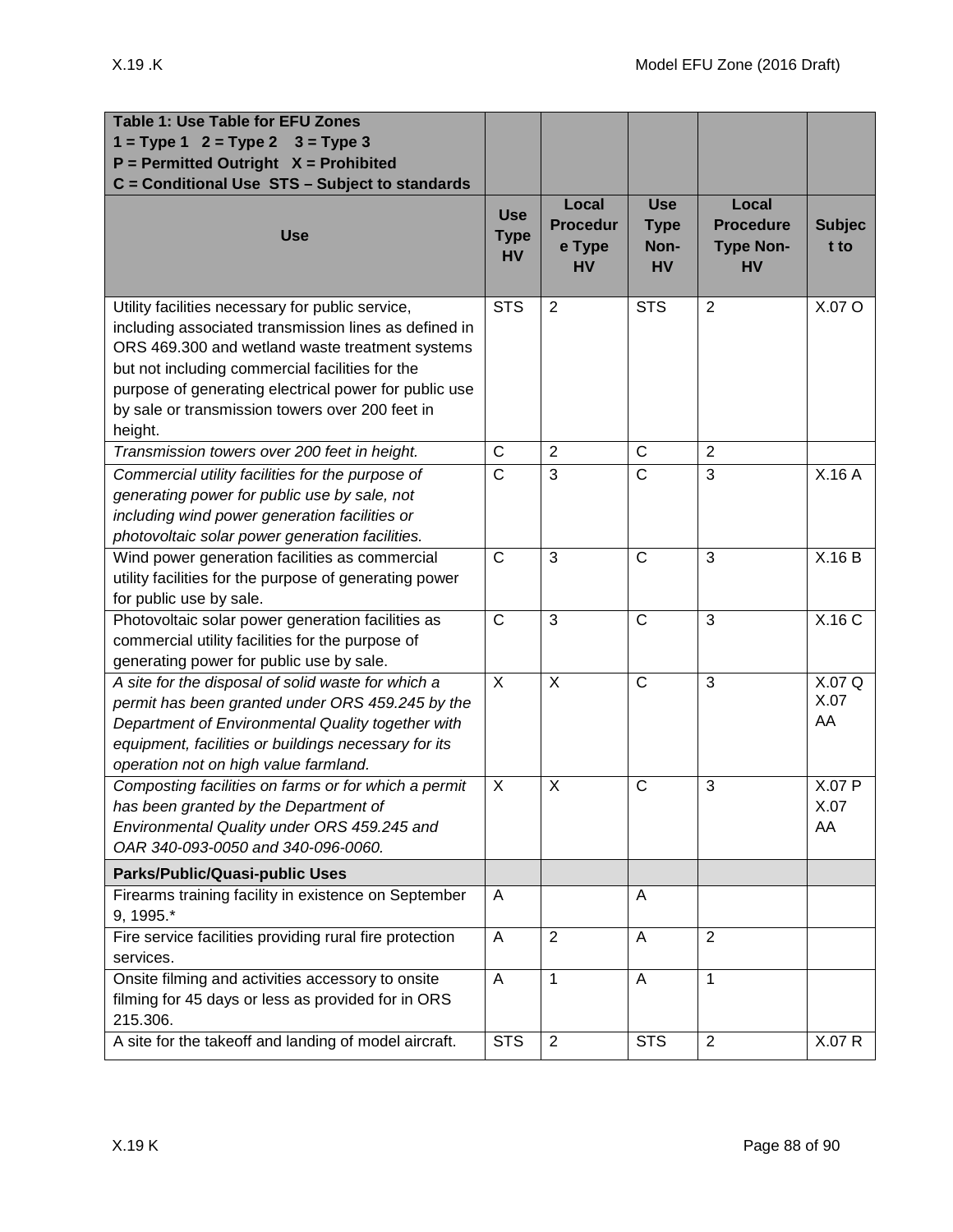| <b>Table 1: Use Table for EFU Zones</b><br>$1 = Type 1$ $2 = Type 2$ $3 = Type 3$<br>$P = Permitted$ Outright $X = Prohibited$<br>C = Conditional Use STS - Subject to standards                                                                                                                                                       |                                        |                                                 |                                                |                                                            |                                |
|----------------------------------------------------------------------------------------------------------------------------------------------------------------------------------------------------------------------------------------------------------------------------------------------------------------------------------------|----------------------------------------|-------------------------------------------------|------------------------------------------------|------------------------------------------------------------|--------------------------------|
| <b>Use</b>                                                                                                                                                                                                                                                                                                                             | <b>Use</b><br><b>Type</b><br><b>HV</b> | Local<br><b>Procedur</b><br>e Type<br><b>HV</b> | <b>Use</b><br><b>Type</b><br>Non-<br><b>HV</b> | Local<br><b>Procedure</b><br><b>Type Non-</b><br><b>HV</b> | <b>Subjec</b><br>t to          |
| Onsite filming and activities accessory to onsite<br>filming for more than 45 days as provided for in ORS<br>215.306.                                                                                                                                                                                                                  | $\mathsf{C}$                           | $\overline{2}$                                  | $\mathsf{C}$                                   | 2                                                          |                                |
| Living history museum as defined in X.02                                                                                                                                                                                                                                                                                               | $\mathsf{C}$                           | 3                                               | $\mathsf C$                                    | 3                                                          | X.07 S<br>X.07 Y               |
| Community centers owned by a governmental<br>agency or a nonprofit organization and operated<br>primarily by and for residents of the local rural<br>community.                                                                                                                                                                        | $\mathsf{C}$                           | 3                                               | $\mathsf{C}$                                   | 3                                                          | X.07 T<br>X.07 Y               |
| Public parks and playgrounds.                                                                                                                                                                                                                                                                                                          | $\mathsf{C}$                           | 3                                               | $\mathsf{C}$                                   | 3                                                          | <b>X.07 U</b><br>X.07 Y        |
| Public parks or park uses in an adopted Park Master<br>Plan                                                                                                                                                                                                                                                                            | A                                      | 1                                               | A                                              | $\mathbf{1}$                                               | $X.07\overline{Y}$             |
| Expansion of existing county fairgrounds and<br>activities directly relating to county fairgrounds<br>governed by county fair boards established pursuant<br>to ORS 565.210.*                                                                                                                                                          | $\mathsf{C}$                           | $\overline{2}$                                  | $\mathsf{C}$                                   | $\overline{2}$                                             |                                |
| A county law enforcement facility that lawfully<br>existed on August 20, 2002, and is used to provide<br>rural law enforcement services primarily in rural<br>areas, including parole and post-prison supervision,<br>but not including a correctional facility as defined<br>under ORS 162.135 as provided for in ORS<br>215.283(1).* | X                                      | $\overline{2}$                                  | X                                              | $\overline{2}$                                             |                                |
| Operations for the extraction and bottling of water.                                                                                                                                                                                                                                                                                   | C                                      | 3                                               | C                                              | 3                                                          |                                |
| Churches and cemeteries in conjunction with<br>churches.                                                                                                                                                                                                                                                                               | X                                      | X                                               | <b>STS</b>                                     | $\overline{2}$                                             | X.07 Y<br>X.07<br>AA           |
| Public or private schools for kindergarten through<br>grade 12, including all buildings essential to the<br>operation of a school, primarily for residents of the<br>rural area in which the school is located.                                                                                                                        | X                                      | $\mathsf{X}$                                    | $\overline{C}$                                 | 3                                                          | X.07 V<br>X.07 Y<br>X.07<br>AA |
| Private parks, playgrounds, hunting and fishing<br>preserves, and campgrounds.                                                                                                                                                                                                                                                         | X                                      | X                                               | $\mathsf{C}$                                   | 3                                                          | X.07 W<br>X.07 Y<br>X.07<br>AA |